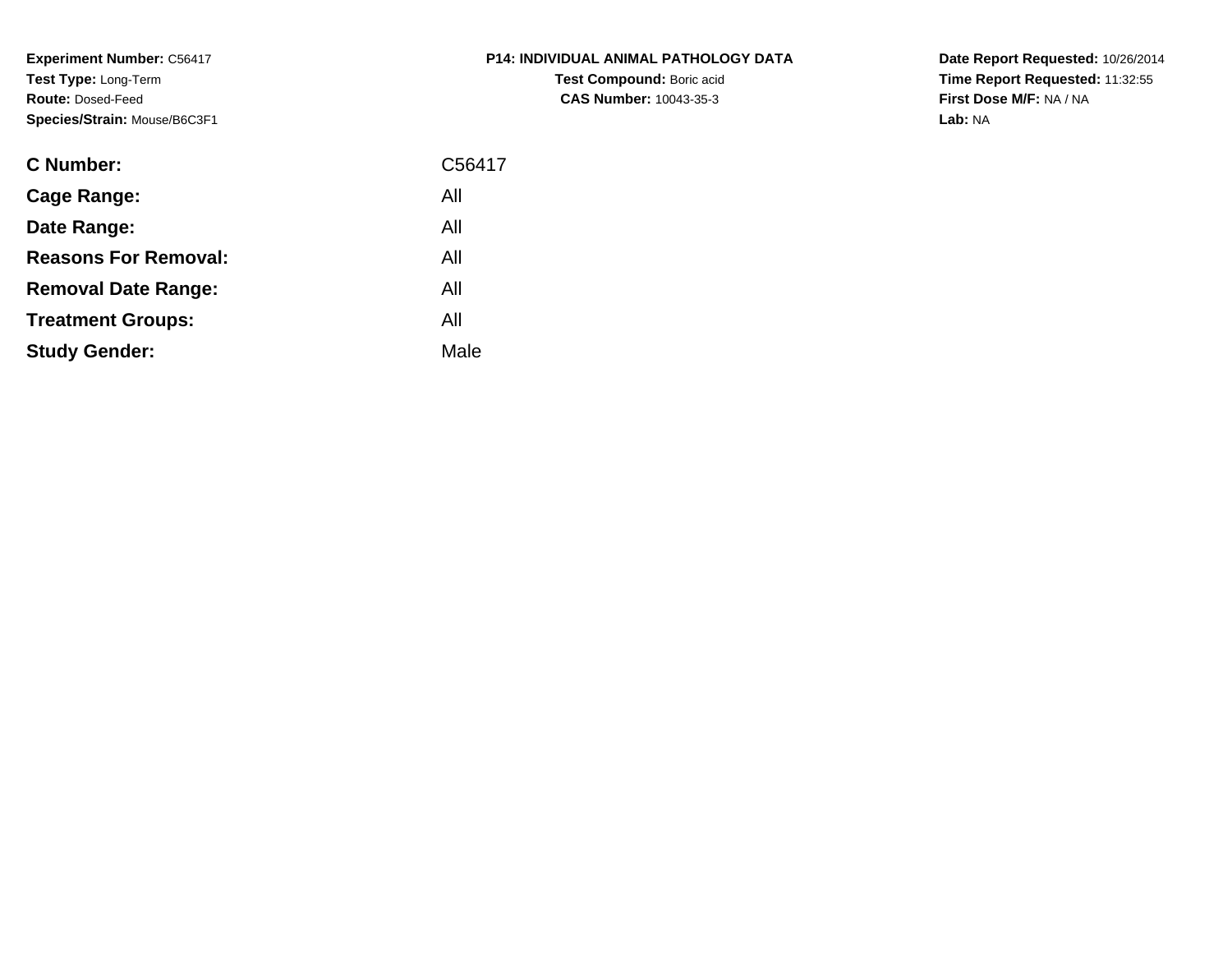| <b>Experiment Number: C56417</b><br>Test Type: Long-Term<br><b>Route: Dosed-Feed</b><br>Species/Strain: Mouse/B6C3F1 |                       | <b>P14: INDIVIDUAL ANIMAL PATHOLOGY DATA</b><br>Test Compound: Boric acid<br>CAS Number: 10043-35-3 | Date Report Requested: 10/26/2014<br>Time Report Requested: 11:32:55<br>First Dose M/F: NA / NA<br>Lab: NA |
|----------------------------------------------------------------------------------------------------------------------|-----------------------|-----------------------------------------------------------------------------------------------------|------------------------------------------------------------------------------------------------------------|
| <b>ANIMAL ID: 1_001</b>                                                                                              | <b>TRT#: 1</b>        | <b>SEX: Male</b>                                                                                    | DAY ON TEST:                                                                                               |
|                                                                                                                      | <b>DOSE: 5000 PPM</b> | <b>DISP:</b> Terminal Sacrifice                                                                     | HISTO:                                                                                                     |
| <b>OBSERVATIONS</b>                                                                                                  |                       |                                                                                                     |                                                                                                            |
| Bone                                                                                                                 | <b>Tarsal Joint</b>   | Ankylosis                                                                                           |                                                                                                            |
| <b>Brain</b>                                                                                                         | Thalamus              | Mineralization                                                                                      |                                                                                                            |
| Kidney                                                                                                               |                       | Inflammation, Chronic                                                                               |                                                                                                            |
| Prostate                                                                                                             |                       | Inflammation, Chronic                                                                               |                                                                                                            |
| Salivary gland                                                                                                       |                       | Inflammation, Chronic                                                                               |                                                                                                            |
| Stomach                                                                                                              | Forestomach           | Squamous Cell Papilloma                                                                             |                                                                                                            |
| Testis                                                                                                               |                       | Atrophy, Nos                                                                                        |                                                                                                            |
|                                                                                                                      |                       | Hyperplasia, Interstitial Cell                                                                      |                                                                                                            |
| Urethra                                                                                                              |                       | Calculus, Microscopic Examination                                                                   |                                                                                                            |
| PRIMARY CAUSE OF DEATH                                                                                               |                       |                                                                                                     |                                                                                                            |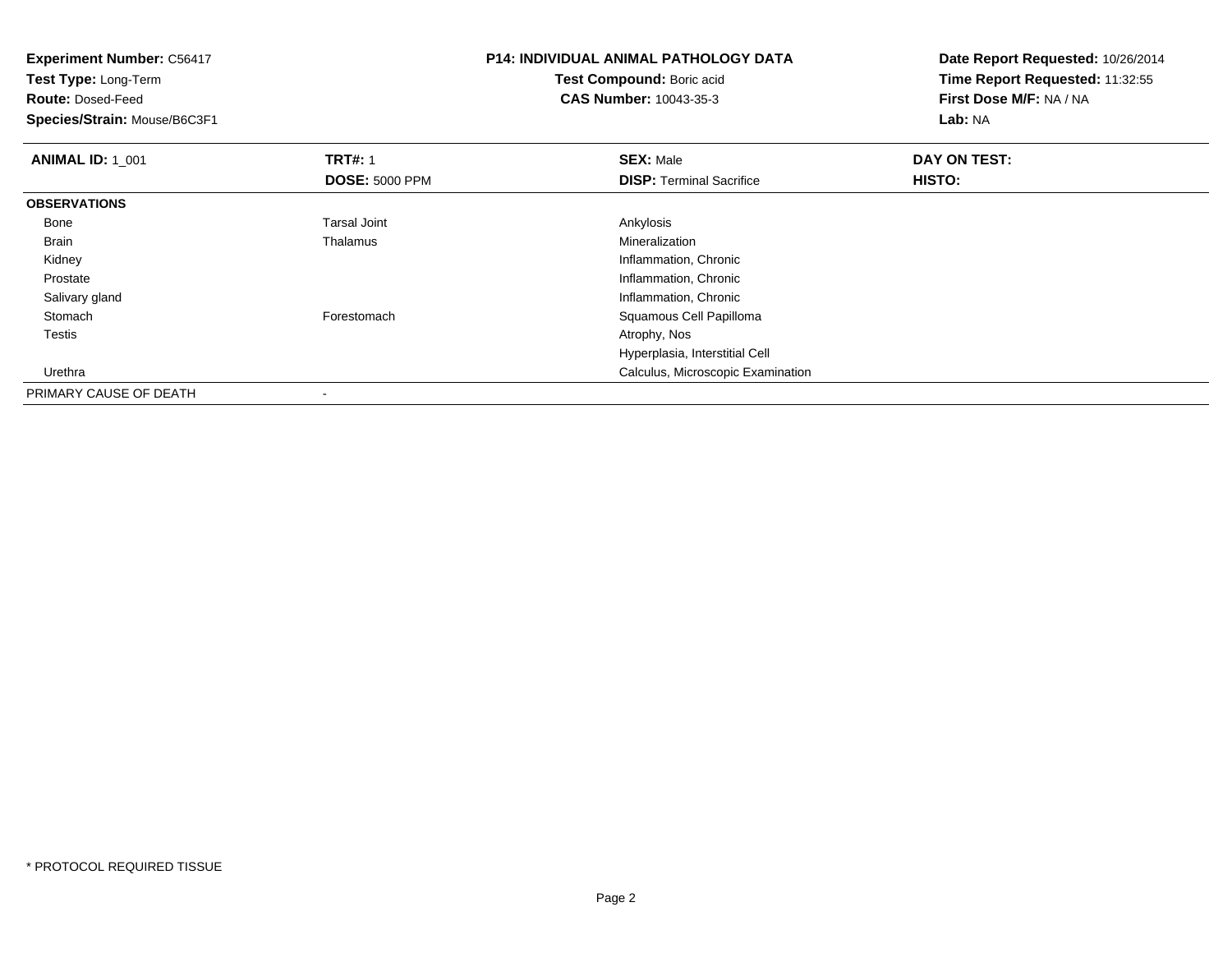| <b>Experiment Number: C56417</b><br>Test Type: Long-Term<br><b>Route: Dosed-Feed</b><br>Species/Strain: Mouse/B6C3F1 |                                         | <b>P14: INDIVIDUAL ANIMAL PATHOLOGY DATA</b><br>Date Report Requested: 10/26/2014<br>Time Report Requested: 11:32:55<br>Test Compound: Boric acid<br><b>CAS Number: 10043-35-3</b><br>First Dose M/F: NA / NA<br>Lab: NA |                        |
|----------------------------------------------------------------------------------------------------------------------|-----------------------------------------|--------------------------------------------------------------------------------------------------------------------------------------------------------------------------------------------------------------------------|------------------------|
| <b>ANIMAL ID: 1 002</b>                                                                                              | <b>TRT#: 1</b><br><b>DOSE: 5000 PPM</b> | <b>SEX: Male</b><br><b>DISP: Natural Death</b>                                                                                                                                                                           | DAY ON TEST:<br>HISTO: |
| <b>OBSERVATIONS</b>                                                                                                  |                                         |                                                                                                                                                                                                                          |                        |
| Kidney                                                                                                               |                                         | Inflammation, Chronic                                                                                                                                                                                                    |                        |
|                                                                                                                      | Tubule                                  | Mineralization                                                                                                                                                                                                           |                        |
| Lung                                                                                                                 |                                         | Congestion, Nos                                                                                                                                                                                                          |                        |
| Spleen                                                                                                               |                                         | Depletion, Lymphoid                                                                                                                                                                                                      |                        |
| PRIMARY CAUSE OF DEATH                                                                                               |                                         |                                                                                                                                                                                                                          |                        |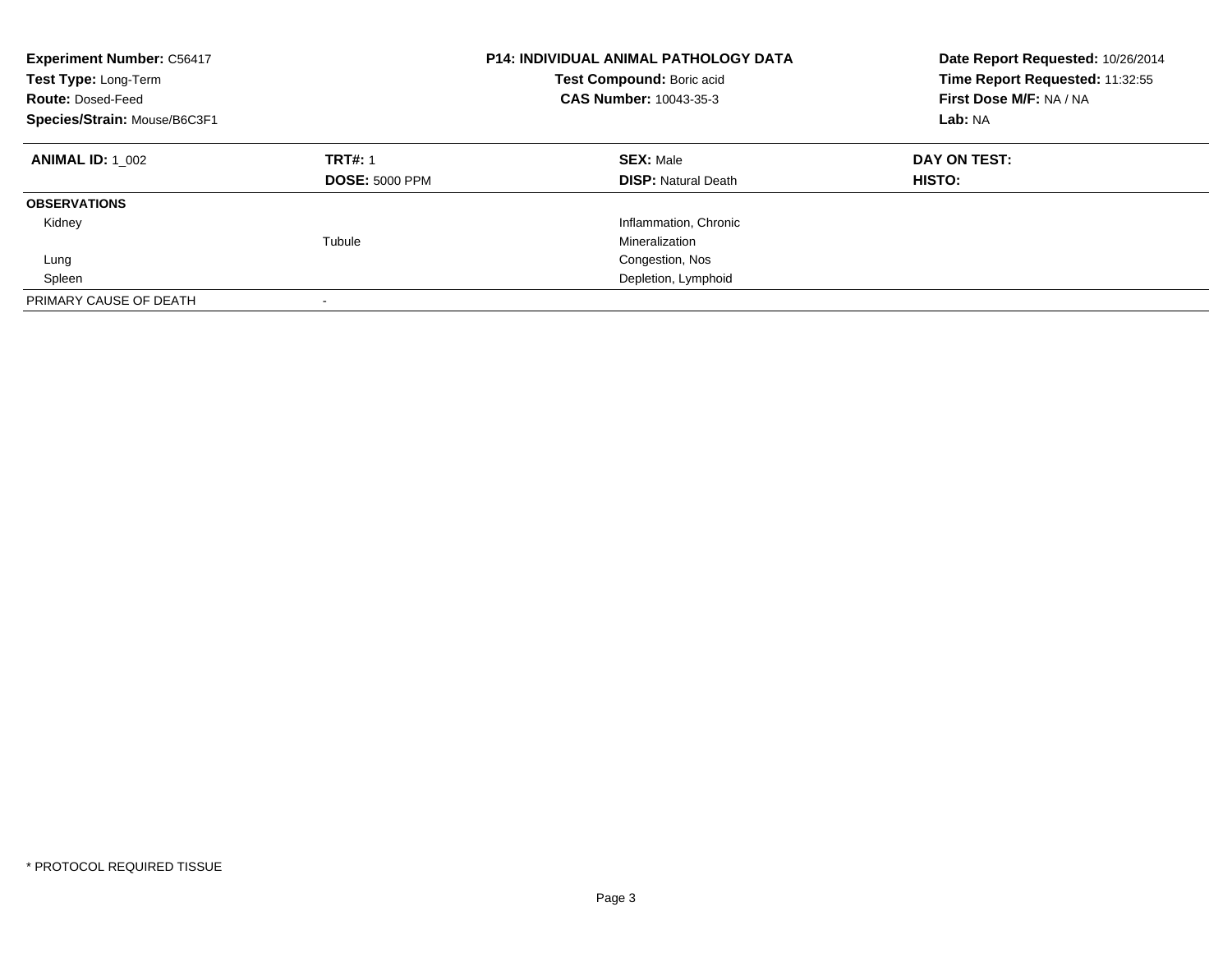| <b>Experiment Number: C56417</b><br><b>Test Type: Long-Term</b><br><b>Route: Dosed-Feed</b><br>Species/Strain: Mouse/B6C3F1 |                           | <b>P14: INDIVIDUAL ANIMAL PATHOLOGY DATA</b><br>Test Compound: Boric acid<br><b>CAS Number: 10043-35-3</b> | Date Report Requested: 10/26/2014<br>Time Report Requested: 11:32:55<br>First Dose M/F: NA / NA<br>Lab: NA |
|-----------------------------------------------------------------------------------------------------------------------------|---------------------------|------------------------------------------------------------------------------------------------------------|------------------------------------------------------------------------------------------------------------|
| <b>ANIMAL ID: 1 003</b>                                                                                                     | <b>TRT#: 1</b>            | <b>SEX: Male</b>                                                                                           | DAY ON TEST:                                                                                               |
|                                                                                                                             | <b>DOSE: 5000 PPM</b>     | <b>DISP:</b> Moribund Sacrifice                                                                            | HISTO:                                                                                                     |
| <b>OBSERVATIONS</b>                                                                                                         |                           |                                                                                                            |                                                                                                            |
| <b>Brain</b>                                                                                                                | Thalamus                  | Mineralization                                                                                             |                                                                                                            |
| Kidney                                                                                                                      |                           | Inflammation, Acute                                                                                        |                                                                                                            |
|                                                                                                                             | Tubule                    | Mineralization                                                                                             |                                                                                                            |
| Lymph node                                                                                                                  | Mesenteric Lymph Node     | Depletion, Lymphoid                                                                                        |                                                                                                            |
| Pituitary gland                                                                                                             | <b>Anterior Pituitary</b> | Hyperplasia, Nos                                                                                           |                                                                                                            |
| Spleen                                                                                                                      |                           | Depletion, Lymphoid                                                                                        |                                                                                                            |
| Thymus                                                                                                                      |                           | Depletion, Lymphoid                                                                                        |                                                                                                            |
| PRIMARY CAUSE OF DEATH                                                                                                      |                           |                                                                                                            |                                                                                                            |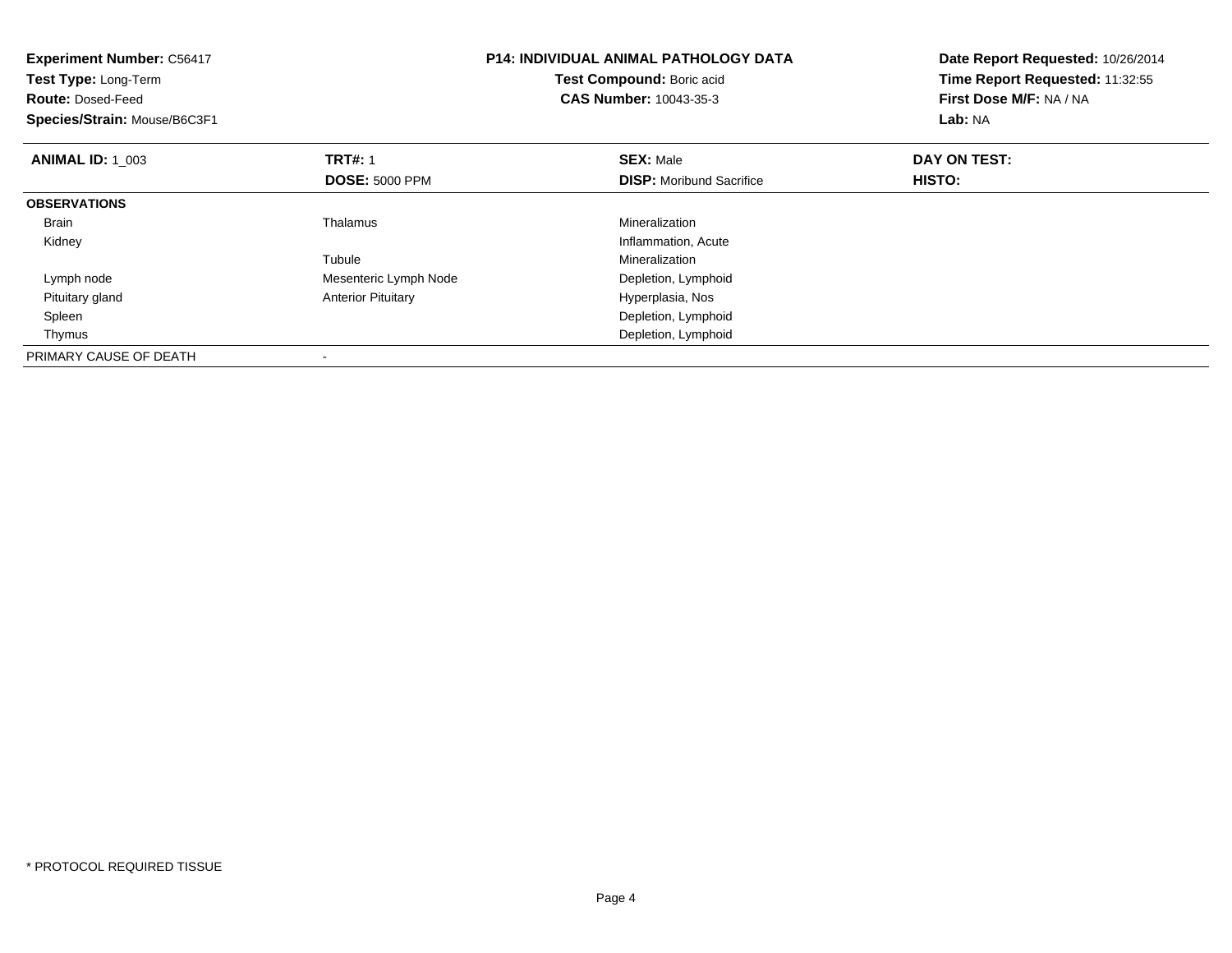| <b>Experiment Number: C56417</b><br>Test Type: Long-Term<br><b>Route: Dosed-Feed</b><br>Species/Strain: Mouse/B6C3F1 |                       | <b>P14: INDIVIDUAL ANIMAL PATHOLOGY DATA</b><br>Test Compound: Boric acid<br><b>CAS Number: 10043-35-3</b> | Date Report Requested: 10/26/2014<br>Time Report Requested: 11:32:55<br>First Dose M/F: NA / NA<br>Lab: NA |
|----------------------------------------------------------------------------------------------------------------------|-----------------------|------------------------------------------------------------------------------------------------------------|------------------------------------------------------------------------------------------------------------|
| <b>ANIMAL ID: 1 004</b>                                                                                              | <b>TRT#: 1</b>        | <b>SEX: Male</b>                                                                                           | DAY ON TEST:                                                                                               |
|                                                                                                                      | <b>DOSE: 5000 PPM</b> | <b>DISP:</b> Terminal Sacrifice                                                                            | HISTO:                                                                                                     |
| <b>OBSERVATIONS</b>                                                                                                  |                       |                                                                                                            |                                                                                                            |
| Kidney                                                                                                               |                       | Inflammation, Chronic                                                                                      |                                                                                                            |
| Liver                                                                                                                |                       | Hepatocellular Adenoma                                                                                     |                                                                                                            |
| Lung                                                                                                                 |                       | Alveolar/Bronchiolar Adenoma                                                                               |                                                                                                            |
| Pancreas                                                                                                             |                       | Inflammation, Chronic                                                                                      |                                                                                                            |
| Salivary gland                                                                                                       |                       | Inflammation, Chronic                                                                                      |                                                                                                            |
| Spleen                                                                                                               |                       | Hematopoiesis                                                                                              |                                                                                                            |
| Testis                                                                                                               |                       | Atrophy, Nos                                                                                               |                                                                                                            |
| PRIMARY CAUSE OF DEATH                                                                                               | $\,$                  |                                                                                                            |                                                                                                            |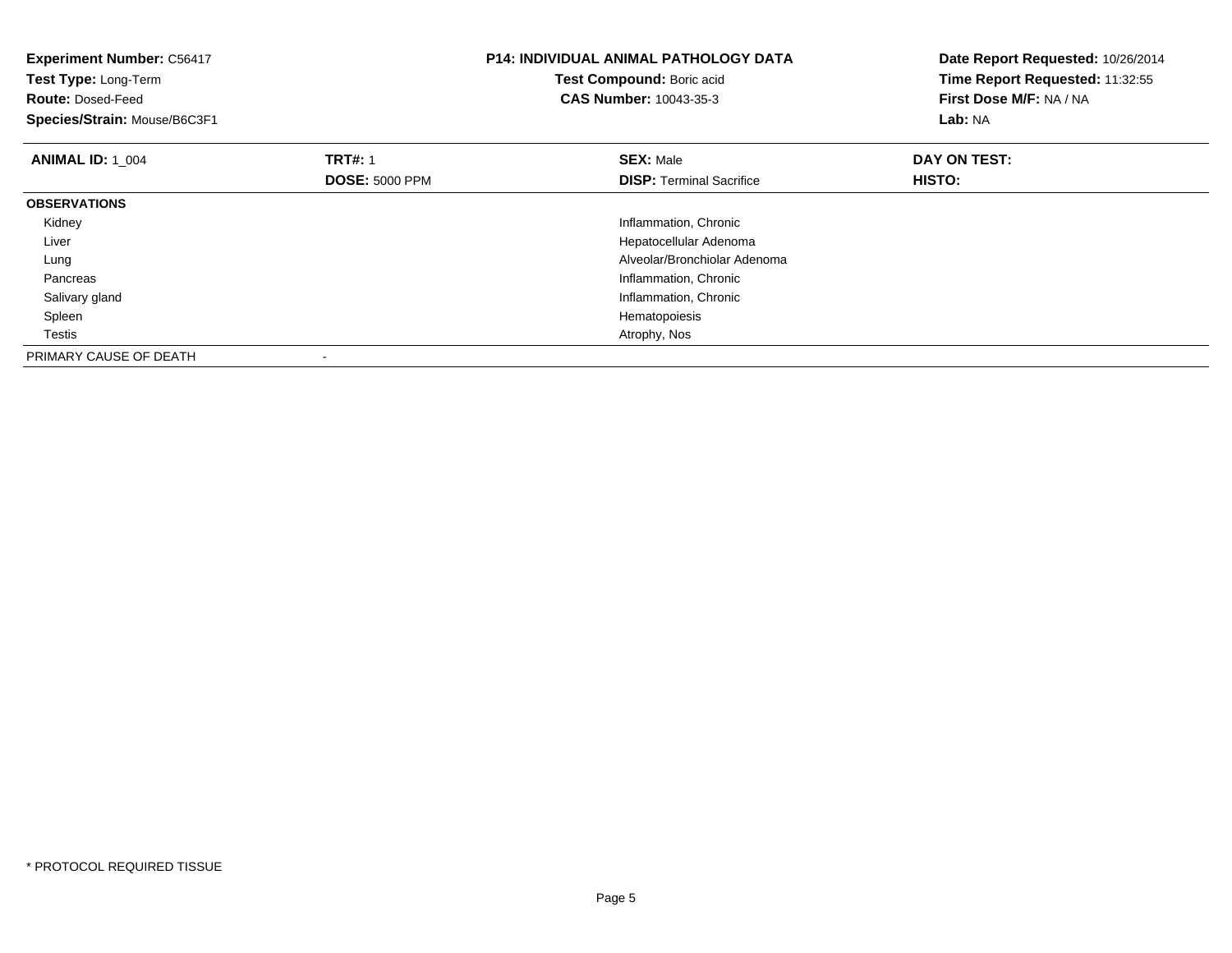| <b>Experiment Number: C56417</b> |                           | <b>P14: INDIVIDUAL ANIMAL PATHOLOGY DATA</b> | Date Report Requested: 10/26/2014 |
|----------------------------------|---------------------------|----------------------------------------------|-----------------------------------|
| Test Type: Long-Term             |                           | Test Compound: Boric acid                    | Time Report Requested: 11:32:55   |
| <b>Route: Dosed-Feed</b>         |                           | <b>CAS Number: 10043-35-3</b>                | First Dose M/F: NA / NA           |
| Species/Strain: Mouse/B6C3F1     |                           |                                              | Lab: NA                           |
| <b>ANIMAL ID: 1_005</b>          | <b>TRT#: 1</b>            | <b>SEX: Male</b>                             | DAY ON TEST:                      |
|                                  | <b>DOSE: 5000 PPM</b>     | <b>DISP: Natural Death</b>                   | HISTO:                            |
| <b>OBSERVATIONS</b>              |                           |                                              |                                   |
| Kidney                           |                           | Inflammation, Chronic                        |                                   |
|                                  | Tubule                    | Mineralization                               |                                   |
| Pituitary gland                  | <b>Anterior Pituitary</b> | Hyperplasia, Nos                             |                                   |
| Prostate                         |                           | Inflammation, Chronic                        |                                   |
| Seminal vesicle                  |                           | Inflammation, Chronic                        |                                   |
| Spleen                           |                           | Depletion, Lymphoid                          |                                   |
| Testis                           |                           | Perivasculitis                               |                                   |
| Ureter                           |                           | Hyperplasia, Epithelial                      |                                   |
|                                  |                           | Inflammation, Acute                          |                                   |
| Urethra                          |                           | Calculus, Microscopic Examination            |                                   |
| PRIMARY CAUSE OF DEATH           |                           |                                              |                                   |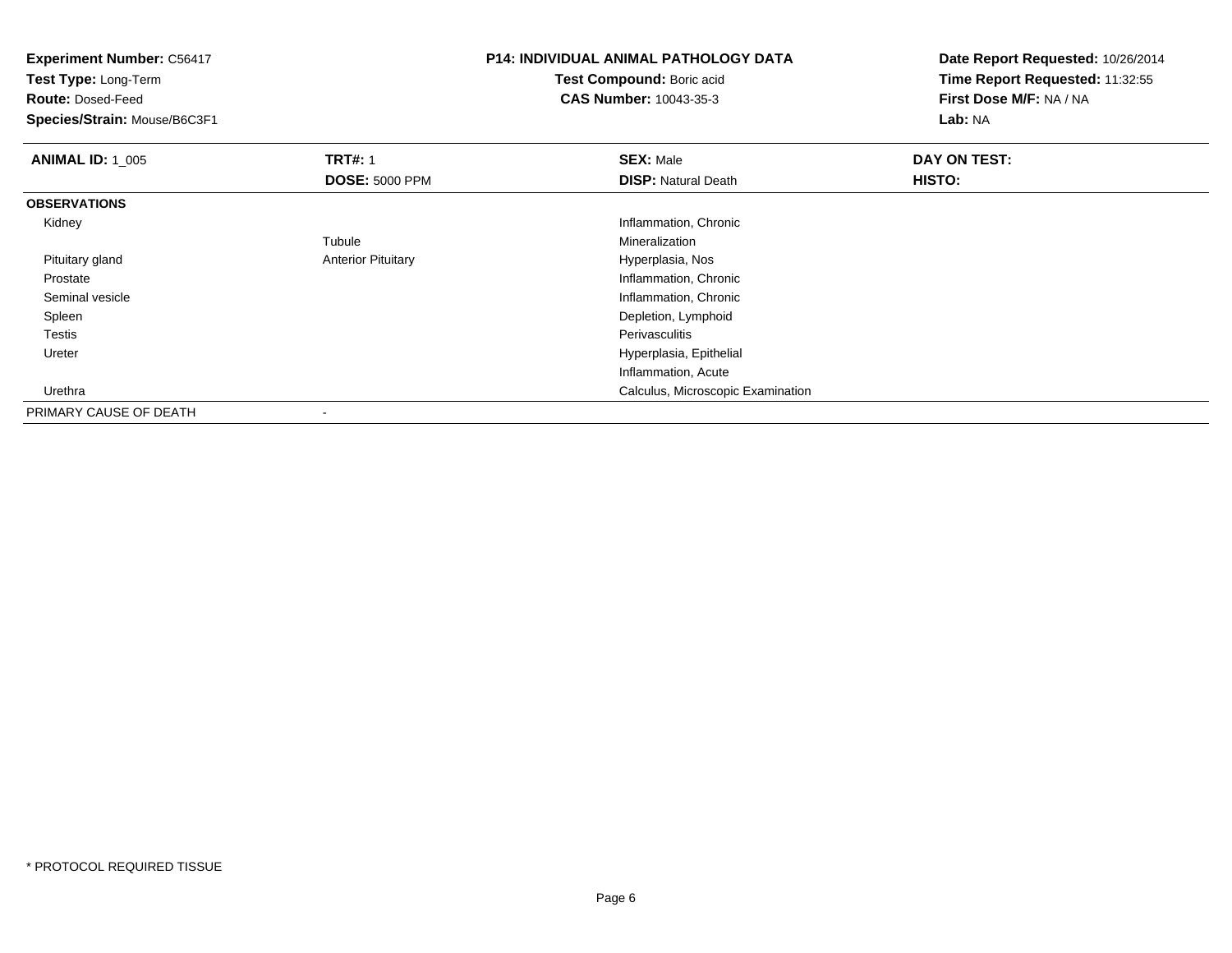| <b>Experiment Number: C56417</b><br>Test Type: Long-Term<br><b>Route: Dosed-Feed</b><br>Species/Strain: Mouse/B6C3F1 |                                         | <b>P14: INDIVIDUAL ANIMAL PATHOLOGY DATA</b><br>Date Report Requested: 10/26/2014<br>Time Report Requested: 11:32:55<br>Test Compound: Boric acid<br>First Dose M/F: NA / NA<br><b>CAS Number: 10043-35-3</b><br>Lab: NA |                        |
|----------------------------------------------------------------------------------------------------------------------|-----------------------------------------|--------------------------------------------------------------------------------------------------------------------------------------------------------------------------------------------------------------------------|------------------------|
| <b>ANIMAL ID: 1 006</b>                                                                                              | <b>TRT#: 1</b><br><b>DOSE: 5000 PPM</b> | <b>SEX: Male</b><br><b>DISP:</b> Terminal Sacrifice                                                                                                                                                                      | DAY ON TEST:<br>HISTO: |
| <b>OBSERVATIONS</b>                                                                                                  |                                         |                                                                                                                                                                                                                          |                        |
| <b>Brain</b>                                                                                                         | Thalamus                                | Mineralization                                                                                                                                                                                                           |                        |
| Kidney                                                                                                               |                                         | Inflammation, Chronic                                                                                                                                                                                                    |                        |
|                                                                                                                      | Tubule                                  | Mineralization                                                                                                                                                                                                           |                        |
| Spleen                                                                                                               |                                         | Hyperplasia, Lymphoid                                                                                                                                                                                                    |                        |
| PRIMARY CAUSE OF DEATH                                                                                               | -                                       |                                                                                                                                                                                                                          |                        |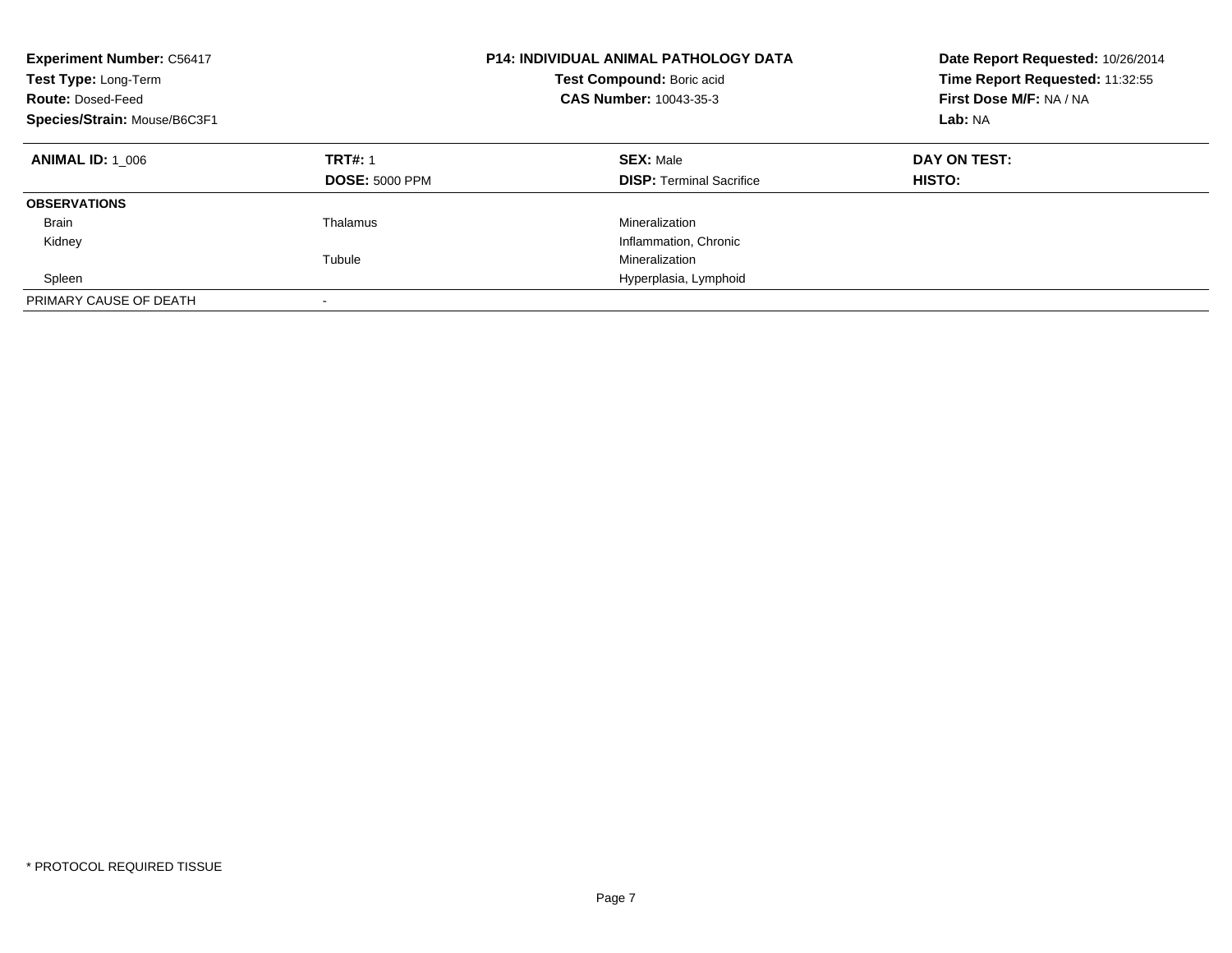**Test Type:** Long-Term

**Route:** Dosed-Feed

**Species/Strain:** Mouse/B6C3F1

## **P14: INDIVIDUAL ANIMAL PATHOLOGY DATA**

**Test Compound:** Boric acid**CAS Number:** 10043-35-3

| <b>ANIMAL ID: 1_007</b> | <b>TRT#: 1</b>           | <b>SEX: Male</b>                | DAY ON TEST: |  |
|-------------------------|--------------------------|---------------------------------|--------------|--|
|                         | <b>DOSE: 5000 PPM</b>    | <b>DISP:</b> Moribund Sacrifice | HISTO:       |  |
| <b>OBSERVATIONS</b>     |                          |                                 |              |  |
| Brain                   | Thalamus                 | Mineralization                  |              |  |
| Kidney                  |                          | Inflammation, Chronic           |              |  |
| Pancreas                |                          | Inflammation, Chronic           |              |  |
| Preputial gland         |                          | Hyperplasia, Nos                |              |  |
| Salivary gland          |                          | Inflammation, Chronic           |              |  |
| Seminal vesicle         |                          | Inflammation, Active Chronic    |              |  |
| Skin                    |                          | Cyst, Epidermal Inclusion       |              |  |
|                         |                          | Inflammation, Acute Necrotizing |              |  |
| Spleen                  |                          | Hematopoiesis                   |              |  |
| Stomach                 | <b>Glandular Stomach</b> | Inflammation, Acute             |              |  |
| Thyroid                 |                          | Cyst, Nos                       |              |  |
| Unspecified             |                          | Fibrosarcoma                    |              |  |
| PRIMARY CAUSE OF DEATH  | $\,$                     |                                 |              |  |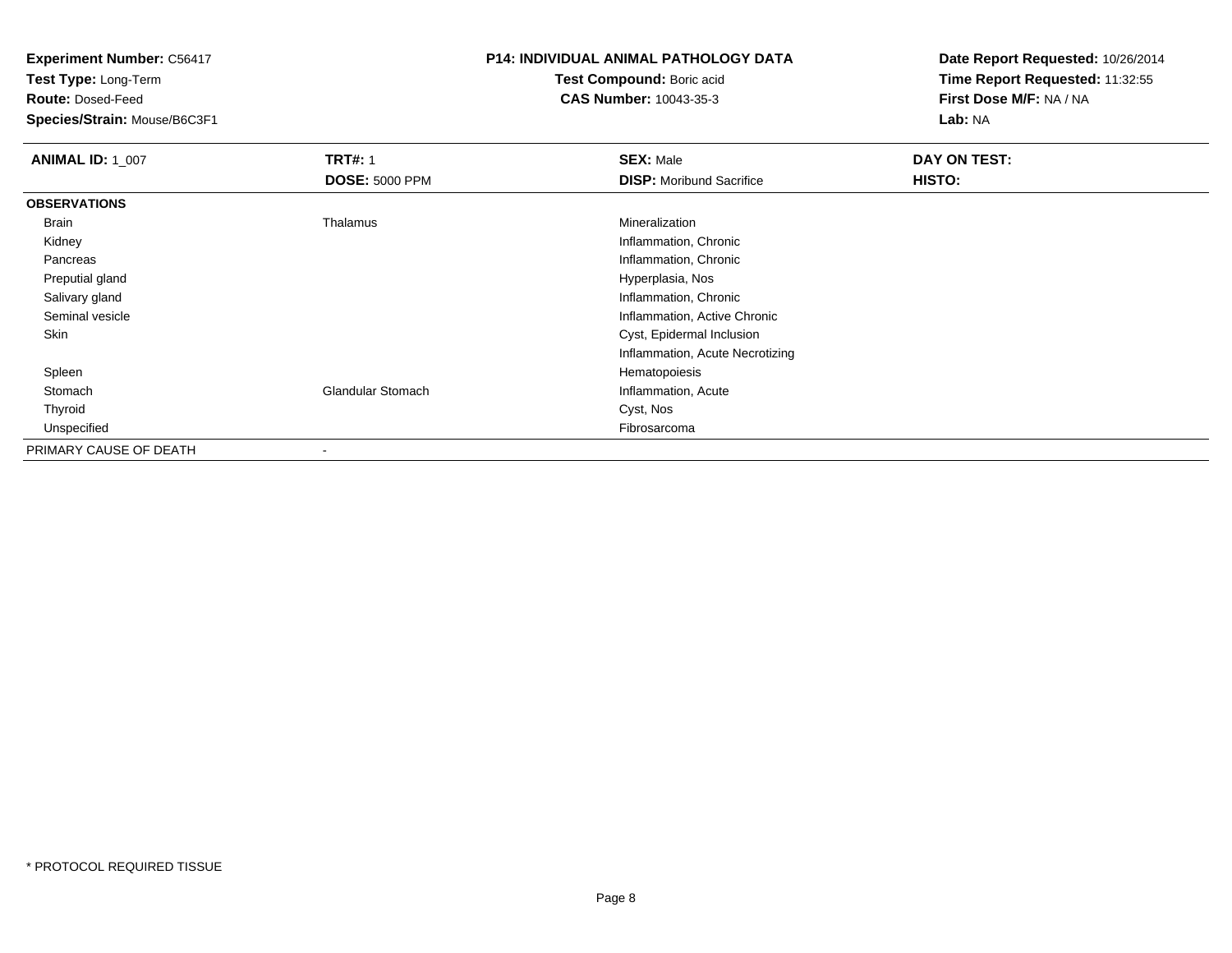| <b>Experiment Number: C56417</b><br>Test Type: Long-Term<br><b>Route: Dosed-Feed</b><br>Species/Strain: Mouse/B6C3F1 |                       | <b>P14: INDIVIDUAL ANIMAL PATHOLOGY DATA</b><br>Test Compound: Boric acid<br><b>CAS Number: 10043-35-3</b> | Date Report Requested: 10/26/2014<br>Time Report Requested: 11:32:55<br>First Dose M/F: NA / NA<br>Lab: NA |
|----------------------------------------------------------------------------------------------------------------------|-----------------------|------------------------------------------------------------------------------------------------------------|------------------------------------------------------------------------------------------------------------|
| <b>ANIMAL ID: 1_008</b>                                                                                              | <b>TRT#: 1</b>        | <b>SEX: Male</b>                                                                                           | DAY ON TEST:                                                                                               |
|                                                                                                                      | <b>DOSE: 5000 PPM</b> | <b>DISP: Natural Death</b>                                                                                 | HISTO:                                                                                                     |
| <b>OBSERVATIONS</b>                                                                                                  |                       |                                                                                                            |                                                                                                            |
| Kidney                                                                                                               | Tubule                | Mineralization                                                                                             |                                                                                                            |
| Liver                                                                                                                |                       | Hepatocellular Carcinoma                                                                                   |                                                                                                            |
| Lung                                                                                                                 |                       | Congestion, Nos                                                                                            |                                                                                                            |
| Lymph node                                                                                                           | Mandibular Lymph Node | Depletion, Lymphoid                                                                                        |                                                                                                            |
|                                                                                                                      | Tracheal Lymph Node   | Depletion, Lymphoid                                                                                        |                                                                                                            |
| Spleen                                                                                                               |                       | Depletion, Lymphoid                                                                                        |                                                                                                            |
| Urinary bladder                                                                                                      |                       | Inflammation, Chronic                                                                                      |                                                                                                            |
| PRIMARY CAUSE OF DEATH                                                                                               | $\,$                  |                                                                                                            |                                                                                                            |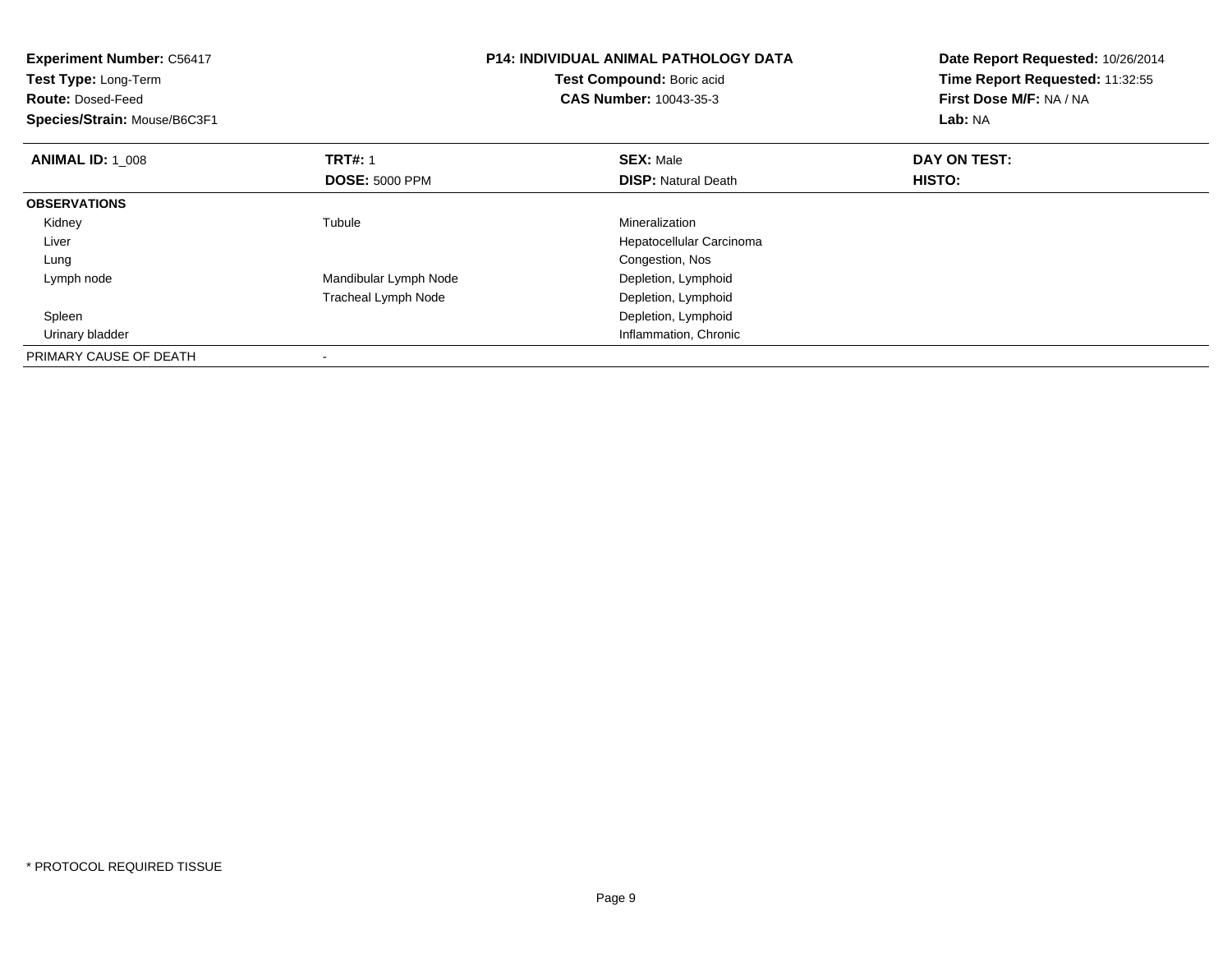**Test Type:** Long-Term

**Route:** Dosed-Feed

**Species/Strain:** Mouse/B6C3F1

# **P14: INDIVIDUAL ANIMAL PATHOLOGY DATA**

**Test Compound:** Boric acid**CAS Number:** 10043-35-3

| <b>ANIMAL ID: 1 009</b> | <b>TRT#: 1</b>            | <b>SEX: Male</b>                | DAY ON TEST: |  |
|-------------------------|---------------------------|---------------------------------|--------------|--|
|                         | <b>DOSE: 5000 PPM</b>     | <b>DISP: Terminal Sacrifice</b> | HISTO:       |  |
| <b>OBSERVATIONS</b>     |                           |                                 |              |  |
| Brain                   | Thalamus                  | Mineralization                  |              |  |
| Epididymis              |                           | Mineralization                  |              |  |
| Harderian gland         | Hardarian Gland           | Adenoma, Nos                    |              |  |
| Kidney                  |                           | Inflammation, Chronic           |              |  |
| Pituitary gland         | <b>Anterior Pituitary</b> | Hyperplasia, Nos                |              |  |
| Preputial gland         |                           | Dilatation, Ducts               |              |  |
|                         |                           | Inflammation, Active Chronic    |              |  |
| Prostate                | <b>Coagulating Gland</b>  | Distention                      |              |  |
| Spleen                  |                           | Hematopoiesis                   |              |  |
| Testis                  |                           | Atrophy, Nos                    |              |  |
|                         |                           | Hyperplasia, Interstitial Cell  |              |  |
| Unspecified             |                           | Fibrosarcoma                    |              |  |
| PRIMARY CAUSE OF DEATH  | $\overline{\phantom{a}}$  |                                 |              |  |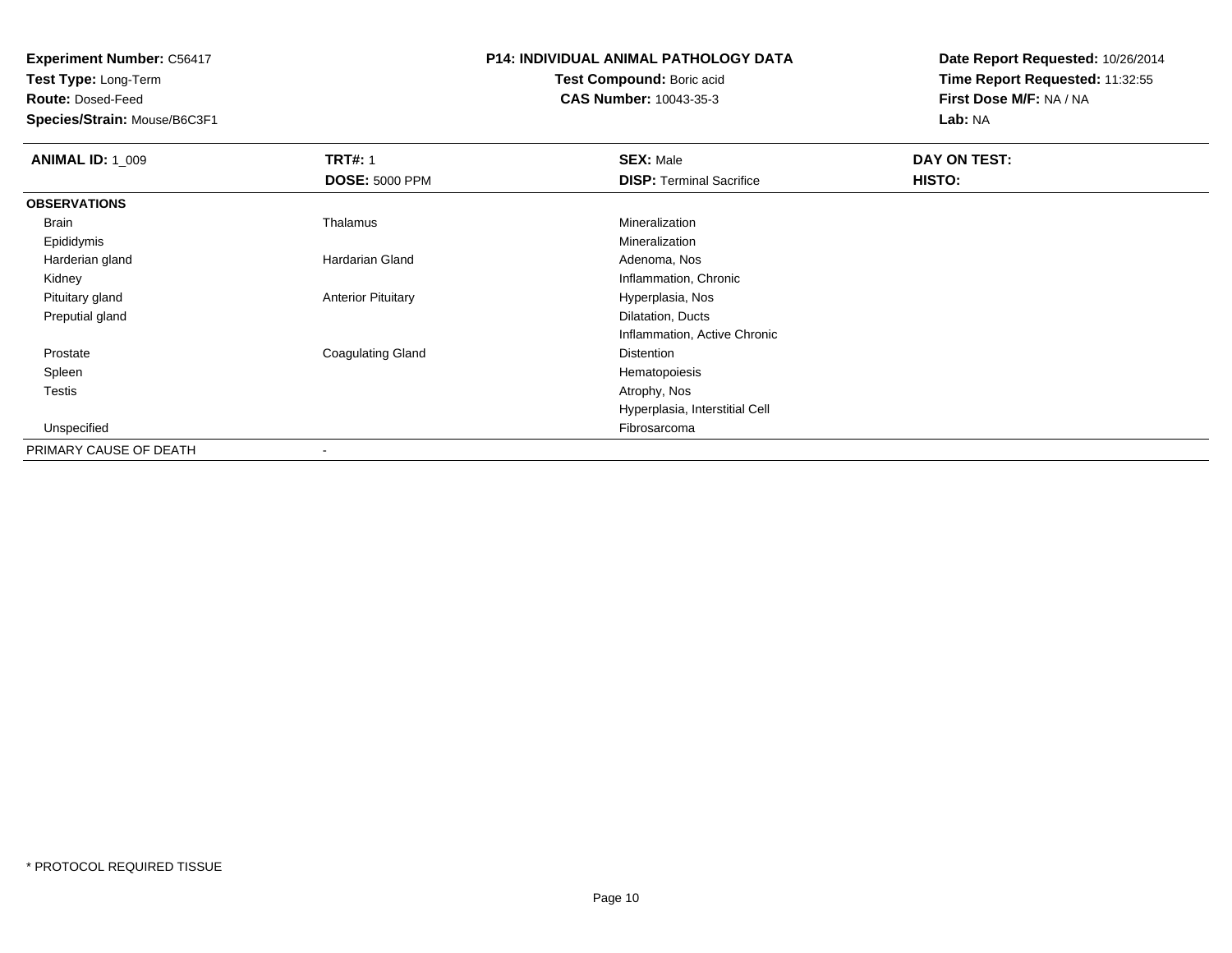| <b>Experiment Number: C56417</b><br>Test Type: Long-Term<br><b>Route: Dosed-Feed</b><br>Species/Strain: Mouse/B6C3F1 |                                         | <b>P14: INDIVIDUAL ANIMAL PATHOLOGY DATA</b><br>Test Compound: Boric acid<br><b>CAS Number: 10043-35-3</b> | Date Report Requested: 10/26/2014<br>Time Report Requested: 11:32:55<br>First Dose M/F: NA / NA<br>Lab: NA |
|----------------------------------------------------------------------------------------------------------------------|-----------------------------------------|------------------------------------------------------------------------------------------------------------|------------------------------------------------------------------------------------------------------------|
| <b>ANIMAL ID: 1 010</b>                                                                                              | <b>TRT#: 1</b><br><b>DOSE: 5000 PPM</b> | <b>SEX: Male</b><br><b>DISP:</b> Natural Death                                                             | DAY ON TEST:<br>HISTO:                                                                                     |
| <b>OBSERVATIONS</b>                                                                                                  |                                         |                                                                                                            |                                                                                                            |
| Kidney                                                                                                               |                                         | Inflammation, Chronic                                                                                      |                                                                                                            |
|                                                                                                                      | Tubule                                  | Mineralization                                                                                             |                                                                                                            |
| Penis                                                                                                                | Prepuce Nos                             | Inflammation, Acute Necrotizing                                                                            |                                                                                                            |
| Spleen                                                                                                               |                                         | Depletion, Lymphoid                                                                                        |                                                                                                            |
| PRIMARY CAUSE OF DEATH                                                                                               |                                         |                                                                                                            |                                                                                                            |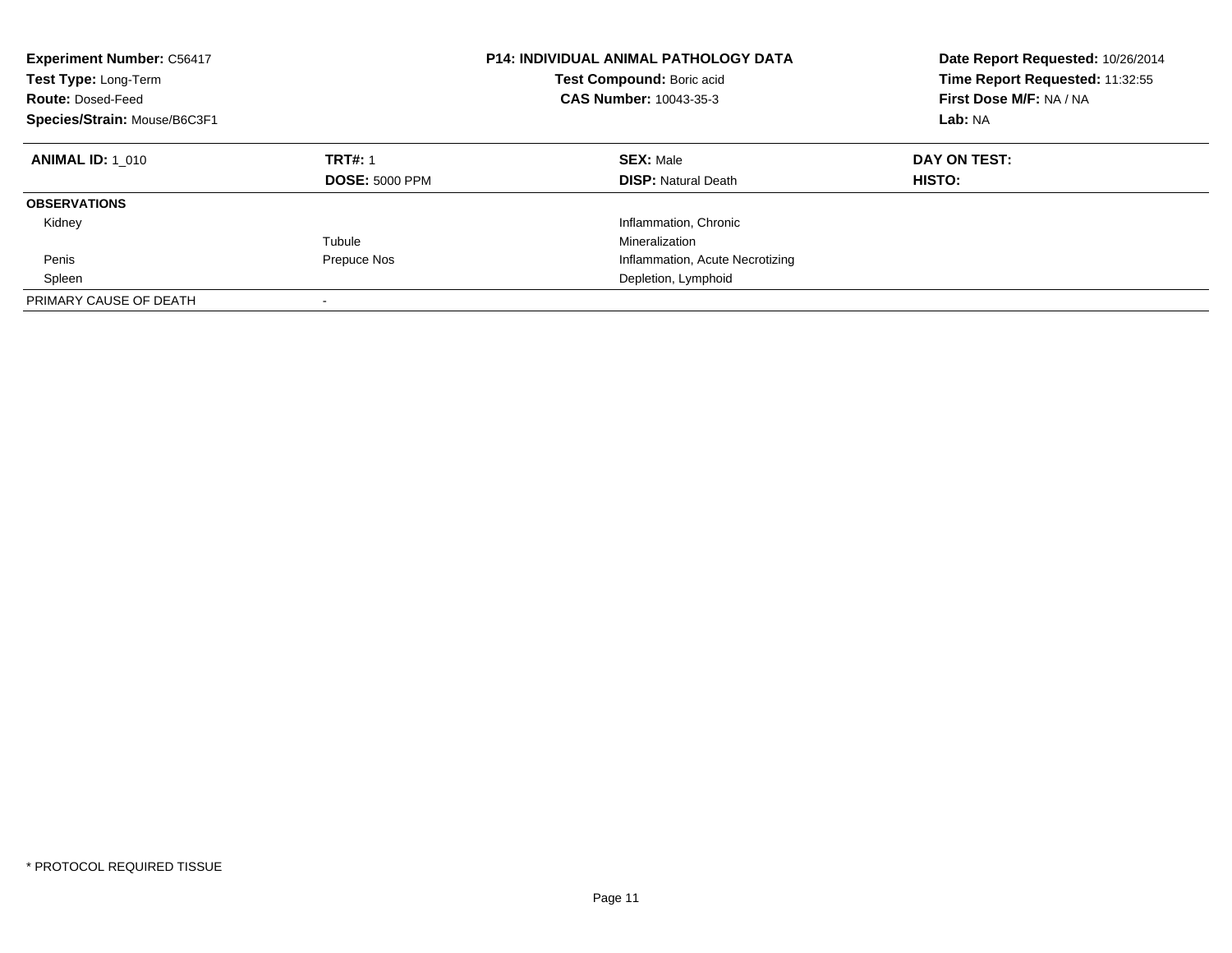**Test Type:** Long-Term

**Route:** Dosed-Feed

**Species/Strain:** Mouse/B6C3F1

## **P14: INDIVIDUAL ANIMAL PATHOLOGY DATA**

**Test Compound:** Boric acid**CAS Number:** 10043-35-3

| <b>ANIMAL ID: 1_011</b> | <b>TRT#: 1</b>        | <b>SEX: Male</b>                | DAY ON TEST: |  |
|-------------------------|-----------------------|---------------------------------|--------------|--|
|                         | <b>DOSE: 5000 PPM</b> | <b>DISP: Terminal Sacrifice</b> | HISTO:       |  |
| <b>OBSERVATIONS</b>     |                       |                                 |              |  |
| Kidney                  | Tubule                | Atrophy, Nos                    |              |  |
|                         |                       | Cyst, Nos                       |              |  |
|                         |                       | Glomerulonephritis, Nos         |              |  |
|                         |                       | Inflammation, Chronic           |              |  |
|                         |                       | Nephrosis, Hydro                |              |  |
|                         | Tubule                | Regeneration, Nos               |              |  |
| Liver                   |                       | Cytoplasmic Change, Basophilic  |              |  |
|                         |                       | Hepatocellular Carcinoma        |              |  |
|                         |                       | Necrosis, Coagulative           |              |  |
| Lymph node              | Renal Lymph Node      | Hyperplasia, Nos                |              |  |
| Seminal vesicle         |                       | Distention                      |              |  |
| Stomach                 | Forestomach           | Hyperkeratosis                  |              |  |
|                         | Forestomach           | Hyperplasia, Epithelial         |              |  |
| Testis                  |                       | Atrophy, Nos                    |              |  |
| Urinary bladder         |                       | Inflammation, Chronic           |              |  |
| PRIMARY CAUSE OF DEATH  | $\blacksquare$        |                                 |              |  |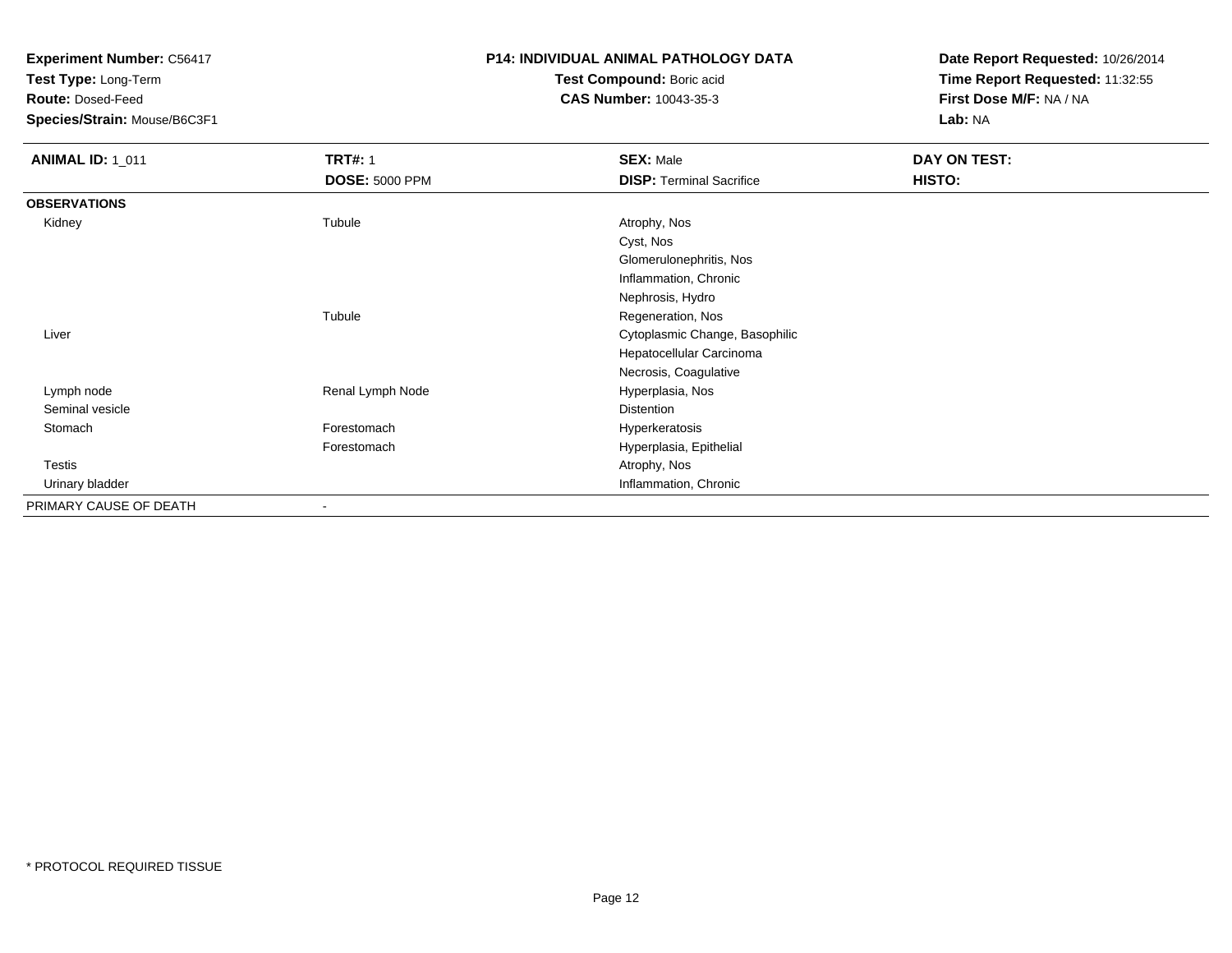| <b>Experiment Number: C56417</b><br>Test Type: Long-Term<br><b>Route: Dosed-Feed</b><br>Species/Strain: Mouse/B6C3F1 |                       | <b>P14: INDIVIDUAL ANIMAL PATHOLOGY DATA</b><br>Test Compound: Boric acid<br>CAS Number: 10043-35-3 | Date Report Requested: 10/26/2014<br>Time Report Requested: 11:32:55<br>First Dose M/F: NA / NA<br>Lab: NA |
|----------------------------------------------------------------------------------------------------------------------|-----------------------|-----------------------------------------------------------------------------------------------------|------------------------------------------------------------------------------------------------------------|
| <b>ANIMAL ID: 1 012</b>                                                                                              | <b>TRT#: 1</b>        | <b>SEX: Male</b>                                                                                    | DAY ON TEST:                                                                                               |
|                                                                                                                      | <b>DOSE: 5000 PPM</b> | <b>DISP:</b> Natural Death                                                                          | HISTO:                                                                                                     |
| <b>OBSERVATIONS</b>                                                                                                  |                       |                                                                                                     |                                                                                                            |
| Liver                                                                                                                |                       | Hepatocellular Carcinoma                                                                            |                                                                                                            |
| Mammary gland                                                                                                        |                       | Dilatation, Ducts                                                                                   |                                                                                                            |
| Spleen                                                                                                               |                       | Hematopoiesis                                                                                       |                                                                                                            |
| Testis                                                                                                               |                       | Atrophy, Nos                                                                                        |                                                                                                            |
|                                                                                                                      |                       | Mineralization                                                                                      |                                                                                                            |
| Unspecified                                                                                                          | Multiple Organs Nos   | Lymphoma, Lymphocytic-Malignant Type                                                                |                                                                                                            |
| PRIMARY CAUSE OF DEATH                                                                                               |                       |                                                                                                     |                                                                                                            |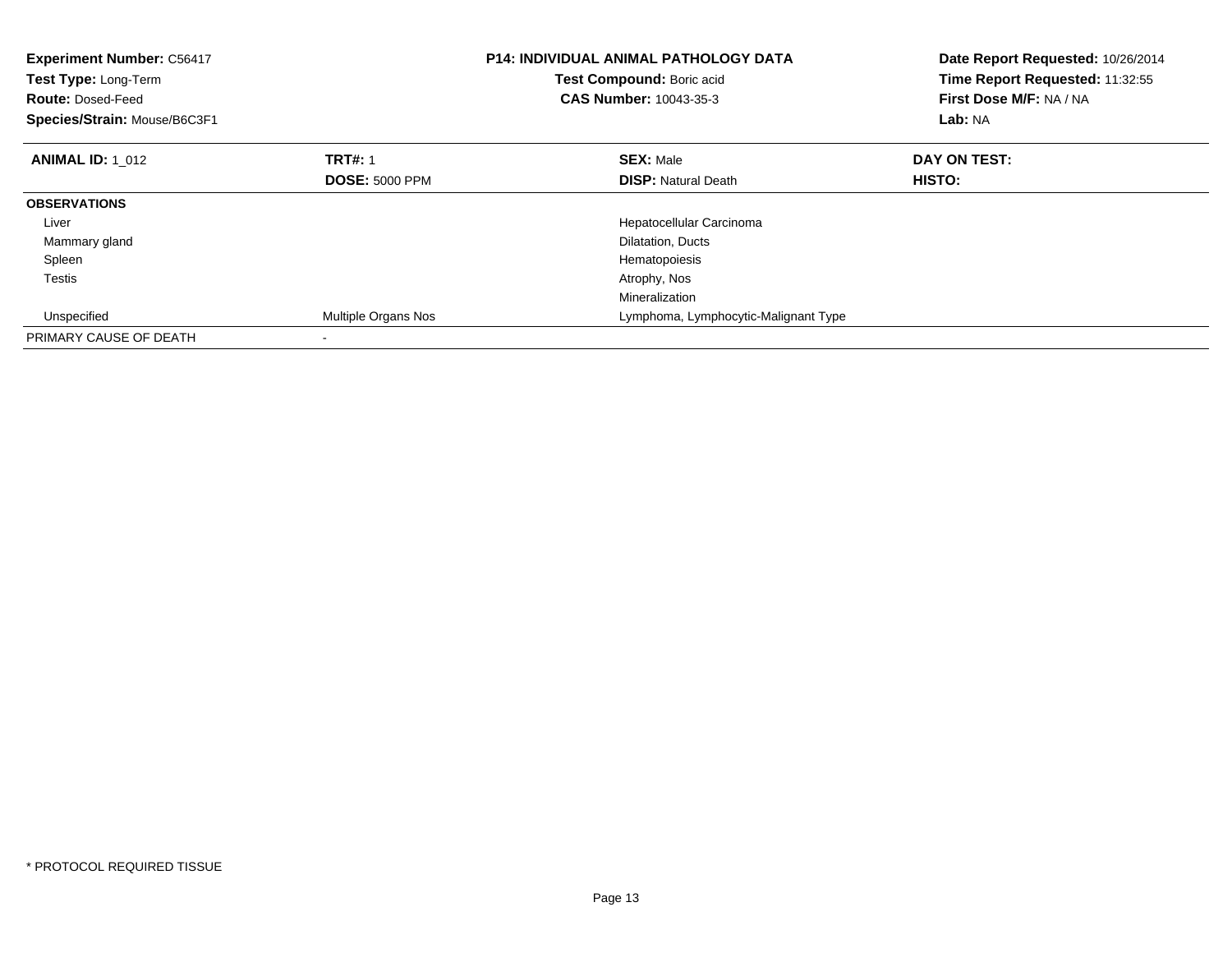| <b>Experiment Number: C56417</b><br>Test Type: Long-Term<br><b>Route: Dosed-Feed</b><br>Species/Strain: Mouse/B6C3F1 |                                         | <b>P14: INDIVIDUAL ANIMAL PATHOLOGY DATA</b><br>Test Compound: Boric acid<br><b>CAS Number: 10043-35-3</b> | Date Report Requested: 10/26/2014<br>Time Report Requested: 11:32:55<br>First Dose M/F: NA / NA<br>Lab: NA |  |
|----------------------------------------------------------------------------------------------------------------------|-----------------------------------------|------------------------------------------------------------------------------------------------------------|------------------------------------------------------------------------------------------------------------|--|
| <b>ANIMAL ID: 1 013</b>                                                                                              | <b>TRT#: 1</b><br><b>DOSE: 5000 PPM</b> | <b>SEX: Male</b><br><b>DISP:</b> Terminal Sacrifice                                                        | DAY ON TEST:<br><b>HISTO:</b>                                                                              |  |
| <b>OBSERVATIONS</b>                                                                                                  |                                         |                                                                                                            |                                                                                                            |  |
| <b>Brain</b>                                                                                                         | Thalamus                                | Mineralization                                                                                             |                                                                                                            |  |
| Intestine Large                                                                                                      | Colon                                   | Inflammation, Nos                                                                                          |                                                                                                            |  |
| Kidney                                                                                                               |                                         | Inflammation, Chronic                                                                                      |                                                                                                            |  |
|                                                                                                                      | Tubule                                  | Regeneration, Nos                                                                                          |                                                                                                            |  |
| Lymph node                                                                                                           | Mesenteric Lymph Node                   | Inflammation, Active Chronic                                                                               |                                                                                                            |  |
| Pancreas                                                                                                             |                                         | Inflammation, Chronic                                                                                      |                                                                                                            |  |
| Stomach                                                                                                              | <b>Glandular Stomach</b>                | Inflammation, Chronic                                                                                      |                                                                                                            |  |
| Testis                                                                                                               |                                         | Atrophy, Nos                                                                                               |                                                                                                            |  |
| PRIMARY CAUSE OF DEATH                                                                                               |                                         |                                                                                                            |                                                                                                            |  |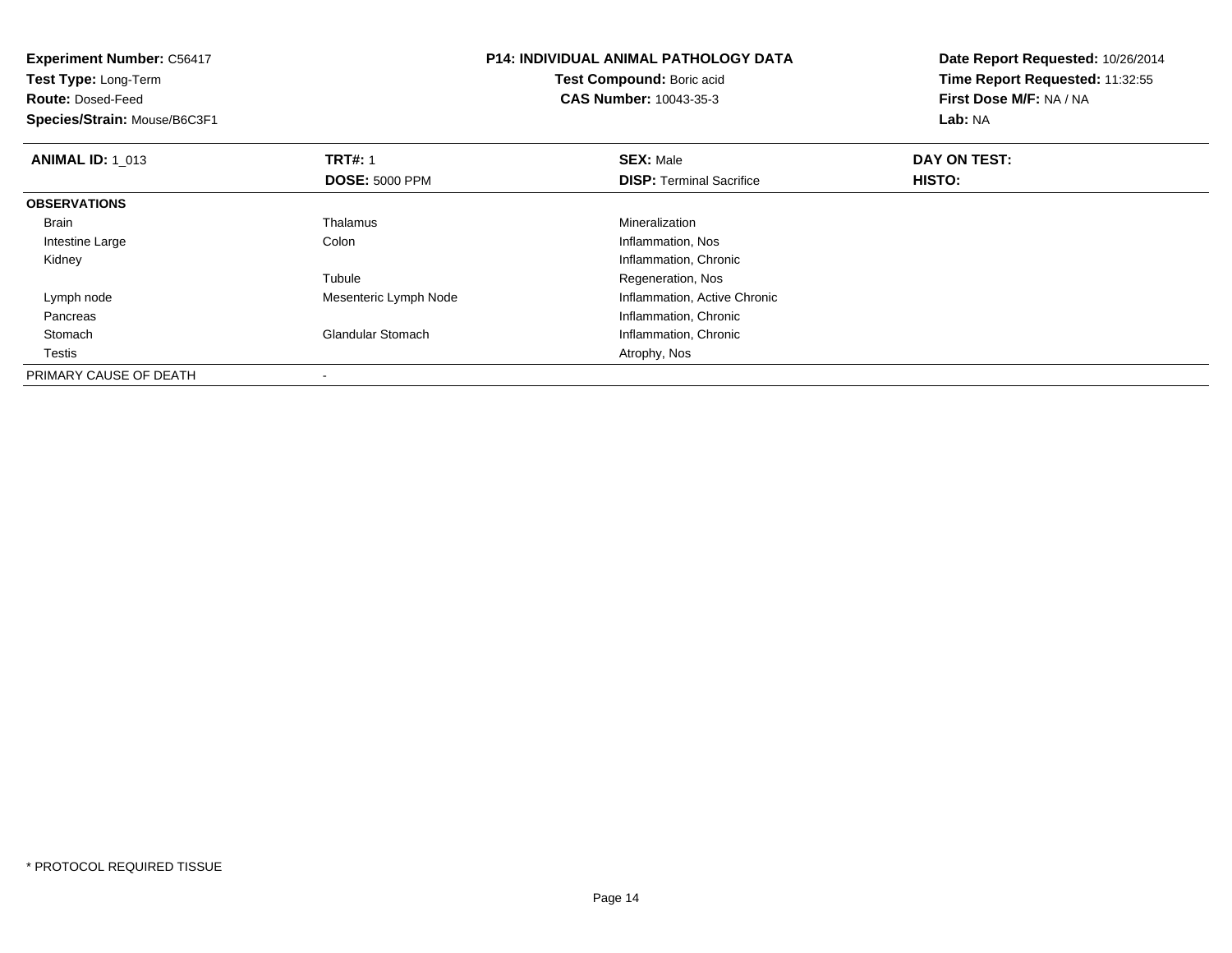**Test Type:** Long-Term

**Route:** Dosed-Feed

**Species/Strain:** Mouse/B6C3F1

#### **P14: INDIVIDUAL ANIMAL PATHOLOGY DATA**

**Test Compound:** Boric acid**CAS Number:** 10043-35-3

| <b>ANIMAL ID: 1 014</b> | <b>TRT#: 1</b>         | <b>SEX: Male</b>                        | DAY ON TEST: |  |
|-------------------------|------------------------|-----------------------------------------|--------------|--|
|                         | <b>DOSE: 5000 PPM</b>  | <b>DISP: Natural Death</b>              | HISTO:       |  |
| <b>OBSERVATIONS</b>     |                        |                                         |              |  |
| Kidney                  |                        | Inflammation, Chronic                   |              |  |
| Liver                   |                        | Cytoplasmic Vacuolization               |              |  |
|                         |                        | Necrosis, Coagulative                   |              |  |
| Lung                    |                        | Congestion, Nos                         |              |  |
| Lymph node              |                        | Depletion, Lymphoid                     |              |  |
|                         | Mediastinal Lymph Node | Hyperplasia, Plasma Cell                |              |  |
|                         |                        | Pigmentation, Nos                       |              |  |
| Preputial gland         |                        | Atrophy, Nos                            |              |  |
| Spleen                  |                        | Depletion, Lymphoid                     |              |  |
| Stomach                 | Forestomach            | Squamous Cell Papilloma                 |              |  |
| <b>Testis</b>           |                        | Atrophy, Nos                            |              |  |
| Unspecified             | Multiple Organs Nos    | Sarcoma, Nos, Uncertain Primary Or Meta |              |  |
| PRIMARY CAUSE OF DEATH  |                        |                                         |              |  |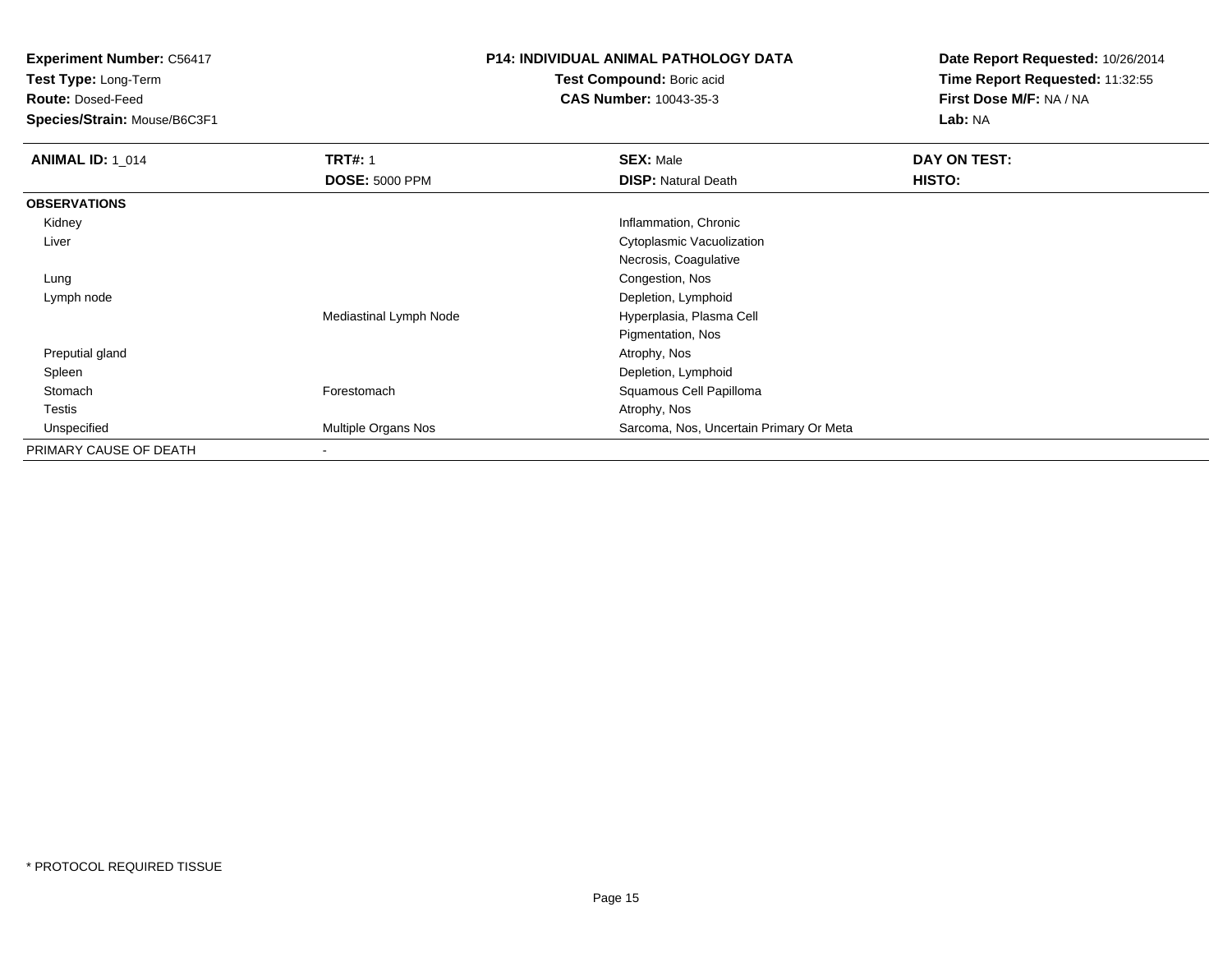**Experiment Number:** C56417**Test Type:** Long-Term**Route:** Dosed-Feed **Species/Strain:** Mouse/B6C3F1**P14: INDIVIDUAL ANIMAL PATHOLOGY DATATest Compound:** Boric acid **CAS Number:** 10043-35-3**Date Report Requested:** 10/26/2014**Time Report Requested:** 11:32:55**First Dose M/F:** NA / NA**Lab:** NA**ANIMAL ID: 1\_015 TRT#:** <sup>1</sup> **SEX:** Male **DAY ON TEST: DOSE:** 5000 PPM**DISP:** Terminal Sacrifice **HISTO: OBSERVATIONS** Brain Thalamus Mineralization Kidney Inflammation, Chronic Tubule Mineralization Tubule Regeneration, Nos Liver Necrosis, Coagulative Alveolar/Bronchiolar Adenoma Lung Lymph nodeMesenteric Lymph Node Histiocytosis Pancreas Inflammation, Chronic Salivary gland Inflammation, Chronic Urethra Calculus, Microscopic Examination PRIMARY CAUSE OF DEATH

-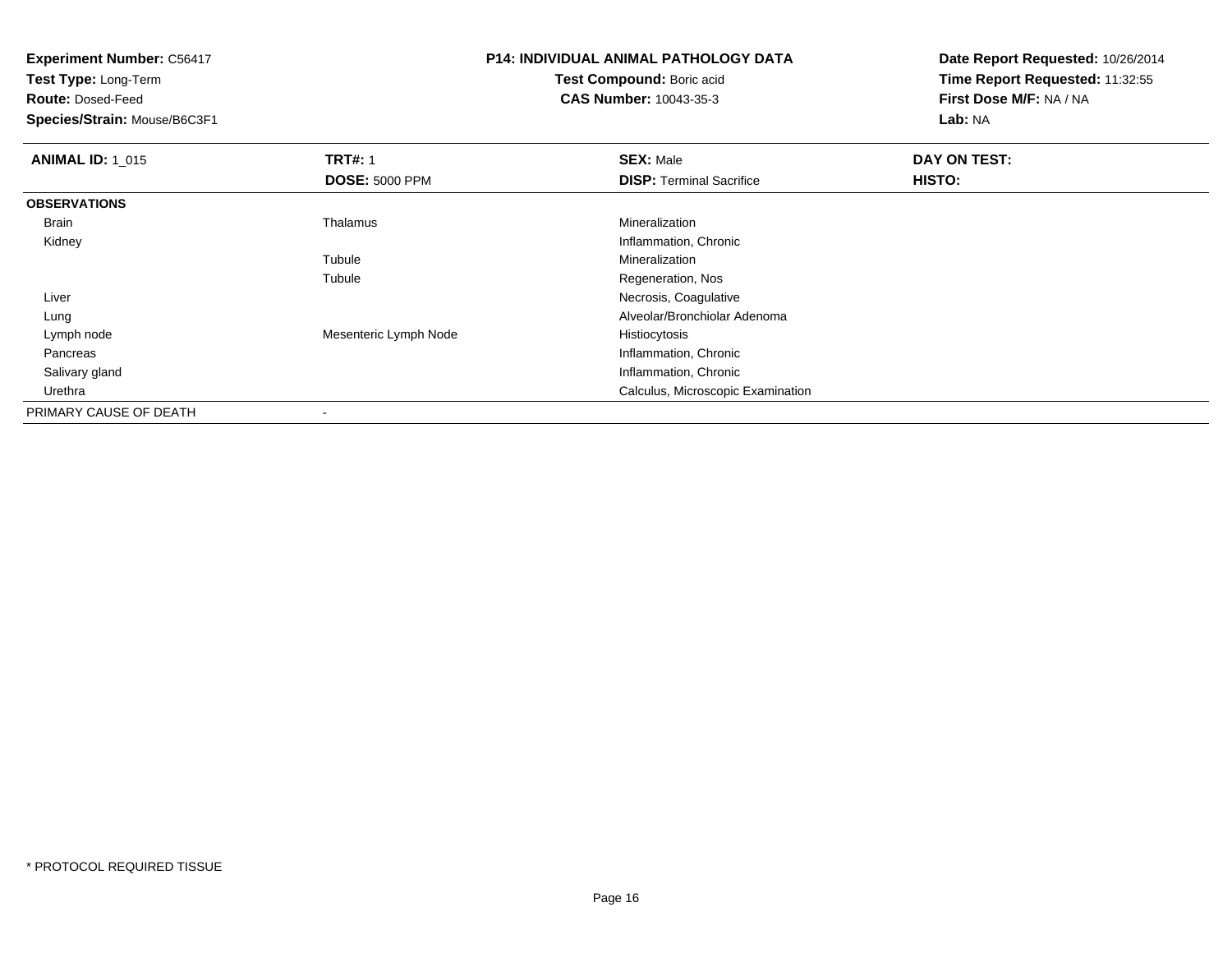| <b>Experiment Number: C56417</b><br>Test Type: Long-Term<br><b>Route: Dosed-Feed</b><br>Species/Strain: Mouse/B6C3F1 |                                         | <b>P14: INDIVIDUAL ANIMAL PATHOLOGY DATA</b><br>Test Compound: Boric acid<br>CAS Number: 10043-35-3 | Date Report Requested: 10/26/2014<br>Time Report Requested: 11:32:55<br>First Dose M/F: NA / NA<br>Lab: NA |  |
|----------------------------------------------------------------------------------------------------------------------|-----------------------------------------|-----------------------------------------------------------------------------------------------------|------------------------------------------------------------------------------------------------------------|--|
| <b>ANIMAL ID: 1 016</b>                                                                                              | <b>TRT#: 1</b><br><b>DOSE: 5000 PPM</b> | <b>SEX: Male</b><br><b>DISP: Accidently Killed</b>                                                  | DAY ON TEST:<br>HISTO:                                                                                     |  |
| <b>OBSERVATIONS</b>                                                                                                  |                                         |                                                                                                     |                                                                                                            |  |
| Pituitary gland                                                                                                      | <b>Anterior Pituitary</b>               | Adenoma, Nos                                                                                        |                                                                                                            |  |
| Spleen                                                                                                               |                                         | Depletion, Lymphoid                                                                                 |                                                                                                            |  |
| PRIMARY CAUSE OF DEATH                                                                                               |                                         |                                                                                                     |                                                                                                            |  |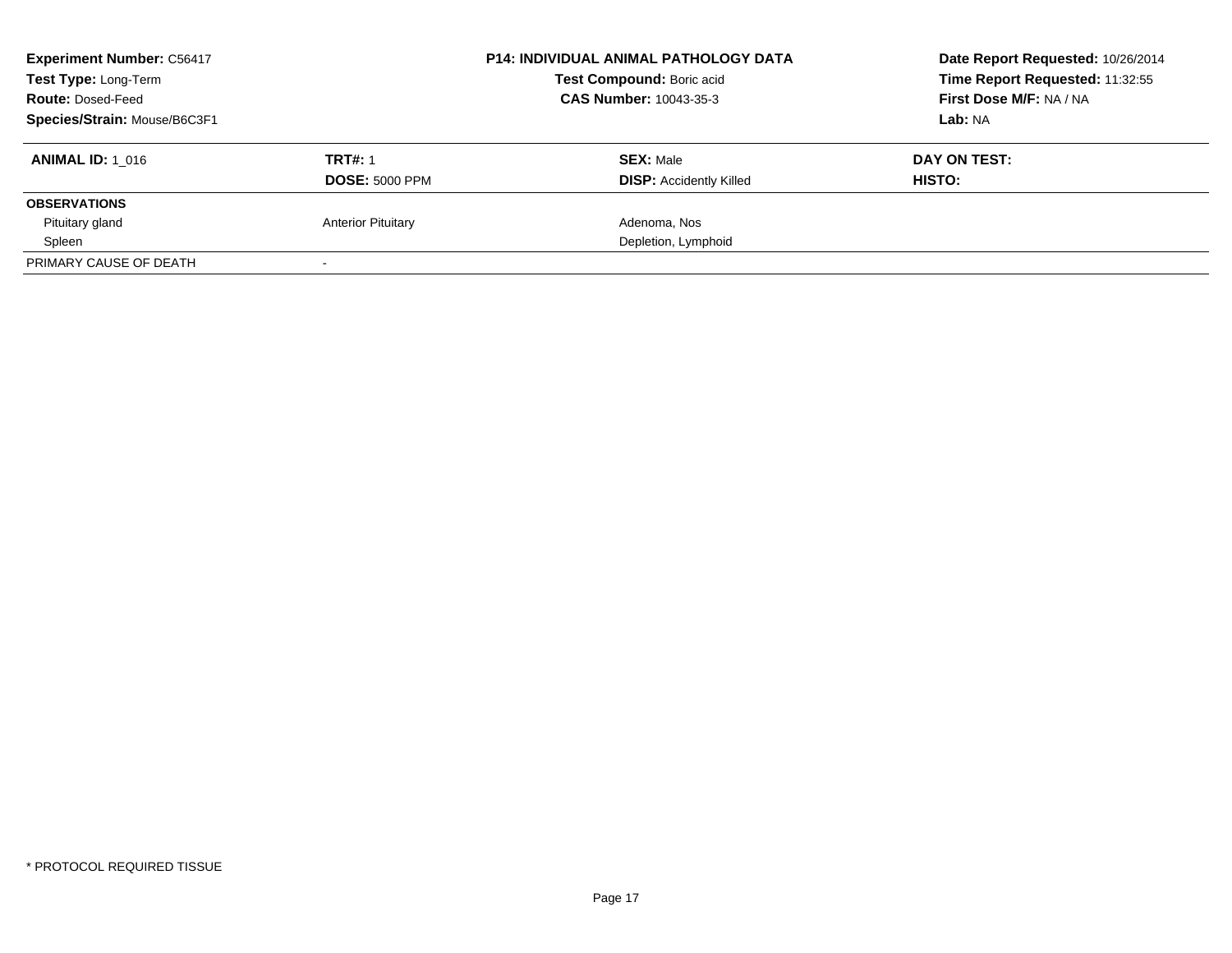| <b>Experiment Number: C56417</b><br>Test Type: Long-Term<br><b>Route: Dosed-Feed</b><br>Species/Strain: Mouse/B6C3F1 | <b>P14: INDIVIDUAL ANIMAL PATHOLOGY DATA</b><br>Test Compound: Boric acid<br>CAS Number: 10043-35-3 |                                                    | Date Report Requested: 10/26/2014<br>Time Report Requested: 11:32:55<br>First Dose M/F: NA / NA<br>Lab: NA |
|----------------------------------------------------------------------------------------------------------------------|-----------------------------------------------------------------------------------------------------|----------------------------------------------------|------------------------------------------------------------------------------------------------------------|
| <b>ANIMAL ID: 1 017</b>                                                                                              | <b>TRT#: 1</b><br><b>DOSE: 5000 PPM</b>                                                             | <b>SEX: Male</b><br><b>DISP:</b> Accidently Killed | DAY ON TEST:<br>HISTO:                                                                                     |
| <b>OBSERVATIONS</b>                                                                                                  |                                                                                                     |                                                    |                                                                                                            |
| Penis                                                                                                                |                                                                                                     | Inflammation, Acute Necrotizing                    |                                                                                                            |
| Spleen                                                                                                               |                                                                                                     | Depletion, Lymphoid                                |                                                                                                            |
| Thymus                                                                                                               |                                                                                                     | Depletion, Lymphoid                                |                                                                                                            |
| PRIMARY CAUSE OF DEATH                                                                                               |                                                                                                     |                                                    |                                                                                                            |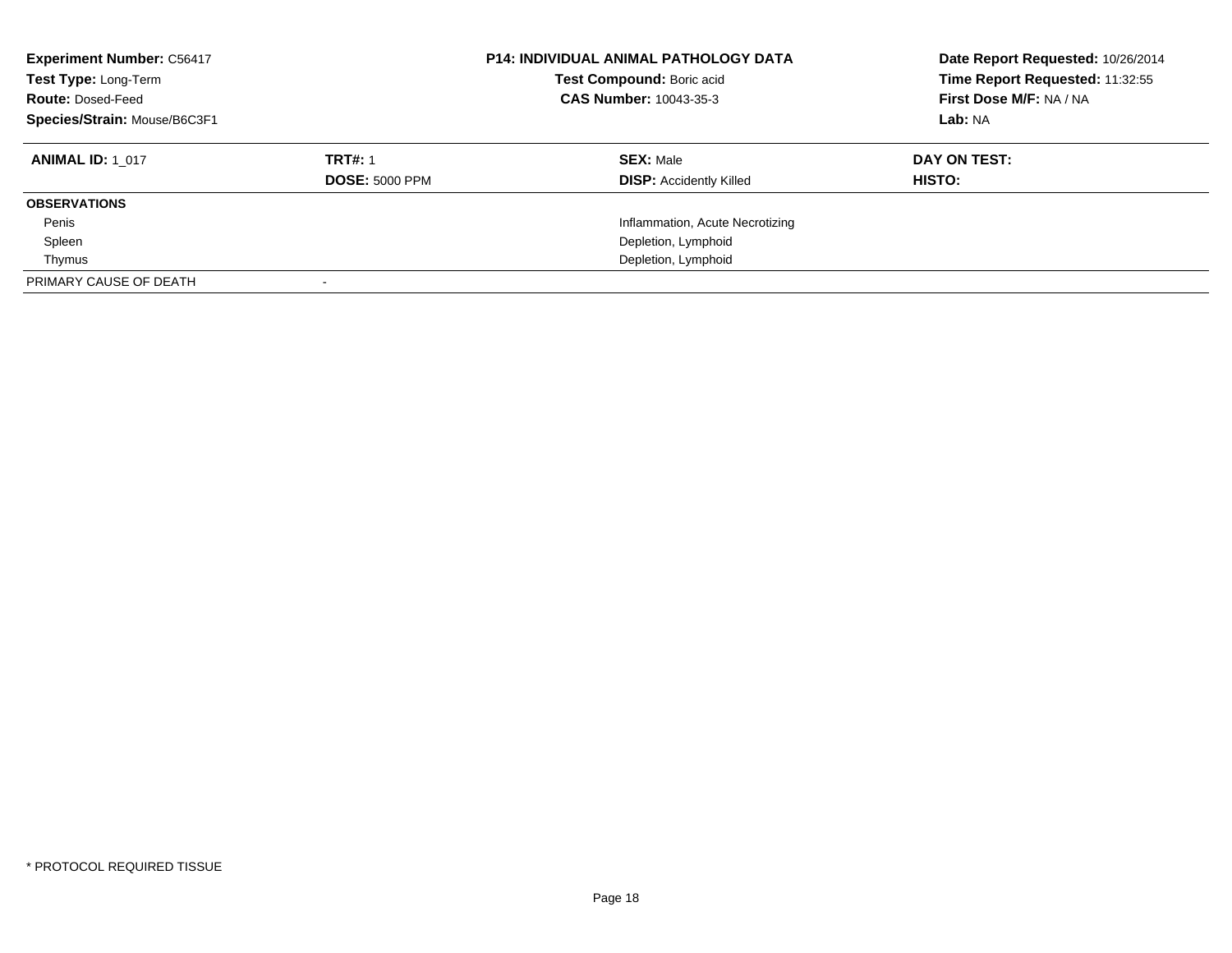| <b>Experiment Number: C56417</b><br>Test Type: Long-Term<br><b>Route: Dosed-Feed</b><br>Species/Strain: Mouse/B6C3F1 |                                         | <b>P14: INDIVIDUAL ANIMAL PATHOLOGY DATA</b><br>Test Compound: Boric acid<br><b>CAS Number: 10043-35-3</b> | Date Report Requested: 10/26/2014<br>Time Report Requested: 11:32:55<br>First Dose M/F: NA / NA<br>Lab: NA |  |
|----------------------------------------------------------------------------------------------------------------------|-----------------------------------------|------------------------------------------------------------------------------------------------------------|------------------------------------------------------------------------------------------------------------|--|
| <b>ANIMAL ID: 1 018</b>                                                                                              | <b>TRT#: 1</b><br><b>DOSE: 5000 PPM</b> | <b>SEX: Male</b><br><b>DISP: Accidently Killed</b>                                                         | DAY ON TEST:<br>HISTO:                                                                                     |  |
| <b>OBSERVATIONS</b>                                                                                                  |                                         | Aspiration, Foreign Body                                                                                   |                                                                                                            |  |
| Lung<br>PRIMARY CAUSE OF DEATH                                                                                       |                                         |                                                                                                            |                                                                                                            |  |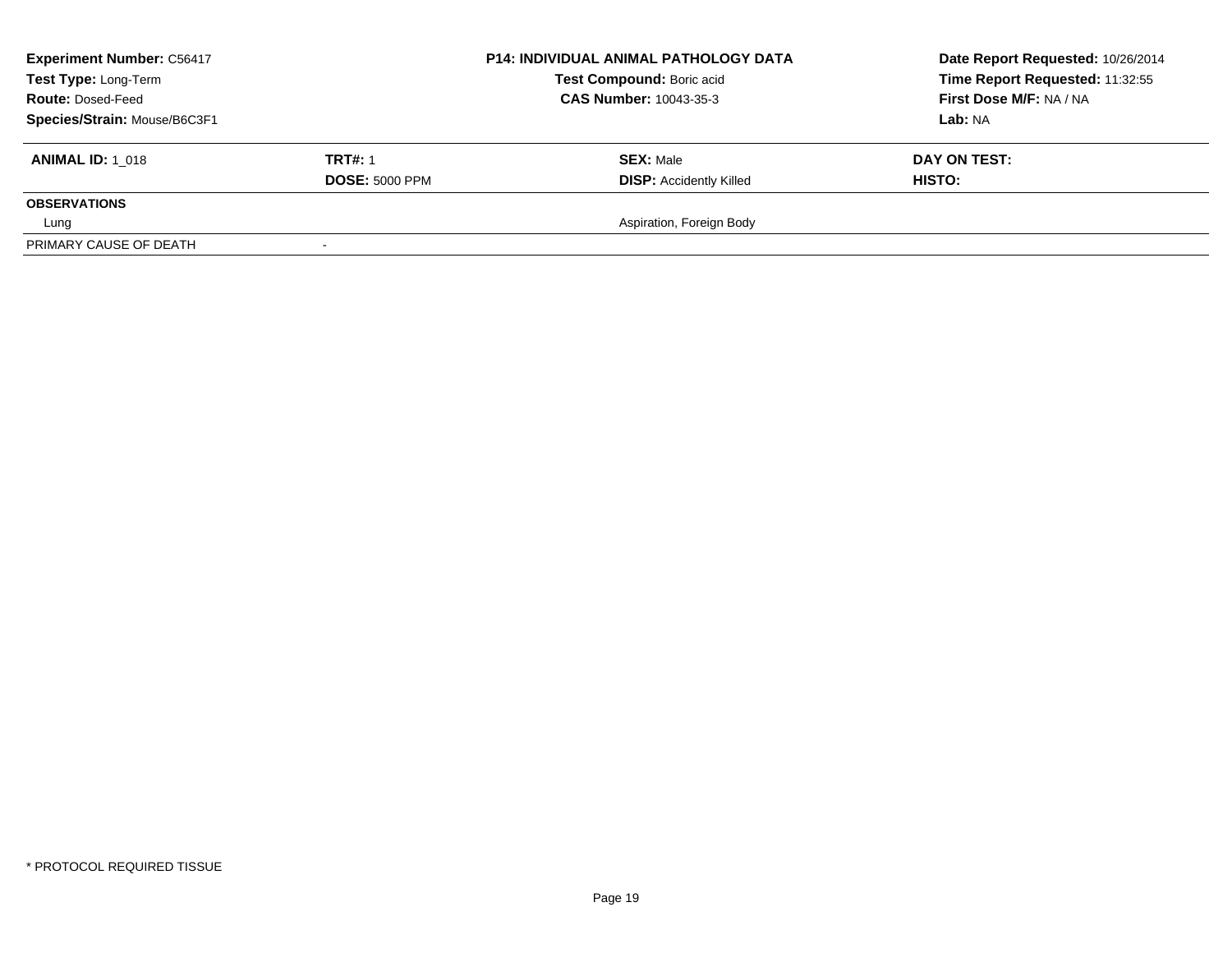| <b>Experiment Number: C56417</b><br>Test Type: Long-Term<br><b>Route: Dosed-Feed</b><br>Species/Strain: Mouse/B6C3F1 | <b>P14: INDIVIDUAL ANIMAL PATHOLOGY DATA</b><br>Test Compound: Boric acid<br><b>CAS Number: 10043-35-3</b> |                                                    | Date Report Requested: 10/26/2014<br>Time Report Requested: 11:32:55<br>First Dose M/F: NA / NA<br>Lab: NA |
|----------------------------------------------------------------------------------------------------------------------|------------------------------------------------------------------------------------------------------------|----------------------------------------------------|------------------------------------------------------------------------------------------------------------|
| <b>ANIMAL ID: 1 019</b>                                                                                              | <b>TRT#: 1</b><br><b>DOSE: 5000 PPM</b>                                                                    | <b>SEX: Male</b><br><b>DISP: Accidently Killed</b> | DAY ON TEST:<br>HISTO:                                                                                     |
| <b>OBSERVATIONS</b>                                                                                                  |                                                                                                            |                                                    |                                                                                                            |
| Kidney                                                                                                               |                                                                                                            | Inflammation, Chronic                              |                                                                                                            |
| Lung                                                                                                                 |                                                                                                            | Aspiration, Foreign Body                           |                                                                                                            |
| Spleen                                                                                                               |                                                                                                            | Depletion, Lymphoid                                |                                                                                                            |
| Testis                                                                                                               |                                                                                                            | Cyst, Nos                                          |                                                                                                            |
| PRIMARY CAUSE OF DEATH                                                                                               |                                                                                                            |                                                    |                                                                                                            |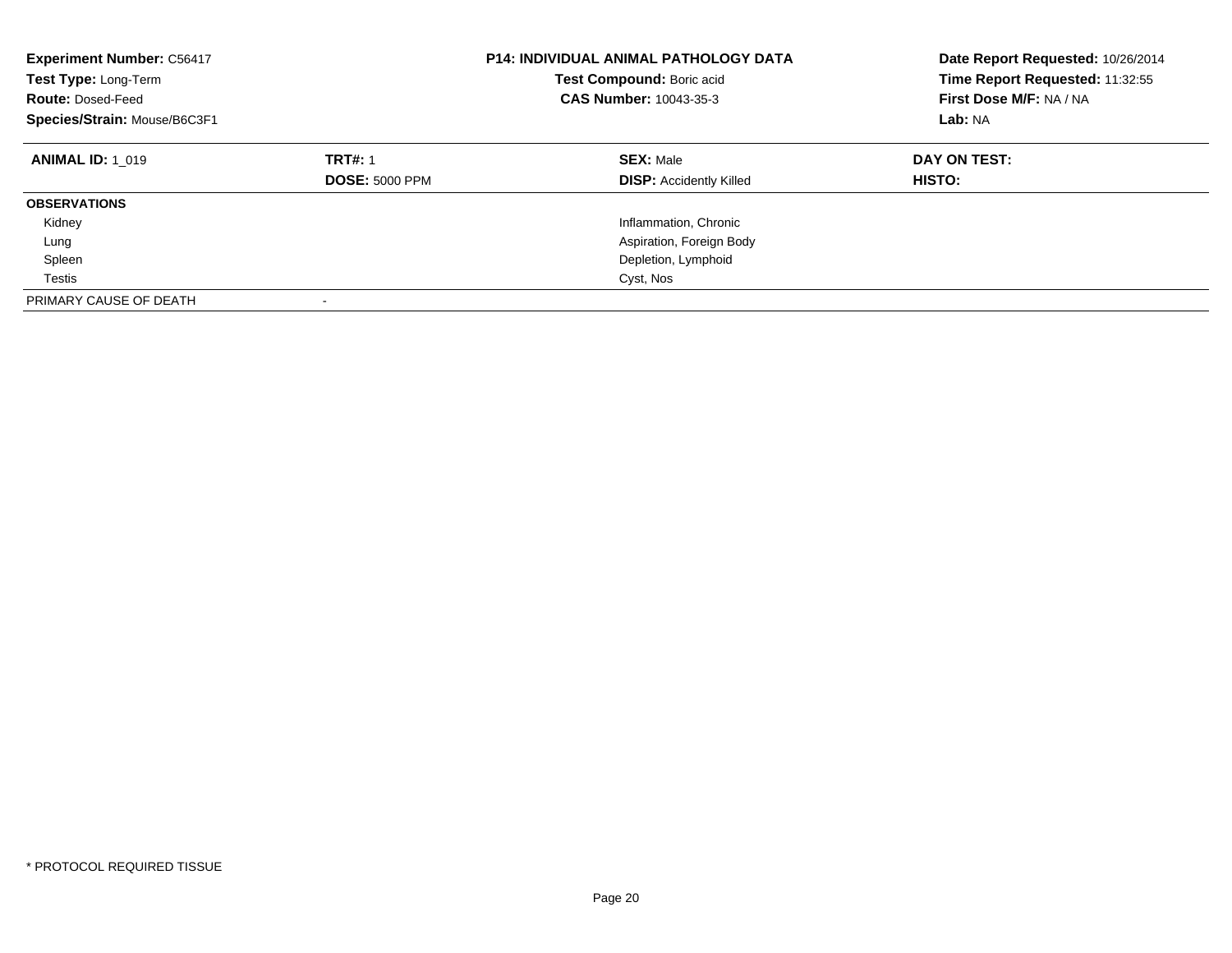| <b>Experiment Number: C56417</b><br>Test Type: Long-Term<br><b>Route: Dosed-Feed</b><br>Species/Strain: Mouse/B6C3F1 |                                         | <b>P14: INDIVIDUAL ANIMAL PATHOLOGY DATA</b><br>Test Compound: Boric acid<br>CAS Number: 10043-35-3 | Date Report Requested: 10/26/2014<br>Time Report Requested: 11:32:55<br>First Dose M/F: NA / NA<br>Lab: NA |
|----------------------------------------------------------------------------------------------------------------------|-----------------------------------------|-----------------------------------------------------------------------------------------------------|------------------------------------------------------------------------------------------------------------|
| <b>ANIMAL ID:</b> 1 020                                                                                              | <b>TRT#: 1</b><br><b>DOSE: 5000 PPM</b> | <b>SEX: Male</b><br><b>DISP:</b> Accidently Killed                                                  | DAY ON TEST:<br>HISTO:                                                                                     |
| <b>OBSERVATIONS</b>                                                                                                  |                                         |                                                                                                     |                                                                                                            |
| Lymph node                                                                                                           | Mesenteric Lymph Node                   | Depletion, Lymphoid                                                                                 |                                                                                                            |
| Spleen                                                                                                               |                                         | Depletion, Lymphoid                                                                                 |                                                                                                            |
| Thymus                                                                                                               |                                         | Depletion, Lymphoid                                                                                 |                                                                                                            |
| PRIMARY CAUSE OF DEATH                                                                                               |                                         |                                                                                                     |                                                                                                            |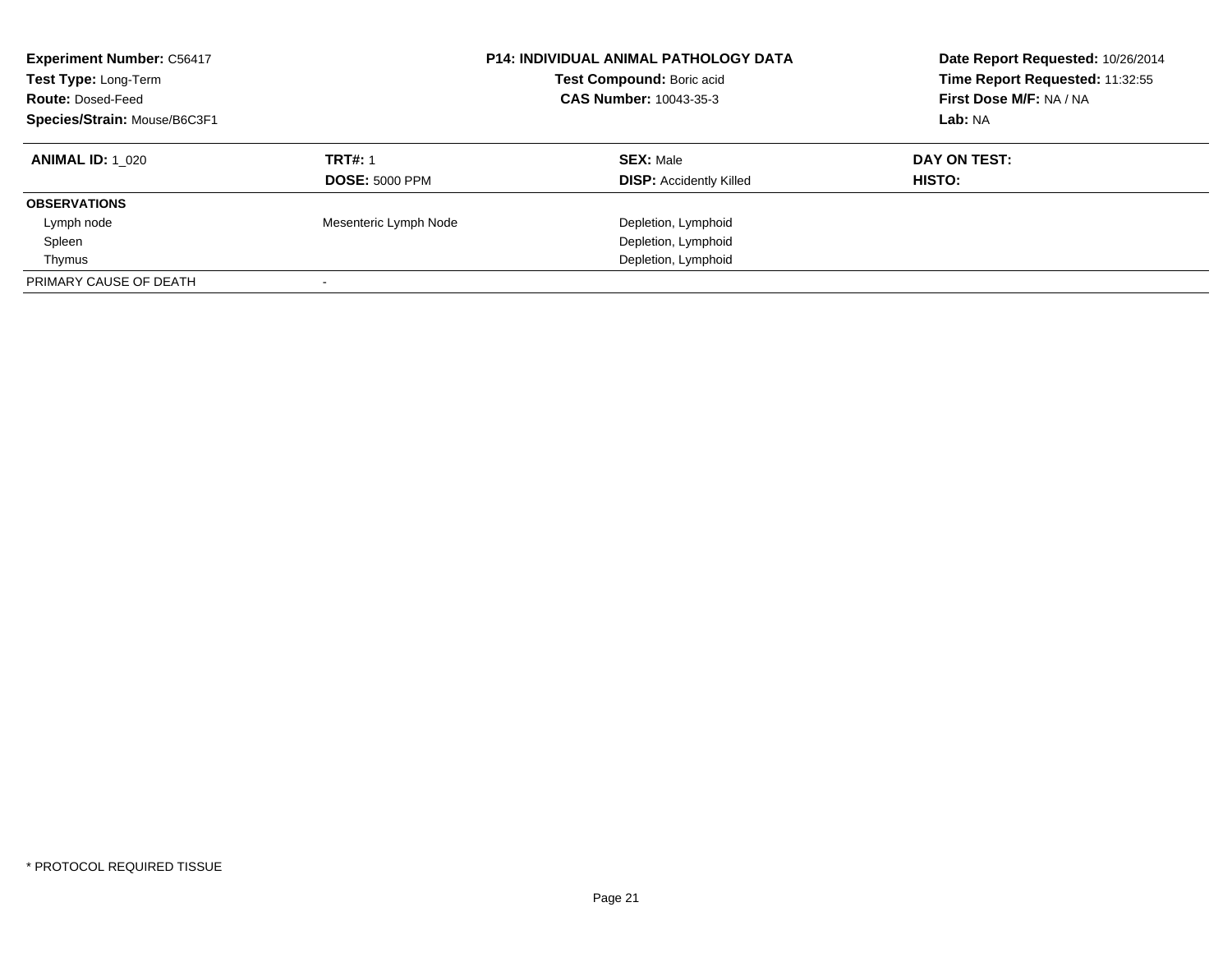**Experiment Number:** C56417**Test Type:** Long-Term**Route:** Dosed-Feed **Species/Strain:** Mouse/B6C3F1**P14: INDIVIDUAL ANIMAL PATHOLOGY DATATest Compound:** Boric acid **CAS Number:** 10043-35-3**Date Report Requested:** 10/26/2014**Time Report Requested:** 11:32:55**First Dose M/F:** NA / NA**Lab:** NA**ANIMAL ID: 1 021 TRT#:** 1 **SEX:** Male **DAY ON TEST: DOSE:** 5000 PPM**DISP:** Terminal Sacrifice **HISTO: OBSERVATIONS** Brain Thalamus Mineralization Kidney Inflammation, Chronic Tubule Regeneration, Nos Liver Hepatocellular Adenoma**Pancreas**  Inflammation, Chronic Peniss and the settlement of the Prepuce Nos and the settlement of the Acanthosis Acanthosis Salivary glandInflammation, Chronic<br>Hematopoiesis Spleenn and the state of the state of the state of the state of the state of the state of the state of the state of the state of the state of the state of the state of the state of the state of the state of the state of the stat Testiss and the contract of the contract of the contract of the contract of the contract of the contract of the contract of the contract of the contract of the contract of the contract of the contract of the contract of the cont Hyperplasia, Interstitial Cell

PRIMARY CAUSE OF DEATH-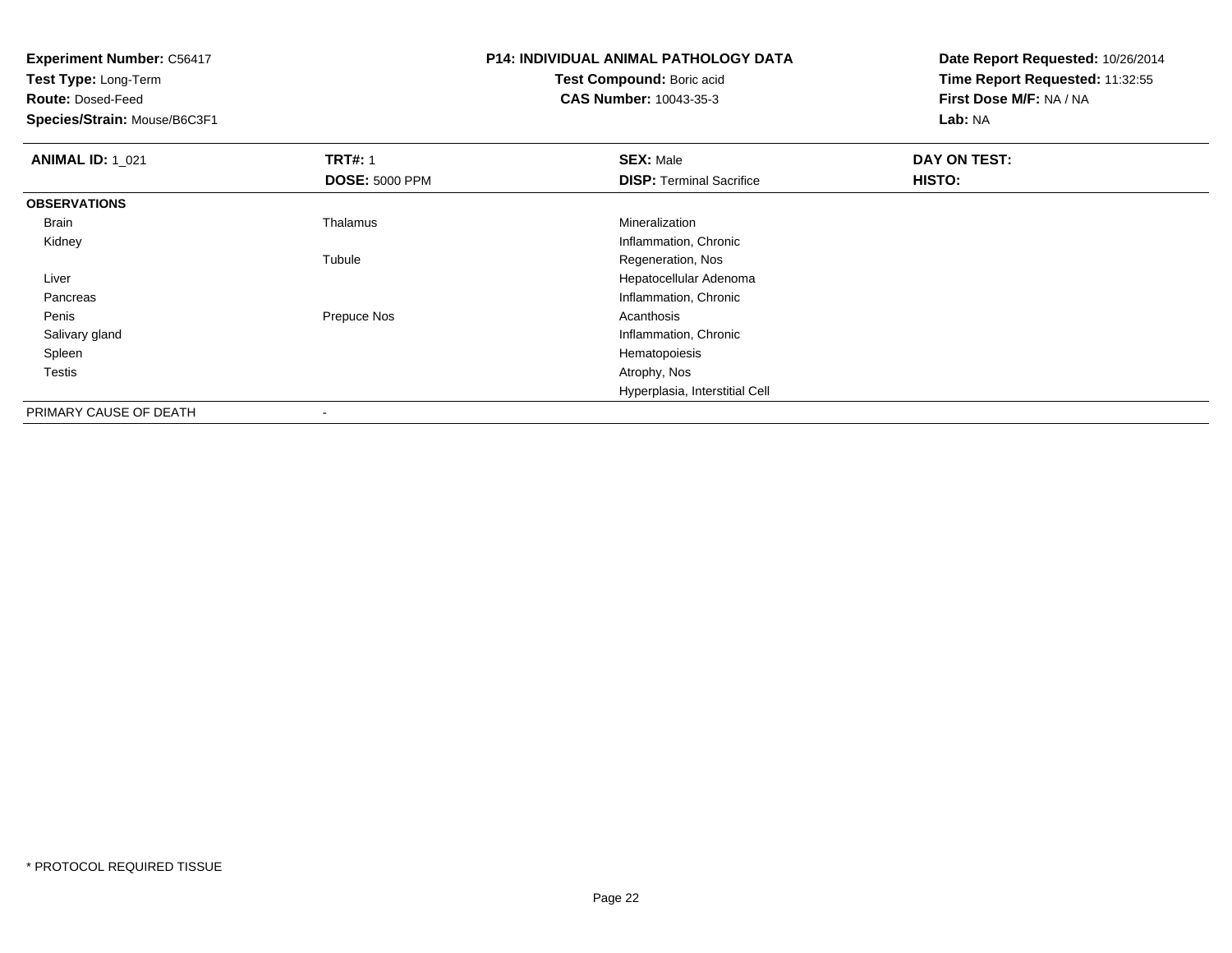**Experiment Number:** C56417**Test Type:** Long-Term**Route:** Dosed-Feed **Species/Strain:** Mouse/B6C3F1**P14: INDIVIDUAL ANIMAL PATHOLOGY DATATest Compound:** Boric acid **CAS Number:** 10043-35-3**Date Report Requested:** 10/26/2014**Time Report Requested:** 11:32:55**First Dose M/F:** NA / NA**Lab:** NA**ANIMAL ID: 1\_022 2 DAY ON TRT#:** 1 **SEX:** Male **SEX:** Male **DAY ON TEST: DOSE:** 5000 PPM**DISP:** Terminal Sacrifice **HISTO: OBSERVATIONS** EyeIris **Iris** Synechia, Anterior Iris Synechia, Posterior Kidney Inflammation, Chronic TubuleMineralization<br>Inflammation, Acute Lymph nodeMesenteric Lymph Node Pancreas Inflammation, Chronic Seminal vesiclee distance de la proposition de la proposition de la proposition de la proposition de la proposition de la pro<br>Distance de la proposition de la proposition de la proposition de la proposition de la proposition de la propo Inflammation, Acute Depletion, Lymphoid SpleenPRIMARY CAUSE OF DEATH-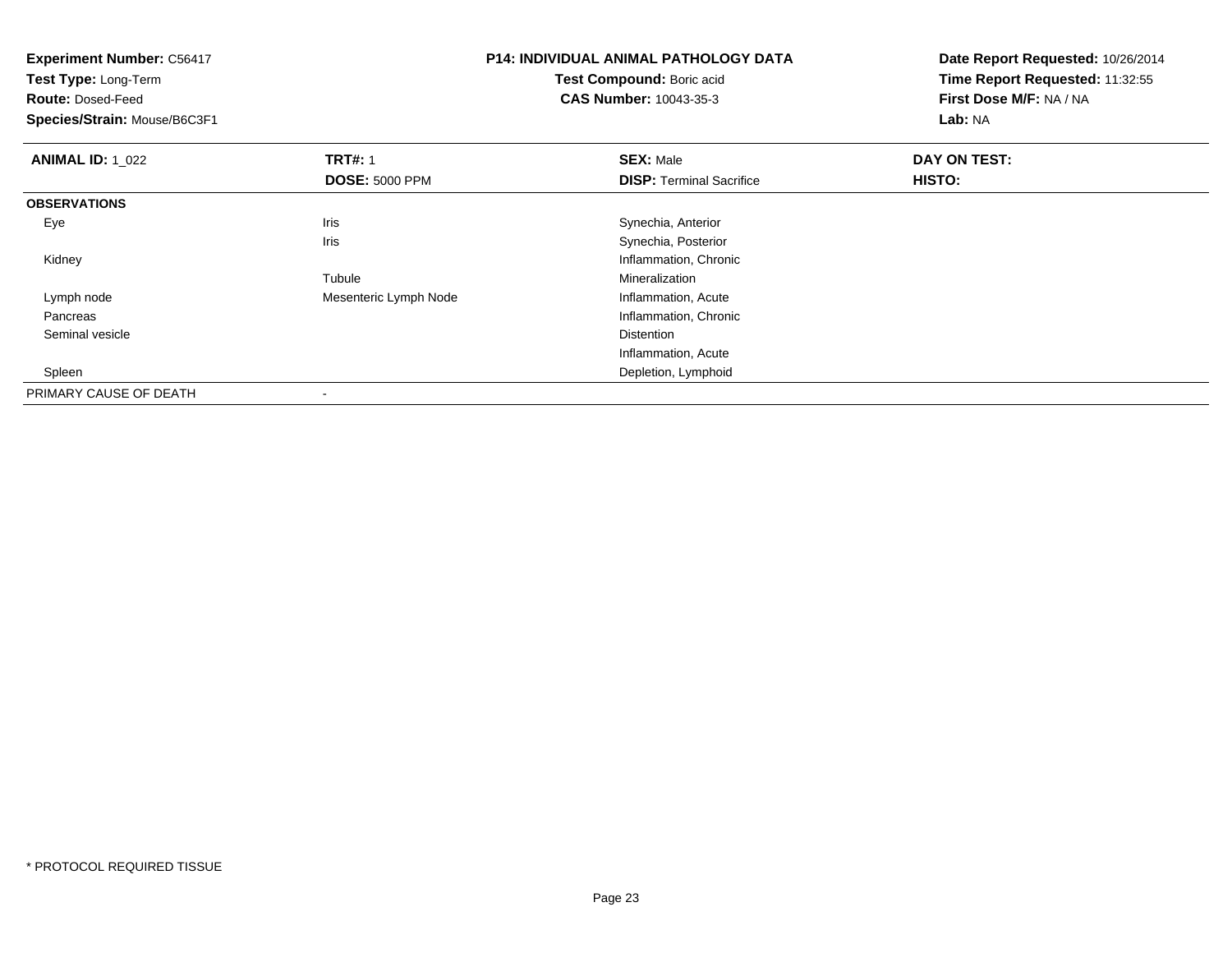**Test Type:** Long-Term

**Route:** Dosed-Feed

**Species/Strain:** Mouse/B6C3F1

# **P14: INDIVIDUAL ANIMAL PATHOLOGY DATA**

**Test Compound:** Boric acid**CAS Number:** 10043-35-3

| <b>ANIMAL ID: 1_023</b> | <b>TRT#: 1</b>        | <b>SEX: Male</b>                | DAY ON TEST: |  |
|-------------------------|-----------------------|---------------------------------|--------------|--|
|                         | <b>DOSE: 5000 PPM</b> | <b>DISP:</b> Terminal Sacrifice | HISTO:       |  |
| <b>OBSERVATIONS</b>     |                       |                                 |              |  |
| Adrenal gland           | Cortex Nos            | Hyperplasia, Nos                |              |  |
| Brain                   | Thalamus              | Mineralization                  |              |  |
| Kidney                  |                       | Inflammation, Chronic           |              |  |
| Liver                   |                       | Cytoplasmic Change, Basophilic  |              |  |
|                         |                       | Hepatocellular Adenoma          |              |  |
| Pancreas                |                       | Inflammation, Chronic           |              |  |
| Salivary gland          |                       | Inflammation, Chronic           |              |  |
| Stomach                 | Forestomach           | Hyperplasia, Epithelial         |              |  |
| <b>Testis</b>           |                       | Atrophy, Nos                    |              |  |
|                         |                       | Hyperplasia, Interstitial Cell  |              |  |
| Thymus                  |                       | Cyst, Nos                       |              |  |
| PRIMARY CAUSE OF DEATH  |                       |                                 |              |  |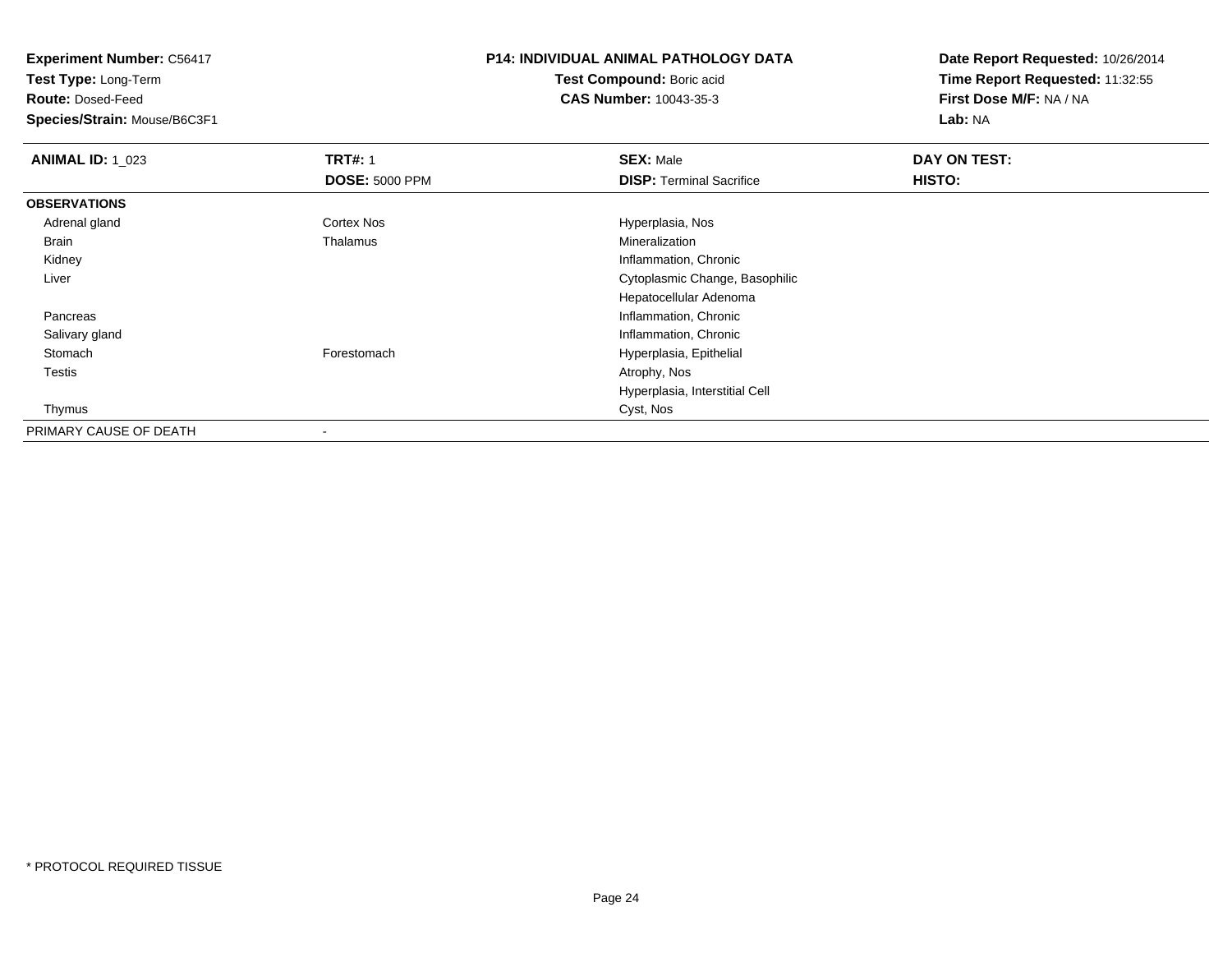| <b>Experiment Number: C56417</b> |                       | <b>P14: INDIVIDUAL ANIMAL PATHOLOGY DATA</b> | Date Report Requested: 10/26/2014 |  |
|----------------------------------|-----------------------|----------------------------------------------|-----------------------------------|--|
| Test Type: Long-Term             |                       | Test Compound: Boric acid                    | Time Report Requested: 11:32:55   |  |
| <b>Route: Dosed-Feed</b>         |                       | <b>CAS Number: 10043-35-3</b>                | First Dose M/F: NA / NA           |  |
| Species/Strain: Mouse/B6C3F1     |                       |                                              | Lab: NA                           |  |
| <b>ANIMAL ID: 1_024</b>          | <b>TRT#: 1</b>        | <b>SEX: Male</b>                             | DAY ON TEST:                      |  |
|                                  | <b>DOSE: 5000 PPM</b> | <b>DISP: Terminal Sacrifice</b>              | HISTO:                            |  |
| <b>OBSERVATIONS</b>              |                       |                                              |                                   |  |
| Brain                            | Thalamus              | Mineralization                               |                                   |  |
| Kidney                           |                       | Inflammation, Chronic                        |                                   |  |
|                                  | Tubule                | Regeneration, Nos                            |                                   |  |
| Pancreas                         |                       | Inflammation, Chronic                        |                                   |  |
| Seminal vesicle                  |                       | Fibrosis                                     |                                   |  |
|                                  |                       | Inflammation, Active Chronic                 |                                   |  |
| Testis                           |                       | Atrophy, Nos                                 |                                   |  |
| Thymus                           |                       | Cyst, Nos                                    |                                   |  |
|                                  |                       | Depletion, Lymphoid                          |                                   |  |
| Urinary bladder                  |                       | Inflammation, Chronic                        |                                   |  |
| PRIMARY CAUSE OF DEATH           |                       |                                              |                                   |  |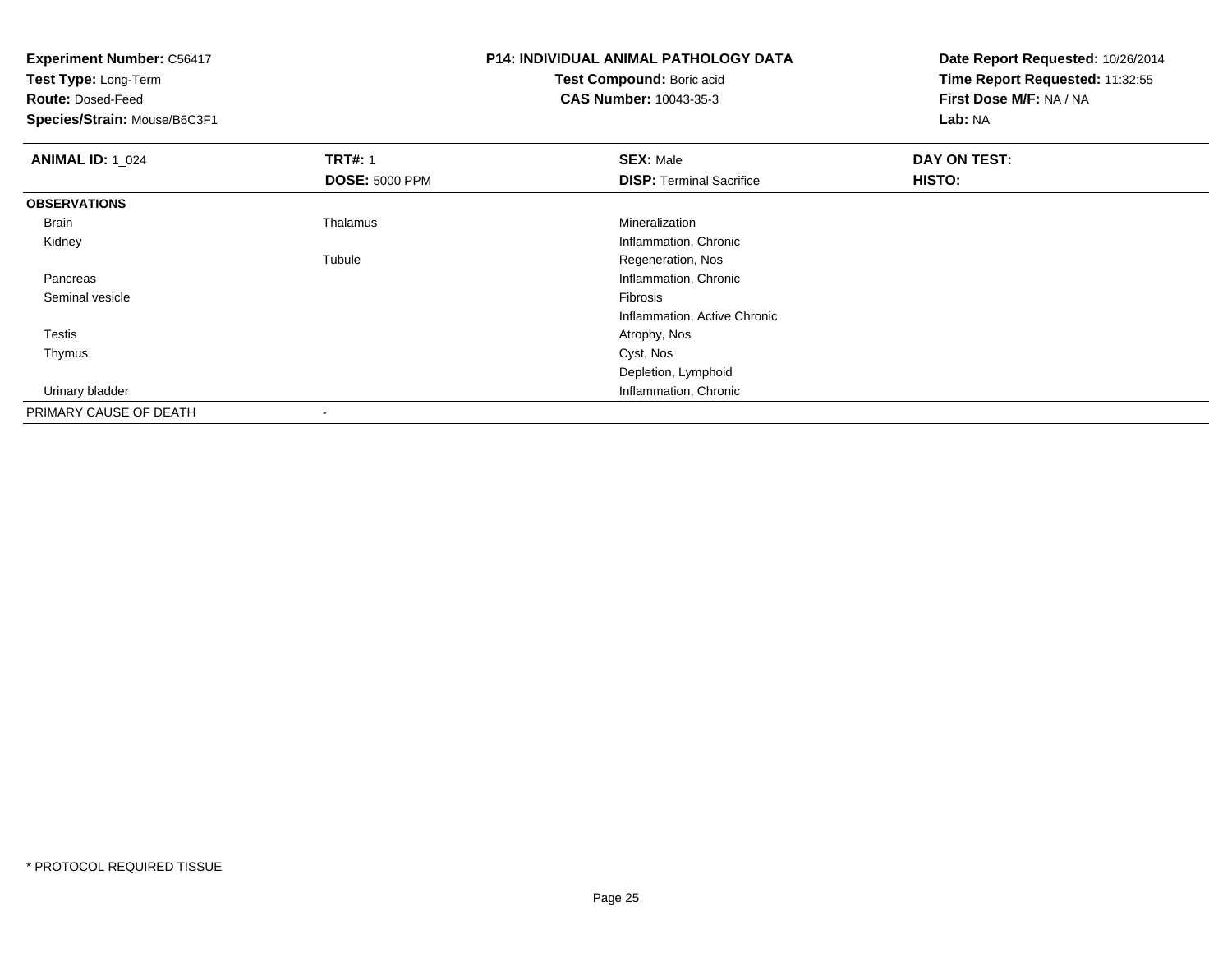| <b>Experiment Number: C56417</b><br>Test Type: Long-Term<br><b>Route: Dosed-Feed</b><br>Species/Strain: Mouse/B6C3F1 | <b>P14: INDIVIDUAL ANIMAL PATHOLOGY DATA</b><br>Test Compound: Boric acid<br><b>CAS Number: 10043-35-3</b> |                                                     | Date Report Requested: 10/26/2014<br>Time Report Requested: 11:32:55<br>First Dose M/F: NA / NA<br>Lab: NA |
|----------------------------------------------------------------------------------------------------------------------|------------------------------------------------------------------------------------------------------------|-----------------------------------------------------|------------------------------------------------------------------------------------------------------------|
| <b>ANIMAL ID: 1 025</b>                                                                                              | <b>TRT#: 1</b><br><b>DOSE: 5000 PPM</b>                                                                    | <b>SEX: Male</b><br><b>DISP:</b> Terminal Sacrifice | DAY ON TEST:<br>HISTO:                                                                                     |
| <b>OBSERVATIONS</b>                                                                                                  |                                                                                                            |                                                     |                                                                                                            |
| <b>Brain</b>                                                                                                         | Thalamus                                                                                                   | Mineralization                                      |                                                                                                            |
| Kidney                                                                                                               |                                                                                                            | Inflammation, Chronic                               |                                                                                                            |
| Liver                                                                                                                |                                                                                                            | Inflammation, Chronic                               |                                                                                                            |
| Testis                                                                                                               |                                                                                                            | Atrophy, Nos                                        |                                                                                                            |
| PRIMARY CAUSE OF DEATH                                                                                               |                                                                                                            |                                                     |                                                                                                            |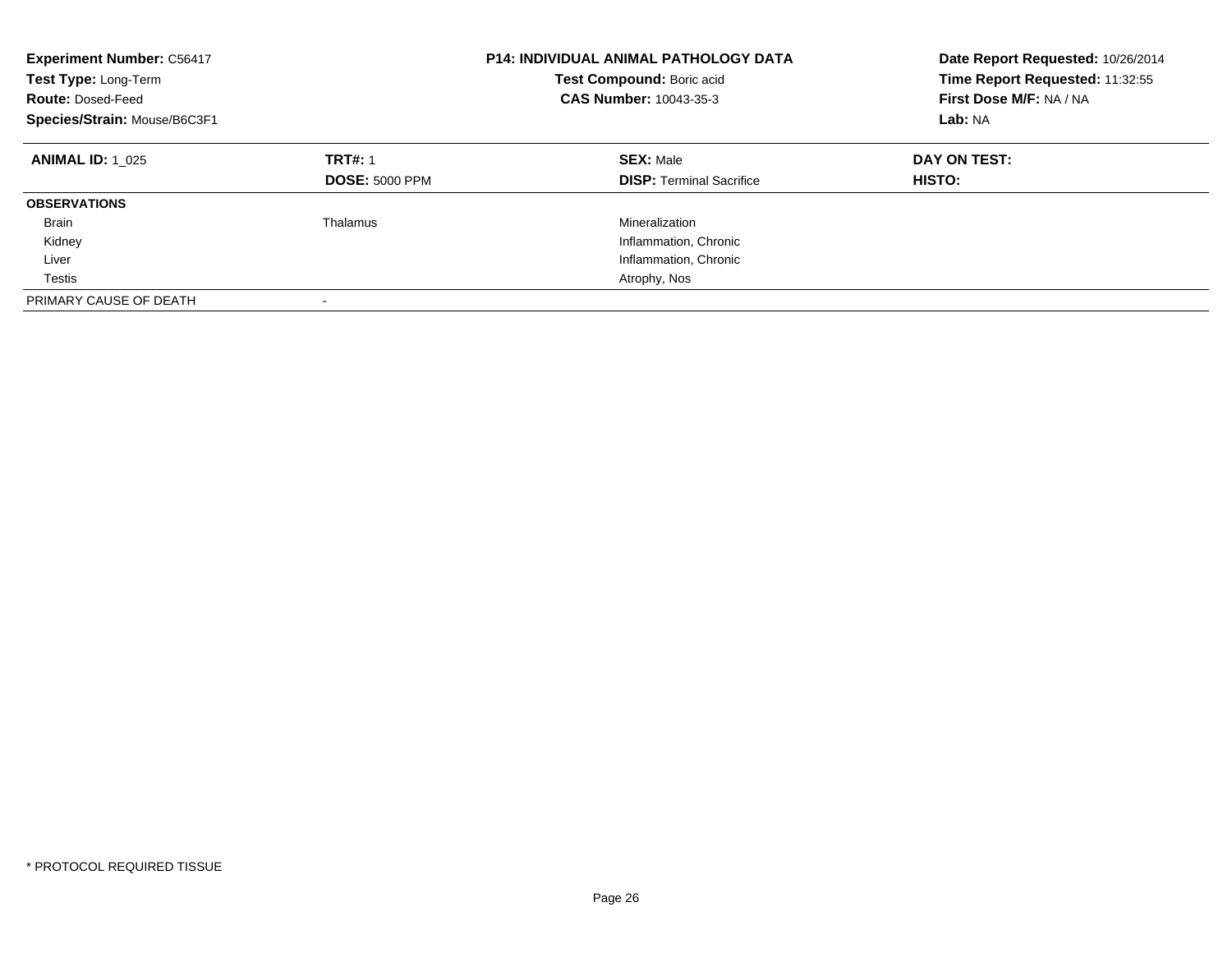**Test Type:** Long-Term

**Route:** Dosed-Feed

**Species/Strain:** Mouse/B6C3F1

# **P14: INDIVIDUAL ANIMAL PATHOLOGY DATA**

**Test Compound:** Boric acid**CAS Number:** 10043-35-3

| <b>ANIMAL ID: 1_026</b> | <b>TRT#: 1</b>        | <b>SEX: Male</b>                | DAY ON TEST: |  |
|-------------------------|-----------------------|---------------------------------|--------------|--|
|                         | <b>DOSE: 5000 PPM</b> | <b>DISP: Terminal Sacrifice</b> | HISTO:       |  |
| <b>OBSERVATIONS</b>     |                       |                                 |              |  |
| Adrenal gland           | <b>Cortex Nos</b>     | Hyperplasia, Nos                |              |  |
| <b>Brain</b>            | Thalamus              | Mineralization                  |              |  |
| Kidney                  |                       | Inflammation, Chronic           |              |  |
|                         | Tubule                | Regeneration, Nos               |              |  |
| Liver                   |                       | Hepatocellular Adenoma          |              |  |
| Lung                    |                       | Alveolar/Bronchiolar Adenoma    |              |  |
| Lymph node              | Mesenteric Lymph Node | Angiectasis                     |              |  |
| Nasal cavity            |                       | Inflammation, Acute             |              |  |
| Pancreas                |                       | Inflammation, Chronic           |              |  |
| Testis                  |                       | Atrophy, Nos                    |              |  |
| PRIMARY CAUSE OF DEATH  |                       |                                 |              |  |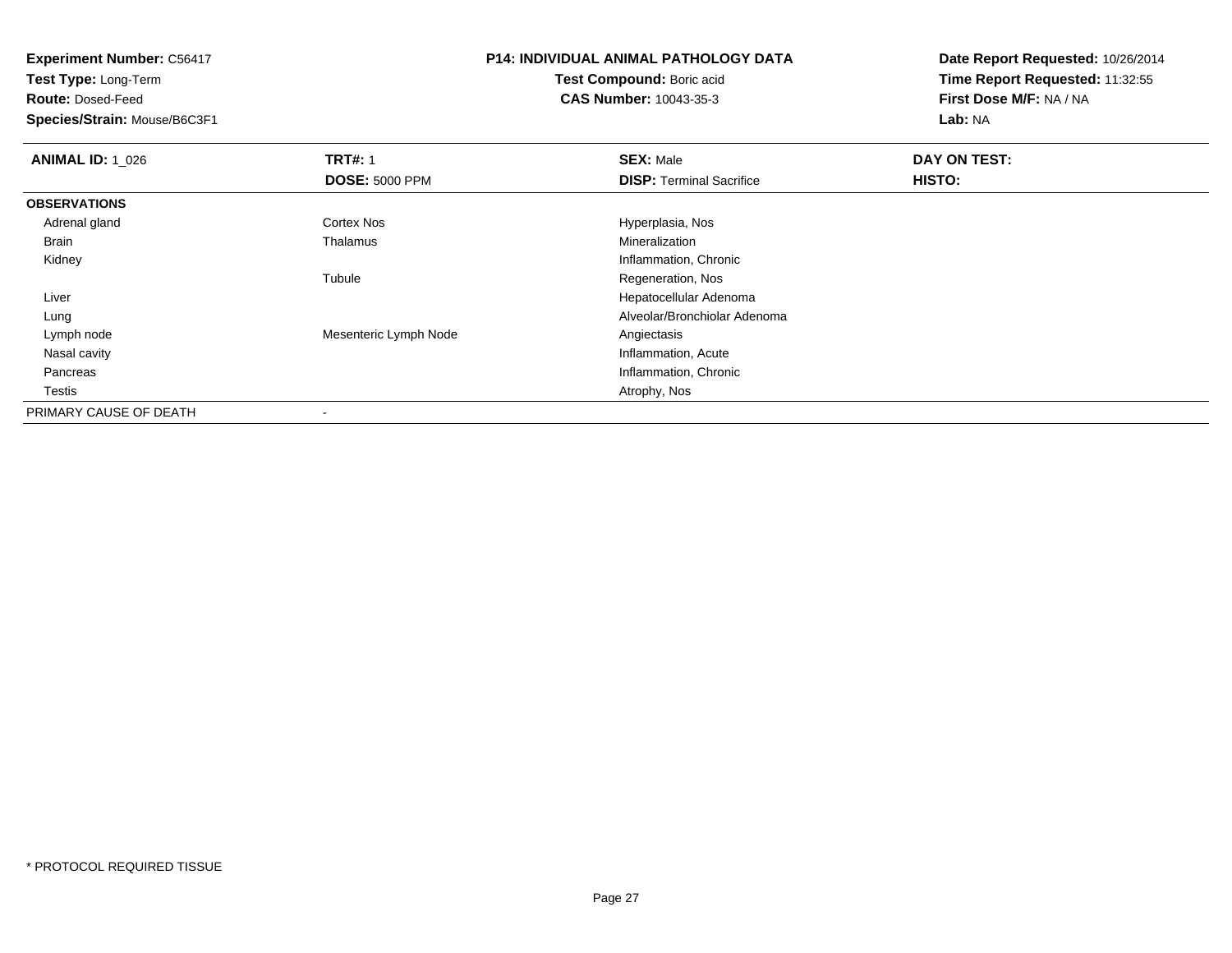**Test Type:** Long-Term

**Route:** Dosed-Feed

**Species/Strain:** Mouse/B6C3F1

### **P14: INDIVIDUAL ANIMAL PATHOLOGY DATA**

**Test Compound:** Boric acid**CAS Number:** 10043-35-3

| <b>ANIMAL ID: 1_027</b> | <b>TRT#: 1</b>           | <b>SEX: Male</b>           | DAY ON TEST: |  |
|-------------------------|--------------------------|----------------------------|--------------|--|
|                         | <b>DOSE: 5000 PPM</b>    | <b>DISP: Natural Death</b> | HISTO:       |  |
| <b>OBSERVATIONS</b>     |                          |                            |              |  |
| Brain                   | Cerebrum                 | Inflammation, Acute        |              |  |
|                         | Cerebrum                 | Necrosis, Nos              |              |  |
| Kidney                  | Tubule                   | Regeneration, Nos          |              |  |
| Liver                   |                          | Hepatocellular Carcinoma   |              |  |
| Lung                    |                          | Congestion, Nos            |              |  |
| Pancreas                |                          | Inflammation, Chronic      |              |  |
| Spleen                  |                          | Depletion, Lymphoid        |              |  |
|                         |                          | Hematopoiesis              |              |  |
| Stomach                 | Omentum Nos              | Fibrosis                   |              |  |
|                         | Omentum Nos              | Mineralization             |              |  |
|                         | Omentum Nos              | Necrosis, Nos              |              |  |
| Thymus                  |                          | Depletion, Lymphoid        |              |  |
| Unspecified             | Multiple Organs Nos      | Inflammation, Nos          |              |  |
| PRIMARY CAUSE OF DEATH  | $\overline{\phantom{a}}$ |                            |              |  |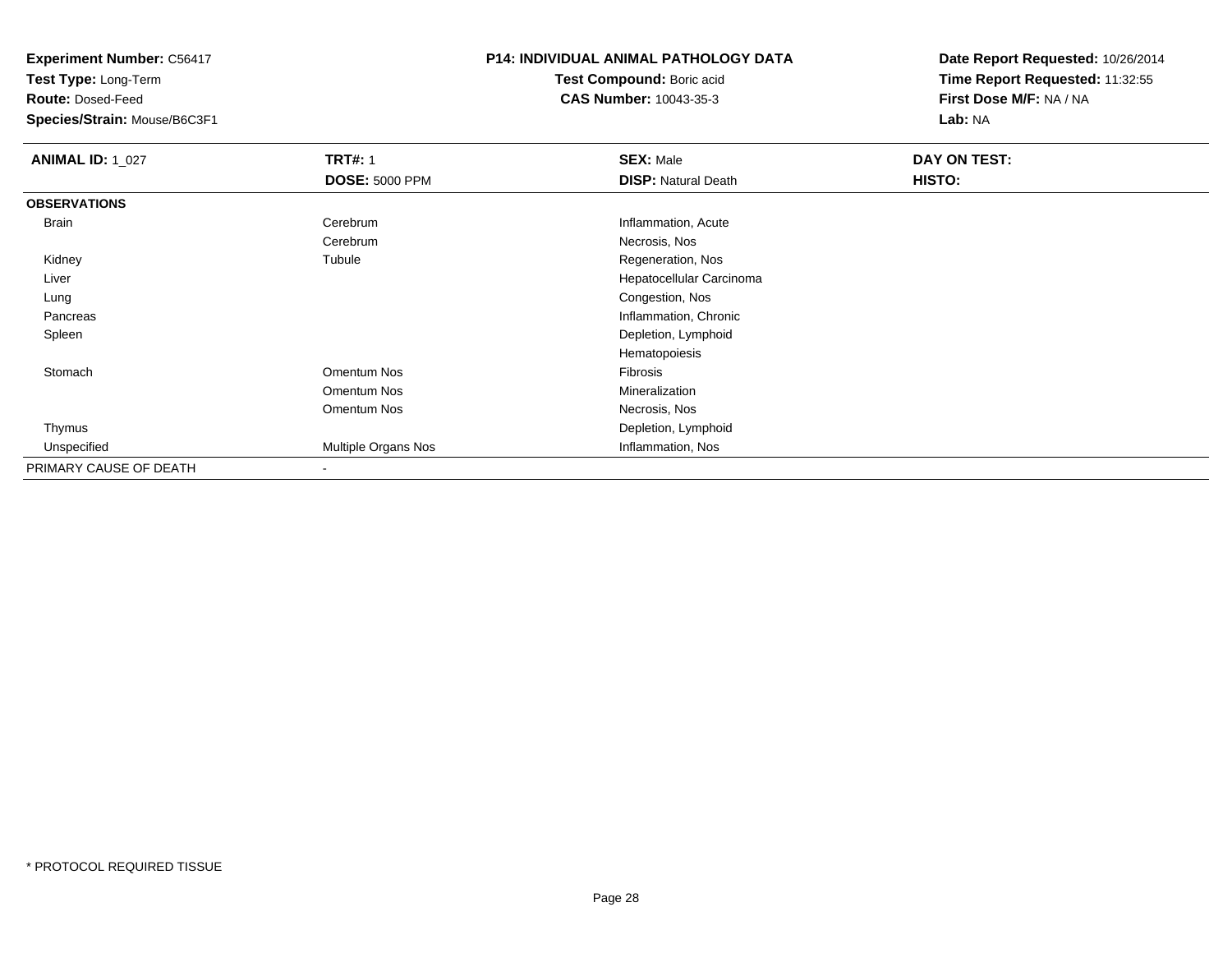| <b>Experiment Number: C56417</b><br>Test Type: Long-Term<br><b>Route: Dosed-Feed</b><br>Species/Strain: Mouse/B6C3F1 |                       | <b>P14: INDIVIDUAL ANIMAL PATHOLOGY DATA</b><br>Test Compound: Boric acid<br><b>CAS Number: 10043-35-3</b> | Date Report Requested: 10/26/2014<br>Time Report Requested: 11:32:55<br>First Dose M/F: NA / NA<br>Lab: NA |  |
|----------------------------------------------------------------------------------------------------------------------|-----------------------|------------------------------------------------------------------------------------------------------------|------------------------------------------------------------------------------------------------------------|--|
| <b>ANIMAL ID: 1 028</b>                                                                                              | <b>TRT#: 1</b>        | <b>SEX: Male</b>                                                                                           | DAY ON TEST:                                                                                               |  |
|                                                                                                                      | <b>DOSE: 5000 PPM</b> | <b>DISP: Terminal Sacrifice</b>                                                                            | <b>HISTO:</b>                                                                                              |  |
| <b>OBSERVATIONS</b>                                                                                                  |                       |                                                                                                            |                                                                                                            |  |
| Brain                                                                                                                | Thalamus              | Mineralization                                                                                             |                                                                                                            |  |
| Eye                                                                                                                  | Nasolacrimal Duct     | Inflammation, Nos                                                                                          |                                                                                                            |  |
| Kidney                                                                                                               |                       | Inflammation, Chronic                                                                                      |                                                                                                            |  |
|                                                                                                                      | Tubule                | Regeneration, Nos                                                                                          |                                                                                                            |  |
| Liver                                                                                                                |                       | Hepatocellular Adenoma                                                                                     |                                                                                                            |  |
|                                                                                                                      |                       | Necrosis, Coagulative                                                                                      |                                                                                                            |  |
| Pancreas                                                                                                             |                       | Inflammation, Chronic                                                                                      |                                                                                                            |  |
| Salivary gland                                                                                                       |                       | Inflammation, Chronic                                                                                      |                                                                                                            |  |
| Urethra                                                                                                              |                       | Calculus, Microscopic Examination                                                                          |                                                                                                            |  |
| PRIMARY CAUSE OF DEATH                                                                                               |                       |                                                                                                            |                                                                                                            |  |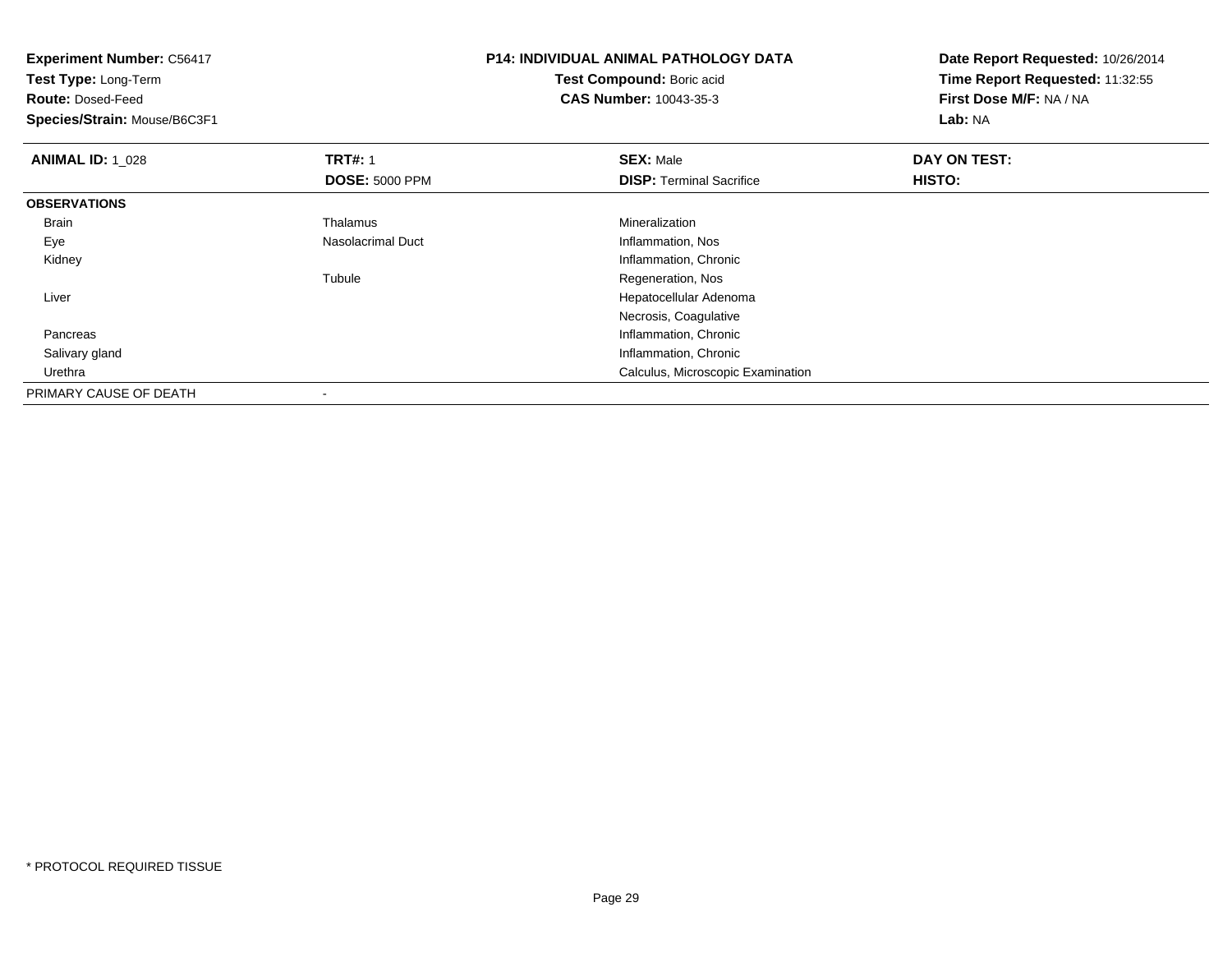**Test Type:** Long-Term

**Route:** Dosed-Feed

**Species/Strain:** Mouse/B6C3F1

## **P14: INDIVIDUAL ANIMAL PATHOLOGY DATA**

**Test Compound:** Boric acid**CAS Number:** 10043-35-3

| <b>ANIMAL ID: 1_029</b> | <b>TRT#: 1</b>        | <b>SEX: Male</b>                     | DAY ON TEST: |
|-------------------------|-----------------------|--------------------------------------|--------------|
|                         | <b>DOSE: 5000 PPM</b> | <b>DISP: Natural Death</b>           | HISTO:       |
| <b>OBSERVATIONS</b>     |                       |                                      |              |
| Bone marrow             |                       | Hypoplasia, Nos                      |              |
| Kidney                  | Glomerulus            | Adhesion, Nos                        |              |
| Liver                   |                       | Hepatocellular Carcinoma             |              |
| Lung                    |                       | Alveolar/Bronchiolar Adenoma         |              |
|                         |                       | Hepatocellular Carcinoma, Metastatic |              |
| Lymph node              | Mandibular Lymph Node | Depletion, Lymphoid                  |              |
| Salivary gland          |                       | Inflammation, Chronic                |              |
| Spleen                  |                       | Depletion, Lymphoid                  |              |
| <b>Testis</b>           |                       | Atrophy, Nos                         |              |
| Urinary bladder         |                       | Inflammation, Chronic                |              |
| PRIMARY CAUSE OF DEATH  |                       |                                      |              |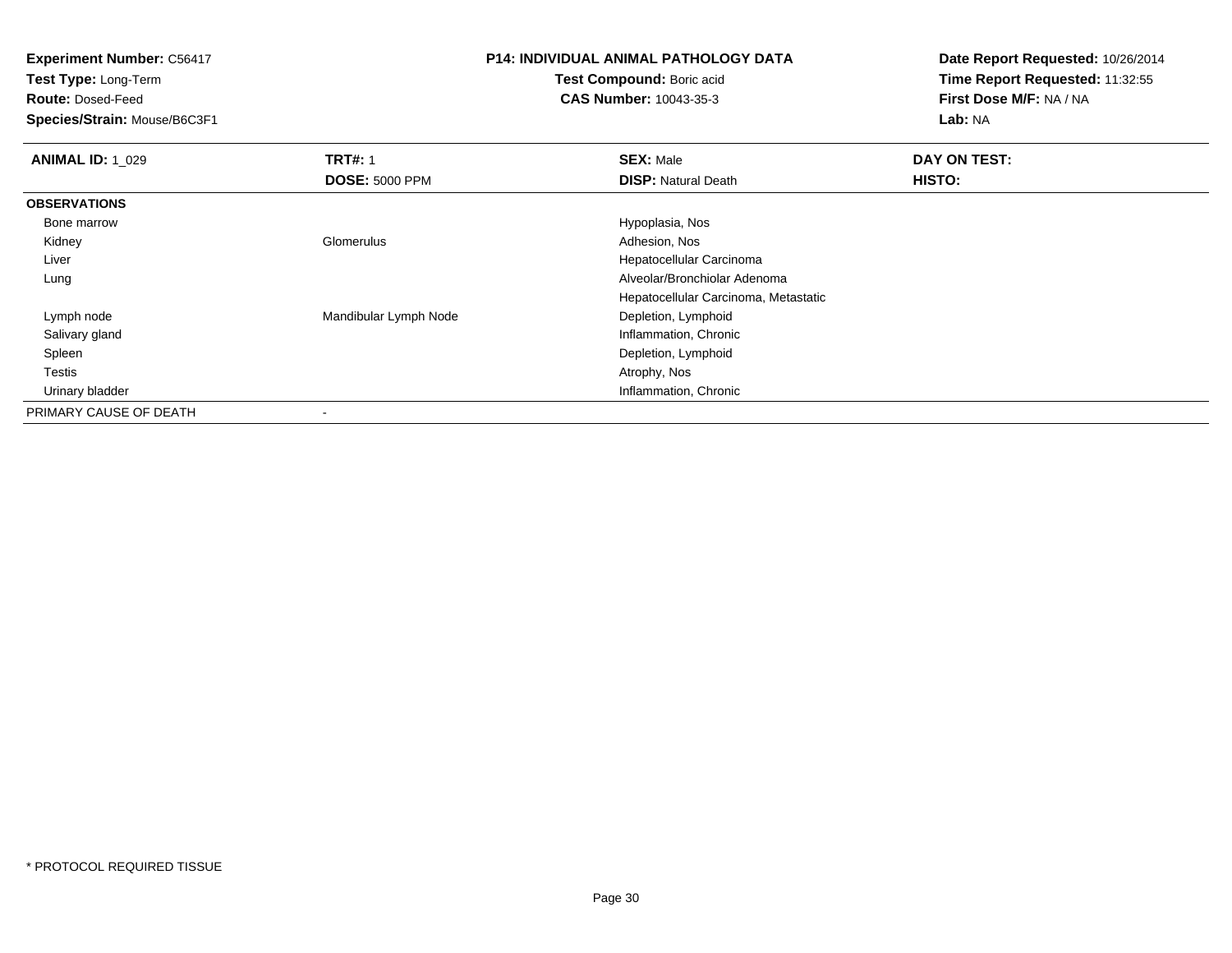| <b>Experiment Number: C56417</b><br>Test Type: Long-Term<br><b>Route: Dosed-Feed</b><br>Species/Strain: Mouse/B6C3F1 |                       | <b>P14: INDIVIDUAL ANIMAL PATHOLOGY DATA</b><br>Test Compound: Boric acid<br><b>CAS Number: 10043-35-3</b> | Date Report Requested: 10/26/2014<br>Time Report Requested: 11:32:55<br><b>First Dose M/F: NA / NA</b><br>Lab: NA |
|----------------------------------------------------------------------------------------------------------------------|-----------------------|------------------------------------------------------------------------------------------------------------|-------------------------------------------------------------------------------------------------------------------|
| <b>ANIMAL ID: 1_030</b>                                                                                              | <b>TRT#: 1</b>        | <b>SEX: Male</b>                                                                                           | DAY ON TEST:                                                                                                      |
|                                                                                                                      | <b>DOSE: 5000 PPM</b> | <b>DISP:</b> Terminal Sacrifice                                                                            | HISTO:                                                                                                            |
| <b>OBSERVATIONS</b>                                                                                                  |                       |                                                                                                            |                                                                                                                   |
| <b>Brain</b>                                                                                                         | Thalamus              | Mineralization                                                                                             |                                                                                                                   |
| Kidney                                                                                                               |                       | Nephrosis, Hydro                                                                                           |                                                                                                                   |
|                                                                                                                      | Tubule                | Regeneration, Nos                                                                                          |                                                                                                                   |
| Liver                                                                                                                |                       | Hepatocellular Adenoma                                                                                     |                                                                                                                   |
|                                                                                                                      |                       | Necrosis, Coagulative                                                                                      |                                                                                                                   |
| Pancreas                                                                                                             |                       | Atrophy, Nos                                                                                               |                                                                                                                   |
| Testis                                                                                                               |                       | Atrophy, Nos                                                                                               |                                                                                                                   |
| Unspecified                                                                                                          | Multiple Organs Nos   | Lymphoma, Undifferentiated-Malignant Type                                                                  |                                                                                                                   |
| PRIMARY CAUSE OF DEATH                                                                                               |                       |                                                                                                            |                                                                                                                   |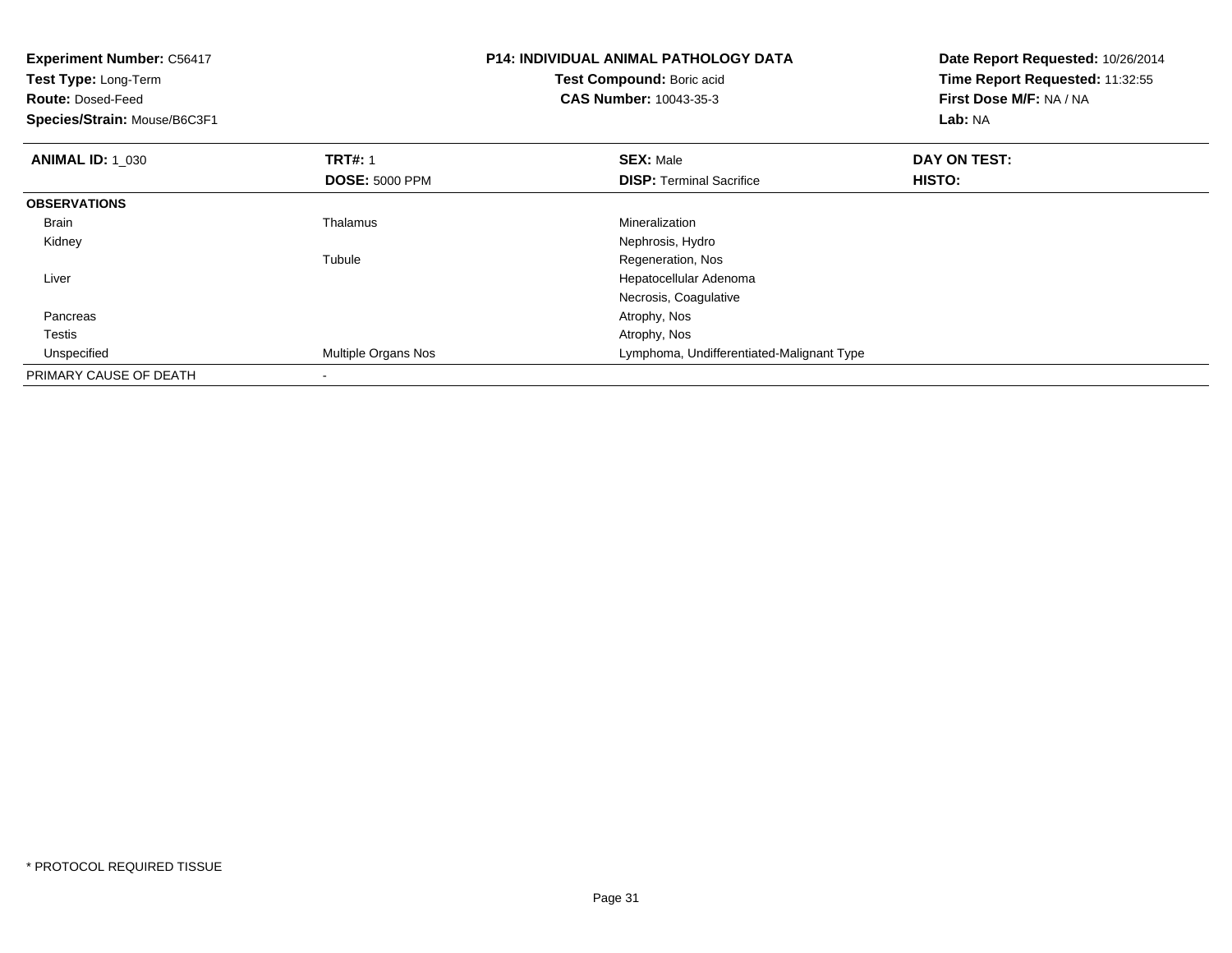**Test Type:** Long-Term

**Route:** Dosed-Feed

**Species/Strain:** Mouse/B6C3F1

#### **P14: INDIVIDUAL ANIMAL PATHOLOGY DATA**

**Test Compound:** Boric acid**CAS Number:** 10043-35-3

| <b>ANIMAL ID: 1_031</b> | <b>TRT#: 1</b>            | <b>SEX: Male</b>                 | DAY ON TEST: |
|-------------------------|---------------------------|----------------------------------|--------------|
|                         | <b>DOSE: 5000 PPM</b>     | <b>DISP:</b> Moribund Sacrifice  | HISTO:       |
| <b>OBSERVATIONS</b>     |                           |                                  |              |
| Blood vessel            | <b>Cystic Artery</b>      | Necrosis, Fibrinoid              |              |
| Kidney                  | Tubule                    | Atrophy, Nos                     |              |
|                         | Tubule                    | Mineralization                   |              |
|                         |                           | Pyelonephritis, Nos              |              |
|                         | Tubule                    | Regeneration, Nos                |              |
| Lung                    |                           | Hyperplasia, Alveolar Epithelium |              |
| Pancreas                |                           | Inflammation, Acute              |              |
| Peritoneum              |                           | Inflammation, Acute              |              |
| Pituitary gland         | <b>Anterior Pituitary</b> | Cyst, Nos                        |              |
|                         | <b>Anterior Pituitary</b> | Hyperplasia, Nos                 |              |
| Salivary gland          |                           | Inflammation, Chronic            |              |
| Seminal vesicle         |                           | Inflammation, Active Chronic     |              |
| Spleen                  |                           | Depletion, Lymphoid              |              |
|                         |                           | Hematopoiesis                    |              |
| <b>Testis</b>           |                           | Atrophy, Nos                     |              |
| Thymus                  |                           | Depletion, Lymphoid              |              |
|                         |                           | Necrosis, Nos                    |              |
| Urethra                 |                           | Inflammation, Acute              |              |
| Urinary bladder         |                           | Angiectasis                      |              |
|                         |                           | Hemorrhage                       |              |
|                         |                           | Inflammation, Chronic            |              |
| PRIMARY CAUSE OF DEATH  |                           |                                  |              |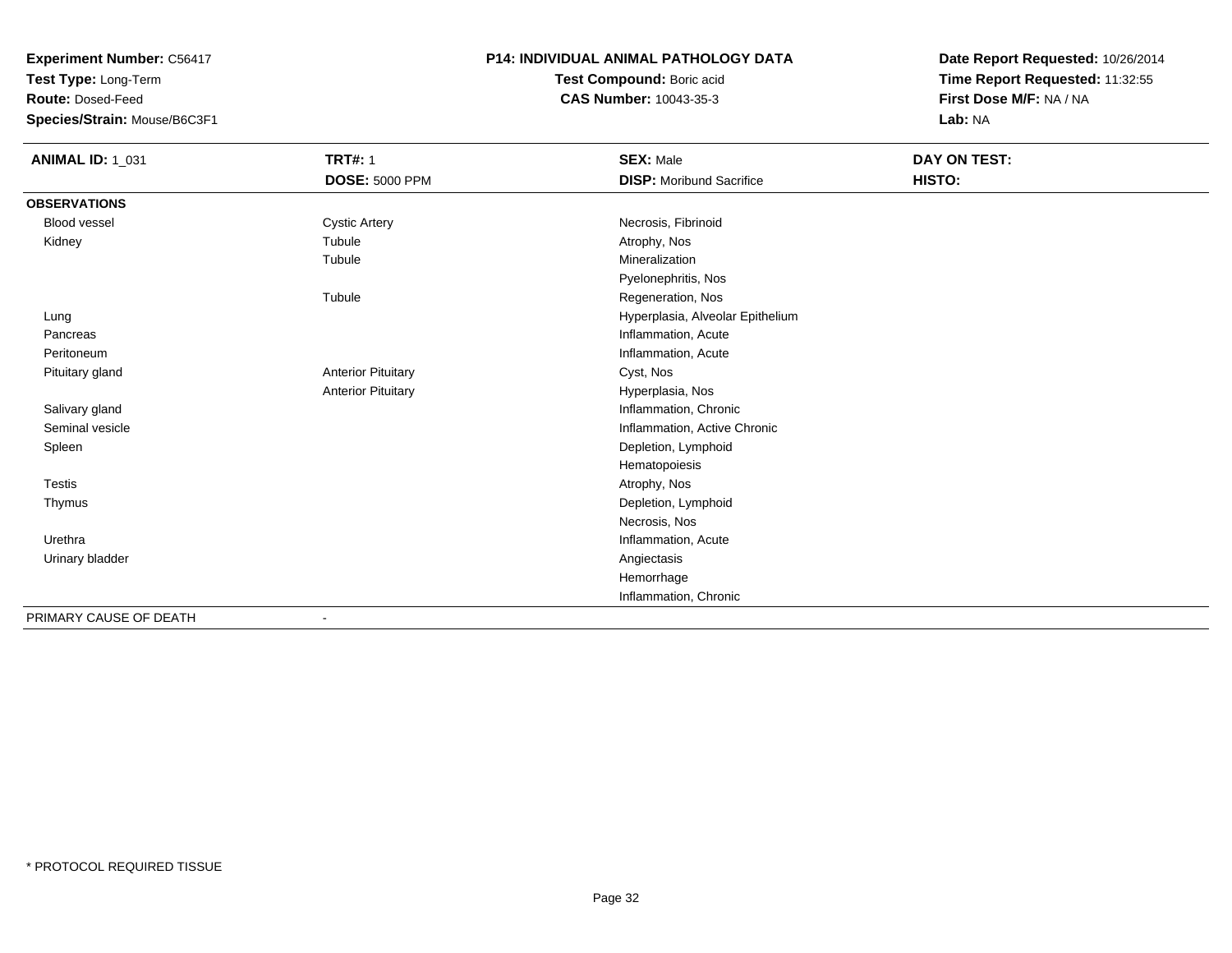**Test Type:** Long-Term

**Route:** Dosed-Feed

**Species/Strain:** Mouse/B6C3F1

#### **P14: INDIVIDUAL ANIMAL PATHOLOGY DATA**

**Test Compound:** Boric acid**CAS Number:** 10043-35-3

| <b>ANIMAL ID: 1_032</b> | <b>TRT#: 1</b>        | <b>SEX: Male</b>                | DAY ON TEST: |  |
|-------------------------|-----------------------|---------------------------------|--------------|--|
|                         | <b>DOSE: 5000 PPM</b> | <b>DISP:</b> Moribund Sacrifice | HISTO:       |  |
| <b>OBSERVATIONS</b>     |                       |                                 |              |  |
| Bone marrow             |                       | Hypoplasia, Nos                 |              |  |
| Heart                   |                       | Mineralization                  |              |  |
| Kidney                  | Tubule                | Atrophy, Nos                    |              |  |
|                         |                       | Glomerulosclerosis, Nos         |              |  |
|                         | Papilla               | Necrosis, Coagulative           |              |  |
|                         |                       | Pyelonephritis, Nos             |              |  |
| Liver                   |                       | Hepatocellular Carcinoma        |              |  |
| Pancreas                |                       | Atrophy, Nos                    |              |  |
|                         |                       | Cytoplasmic Change, Nos         |              |  |
|                         |                       | Fibrosis                        |              |  |
|                         |                       | Inflammation, Chronic           |              |  |
| Spleen                  |                       | Depletion, Lymphoid             |              |  |
| Testis                  |                       | Atrophy, Nos                    |              |  |
| Urinary bladder         |                       | Inflammation, Chronic           |              |  |
| PRIMARY CAUSE OF DEATH  |                       |                                 |              |  |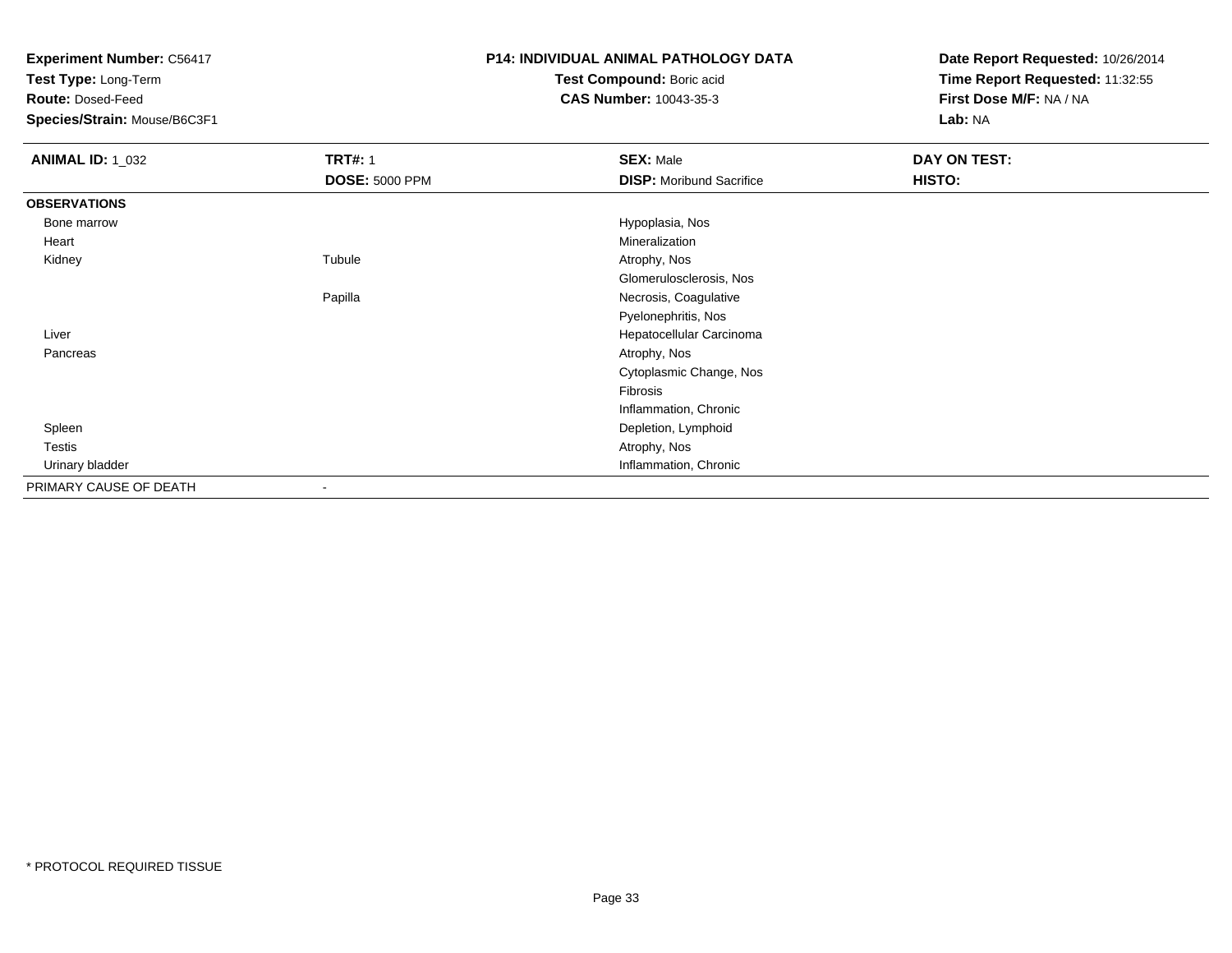| <b>Experiment Number: C56417</b><br>Test Type: Long-Term<br><b>Route: Dosed-Feed</b><br>Species/Strain: Mouse/B6C3F1 |                       | <b>P14: INDIVIDUAL ANIMAL PATHOLOGY DATA</b><br>Test Compound: Boric acid<br><b>CAS Number: 10043-35-3</b> | Date Report Requested: 10/26/2014<br>Time Report Requested: 11:32:55<br>First Dose M/F: NA / NA<br>Lab: NA |  |
|----------------------------------------------------------------------------------------------------------------------|-----------------------|------------------------------------------------------------------------------------------------------------|------------------------------------------------------------------------------------------------------------|--|
| <b>ANIMAL ID: 1 033</b>                                                                                              | <b>TRT#: 1</b>        | <b>SEX: Male</b>                                                                                           | DAY ON TEST:                                                                                               |  |
|                                                                                                                      | <b>DOSE: 5000 PPM</b> | <b>DISP:</b> Terminal Sacrifice                                                                            | HISTO:                                                                                                     |  |
| <b>OBSERVATIONS</b>                                                                                                  |                       |                                                                                                            |                                                                                                            |  |
| Kidney                                                                                                               |                       | Inflammation, Chronic                                                                                      |                                                                                                            |  |
| Lymph node                                                                                                           | Mesenteric Lymph Node | Angiectasis                                                                                                |                                                                                                            |  |
|                                                                                                                      | Mesenteric Lymph Node | Fibrosis                                                                                                   |                                                                                                            |  |
| Pancreas                                                                                                             |                       | Inflammation, Chronic                                                                                      |                                                                                                            |  |
| Stomach                                                                                                              | Forestomach           | Hyperplasia, Epithelial                                                                                    |                                                                                                            |  |
|                                                                                                                      | Forestomach           | Squamous Cell Papilloma                                                                                    |                                                                                                            |  |
| Testis                                                                                                               |                       | Atrophy, Nos                                                                                               |                                                                                                            |  |
| PRIMARY CAUSE OF DEATH                                                                                               |                       |                                                                                                            |                                                                                                            |  |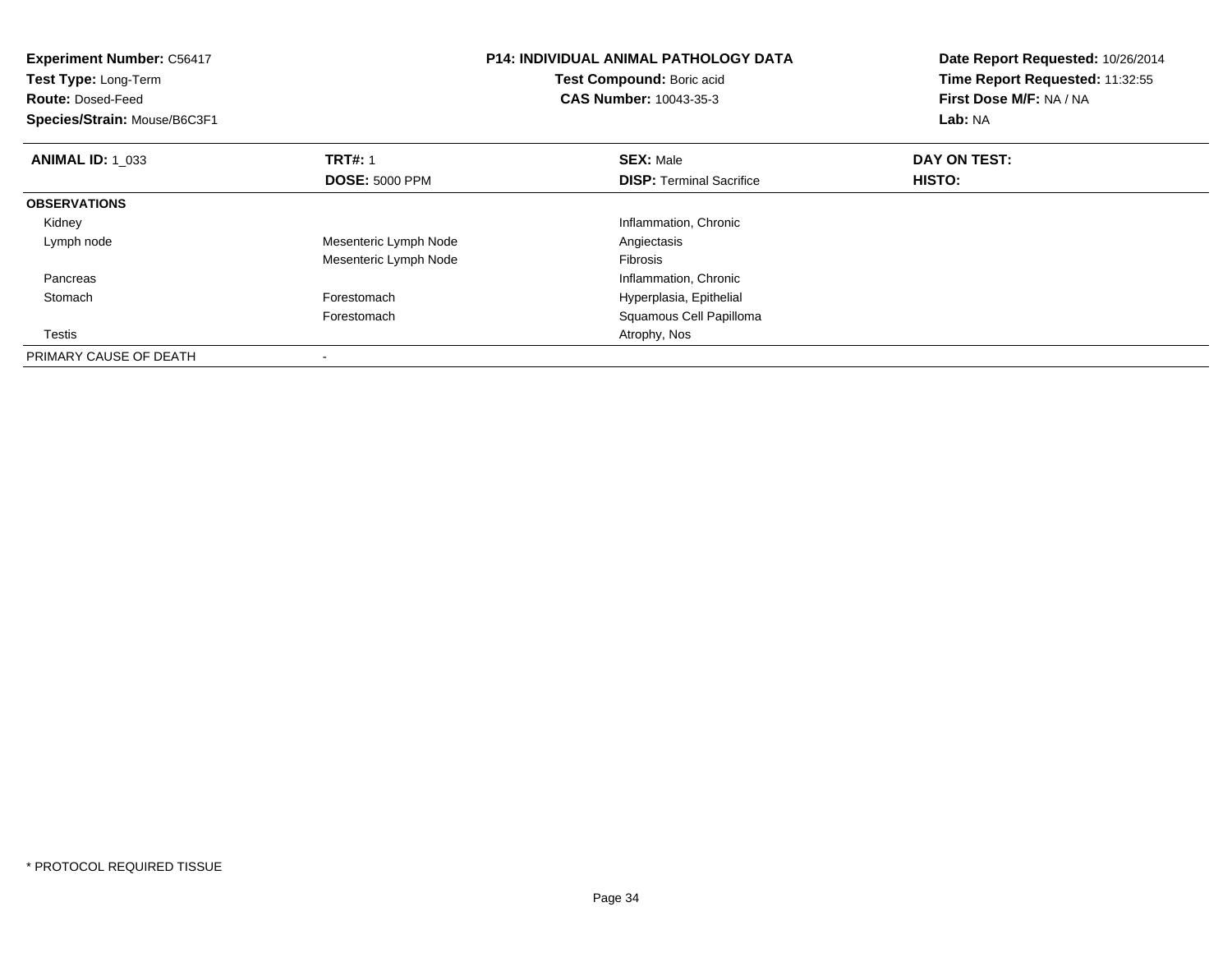**Test Type:** Long-Term

**Route:** Dosed-Feed

**Species/Strain:** Mouse/B6C3F1

# **P14: INDIVIDUAL ANIMAL PATHOLOGY DATA**

**Test Compound:** Boric acid**CAS Number:** 10043-35-3

| <b>ANIMAL ID: 1 034</b> | <b>TRT#: 1</b>             | <b>SEX: Male</b>                | DAY ON TEST: |  |
|-------------------------|----------------------------|---------------------------------|--------------|--|
|                         | <b>DOSE: 5000 PPM</b>      | <b>DISP:</b> Moribund Sacrifice | HISTO:       |  |
| <b>OBSERVATIONS</b>     |                            |                                 |              |  |
| Brain                   | Thalamus                   | Mineralization                  |              |  |
| Kidney                  |                            | Inflammation, Chronic           |              |  |
|                         | Tubule                     | Mineralization                  |              |  |
|                         |                            | Nephrosis, Hydro                |              |  |
|                         |                            | Pyelonephritis, Nos             |              |  |
| Lymph node              | Mesenteric Lymph Node      | Depletion, Lymphoid             |              |  |
| Pancreas                |                            | Inflammation, Chronic           |              |  |
| Spleen                  |                            | Depletion, Lymphoid             |              |  |
| Testis                  |                            | Atrophy, Nos                    |              |  |
| Unspecified             | <b>Multiple Organs Nos</b> | <b>Bacterial Septicemia</b>     |              |  |
| PRIMARY CAUSE OF DEATH  |                            |                                 |              |  |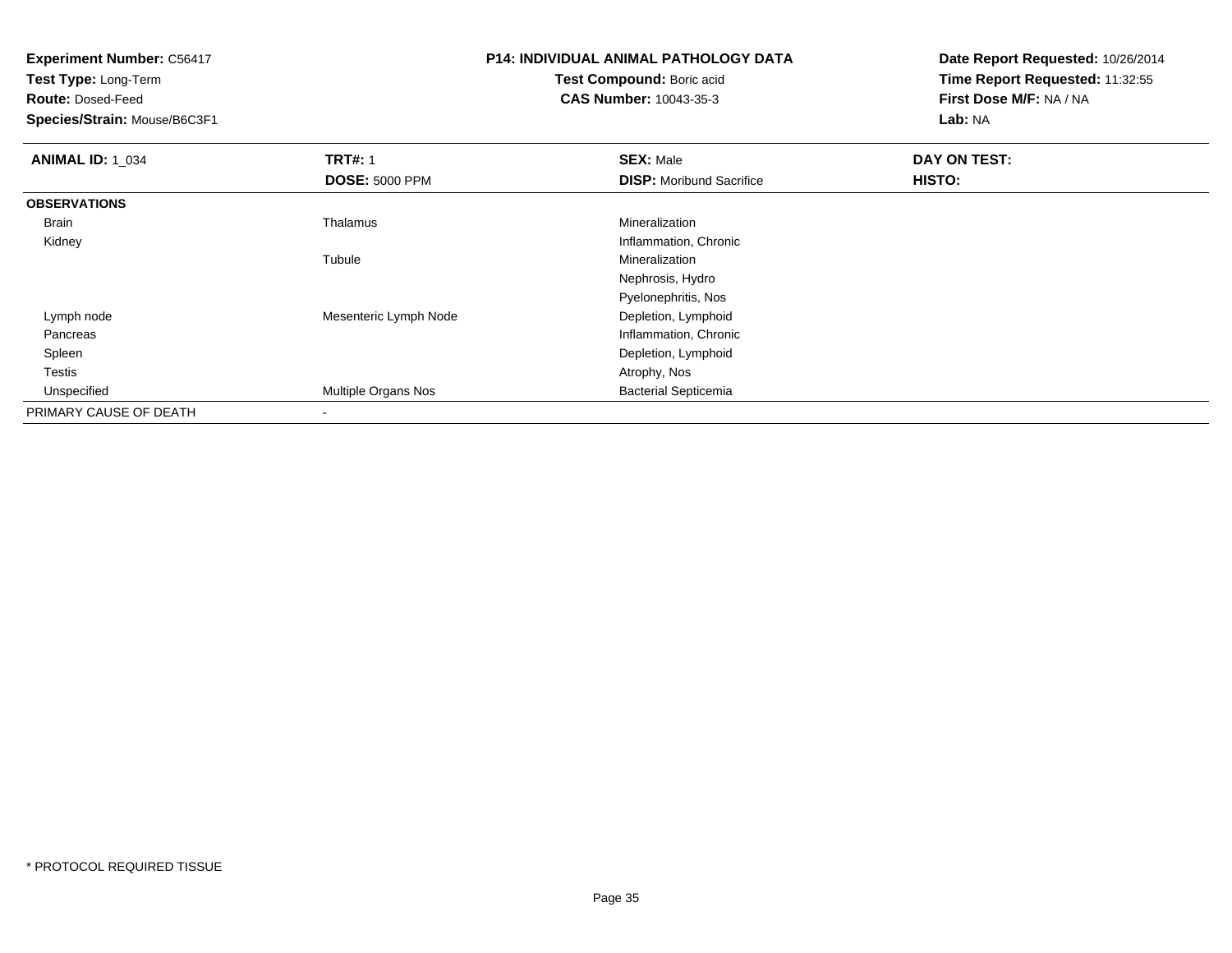**Test Type:** Long-Term

**Route:** Dosed-Feed

**Species/Strain:** Mouse/B6C3F1

## **P14: INDIVIDUAL ANIMAL PATHOLOGY DATA**

**Test Compound:** Boric acid**CAS Number:** 10043-35-3

| <b>ANIMAL ID: 1 035</b> | <b>TRT#: 1</b>         | <b>SEX: Male</b>                | DAY ON TEST: |  |
|-------------------------|------------------------|---------------------------------|--------------|--|
|                         | <b>DOSE: 5000 PPM</b>  | <b>DISP: Natural Death</b>      | HISTO:       |  |
| <b>OBSERVATIONS</b>     |                        |                                 |              |  |
| Kidney                  |                        | Inflammation, Chronic           |              |  |
|                         | Tubule                 | Mineralization                  |              |  |
| Lung                    |                        | Hemorrhage                      |              |  |
| Lymph node              | Inguinal Lymph Node    | Depletion, Lymphoid             |              |  |
|                         | Mandibular Lymph Node  | Depletion, Lymphoid             |              |  |
|                         | Mediastinal Lymph Node | Depletion, Lymphoid             |              |  |
|                         | Mesenteric Lymph Node  | Depletion, Lymphoid             |              |  |
| Penis                   | Prepuce Nos            | Inflammation, Acute Necrotizing |              |  |
| Spleen                  |                        | Depletion, Lymphoid             |              |  |
| Thymus                  |                        | Depletion, Lymphoid             |              |  |
| PRIMARY CAUSE OF DEATH  |                        |                                 |              |  |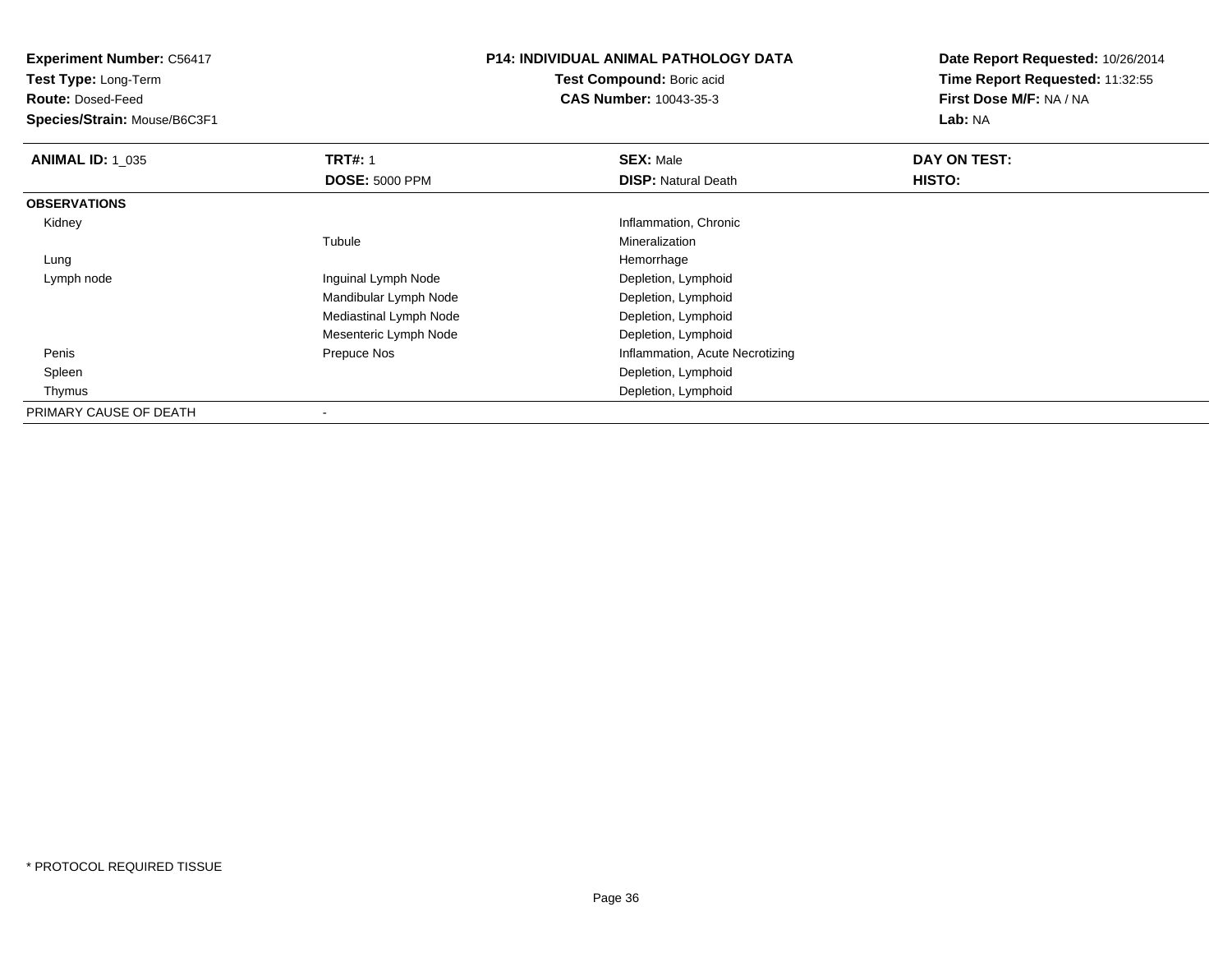| <b>Experiment Number: C56417</b><br>Test Type: Long-Term |                       | <b>P14: INDIVIDUAL ANIMAL PATHOLOGY DATA</b> | Date Report Requested: 10/26/2014 |
|----------------------------------------------------------|-----------------------|----------------------------------------------|-----------------------------------|
|                                                          |                       | Test Compound: Boric acid                    | Time Report Requested: 11:32:55   |
| <b>Route: Dosed-Feed</b>                                 |                       | <b>CAS Number: 10043-35-3</b>                | First Dose M/F: NA / NA           |
| Species/Strain: Mouse/B6C3F1                             |                       |                                              | Lab: NA                           |
| <b>ANIMAL ID: 1 036</b>                                  | <b>TRT#: 1</b>        | <b>SEX: Male</b>                             | DAY ON TEST:                      |
|                                                          | <b>DOSE: 5000 PPM</b> | <b>DISP:</b> Terminal Sacrifice              | <b>HISTO:</b>                     |
| <b>OBSERVATIONS</b>                                      |                       |                                              |                                   |
| Brain                                                    | Thalamus              | Mineralization                               |                                   |
| Intestine Small                                          | Mesentery, Jejunum    | Cyst, Nos                                    |                                   |
|                                                          | Jejunum               | Hyperplasia, Epithelial                      |                                   |
|                                                          | Mesentery, Jejunum    | Inflammation, Active Chronic                 |                                   |
| Kidney                                                   |                       | Inflammation, Chronic                        |                                   |
| Pancreas                                                 |                       | Inflammation, Chronic                        |                                   |
| Spleen                                                   |                       | Depletion, Lymphoid                          |                                   |
| Stomach                                                  | Forestomach           | Squamous Cell Papilloma                      |                                   |
| Testis                                                   |                       | Atrophy, Nos                                 |                                   |
| PRIMARY CAUSE OF DEATH                                   |                       |                                              |                                   |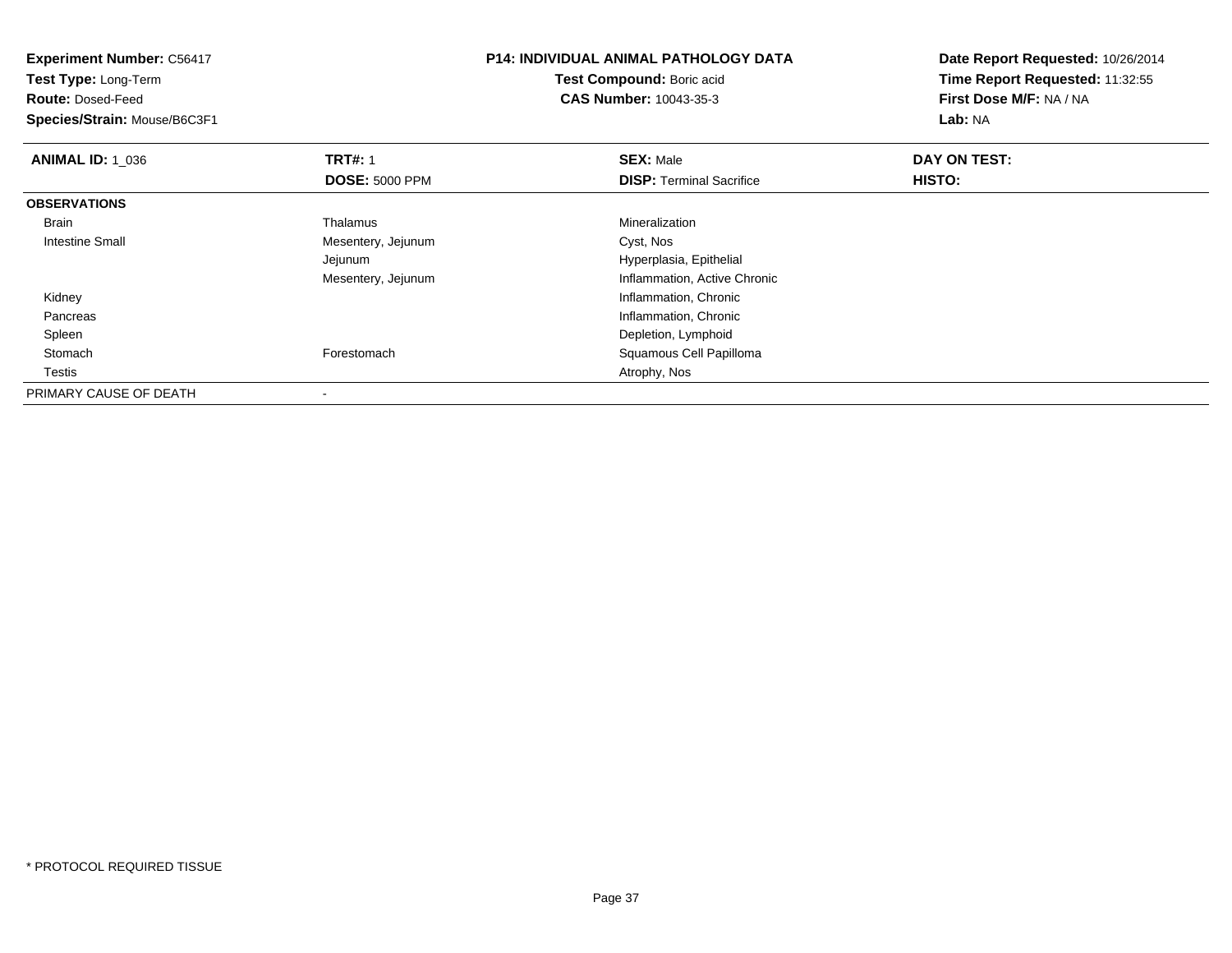**Test Type:** Long-Term

**Route:** Dosed-Feed

**Species/Strain:** Mouse/B6C3F1

# **P14: INDIVIDUAL ANIMAL PATHOLOGY DATA**

**Test Compound:** Boric acid**CAS Number:** 10043-35-3

| <b>ANIMAL ID: 1_037</b> | <b>TRT#: 1</b>        | <b>SEX: Male</b>                | DAY ON TEST: |  |
|-------------------------|-----------------------|---------------------------------|--------------|--|
|                         | <b>DOSE: 5000 PPM</b> | <b>DISP:</b> Moribund Sacrifice | HISTO:       |  |
| <b>OBSERVATIONS</b>     |                       |                                 |              |  |
| Eye                     | Nasolacrimal Duct     | Inflammation, Nos               |              |  |
| Heart                   |                       | Mineralization                  |              |  |
| Liver                   |                       | Hepatocellular Carcinoma        |              |  |
|                         |                       | Necrosis, Coagulative           |              |  |
| Lymph node              | Mesenteric Lymph Node | Depletion, Lymphoid             |              |  |
|                         | Mesenteric Lymph Node | Histiocytosis                   |              |  |
| Pancreas                |                       | Inflammation, Chronic           |              |  |
| Spleen                  |                       | Depletion, Lymphoid             |              |  |
|                         |                       | Hematopoiesis                   |              |  |
| Testis                  |                       | Atrophy, Nos                    |              |  |
| PRIMARY CAUSE OF DEATH  |                       |                                 |              |  |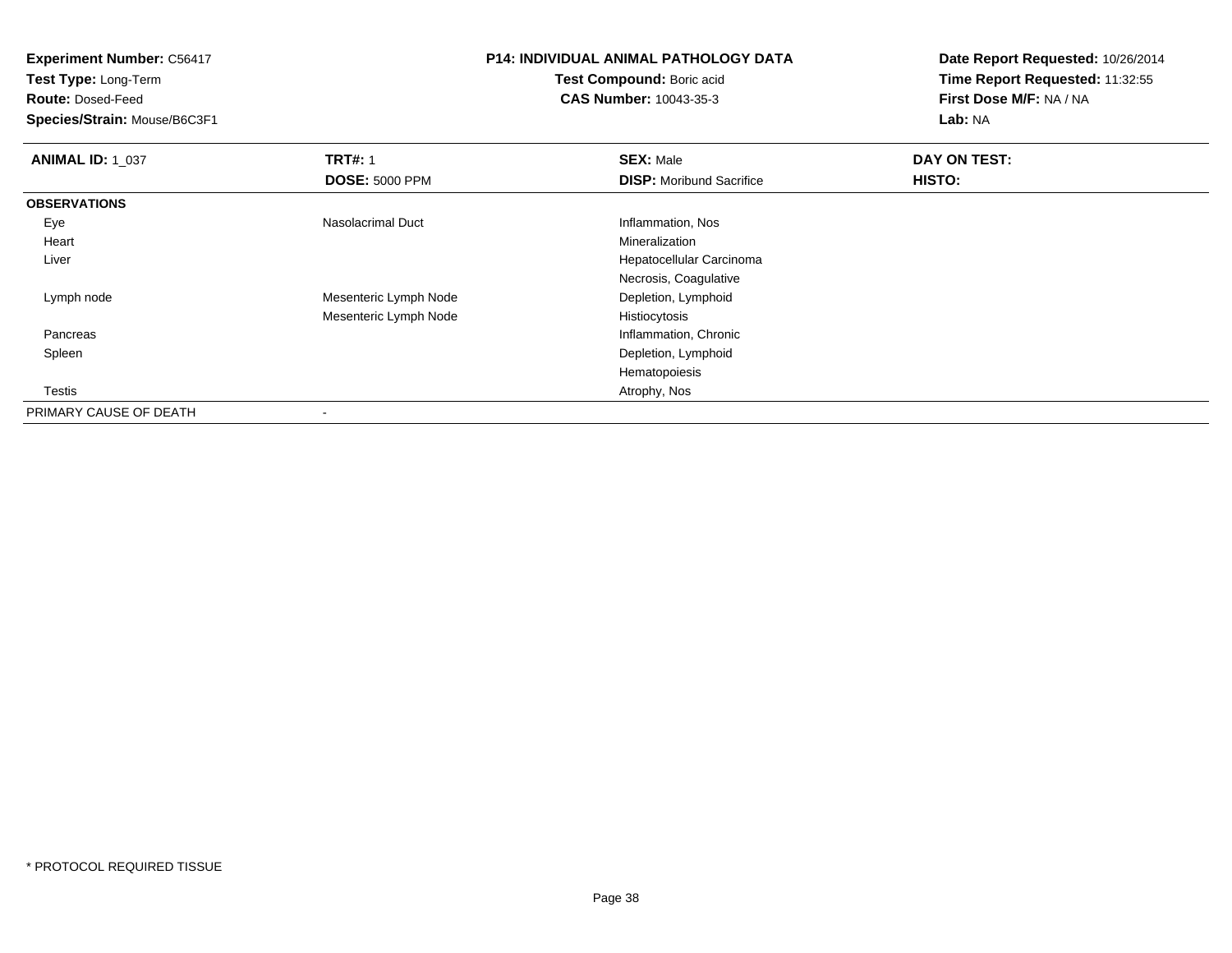| <b>Experiment Number: C56417</b><br>Test Type: Long-Term<br><b>Route: Dosed-Feed</b><br>Species/Strain: Mouse/B6C3F1 |                                         | <b>P14: INDIVIDUAL ANIMAL PATHOLOGY DATA</b><br>Test Compound: Boric acid<br>CAS Number: 10043-35-3 | Date Report Requested: 10/26/2014<br>Time Report Requested: 11:32:55<br>First Dose M/F: NA / NA<br>Lab: NA |
|----------------------------------------------------------------------------------------------------------------------|-----------------------------------------|-----------------------------------------------------------------------------------------------------|------------------------------------------------------------------------------------------------------------|
| <b>ANIMAL ID: 1 038</b>                                                                                              | <b>TRT#: 1</b><br><b>DOSE: 5000 PPM</b> | <b>SEX: Male</b><br><b>DISP:</b> Terminal Sacrifice                                                 | DAY ON TEST:<br>HISTO:                                                                                     |
| <b>OBSERVATIONS</b>                                                                                                  |                                         |                                                                                                     |                                                                                                            |
| <b>Brain</b>                                                                                                         | Thalamus                                | Mineralization                                                                                      |                                                                                                            |
| Kidney                                                                                                               |                                         | Inflammation, Chronic                                                                               |                                                                                                            |
| Pancreas                                                                                                             |                                         | Inflammation, Chronic                                                                               |                                                                                                            |
| Spleen                                                                                                               |                                         | Depletion, Lymphoid                                                                                 |                                                                                                            |
| <b>Testis</b>                                                                                                        |                                         | Atrophy, Nos                                                                                        |                                                                                                            |
| Thymus                                                                                                               |                                         | Cyst, Nos                                                                                           |                                                                                                            |
|                                                                                                                      |                                         | Depletion, Lymphoid                                                                                 |                                                                                                            |
| Thyroid                                                                                                              |                                         | Hyperplasia, Follicular Cell                                                                        |                                                                                                            |
| PRIMARY CAUSE OF DEATH                                                                                               | $\overline{\phantom{a}}$                |                                                                                                     |                                                                                                            |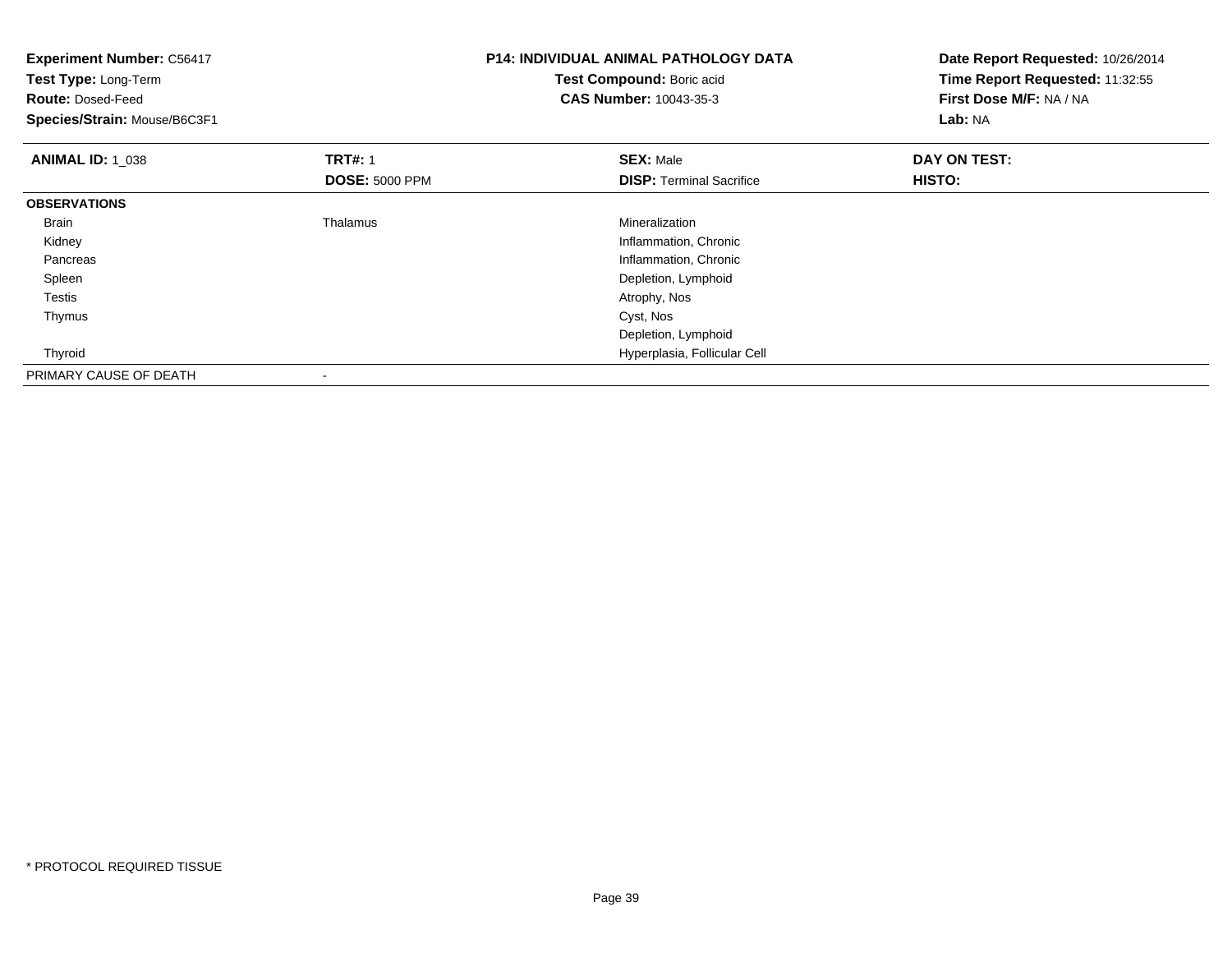**Test Type:** Long-Term

**Route:** Dosed-Feed

**Species/Strain:** Mouse/B6C3F1

# **P14: INDIVIDUAL ANIMAL PATHOLOGY DATA**

**Test Compound:** Boric acid**CAS Number:** 10043-35-3

| <b>ANIMAL ID: 1_039</b> | <b>TRT#: 1</b>           | <b>SEX: Male</b>                | DAY ON TEST: |  |
|-------------------------|--------------------------|---------------------------------|--------------|--|
|                         | <b>DOSE: 5000 PPM</b>    | <b>DISP: Terminal Sacrifice</b> | HISTO:       |  |
| <b>OBSERVATIONS</b>     |                          |                                 |              |  |
| Brain                   | Thalamus                 | Mineralization                  |              |  |
| Kidney                  | Tubule                   | Atrophy, Nos                    |              |  |
|                         |                          | Inflammation, Chronic           |              |  |
|                         | Tubule                   | Regeneration, Nos               |              |  |
| Liver                   |                          | Hepatocellular Adenoma          |              |  |
|                         |                          | Hepatocellular Carcinoma        |              |  |
| Pancreas                |                          | Inflammation, Chronic           |              |  |
| Salivary gland          |                          | Inflammation, Chronic           |              |  |
| Skeletal muscle         | <b>Abdominal Muscle</b>  | Inflammation, Chronic           |              |  |
| Stomach                 | <b>Glandular Stomach</b> | Inflammation, Chronic           |              |  |
| Thymus                  |                          | Cyst, Nos                       |              |  |
| Urinary bladder         |                          | Inflammation, Chronic           |              |  |
| PRIMARY CAUSE OF DEATH  |                          |                                 |              |  |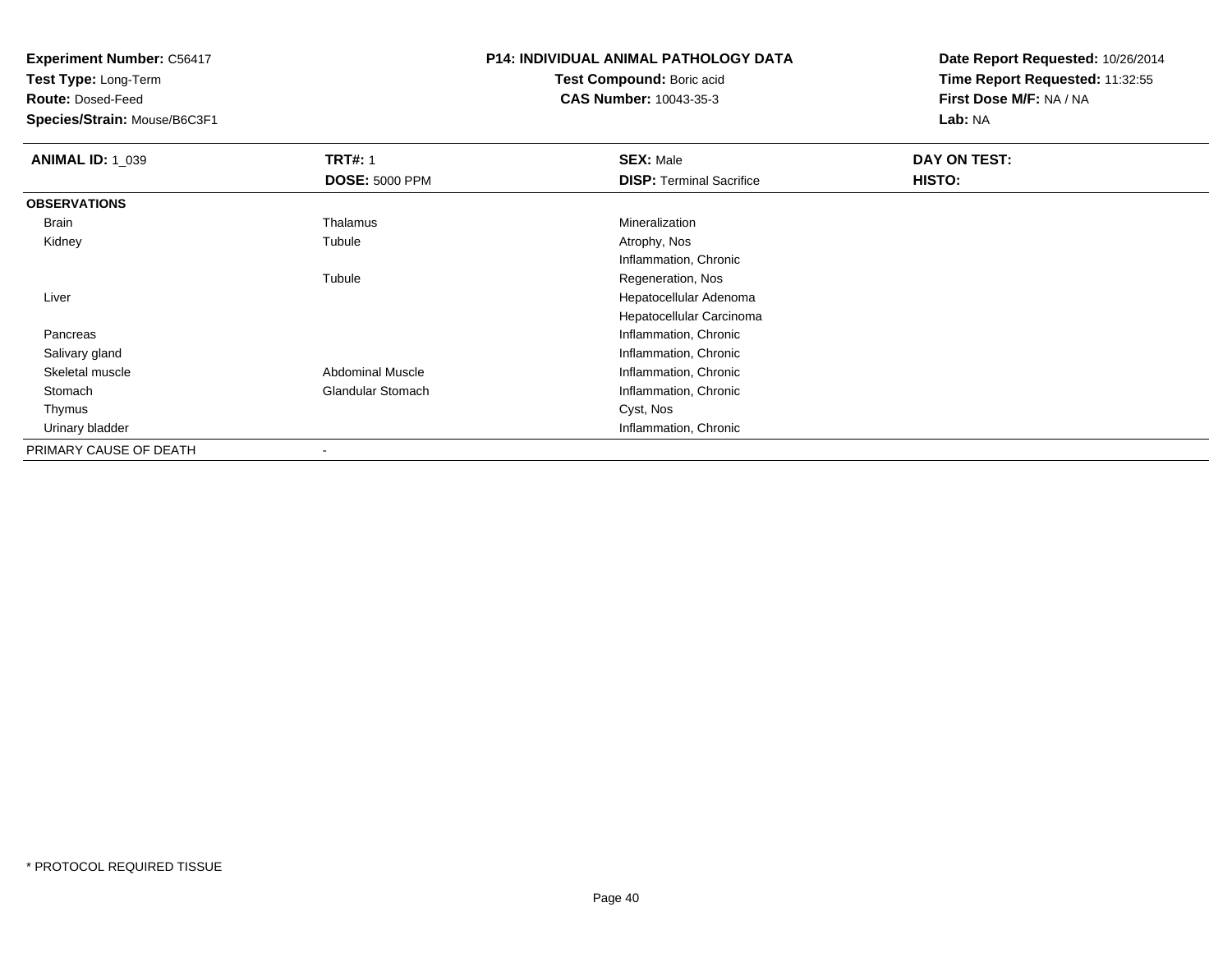**Test Type:** Long-Term

**Route:** Dosed-Feed

**Species/Strain:** Mouse/B6C3F1

## **P14: INDIVIDUAL ANIMAL PATHOLOGY DATA**

**Test Compound:** Boric acid**CAS Number:** 10043-35-3

| <b>ANIMAL ID: 1 040</b> | <b>TRT#: 1</b>            | <b>SEX: Male</b>                | DAY ON TEST: |  |
|-------------------------|---------------------------|---------------------------------|--------------|--|
|                         | <b>DOSE: 5000 PPM</b>     | <b>DISP:</b> Terminal Sacrifice | HISTO:       |  |
| <b>OBSERVATIONS</b>     |                           |                                 |              |  |
| Brain                   | Thalamus                  | Mineralization                  |              |  |
| Kidney                  |                           | Inflammation, Chronic           |              |  |
|                         | Tubule                    | Regeneration, Nos               |              |  |
| Lung                    |                           | Inflammation, Acute             |              |  |
| Pancreas                |                           | Inflammation, Chronic           |              |  |
| Pituitary gland         | <b>Anterior Pituitary</b> | Hyperplasia, Nos                |              |  |
| Preputial gland         |                           | Abscess, Nos                    |              |  |
| Salivary gland          |                           | Inflammation, Chronic           |              |  |
| Testis                  |                           | Atrophy, Nos                    |              |  |
|                         |                           | Hyperplasia, Interstitial Cell  |              |  |
| Urinary bladder         |                           | Inflammation, Chronic           |              |  |
| PRIMARY CAUSE OF DEATH  | $\overline{\phantom{a}}$  |                                 |              |  |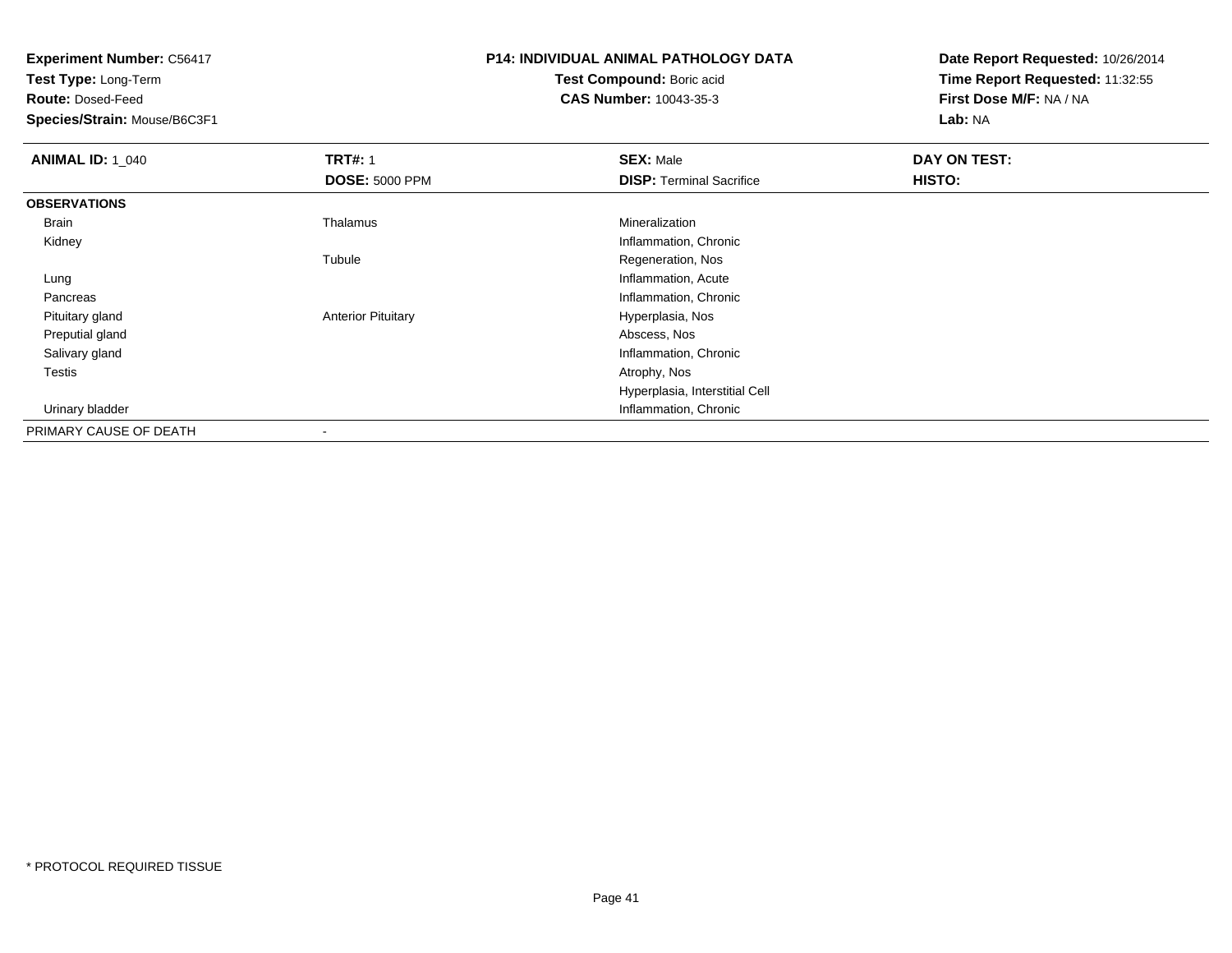| <b>Experiment Number: C56417</b><br>Test Type: Long-Term<br><b>Route: Dosed-Feed</b><br>Species/Strain: Mouse/B6C3F1 |                       | <b>P14: INDIVIDUAL ANIMAL PATHOLOGY DATA</b><br>Test Compound: Boric acid<br>CAS Number: 10043-35-3 | Date Report Requested: 10/26/2014<br>Time Report Requested: 11:32:55<br>First Dose M/F: NA / NA<br>Lab: NA |  |
|----------------------------------------------------------------------------------------------------------------------|-----------------------|-----------------------------------------------------------------------------------------------------|------------------------------------------------------------------------------------------------------------|--|
| <b>ANIMAL ID: 1 041</b>                                                                                              | <b>TRT#: 1</b>        | <b>SEX: Male</b>                                                                                    | DAY ON TEST:                                                                                               |  |
|                                                                                                                      | <b>DOSE: 5000 PPM</b> | <b>DISP:</b> Natural Death                                                                          | HISTO:                                                                                                     |  |
| <b>OBSERVATIONS</b>                                                                                                  |                       |                                                                                                     |                                                                                                            |  |
| Kidney                                                                                                               |                       | Inflammation, Chronic                                                                               |                                                                                                            |  |
|                                                                                                                      | Tubule                | Mineralization                                                                                      |                                                                                                            |  |
| Lung                                                                                                                 |                       | Inflammation, Chronic                                                                               |                                                                                                            |  |
| Salivary gland                                                                                                       |                       | Inflammation, Chronic                                                                               |                                                                                                            |  |
| <b>Skin</b>                                                                                                          |                       | Cyst, Epidermal Inclusion                                                                           |                                                                                                            |  |
|                                                                                                                      |                       | Inflammation, Acute                                                                                 |                                                                                                            |  |
| Spleen                                                                                                               |                       | Depletion, Lymphoid                                                                                 |                                                                                                            |  |
| PRIMARY CAUSE OF DEATH                                                                                               |                       |                                                                                                     |                                                                                                            |  |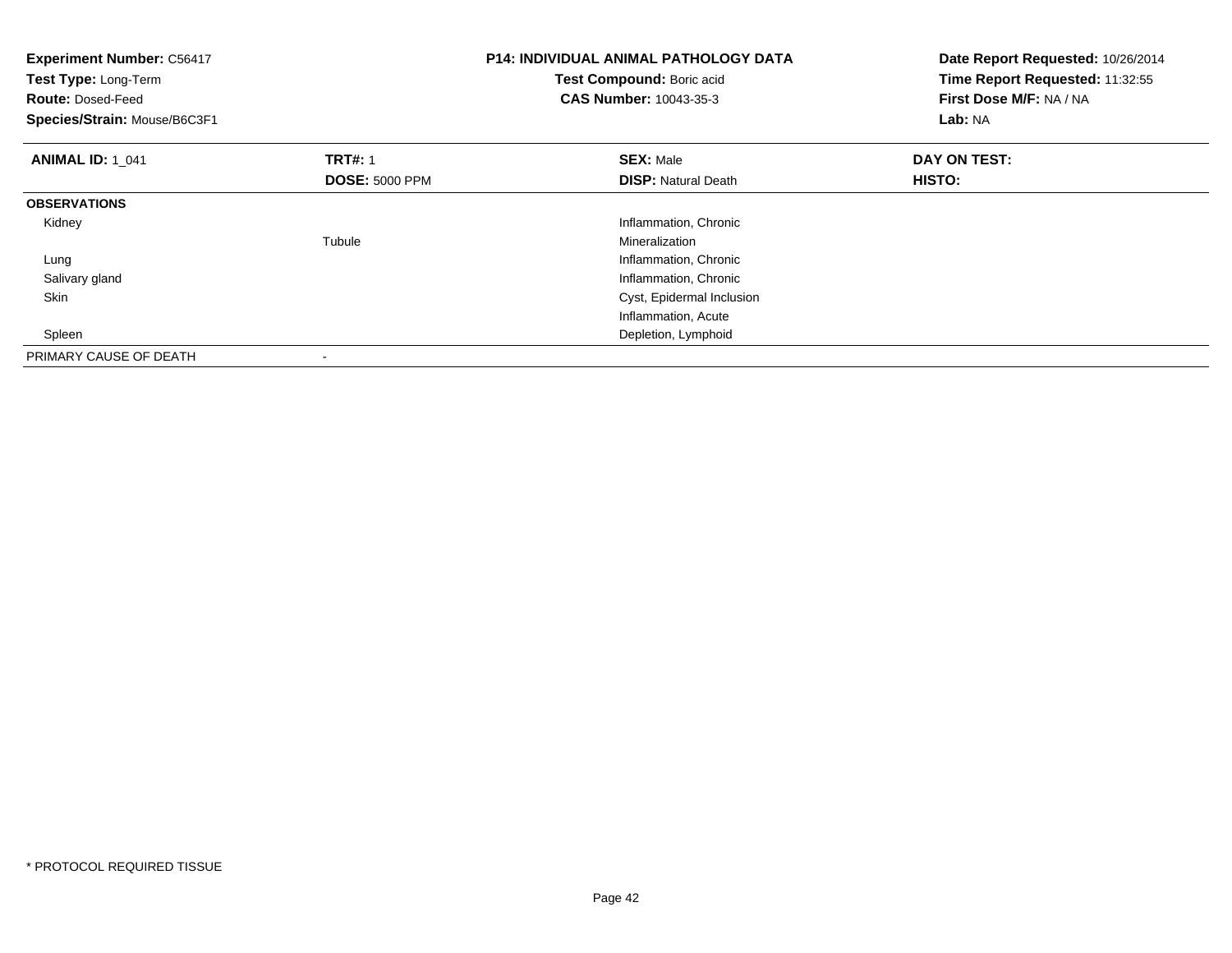| <b>Experiment Number: C56417</b><br>Test Type: Long-Term<br><b>Route: Dosed-Feed</b><br>Species/Strain: Mouse/B6C3F1 |                       | <b>P14: INDIVIDUAL ANIMAL PATHOLOGY DATA</b><br>Test Compound: Boric acid<br><b>CAS Number: 10043-35-3</b> | Date Report Requested: 10/26/2014<br>Time Report Requested: 11:32:55<br>First Dose M/F: NA / NA<br>Lab: NA |
|----------------------------------------------------------------------------------------------------------------------|-----------------------|------------------------------------------------------------------------------------------------------------|------------------------------------------------------------------------------------------------------------|
| <b>ANIMAL ID: 1 042</b>                                                                                              | <b>TRT#: 1</b>        | <b>SEX: Male</b>                                                                                           | DAY ON TEST:                                                                                               |
|                                                                                                                      | <b>DOSE: 5000 PPM</b> | <b>DISP: Terminal Sacrifice</b>                                                                            | HISTO:                                                                                                     |
| <b>OBSERVATIONS</b>                                                                                                  |                       |                                                                                                            |                                                                                                            |
| Kidney                                                                                                               |                       | Inflammation, Chronic                                                                                      |                                                                                                            |
|                                                                                                                      | Tubule                | Regeneration, Nos                                                                                          |                                                                                                            |
| Pancreas                                                                                                             |                       | Inflammation, Chronic                                                                                      |                                                                                                            |
| Salivary gland                                                                                                       |                       | Inflammation, Chronic                                                                                      |                                                                                                            |
| <b>Testis</b>                                                                                                        |                       | Atrophy, Nos                                                                                               |                                                                                                            |
|                                                                                                                      |                       | Hyperplasia, Interstitial Cell                                                                             |                                                                                                            |
| Thymus                                                                                                               |                       | Cyst, Nos                                                                                                  |                                                                                                            |
| Urinary bladder                                                                                                      |                       | Inflammation, Chronic                                                                                      |                                                                                                            |
| PRIMARY CAUSE OF DEATH                                                                                               |                       |                                                                                                            |                                                                                                            |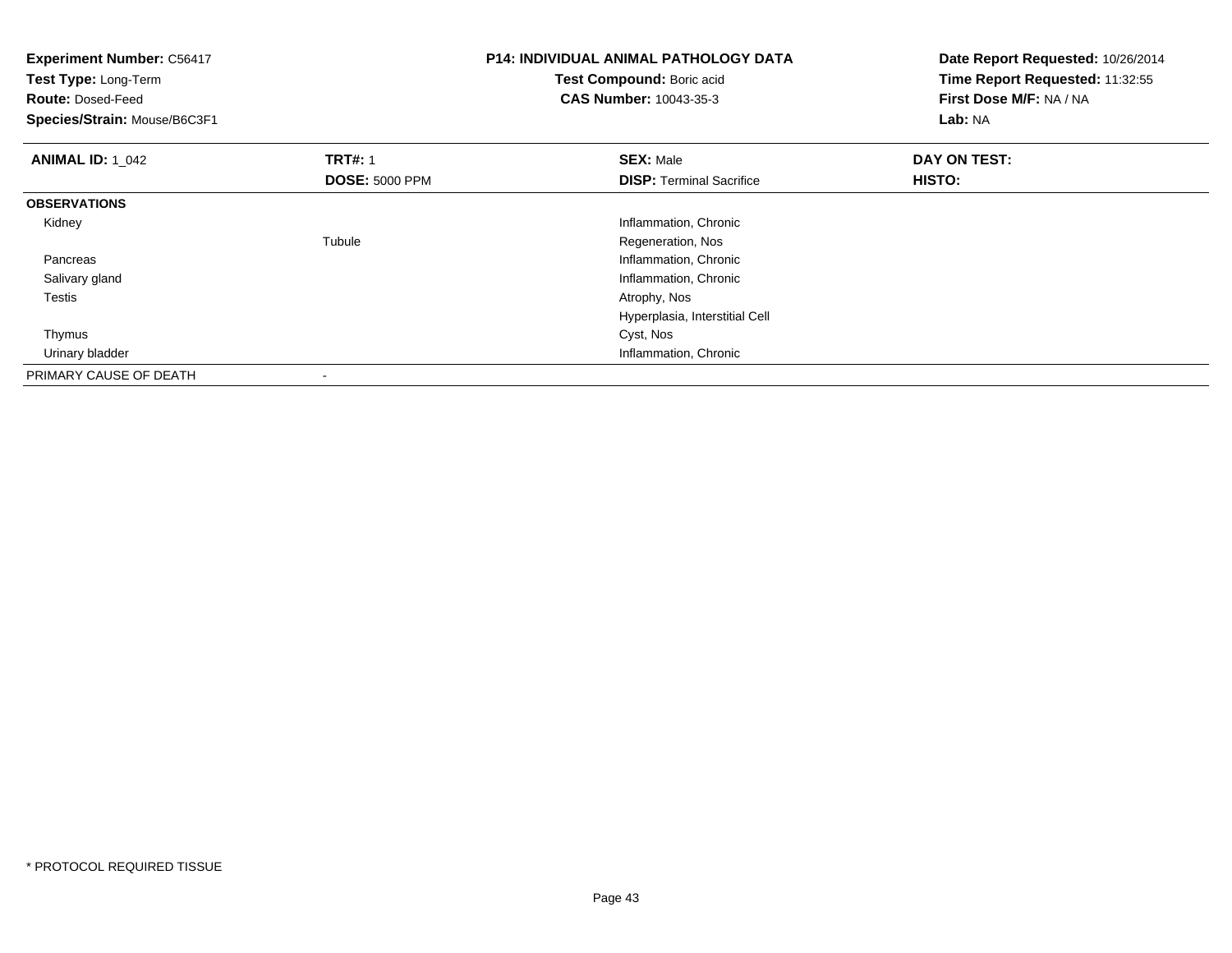| <b>Experiment Number: C56417</b><br>Test Type: Long-Term<br><b>Route: Dosed-Feed</b><br>Species/Strain: Mouse/B6C3F1 |                                         | <b>P14: INDIVIDUAL ANIMAL PATHOLOGY DATA</b><br>Test Compound: Boric acid<br><b>CAS Number: 10043-35-3</b> | Date Report Requested: 10/26/2014<br>Time Report Requested: 11:32:55<br>First Dose M/F: NA / NA<br>Lab: NA |
|----------------------------------------------------------------------------------------------------------------------|-----------------------------------------|------------------------------------------------------------------------------------------------------------|------------------------------------------------------------------------------------------------------------|
| <b>ANIMAL ID: 1 043</b>                                                                                              | <b>TRT#: 1</b><br><b>DOSE: 5000 PPM</b> | <b>SEX: Male</b><br><b>DISP: Natural Death</b>                                                             | DAY ON TEST:<br>HISTO:                                                                                     |
| <b>OBSERVATIONS</b>                                                                                                  |                                         |                                                                                                            |                                                                                                            |
| Kidney                                                                                                               | Tubule                                  | Regeneration, Nos                                                                                          |                                                                                                            |
| Spleen                                                                                                               |                                         | Hematopoiesis                                                                                              |                                                                                                            |
| PRIMARY CAUSE OF DEATH                                                                                               |                                         |                                                                                                            |                                                                                                            |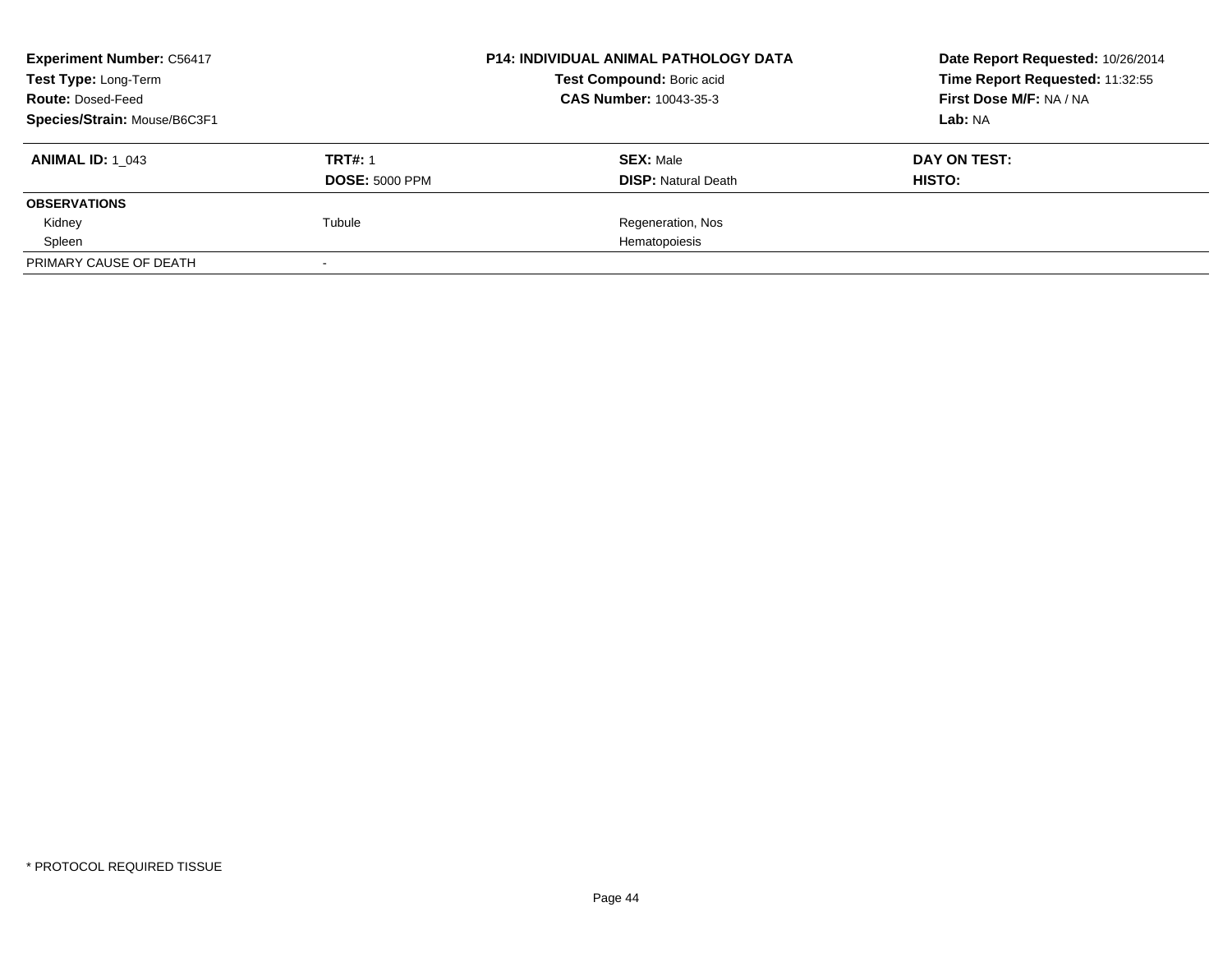**Test Type:** Long-Term

**Route:** Dosed-Feed

**Species/Strain:** Mouse/B6C3F1

#### **P14: INDIVIDUAL ANIMAL PATHOLOGY DATA**

**Test Compound:** Boric acid**CAS Number:** 10043-35-3

| <b>ANIMAL ID: 1_044</b> | <b>TRT#: 1</b>        | <b>SEX: Male</b>                 | DAY ON TEST: |
|-------------------------|-----------------------|----------------------------------|--------------|
|                         | <b>DOSE: 5000 PPM</b> | <b>DISP: Natural Death</b>       | HISTO:       |
| <b>OBSERVATIONS</b>     |                       |                                  |              |
| Brain                   | Thalamus              | Mineralization                   |              |
| Kidney                  | Tubule                | Atrophy, Nos                     |              |
|                         |                       | Fibrosis                         |              |
|                         |                       | Glomerulosclerosis, Nos          |              |
|                         |                       | Inflammation, Chronic            |              |
| Liver                   |                       | Cytoplasmic Change, Basophilic   |              |
| Lung                    |                       | Hyperplasia, Alveolar Epithelium |              |
| Lymph node              | Lumbar Lymph Node     | Hyperplasia, Plasma Cell         |              |
| Nasal cavity            |                       | Inflammation, Acute              |              |
| Preputial gland         |                       | Dilatation, Ducts                |              |
| Prostate                |                       | Inflammation, Acute              |              |
|                         |                       | Inflammation, Chronic            |              |
| Spleen                  |                       | Depletion, Lymphoid              |              |
|                         |                       | Hematopoiesis                    |              |
| Testis                  |                       | Atrophy, Nos                     |              |
|                         |                       | Inflammation, Acute              |              |
| Unspecified             | Perineum              | Abscess, Nos                     |              |
| Urinary bladder         |                       | Inflammation, Chronic            |              |
| PRIMARY CAUSE OF DEATH  |                       |                                  |              |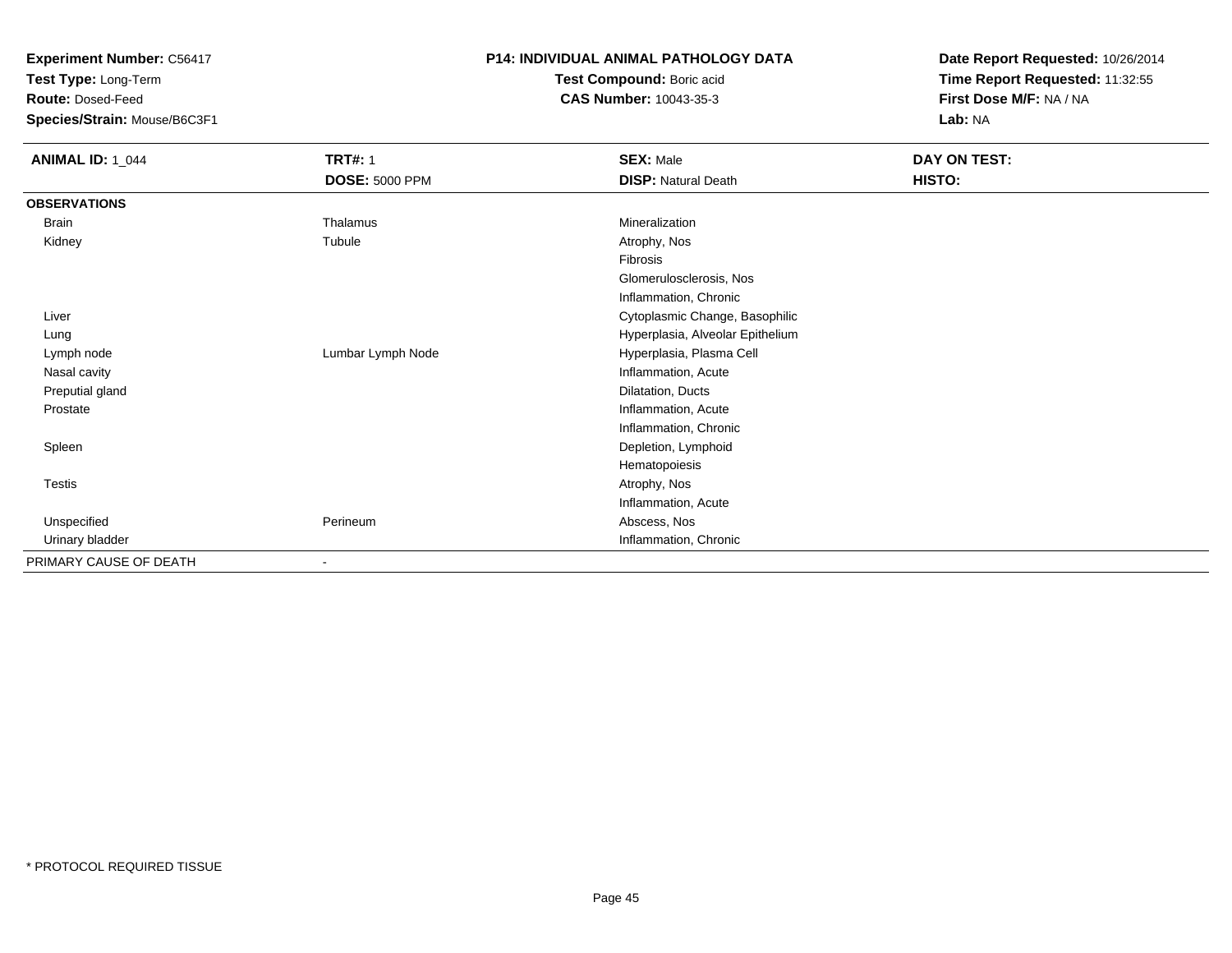**Test Type:** Long-Term

**Route:** Dosed-Feed

**Species/Strain:** Mouse/B6C3F1

## **P14: INDIVIDUAL ANIMAL PATHOLOGY DATA**

**Test Compound:** Boric acid**CAS Number:** 10043-35-3

| <b>ANIMAL ID: 1 045</b> | <b>TRT#: 1</b>        | <b>SEX: Male</b>                  | DAY ON TEST: |
|-------------------------|-----------------------|-----------------------------------|--------------|
|                         | <b>DOSE: 5000 PPM</b> | <b>DISP: Terminal Sacrifice</b>   | HISTO:       |
| <b>OBSERVATIONS</b>     |                       |                                   |              |
| Kidney                  |                       | Inflammation, Chronic             |              |
|                         | Tubule                | Regeneration, Nos                 |              |
| Liver                   |                       | Hyperplasia, Reticulum Cell       |              |
|                         |                       | Necrosis, Coagulative             |              |
| Lung                    |                       | Perivascular Cuffing              |              |
| Preputial gland         |                       | Abscess, Nos                      |              |
| <b>Testis</b>           |                       | Atrophy, Nos                      |              |
|                         |                       | Hyperplasia, Interstitial Cell    |              |
| Thyroid                 |                       | Hyperplasia, Follicular Cell      |              |
| Urethra                 |                       | Calculus, Microscopic Examination |              |
| Urinary bladder         |                       | Inflammation, Chronic             |              |
| PRIMARY CAUSE OF DEATH  | $\blacksquare$        |                                   |              |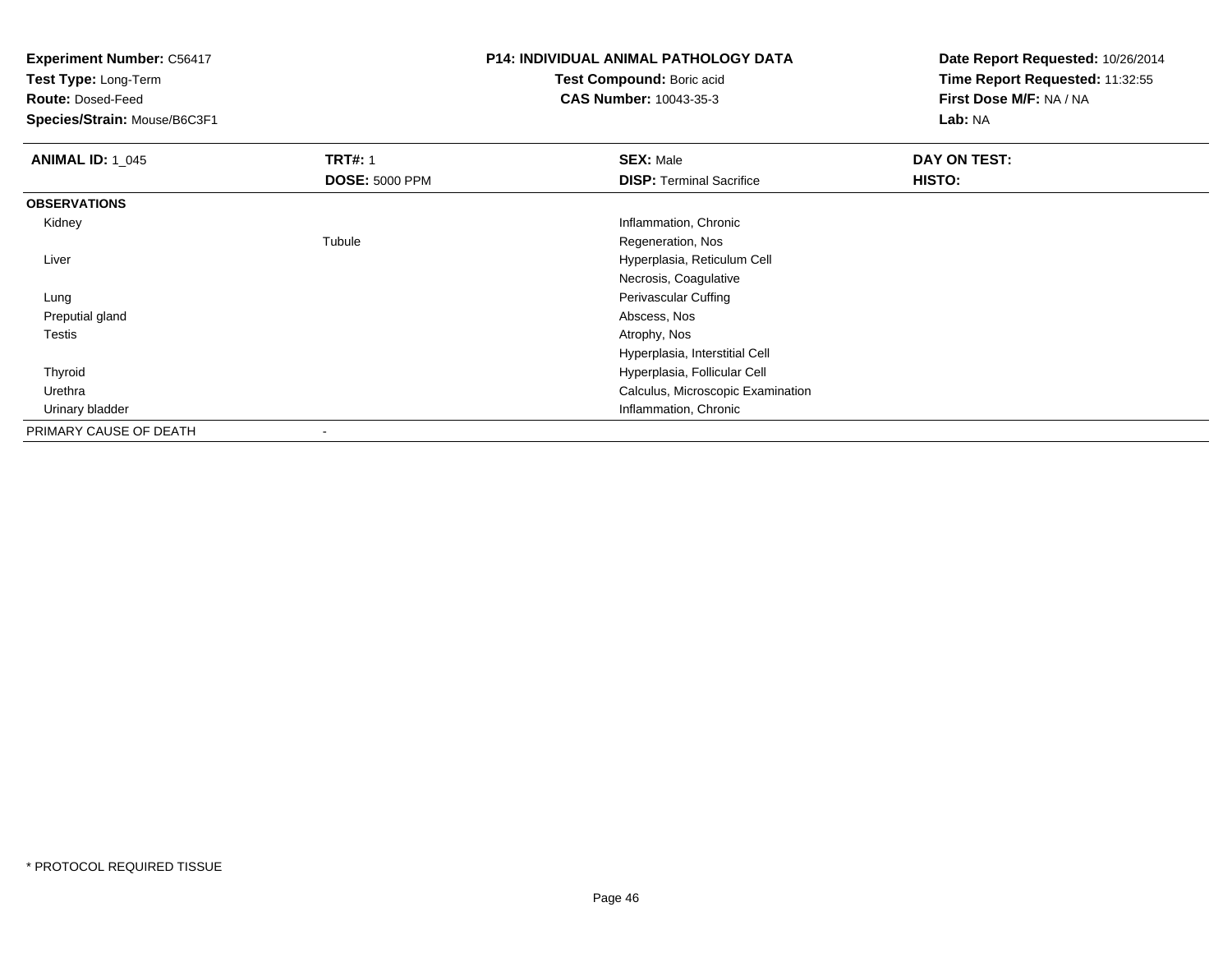| <b>Experiment Number: C56417</b><br>Test Type: Long-Term<br><b>Route: Dosed-Feed</b><br>Species/Strain: Mouse/B6C3F1 |                       | <b>P14: INDIVIDUAL ANIMAL PATHOLOGY DATA</b><br>Test Compound: Boric acid<br>CAS Number: 10043-35-3 | Date Report Requested: 10/26/2014<br>Time Report Requested: 11:32:55<br>First Dose M/F: NA / NA<br>Lab: NA |
|----------------------------------------------------------------------------------------------------------------------|-----------------------|-----------------------------------------------------------------------------------------------------|------------------------------------------------------------------------------------------------------------|
| <b>ANIMAL ID: 1 046</b>                                                                                              | <b>TRT#: 1</b>        | <b>SEX: Male</b>                                                                                    | DAY ON TEST:                                                                                               |
|                                                                                                                      | <b>DOSE: 5000 PPM</b> | <b>DISP:</b> Natural Death                                                                          | HISTO:                                                                                                     |
| <b>OBSERVATIONS</b>                                                                                                  |                       |                                                                                                     |                                                                                                            |
| Kidney                                                                                                               | Tubule                | Mineralization                                                                                      |                                                                                                            |
| Penis                                                                                                                | Prepuce Nos           | Inflammation, Acute Necrotizing                                                                     |                                                                                                            |
| Unspecified                                                                                                          | Multiple Organs Nos   | Depletion, Lymphoid                                                                                 |                                                                                                            |
| PRIMARY CAUSE OF DEATH                                                                                               |                       |                                                                                                     |                                                                                                            |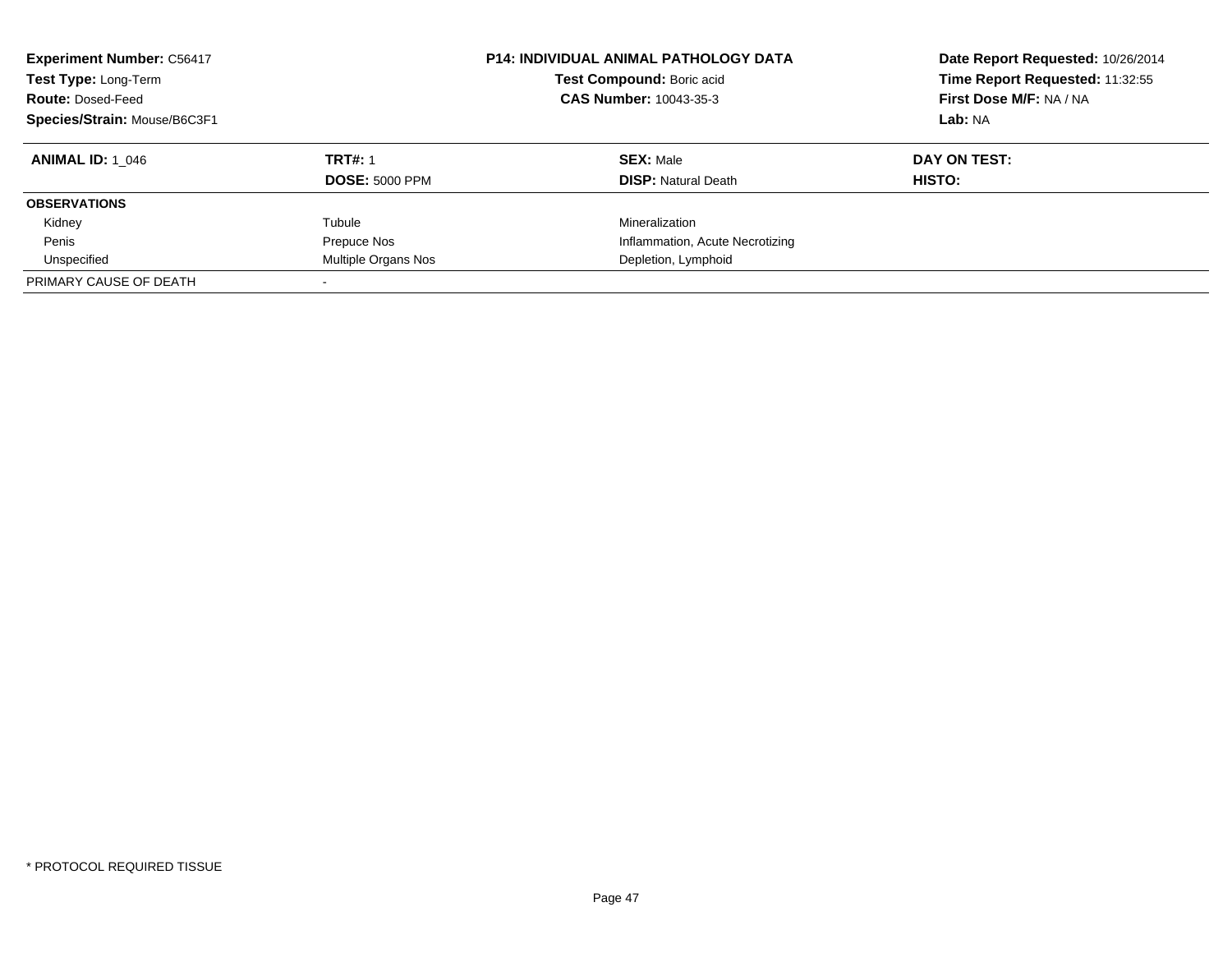| <b>Experiment Number: C56417</b><br>Test Type: Long-Term<br><b>Route: Dosed-Feed</b><br>Species/Strain: Mouse/B6C3F1 |                                         | <b>P14: INDIVIDUAL ANIMAL PATHOLOGY DATA</b><br>Test Compound: Boric acid<br><b>CAS Number: 10043-35-3</b> | Date Report Requested: 10/26/2014<br>Time Report Requested: 11:32:55<br>First Dose M/F: NA / NA<br>Lab: NA |
|----------------------------------------------------------------------------------------------------------------------|-----------------------------------------|------------------------------------------------------------------------------------------------------------|------------------------------------------------------------------------------------------------------------|
| <b>ANIMAL ID: 1 047</b>                                                                                              | <b>TRT#: 1</b><br><b>DOSE: 5000 PPM</b> | <b>SEX: Male</b><br><b>DISP:</b> Moribund Sacrifice                                                        | DAY ON TEST:<br>HISTO:                                                                                     |
| <b>OBSERVATIONS</b>                                                                                                  |                                         |                                                                                                            |                                                                                                            |
| Kidney                                                                                                               |                                         | Inflammation, Chronic                                                                                      |                                                                                                            |
| Liver                                                                                                                |                                         | Hepatocellular Adenoma                                                                                     |                                                                                                            |
| Lymph node                                                                                                           |                                         | Pigmentation, Nos                                                                                          |                                                                                                            |
| Pancreas                                                                                                             |                                         | Inflammation, Chronic                                                                                      |                                                                                                            |
| Pituitary gland                                                                                                      | <b>Anterior Pituitary</b>               | Cyst, Nos                                                                                                  |                                                                                                            |
| Testis                                                                                                               |                                         | Atrophy, Nos                                                                                               |                                                                                                            |
| Urinary bladder                                                                                                      |                                         | Inflammation, Chronic                                                                                      |                                                                                                            |
| PRIMARY CAUSE OF DEATH                                                                                               |                                         |                                                                                                            |                                                                                                            |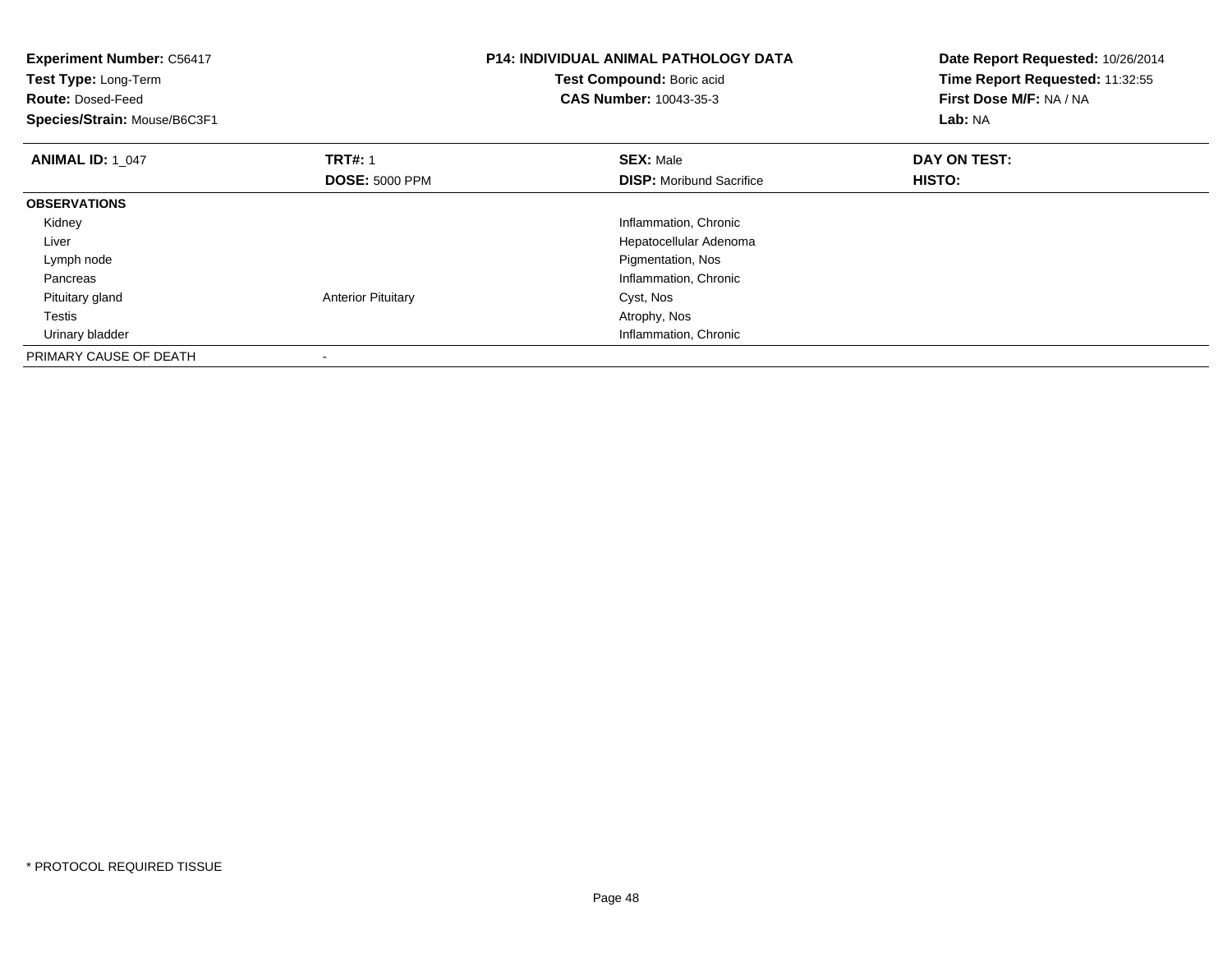| <b>Experiment Number: C56417</b><br>Test Type: Long-Term<br><b>Route: Dosed-Feed</b><br>Species/Strain: Mouse/B6C3F1 |                       | <b>P14: INDIVIDUAL ANIMAL PATHOLOGY DATA</b><br>Test Compound: Boric acid<br><b>CAS Number: 10043-35-3</b> | Date Report Requested: 10/26/2014<br>Time Report Requested: 11:32:55<br>First Dose M/F: NA / NA<br>Lab: NA |
|----------------------------------------------------------------------------------------------------------------------|-----------------------|------------------------------------------------------------------------------------------------------------|------------------------------------------------------------------------------------------------------------|
| <b>ANIMAL ID: 1_048</b>                                                                                              | <b>TRT#: 1</b>        | <b>SEX: Male</b>                                                                                           | DAY ON TEST:                                                                                               |
|                                                                                                                      | <b>DOSE: 5000 PPM</b> | <b>DISP:</b> Natural Death                                                                                 | <b>HISTO:</b>                                                                                              |
| <b>OBSERVATIONS</b>                                                                                                  |                       |                                                                                                            |                                                                                                            |
| <b>Brain</b>                                                                                                         | Thalamus              | Mineralization                                                                                             |                                                                                                            |
| Kidney                                                                                                               | Tubule                | Mineralization                                                                                             |                                                                                                            |
|                                                                                                                      | Tubule                | Necrosis, Nos                                                                                              |                                                                                                            |
| Lymph node                                                                                                           | Mesenteric Lymph Node | Depletion, Lymphoid                                                                                        |                                                                                                            |
| Seminal vesicle                                                                                                      |                       | <b>Distention</b>                                                                                          |                                                                                                            |
| Spleen                                                                                                               |                       | Depletion, Lymphoid                                                                                        |                                                                                                            |
| PRIMARY CAUSE OF DEATH                                                                                               |                       |                                                                                                            |                                                                                                            |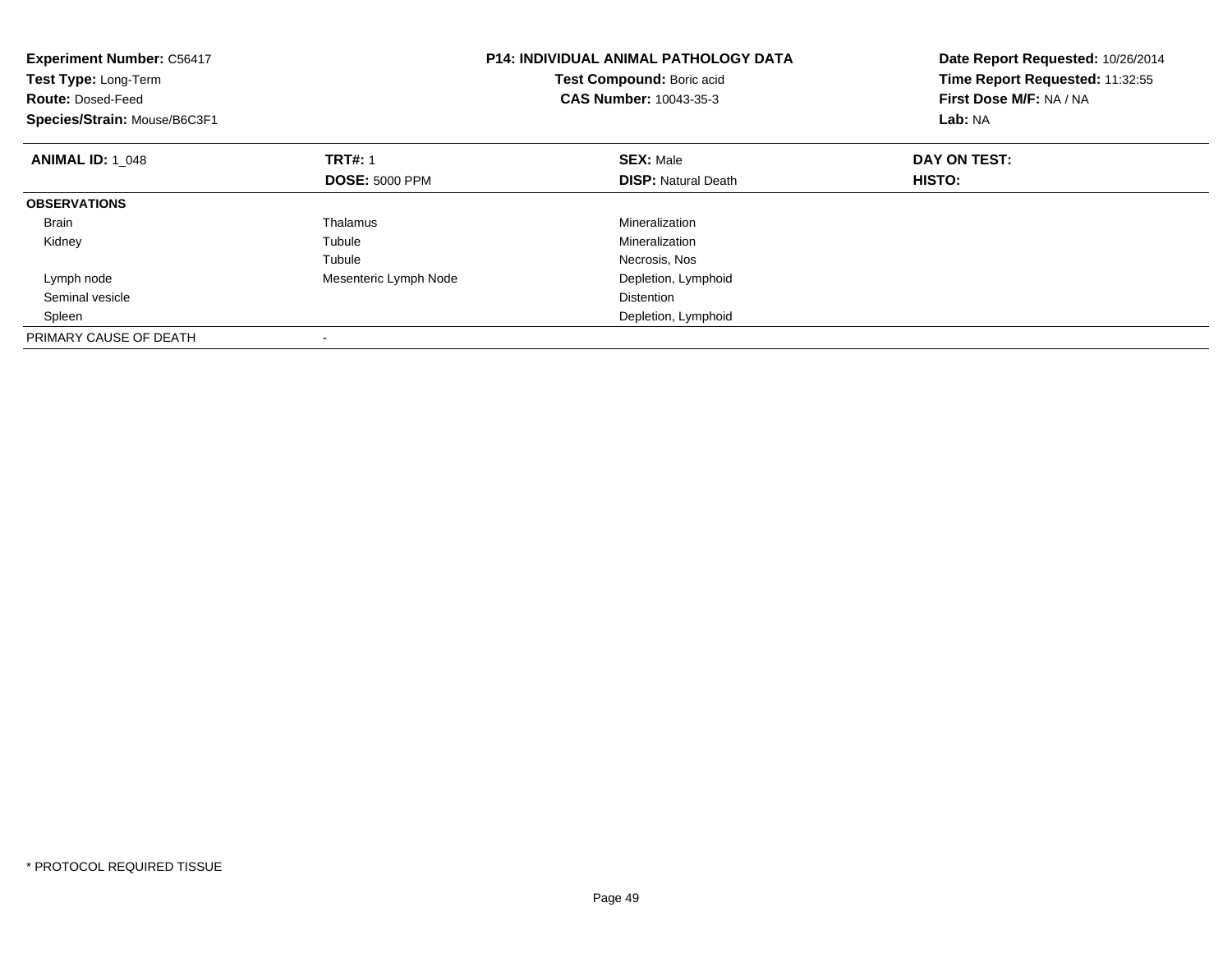| <b>Experiment Number: C56417</b><br>Test Type: Long-Term<br><b>Route: Dosed-Feed</b><br>Species/Strain: Mouse/B6C3F1 |                                         | <b>P14: INDIVIDUAL ANIMAL PATHOLOGY DATA</b><br>Date Report Requested: 10/26/2014<br>Time Report Requested: 11:32:55<br>Test Compound: Boric acid<br>First Dose M/F: NA / NA<br><b>CAS Number: 10043-35-3</b><br>Lab: NA |                        |
|----------------------------------------------------------------------------------------------------------------------|-----------------------------------------|--------------------------------------------------------------------------------------------------------------------------------------------------------------------------------------------------------------------------|------------------------|
| <b>ANIMAL ID: 1 049</b>                                                                                              | <b>TRT#: 1</b><br><b>DOSE: 5000 PPM</b> | <b>SEX: Male</b><br><b>DISP:</b> Moribund Sacrifice                                                                                                                                                                      | DAY ON TEST:<br>HISTO: |
| <b>OBSERVATIONS</b>                                                                                                  |                                         |                                                                                                                                                                                                                          |                        |
| Brain                                                                                                                | Thalamus                                | Mineralization                                                                                                                                                                                                           |                        |
| Eye                                                                                                                  | Nasolacrimal Duct                       | Inflammation, Nos                                                                                                                                                                                                        |                        |
| Kidney                                                                                                               |                                         | Inflammation, Chronic                                                                                                                                                                                                    |                        |
| Pituitary gland                                                                                                      | <b>Anterior Pituitary</b>               | Cyst, Nos                                                                                                                                                                                                                |                        |
| Spleen                                                                                                               |                                         | Depletion, Lymphoid                                                                                                                                                                                                      |                        |
| Testis                                                                                                               |                                         | Atrophy, Nos                                                                                                                                                                                                             |                        |
| Urethra                                                                                                              |                                         | Calculus, Microscopic Examination                                                                                                                                                                                        |                        |
| PRIMARY CAUSE OF DEATH                                                                                               |                                         |                                                                                                                                                                                                                          |                        |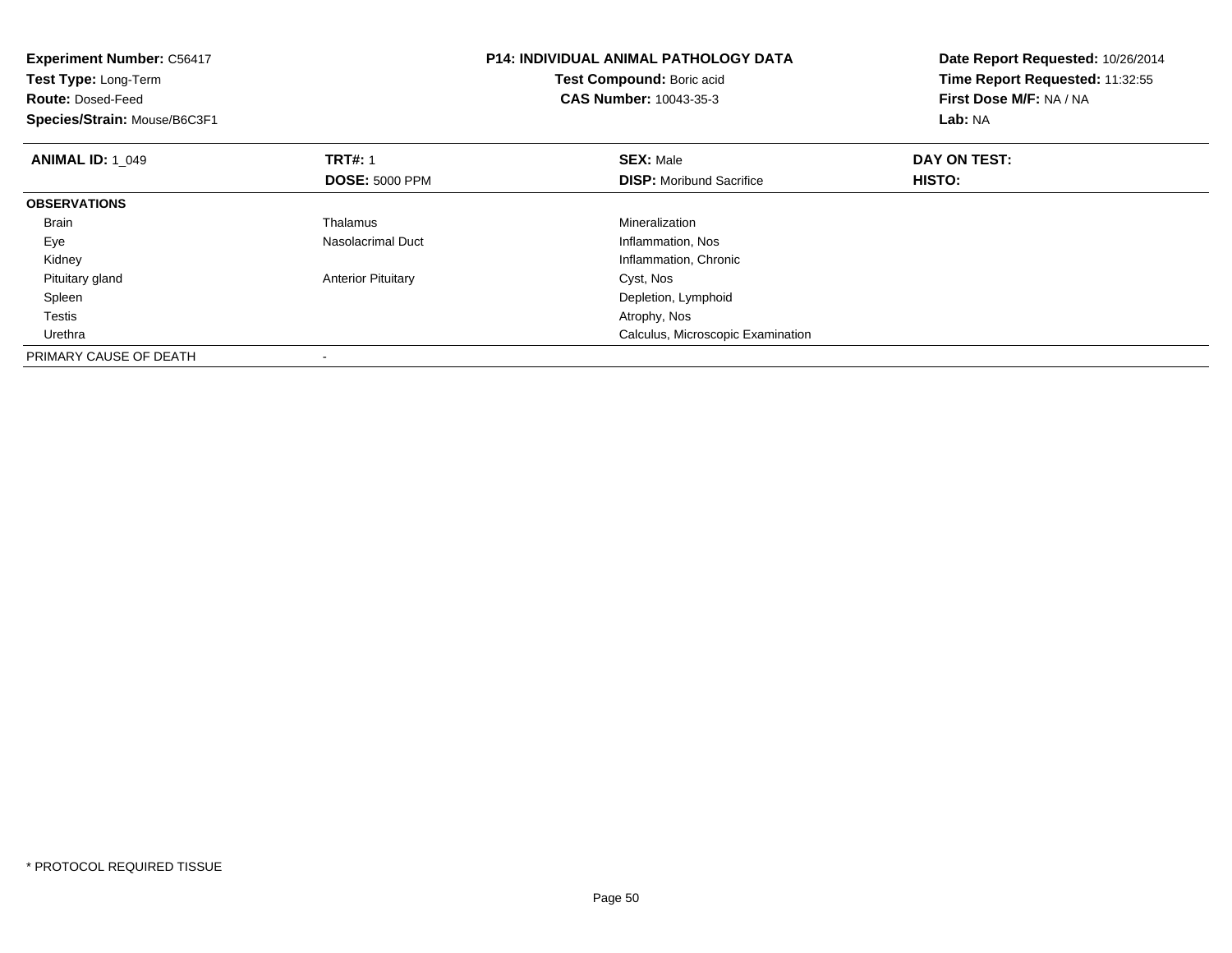| <b>Experiment Number: C56417</b><br>Test Type: Long-Term<br><b>Route: Dosed-Feed</b><br>Species/Strain: Mouse/B6C3F1 |                                         | <b>P14: INDIVIDUAL ANIMAL PATHOLOGY DATA</b><br>Test Compound: Boric acid<br><b>CAS Number: 10043-35-3</b> | Date Report Requested: 10/26/2014<br>Time Report Requested: 11:32:55<br>First Dose M/F: NA / NA<br>Lab: NA |
|----------------------------------------------------------------------------------------------------------------------|-----------------------------------------|------------------------------------------------------------------------------------------------------------|------------------------------------------------------------------------------------------------------------|
| <b>ANIMAL ID:</b> 1 050                                                                                              | <b>TRT#: 1</b><br><b>DOSE: 5000 PPM</b> | <b>SEX: Male</b><br><b>DISP: Natural Death</b>                                                             | DAY ON TEST:<br><b>HISTO:</b>                                                                              |
| <b>OBSERVATIONS</b>                                                                                                  |                                         |                                                                                                            |                                                                                                            |
| Kidney                                                                                                               |                                         | Inflammation, Chronic                                                                                      |                                                                                                            |
| Lymph node                                                                                                           | Pancreatic Lymph Node                   | Depletion, Lymphoid                                                                                        |                                                                                                            |
| Spleen                                                                                                               |                                         | Depletion, Lymphoid                                                                                        |                                                                                                            |
| Urethra                                                                                                              |                                         | Calculus, Microscopic Examination                                                                          |                                                                                                            |
| PRIMARY CAUSE OF DEATH                                                                                               |                                         |                                                                                                            |                                                                                                            |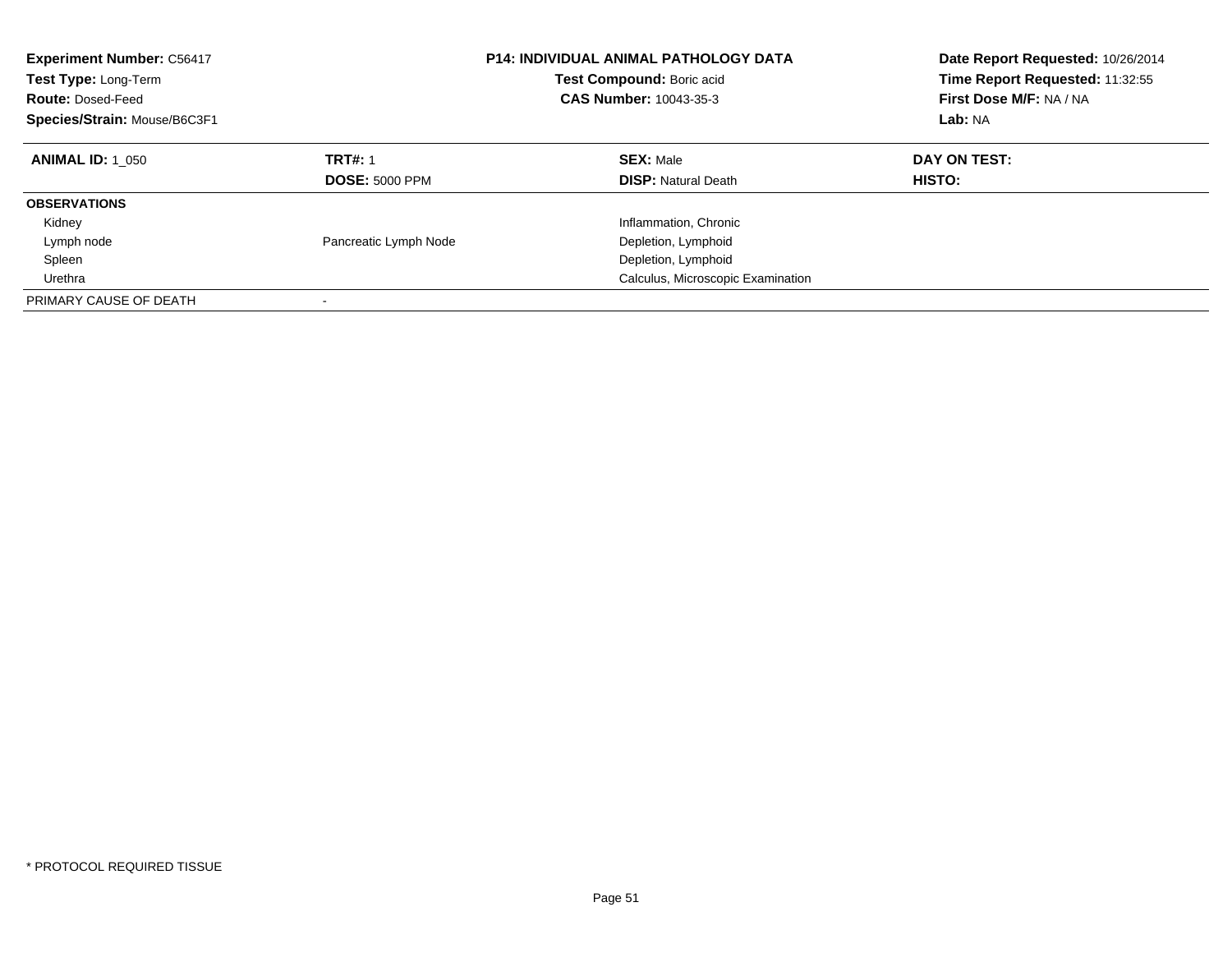| <b>Experiment Number: C56417</b><br>Test Type: Long-Term<br><b>Route: Dosed-Feed</b><br>Species/Strain: Mouse/B6C3F1 |                                         | <b>P14: INDIVIDUAL ANIMAL PATHOLOGY DATA</b><br>Test Compound: Boric acid<br>CAS Number: 10043-35-3 | Date Report Requested: 10/26/2014<br>Time Report Requested: 11:32:55<br>First Dose M/F: NA / NA<br>Lab: NA |
|----------------------------------------------------------------------------------------------------------------------|-----------------------------------------|-----------------------------------------------------------------------------------------------------|------------------------------------------------------------------------------------------------------------|
| <b>ANIMAL ID: 2 001</b>                                                                                              | <b>TRT#:</b> 2<br><b>DOSE: 2500 PPM</b> | <b>SEX: Male</b><br><b>DISP:</b> Natural Death                                                      | DAY ON TEST:<br>HISTO:                                                                                     |
| <b>OBSERVATIONS</b>                                                                                                  |                                         |                                                                                                     |                                                                                                            |
| Kidney                                                                                                               |                                         | Inflammation, Chronic                                                                               |                                                                                                            |
| Liver                                                                                                                |                                         | Hepatocellular Carcinoma                                                                            |                                                                                                            |
| PRIMARY CAUSE OF DEATH                                                                                               |                                         |                                                                                                     |                                                                                                            |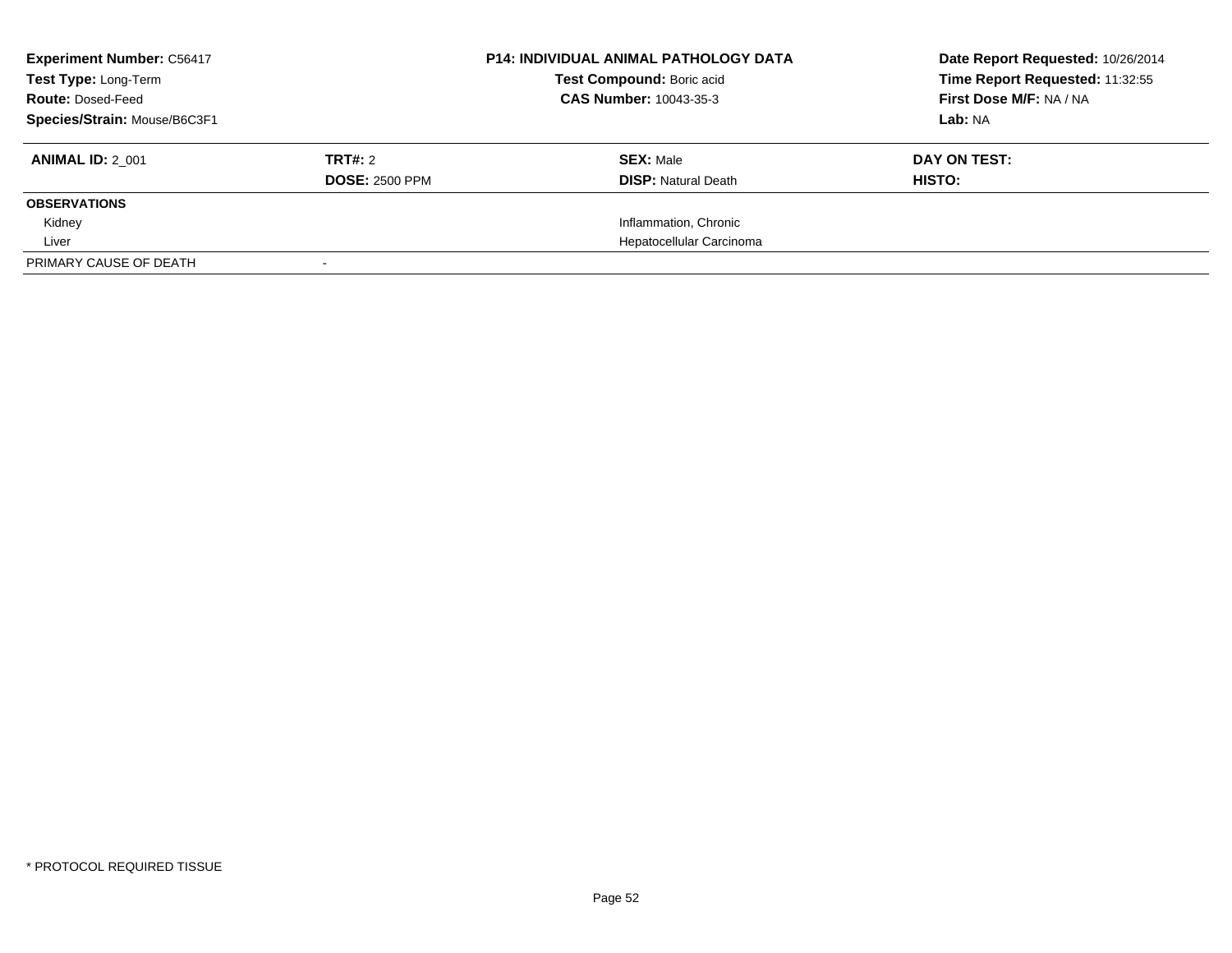**Test Type:** Long-Term

**Route:** Dosed-Feed

**Species/Strain:** Mouse/B6C3F1

# **P14: INDIVIDUAL ANIMAL PATHOLOGY DATA**

**Test Compound:** Boric acid**CAS Number:** 10043-35-3

| <b>ANIMAL ID: 2_002</b> | <b>TRT#: 2</b>           | <b>SEX: Male</b>                          | DAY ON TEST: |  |
|-------------------------|--------------------------|-------------------------------------------|--------------|--|
|                         | <b>DOSE: 2500 PPM</b>    | <b>DISP: Terminal Sacrifice</b>           | HISTO:       |  |
| <b>OBSERVATIONS</b>     |                          |                                           |              |  |
| Harderian gland         | Hardarian Gland          | Inflammation, Chronic Focal               |              |  |
| Kidney                  | Tubule                   | Atrophy, Nos                              |              |  |
|                         |                          | Glomerulosclerosis, Nos                   |              |  |
|                         |                          | Inflammation, Chronic                     |              |  |
|                         | Papilla                  | Necrosis, Coagulative                     |              |  |
|                         |                          | Pyelonephritis, Nos                       |              |  |
| Liver                   |                          | Inflammation, Chronic                     |              |  |
| Lung                    |                          | Hemorrhage                                |              |  |
| Lymph node              | Mesenteric Lymph Node    | Lymphoma, Undifferentiated-Malignant Type |              |  |
| Pancreas                |                          | Inflammation, Chronic                     |              |  |
| Preputial gland         |                          | Inflammation, Active Chronic              |              |  |
| Salivary gland          |                          | Inflammation, Chronic                     |              |  |
| Spleen                  |                          | Hematopoiesis                             |              |  |
| Stomach                 | <b>Glandular Stomach</b> | Inflammation, Acute                       |              |  |
|                         | Forestomach              | Metaplasia, Squamous                      |              |  |
| PRIMARY CAUSE OF DEATH  | $\overline{\phantom{a}}$ |                                           |              |  |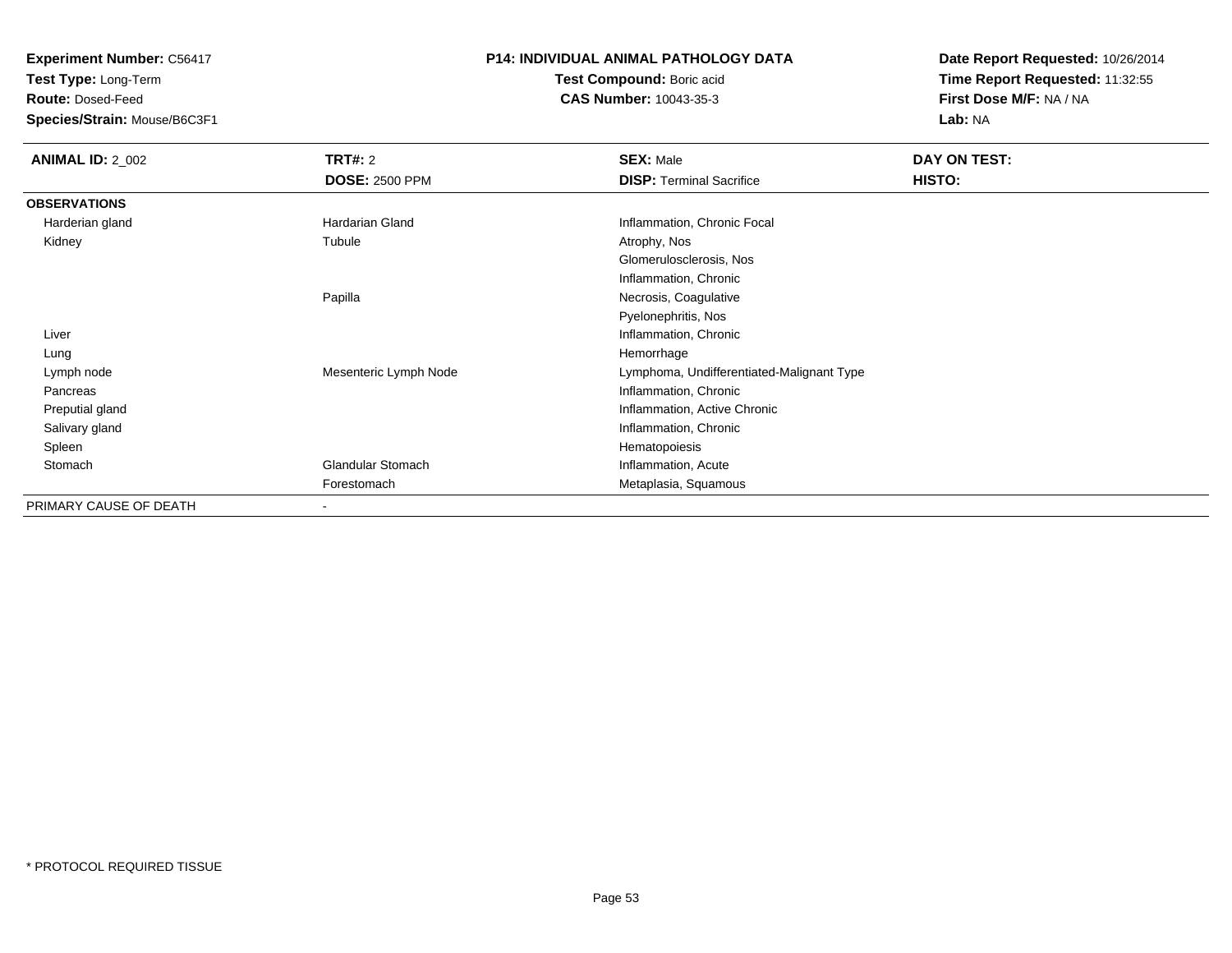| <b>Experiment Number: C56417</b><br>Test Type: Long-Term<br><b>Route: Dosed-Feed</b><br>Species/Strain: Mouse/B6C3F1 |                       | <b>P14: INDIVIDUAL ANIMAL PATHOLOGY DATA</b><br>Date Report Requested: 10/26/2014<br>Time Report Requested: 11:32:55<br><b>Test Compound: Boric acid</b><br>First Dose M/F: NA / NA<br><b>CAS Number: 10043-35-3</b><br>Lab: NA |              |
|----------------------------------------------------------------------------------------------------------------------|-----------------------|---------------------------------------------------------------------------------------------------------------------------------------------------------------------------------------------------------------------------------|--------------|
| <b>ANIMAL ID: 2 003</b>                                                                                              | <b>TRT#: 2</b>        | <b>SEX: Male</b>                                                                                                                                                                                                                | DAY ON TEST: |
|                                                                                                                      | <b>DOSE: 2500 PPM</b> | <b>DISP:</b> Terminal Sacrifice                                                                                                                                                                                                 | HISTO:       |
| <b>OBSERVATIONS</b>                                                                                                  |                       |                                                                                                                                                                                                                                 |              |
| <b>Brain</b>                                                                                                         | Thalamus              | Mineralization                                                                                                                                                                                                                  |              |
| Kidney                                                                                                               |                       | Inflammation, Chronic                                                                                                                                                                                                           |              |
|                                                                                                                      | Tubule                | Mineralization                                                                                                                                                                                                                  |              |
| Lung                                                                                                                 |                       | Alveolar/Bronchiolar Adenoma                                                                                                                                                                                                    |              |
| Pancreas                                                                                                             |                       | Inflammation, Chronic                                                                                                                                                                                                           |              |
| Preputial gland                                                                                                      |                       | Inflammation, Chronic                                                                                                                                                                                                           |              |
| Salivary gland                                                                                                       |                       | Inflammation, Chronic                                                                                                                                                                                                           |              |
| Stomach                                                                                                              | Forestomach           | Inflammation, Chronic                                                                                                                                                                                                           |              |
| Unspecified                                                                                                          | Multiple Organs Nos   | Lymphoma, Mixed-Malignant Type                                                                                                                                                                                                  |              |
| PRIMARY CAUSE OF DEATH                                                                                               |                       |                                                                                                                                                                                                                                 |              |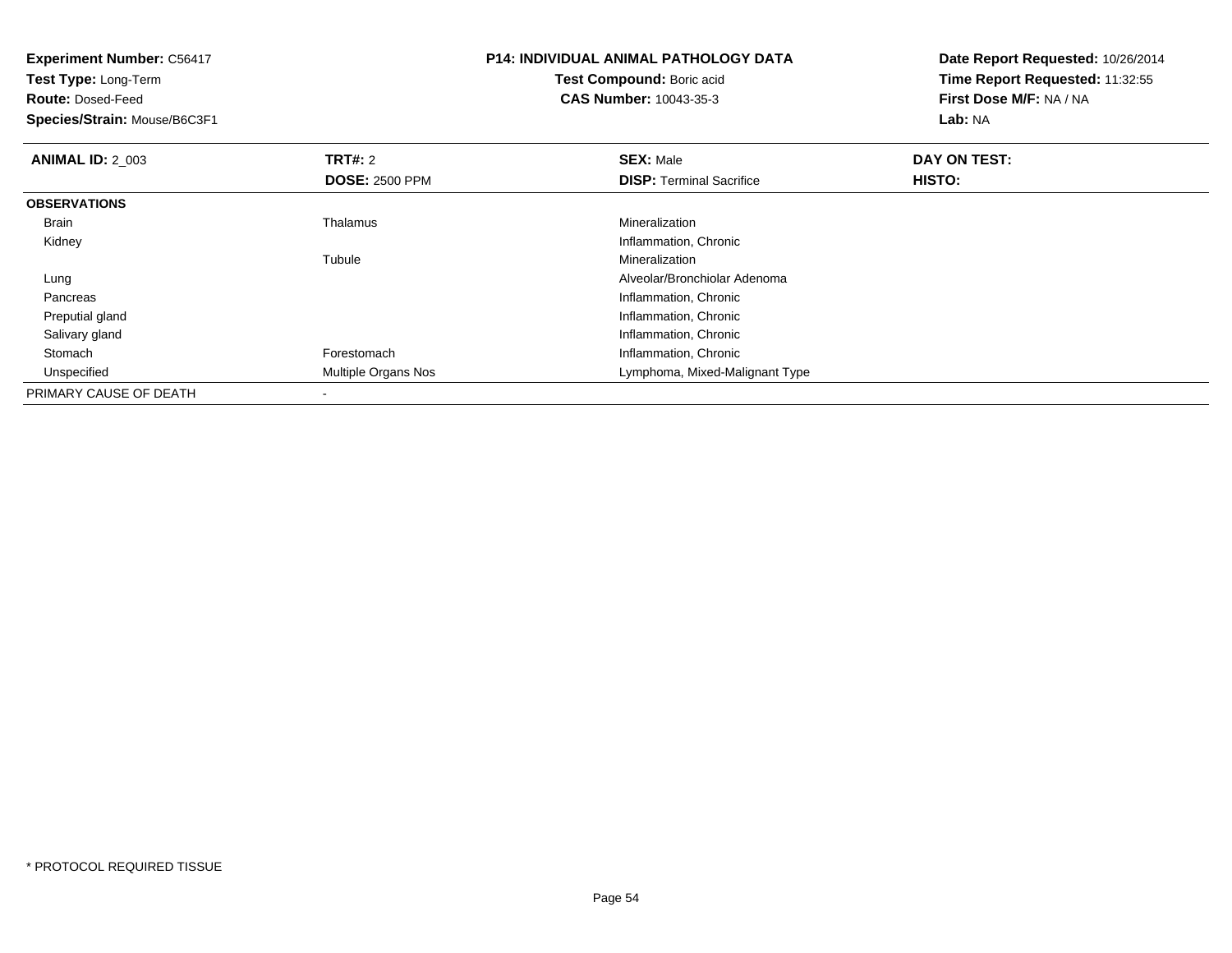| <b>Experiment Number: C56417</b><br>Test Type: Long-Term<br><b>Route: Dosed-Feed</b><br>Species/Strain: Mouse/B6C3F1 |                          | <b>P14: INDIVIDUAL ANIMAL PATHOLOGY DATA</b><br>Test Compound: Boric acid<br><b>CAS Number: 10043-35-3</b> | Date Report Requested: 10/26/2014<br>Time Report Requested: 11:32:55<br>First Dose M/F: NA / NA<br>Lab: NA |
|----------------------------------------------------------------------------------------------------------------------|--------------------------|------------------------------------------------------------------------------------------------------------|------------------------------------------------------------------------------------------------------------|
| <b>ANIMAL ID: 2_004</b>                                                                                              | TRT#: 2                  | <b>SEX: Male</b>                                                                                           | DAY ON TEST:                                                                                               |
|                                                                                                                      | <b>DOSE: 2500 PPM</b>    | <b>DISP:</b> Terminal Sacrifice                                                                            | <b>HISTO:</b>                                                                                              |
| <b>OBSERVATIONS</b>                                                                                                  |                          |                                                                                                            |                                                                                                            |
| <b>Brain</b>                                                                                                         | Thalamus                 | Mineralization                                                                                             |                                                                                                            |
| Kidney                                                                                                               |                          | Inflammation, Chronic                                                                                      |                                                                                                            |
| Pancreas                                                                                                             |                          | Inflammation, Chronic                                                                                      |                                                                                                            |
| Preputial gland                                                                                                      |                          | Inflammation, Chronic                                                                                      |                                                                                                            |
| Salivary gland                                                                                                       |                          | Inflammation, Chronic                                                                                      |                                                                                                            |
| Skin                                                                                                                 |                          | Inflammation, Acute Necrotizing                                                                            |                                                                                                            |
| Stomach                                                                                                              | <b>Glandular Stomach</b> | Inflammation, Chronic                                                                                      |                                                                                                            |
| Unspecified                                                                                                          |                          | Fibroma                                                                                                    |                                                                                                            |
| PRIMARY CAUSE OF DEATH                                                                                               |                          |                                                                                                            |                                                                                                            |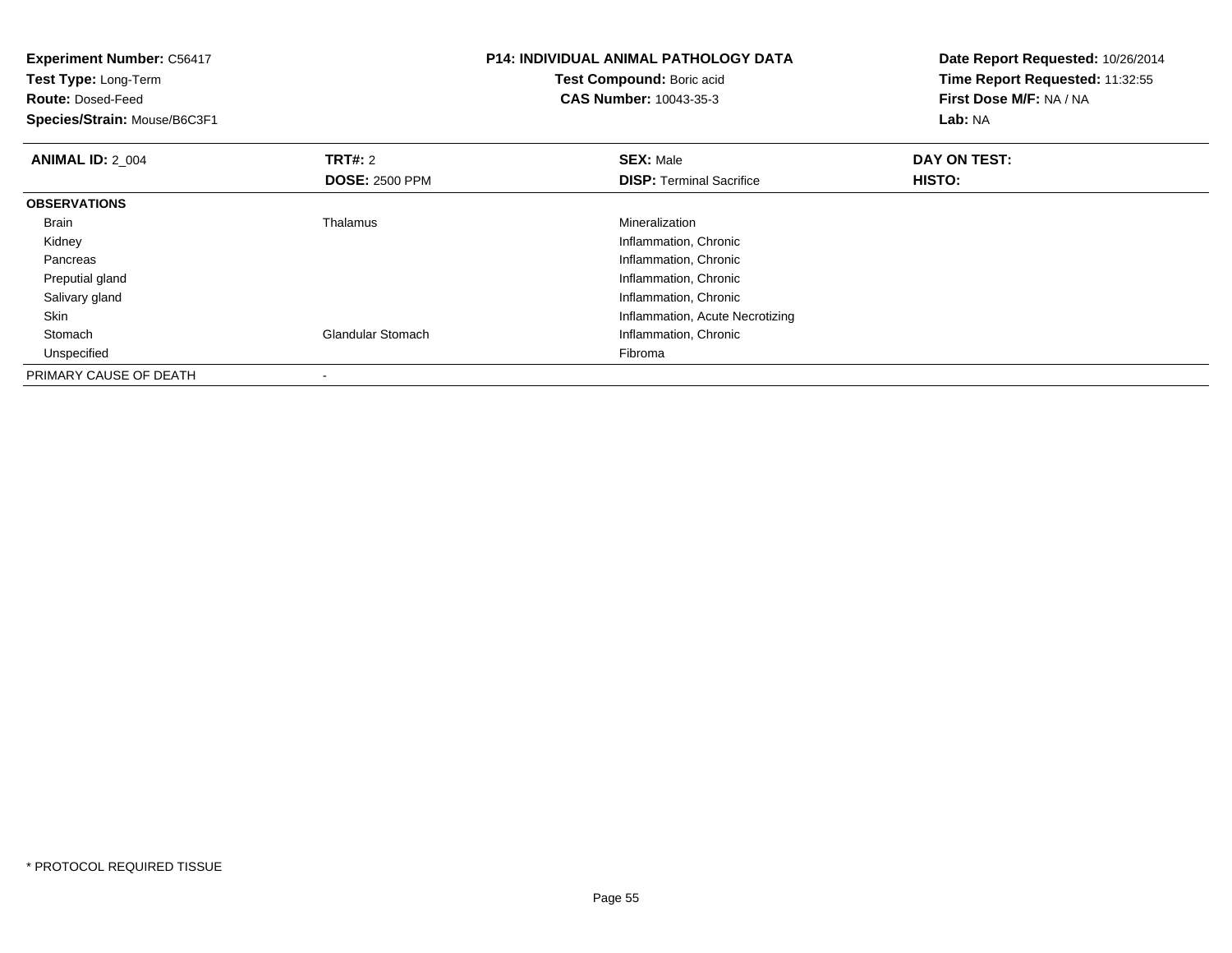| <b>Experiment Number: C56417</b><br>Test Type: Long-Term<br><b>Route: Dosed-Feed</b><br>Species/Strain: Mouse/B6C3F1 |                       | <b>P14: INDIVIDUAL ANIMAL PATHOLOGY DATA</b><br>Date Report Requested: 10/26/2014<br>Test Compound: Boric acid<br>Time Report Requested: 11:32:55<br>First Dose M/F: NA / NA<br><b>CAS Number: 10043-35-3</b><br>Lab: NA |               |
|----------------------------------------------------------------------------------------------------------------------|-----------------------|--------------------------------------------------------------------------------------------------------------------------------------------------------------------------------------------------------------------------|---------------|
| <b>ANIMAL ID: 2 005</b>                                                                                              | <b>TRT#: 2</b>        | <b>SEX: Male</b>                                                                                                                                                                                                         | DAY ON TEST:  |
|                                                                                                                      | <b>DOSE: 2500 PPM</b> | <b>DISP: Terminal Sacrifice</b>                                                                                                                                                                                          | <b>HISTO:</b> |
| <b>OBSERVATIONS</b>                                                                                                  |                       |                                                                                                                                                                                                                          |               |
| <b>Brain</b>                                                                                                         | Thalamus              | Mineralization                                                                                                                                                                                                           |               |
| Kidney                                                                                                               |                       | Glomerulosclerosis, Nos                                                                                                                                                                                                  |               |
|                                                                                                                      | Tubule                | Regeneration, Nos                                                                                                                                                                                                        |               |
| Liver                                                                                                                |                       | Hepatocellular Carcinoma                                                                                                                                                                                                 |               |
| Lung                                                                                                                 |                       | Alveolar/Bronchiolar Adenoma                                                                                                                                                                                             |               |
|                                                                                                                      |                       | Hepatocellular Carcinoma, Metastatic                                                                                                                                                                                     |               |
|                                                                                                                      |                       | Histiocytosis                                                                                                                                                                                                            |               |
| Stomach                                                                                                              | Glandular Stomach     | Inflammation, Chronic                                                                                                                                                                                                    |               |
| PRIMARY CAUSE OF DEATH                                                                                               |                       |                                                                                                                                                                                                                          |               |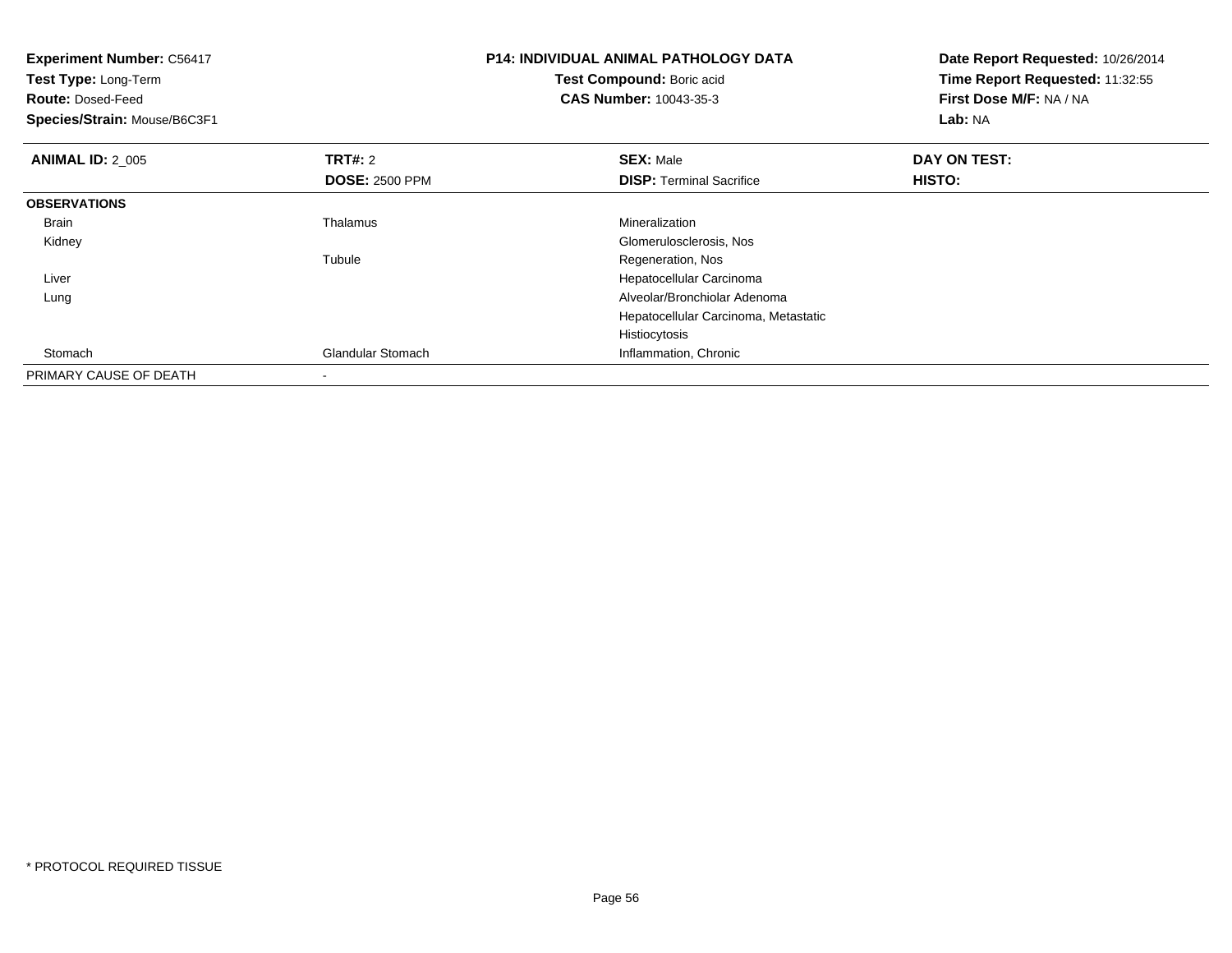**Test Type:** Long-Term

**Route:** Dosed-Feed

**Species/Strain:** Mouse/B6C3F1

### **P14: INDIVIDUAL ANIMAL PATHOLOGY DATA**

**Test Compound:** Boric acid**CAS Number:** 10043-35-3

| <b>ANIMAL ID: 2_006</b> | <b>TRT#:</b> 2           | <b>SEX: Male</b>                | DAY ON TEST:  |  |
|-------------------------|--------------------------|---------------------------------|---------------|--|
|                         | <b>DOSE: 2500 PPM</b>    | <b>DISP: Terminal Sacrifice</b> | <b>HISTO:</b> |  |
| <b>OBSERVATIONS</b>     |                          |                                 |               |  |
| Brain                   | Thalamus                 | Mineralization                  |               |  |
| Kidney                  |                          | Glomerulosclerosis, Nos         |               |  |
|                         |                          | Inflammation, Chronic           |               |  |
|                         | Tubule                   | Regeneration, Nos               |               |  |
| Liver                   |                          | Cytoplasmic Change, Basophilic  |               |  |
|                         |                          | Hepatocellular Adenoma          |               |  |
|                         |                          | Hepatocellular Carcinoma        |               |  |
|                         |                          | Necrosis, Coagulative           |               |  |
| Lymph node              | Mesenteric Lymph Node    | Hemorrhage                      |               |  |
|                         | Mesenteric Lymph Node    | Thrombus, Organized             |               |  |
| Pancreas                |                          | Inflammation, Chronic           |               |  |
| Stomach                 | <b>Glandular Stomach</b> | Hyperplasia, Epithelial         |               |  |
|                         | <b>Glandular Stomach</b> | Inflammation, Chronic           |               |  |
| Testis                  |                          | Atrophy, Nos                    |               |  |
| PRIMARY CAUSE OF DEATH  | $\blacksquare$           |                                 |               |  |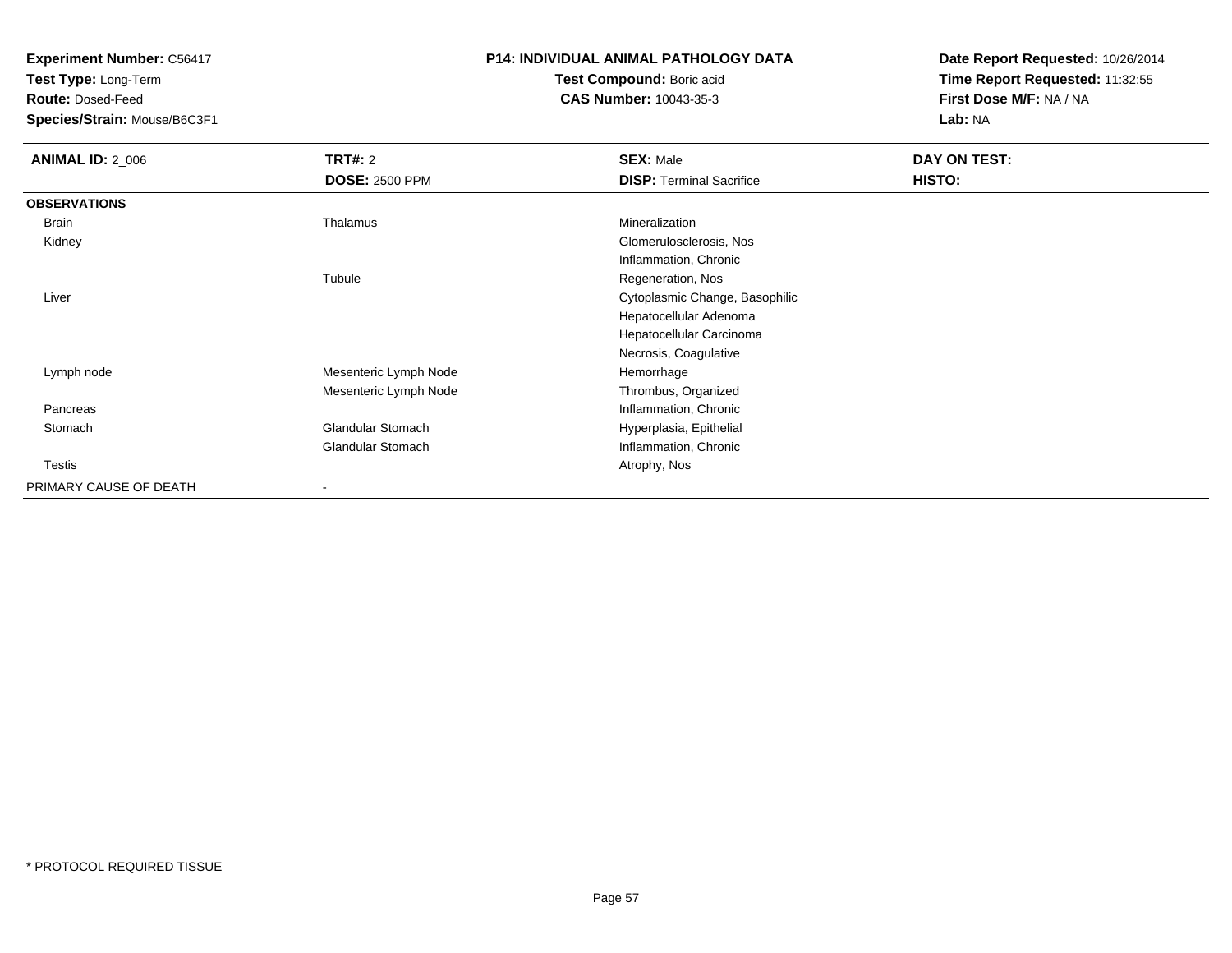| <b>Experiment Number: C56417</b><br>Test Type: Long-Term<br><b>Route: Dosed-Feed</b><br>Species/Strain: Mouse/B6C3F1 |                       | <b>P14: INDIVIDUAL ANIMAL PATHOLOGY DATA</b><br>Test Compound: Boric acid<br><b>CAS Number: 10043-35-3</b> | Date Report Requested: 10/26/2014<br>Time Report Requested: 11:32:55<br>First Dose M/F: NA / NA<br>Lab: NA |
|----------------------------------------------------------------------------------------------------------------------|-----------------------|------------------------------------------------------------------------------------------------------------|------------------------------------------------------------------------------------------------------------|
| <b>ANIMAL ID: 2_007</b>                                                                                              | <b>TRT#:</b> 2        | <b>SEX: Male</b>                                                                                           | DAY ON TEST:                                                                                               |
|                                                                                                                      | <b>DOSE: 2500 PPM</b> | <b>DISP:</b> Terminal Sacrifice                                                                            | HISTO:                                                                                                     |
| <b>OBSERVATIONS</b>                                                                                                  |                       |                                                                                                            |                                                                                                            |
| Brain                                                                                                                | <b>Thalamus</b>       | Mineralization                                                                                             |                                                                                                            |
| Kidney                                                                                                               | Tubule                | Mineralization                                                                                             |                                                                                                            |
|                                                                                                                      | Tubule                | Regeneration, Nos                                                                                          |                                                                                                            |
| Lymph node                                                                                                           | Mandibular Lymph Node | Pigmentation, Nos                                                                                          |                                                                                                            |
| Salivary gland                                                                                                       |                       | Inflammation, Chronic                                                                                      |                                                                                                            |
| <b>Skin</b>                                                                                                          |                       | Inflammation, Acute Necrotizing                                                                            |                                                                                                            |
| Unspecified                                                                                                          |                       | Fibroma                                                                                                    |                                                                                                            |
| PRIMARY CAUSE OF DEATH                                                                                               |                       |                                                                                                            |                                                                                                            |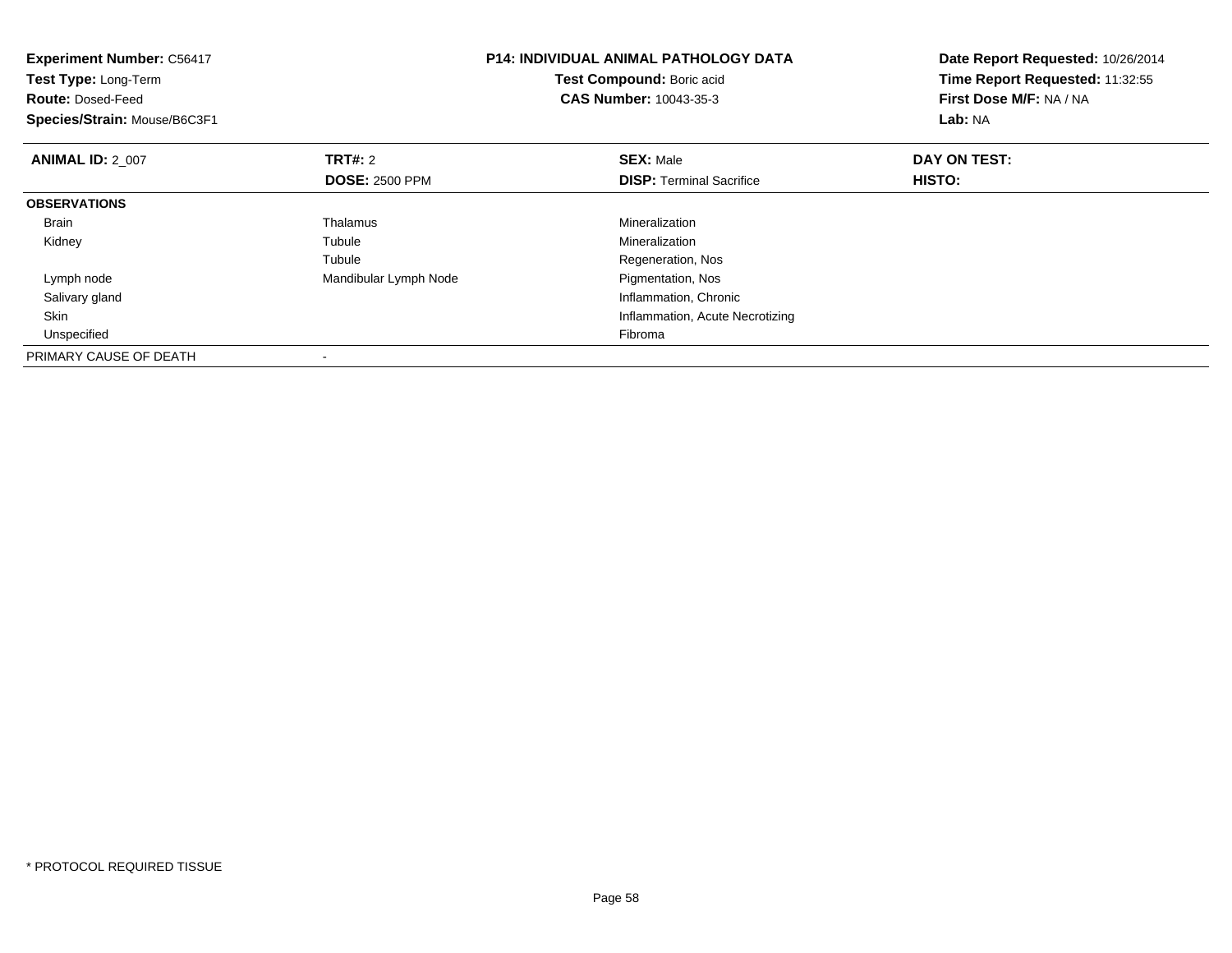**Test Type:** Long-Term

**Route:** Dosed-Feed

**Species/Strain:** Mouse/B6C3F1

## **P14: INDIVIDUAL ANIMAL PATHOLOGY DATA**

**Test Compound:** Boric acid**CAS Number:** 10043-35-3

| <b>ANIMAL ID: 2_008</b> | TRT#: 2               | <b>SEX: Male</b>           | DAY ON TEST: |
|-------------------------|-----------------------|----------------------------|--------------|
|                         | <b>DOSE: 2500 PPM</b> | <b>DISP: Natural Death</b> | HISTO:       |
| <b>OBSERVATIONS</b>     |                       |                            |              |
| Kidney                  |                       | Inflammation, Chronic      |              |
| Liver                   |                       | Atrophy, Nos               |              |
|                         |                       | Hemangiopericytoma, Nos    |              |
|                         |                       | Hepatocytomegaly           |              |
|                         | Kupffer Cell          | Hyperplasia, Nos           |              |
|                         |                       | Necrosis, Coagulative      |              |
|                         |                       | Nuclear Enlargement        |              |
| Pancreas                |                       | Inflammation, Chronic      |              |
| Preputial gland         |                       | Abscess, Nos               |              |
| Salivary gland          |                       | Inflammation, Chronic      |              |
| Testis                  |                       | Histiocytosis              |              |
| PRIMARY CAUSE OF DEATH  |                       |                            |              |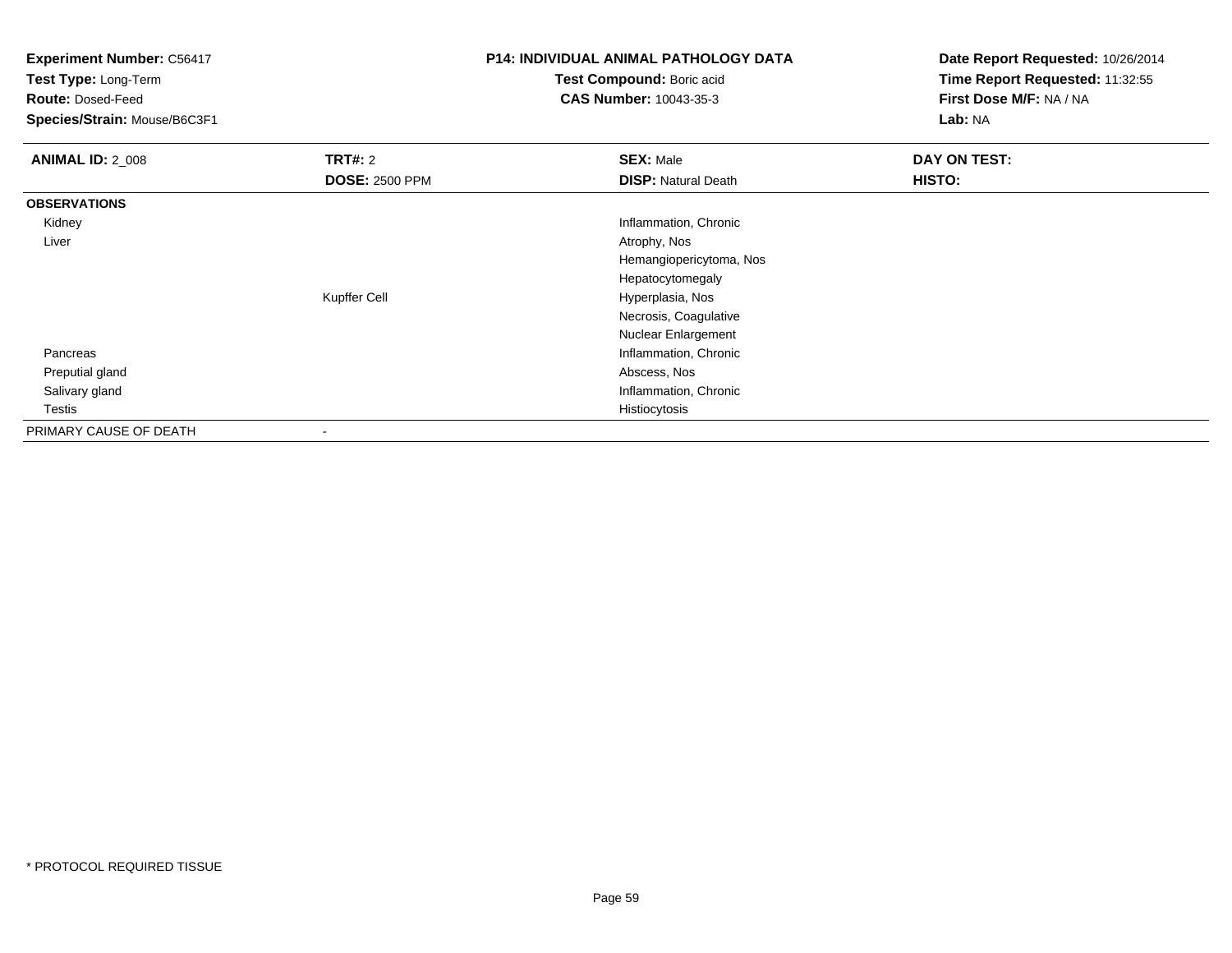**Experiment Number:** C56417**Test Type:** Long-Term**Route:** Dosed-Feed **Species/Strain:** Mouse/B6C3F1**P14: INDIVIDUAL ANIMAL PATHOLOGY DATATest Compound:** Boric acid **CAS Number:** 10043-35-3**Date Report Requested:** 10/26/2014**Time Report Requested:** 11:32:55**First Dose M/F:** NA / NA**Lab:** NA**ANIMAL ID: 2 009 TRT#:** 2 **SEX:** Male **DAY ON TEST: DOSE:** 2500 PPM**DISP:** Natural Death **HISTO: OBSERVATIONS** Brain Thalamus Mineralization Kidneyy the contract of the contract of the contract of the contract of the contract of the contract of the contract of the contract of the contract of the contract of the contract of the contract of the contract of the contract Tubule Cast, Nos Inflammation, ChronicTubule Regeneration, Nos Liver Hematopoiesisg **Exercía e European a Company a Company a Company a Company a Company a Company a Leukemoid Reaction**  Lung Spleenn and the state of the state of the state of the state of the state of the state of the state of the state of the state of the state of the state of the state of the state of the state of the state of the state of the stat Thyroid Inflammation, Nos Unspecifiedd **Example 2018** and the control of the control of the control of the control of the control of the control of the control of the control of the control of the control of the control of the control of the control of the co Urinary bladder Inflammation, ChronicPRIMARY CAUSE OF DEATH-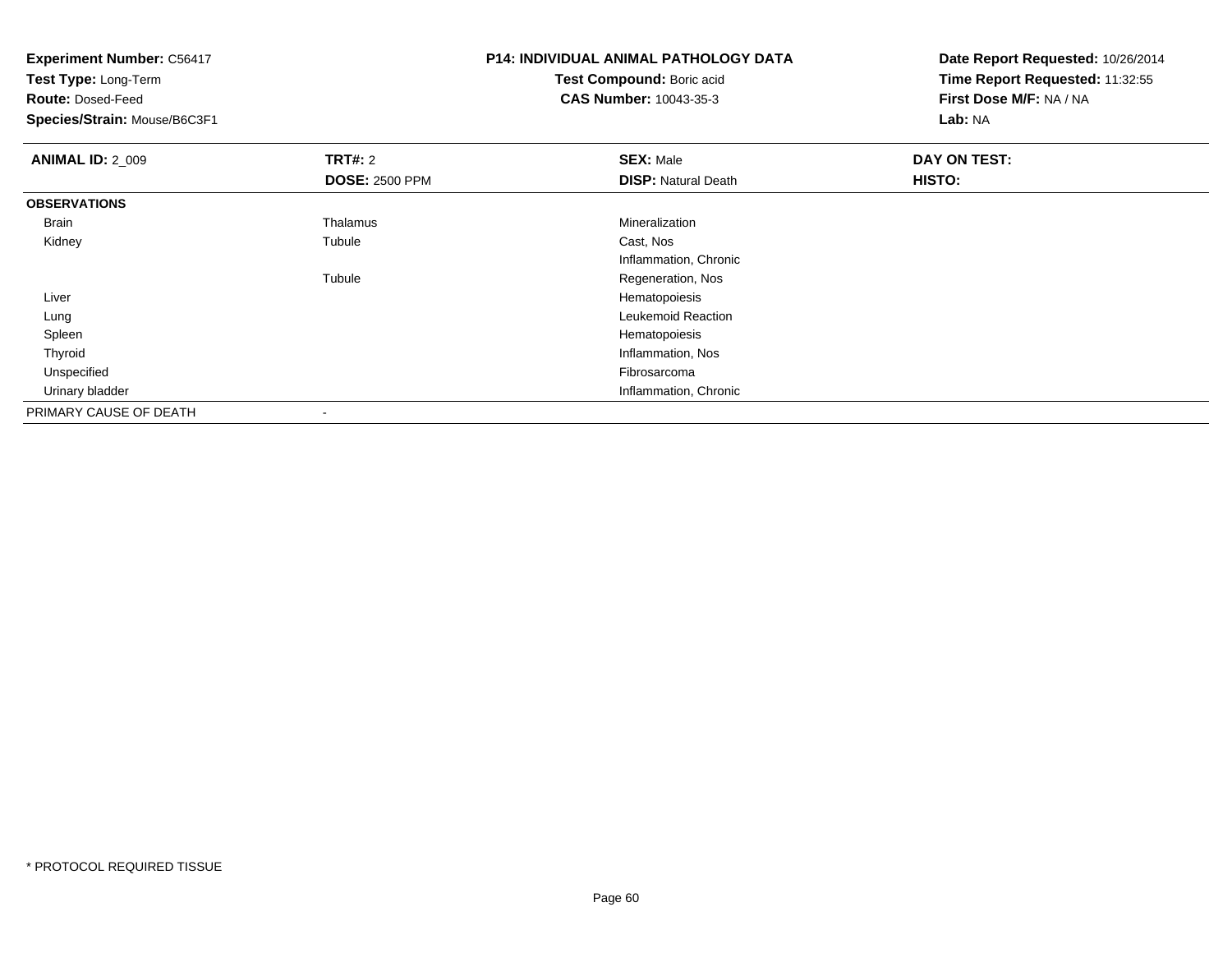**Test Type:** Long-Term

**Route:** Dosed-Feed

**Species/Strain:** Mouse/B6C3F1

## **P14: INDIVIDUAL ANIMAL PATHOLOGY DATA**

**Test Compound:** Boric acid**CAS Number:** 10043-35-3

| <b>ANIMAL ID: 2_010</b> | TRT#: 2               | <b>SEX: Male</b>                     | DAY ON TEST: |
|-------------------------|-----------------------|--------------------------------------|--------------|
|                         | <b>DOSE: 2500 PPM</b> | <b>DISP: Natural Death</b>           | HISTO:       |
| <b>OBSERVATIONS</b>     |                       |                                      |              |
| Brain                   | Thalamus              | Mineralization                       |              |
| Eye                     | Nasolacrimal Duct     | Inflammation, Nos                    |              |
| Kidney                  |                       | Glomerulonephritis, Nos              |              |
| Liver                   |                       | Hepatocellular Carcinoma             |              |
|                         |                       | Sarcoma, Nos, Metastatic             |              |
| Lung                    |                       | Hepatocellular Carcinoma, Metastatic |              |
|                         |                       | Sarcoma, Nos, Metastatic             |              |
| Lymph node              | Inguinal Lymph Node   | Sarcoma, Nos, Metastatic             |              |
| Spleen                  |                       | Hematopoiesis                        |              |
| Unspecified             |                       | Sarcoma, Nos                         |              |
| Urinary bladder         |                       | Inflammation, Chronic                |              |
| PRIMARY CAUSE OF DEATH  |                       |                                      |              |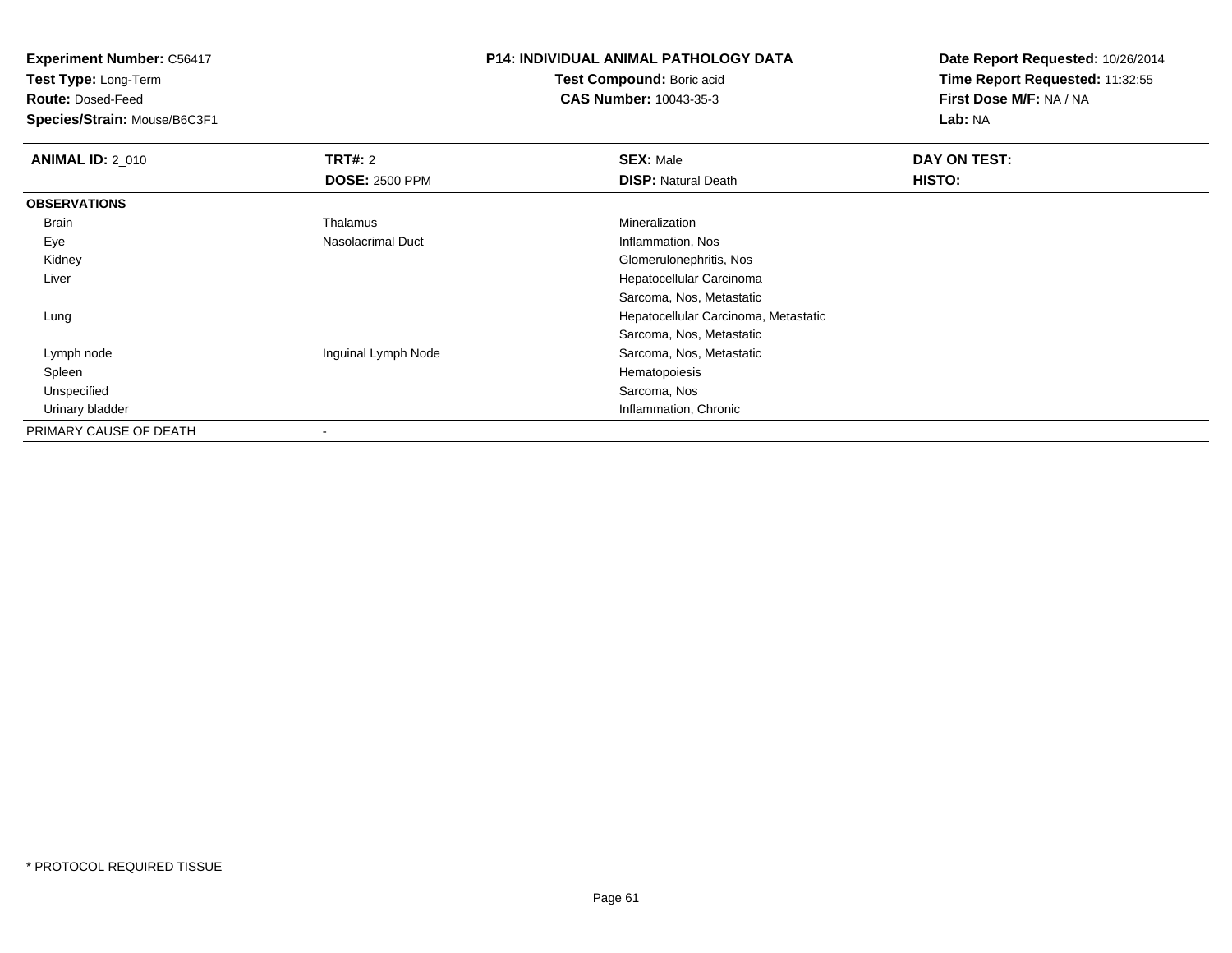**Test Type:** Long-Term

**Route:** Dosed-Feed

**Species/Strain:** Mouse/B6C3F1

# **P14: INDIVIDUAL ANIMAL PATHOLOGY DATA**

**Test Compound:** Boric acid**CAS Number:** 10043-35-3

| <b>ANIMAL ID: 2_011</b> | TRT#: 2                  | <b>SEX: Male</b>                | DAY ON TEST: |  |
|-------------------------|--------------------------|---------------------------------|--------------|--|
|                         | <b>DOSE: 2500 PPM</b>    | <b>DISP: Terminal Sacrifice</b> | HISTO:       |  |
| <b>OBSERVATIONS</b>     |                          |                                 |              |  |
| Bone                    | <b>Tarsal Joint</b>      | Ankylosis                       |              |  |
|                         | <b>Tarsal Joint</b>      | Osteoarthritis                  |              |  |
| Brain                   | Thalamus                 | Mineralization                  |              |  |
| Kidney                  |                          | Inflammation, Chronic           |              |  |
| Pancreas                |                          | Inflammation, Chronic           |              |  |
| Skin                    |                          | Inflammation, Acute Necrotizing |              |  |
| Spleen                  |                          | Hematopoiesis                   |              |  |
| Stomach                 |                          | Cyst, Epidermal Inclusion       |              |  |
|                         | <b>Glandular Stomach</b> | Inflammation, Chronic           |              |  |
|                         | Forestomach              | Squamous Cell Papilloma         |              |  |
| Unspecified             |                          | Fibrosarcoma                    |              |  |
|                         |                          | Inflammation, Active Chronic    |              |  |
| PRIMARY CAUSE OF DEATH  |                          |                                 |              |  |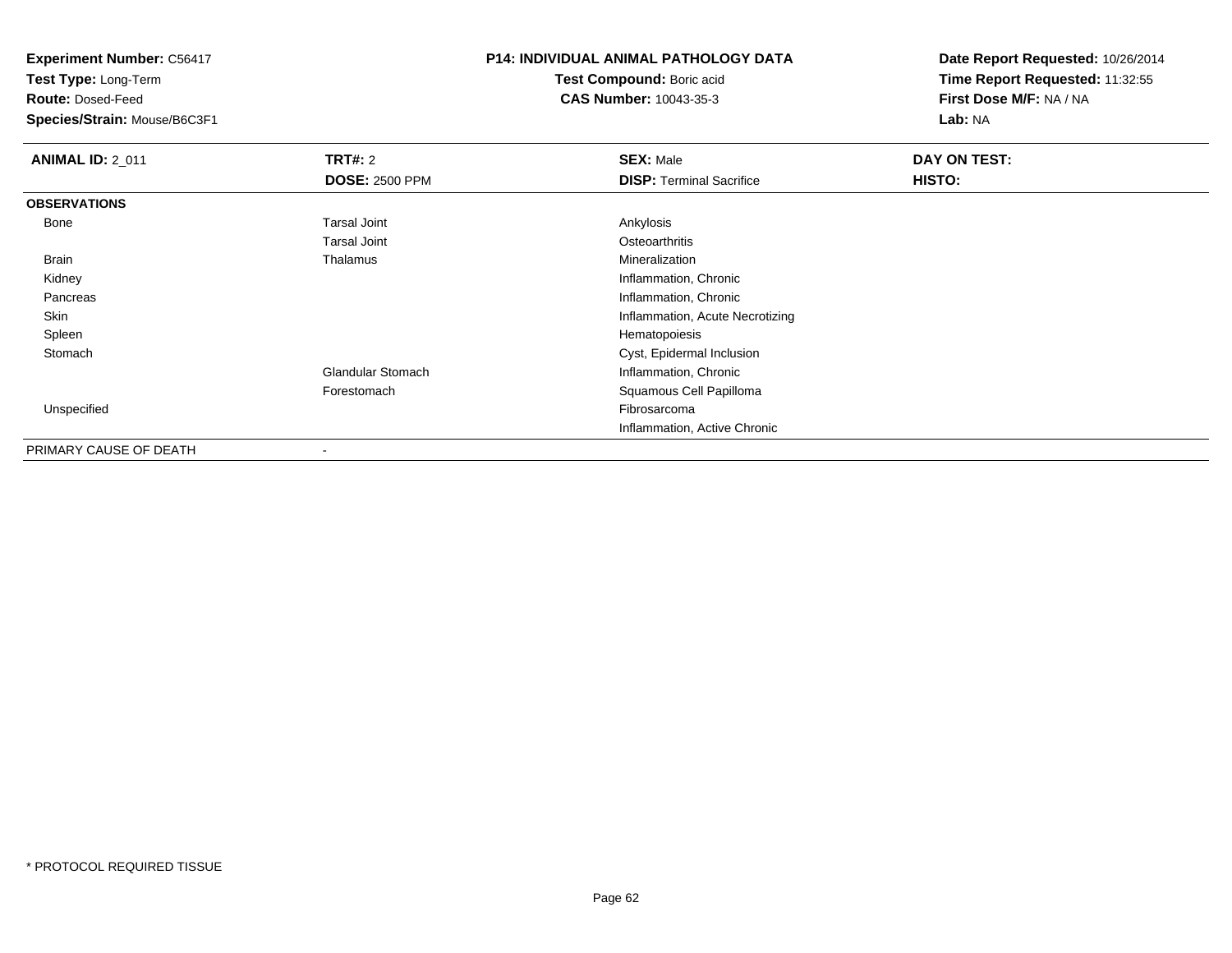**Test Type:** Long-Term

**Route:** Dosed-Feed

**Species/Strain:** Mouse/B6C3F1

### **P14: INDIVIDUAL ANIMAL PATHOLOGY DATA**

**Test Compound:** Boric acid**CAS Number:** 10043-35-3

| <b>ANIMAL ID: 2_012</b> | TRT#: 2                  | <b>SEX: Male</b>                | DAY ON TEST: |
|-------------------------|--------------------------|---------------------------------|--------------|
|                         | <b>DOSE: 2500 PPM</b>    | <b>DISP: Natural Death</b>      | HISTO:       |
| <b>OBSERVATIONS</b>     |                          |                                 |              |
| Kidney                  |                          | Inflammation, Chronic           |              |
|                         | Tubule                   | Mineralization                  |              |
|                         |                          | Pyelonephritis, Nos             |              |
| Liver                   |                          | Inflammation, Acute             |              |
| Pancreas                |                          | Inflammation, Chronic           |              |
| Penis                   | Prepuce Nos              | Inflammation, Acute Necrotizing |              |
| Salivary gland          |                          | Inflammation, Chronic           |              |
| Spleen                  |                          | Depletion, Lymphoid             |              |
| Thymus                  |                          | Cyst, Nos                       |              |
|                         |                          | Depletion, Lymphoid             |              |
| Urethra                 | Urethral Gland           | Inflammation, Acute             |              |
| Urinary bladder         |                          | Inflammation, Chronic           |              |
| PRIMARY CAUSE OF DEATH  | $\overline{\phantom{a}}$ |                                 |              |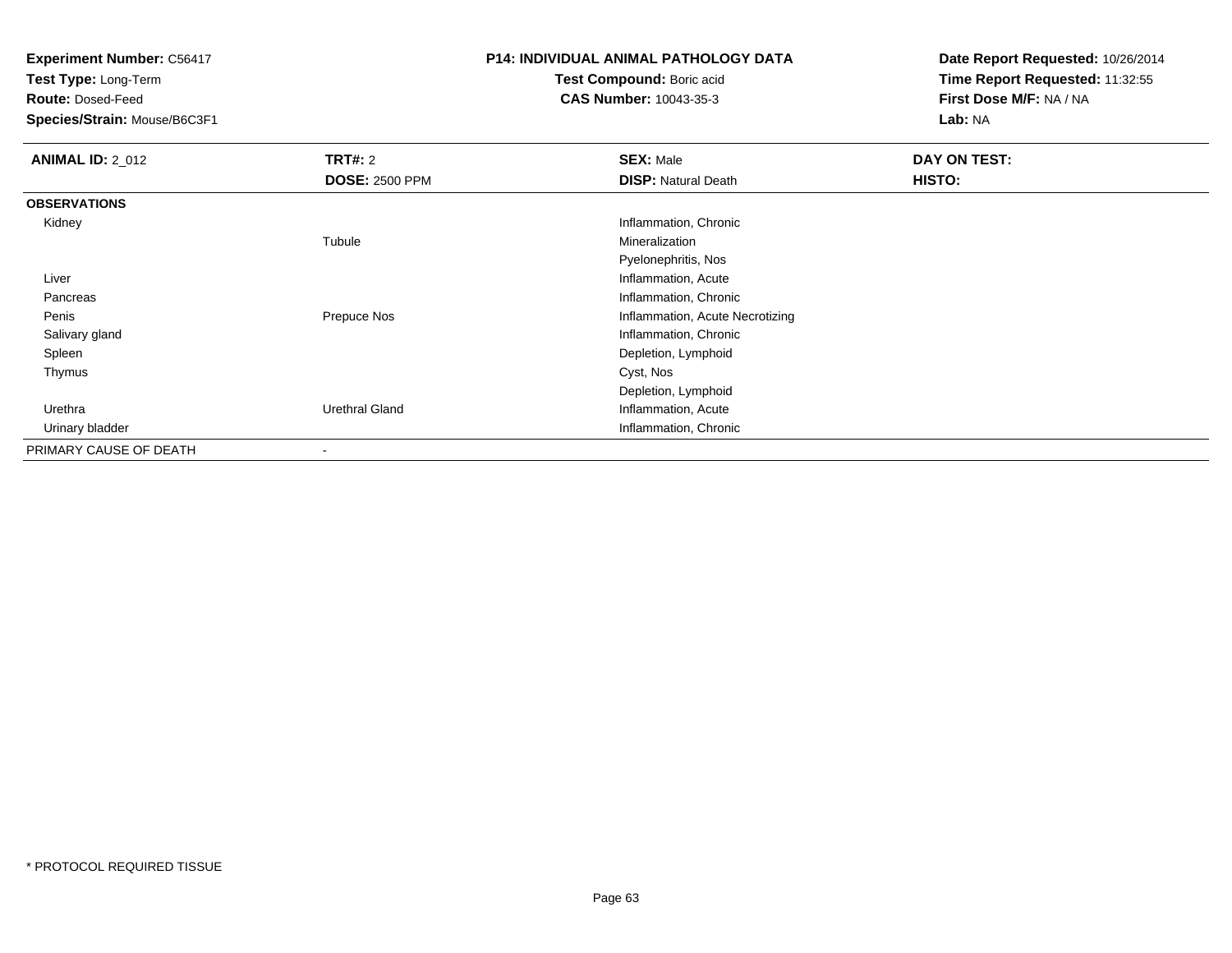**Test Type:** Long-Term

**Route:** Dosed-Feed

**Species/Strain:** Mouse/B6C3F1

### **P14: INDIVIDUAL ANIMAL PATHOLOGY DATA**

**Test Compound:** Boric acid**CAS Number:** 10043-35-3

| <b>ANIMAL ID: 2_013</b> | <b>TRT#: 2</b>           | <b>SEX: Male</b>                     | DAY ON TEST: |  |
|-------------------------|--------------------------|--------------------------------------|--------------|--|
|                         | <b>DOSE: 2500 PPM</b>    | <b>DISP: Terminal Sacrifice</b>      | HISTO:       |  |
| <b>OBSERVATIONS</b>     |                          |                                      |              |  |
| Kidney                  | Tubule                   | Atrophy, Nos                         |              |  |
|                         |                          | Glomerulosclerosis, Nos              |              |  |
|                         |                          | Inflammation, Chronic                |              |  |
|                         | Tubule                   | Pigmentation, Nos                    |              |  |
|                         | Tubule                   | Regeneration, Nos                    |              |  |
| Liver                   |                          | Hepatocellular Carcinoma             |              |  |
|                         |                          | Necrosis, Coagulative                |              |  |
| Lung                    |                          | Hepatocellular Carcinoma, Metastatic |              |  |
| Pancreas                |                          | Inflammation, Chronic                |              |  |
| Prostate                |                          | Inflammation, Chronic                |              |  |
| Salivary gland          |                          | Inflammation, Chronic                |              |  |
| Spleen                  |                          | Hematopoiesis                        |              |  |
| Testis                  |                          | Atrophy, Nos                         |              |  |
| Unspecified             |                          | Fibroma                              |              |  |
|                         | <b>Back</b>              | Inflammation, Granulomatous          |              |  |
| Urethra                 |                          | Inflammation, Chronic                |              |  |
| PRIMARY CAUSE OF DEATH  | $\overline{\phantom{a}}$ |                                      |              |  |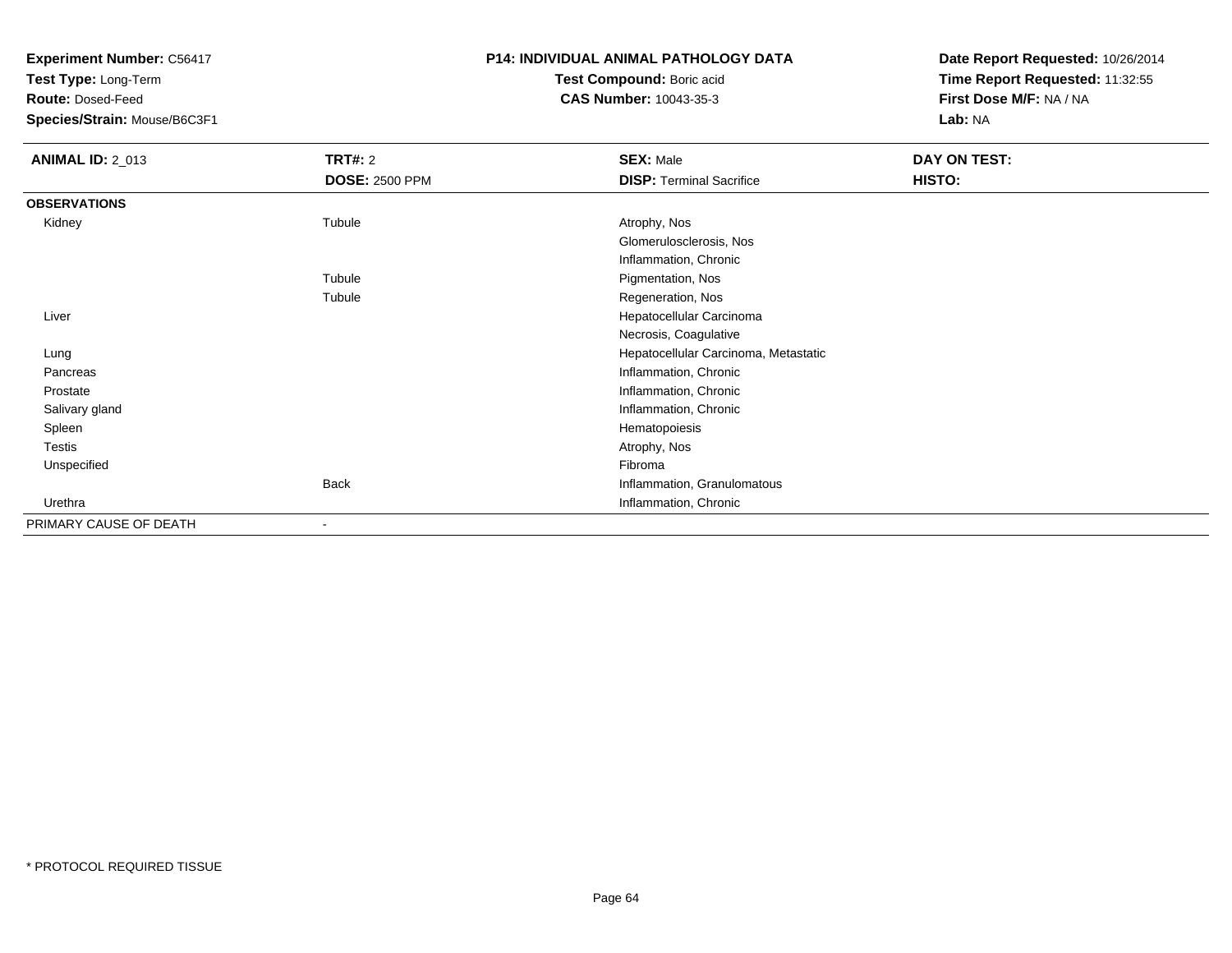**Test Type:** Long-Term

**Route:** Dosed-Feed

**Species/Strain:** Mouse/B6C3F1

## **P14: INDIVIDUAL ANIMAL PATHOLOGY DATA**

**Test Compound:** Boric acid**CAS Number:** 10043-35-3

| <b>ANIMAL ID: 2_014</b> | TRT#: 2               | <b>SEX: Male</b>                | DAY ON TEST: |
|-------------------------|-----------------------|---------------------------------|--------------|
|                         | <b>DOSE: 2500 PPM</b> | <b>DISP: Terminal Sacrifice</b> | HISTO:       |
| <b>OBSERVATIONS</b>     |                       |                                 |              |
| Brain                   | Thalamus              | Mineralization                  |              |
| Kidney                  |                       | Inflammation, Chronic           |              |
|                         |                       | Metaplasia, Osseous             |              |
|                         | Tubule                | Mineralization                  |              |
|                         | Tubule                | Regeneration, Nos               |              |
| Liver                   |                       | Cytoplasmic Change, Basophilic  |              |
|                         |                       | Hepatocellular Adenoma          |              |
| Lung                    |                       | Alveolar/Bronchiolar Carcinoma  |              |
|                         |                       | Histiocytosis                   |              |
| Pancreas                | Islets                | Hyperplasia, Nos                |              |
|                         |                       | Inflammation, Chronic           |              |
| Salivary gland          |                       | Inflammation, Chronic           |              |
| PRIMARY CAUSE OF DEATH  |                       |                                 |              |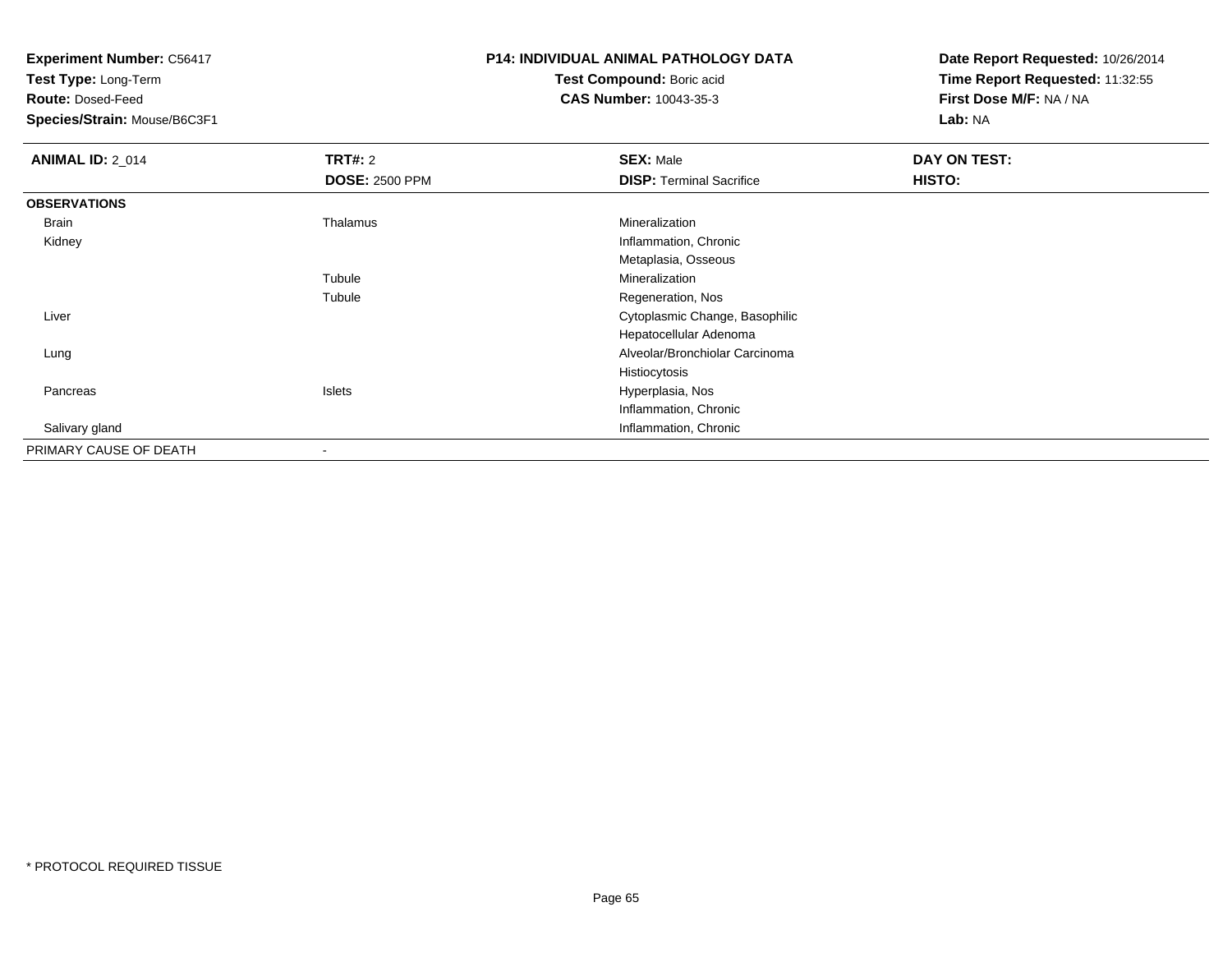| P14: INDIVIDUAL ANIMAL PATHOLOGY DATA<br><b>Experiment Number: C56417</b><br>Test Type: Long-Term<br>Test Compound: Boric acid<br><b>CAS Number: 10043-35-3</b><br><b>Route: Dosed-Feed</b><br>Species/Strain: Mouse/B6C3F1 |                       | Date Report Requested: 10/26/2014<br>Time Report Requested: 11:32:55<br>First Dose M/F: NA / NA<br>Lab: NA |              |
|-----------------------------------------------------------------------------------------------------------------------------------------------------------------------------------------------------------------------------|-----------------------|------------------------------------------------------------------------------------------------------------|--------------|
| <b>ANIMAL ID: 2 015</b>                                                                                                                                                                                                     | <b>TRT#: 2</b>        | <b>SEX: Male</b>                                                                                           | DAY ON TEST: |
|                                                                                                                                                                                                                             | <b>DOSE: 2500 PPM</b> | <b>DISP:</b> Terminal Sacrifice                                                                            | HISTO:       |
| <b>OBSERVATIONS</b>                                                                                                                                                                                                         |                       |                                                                                                            |              |
| <b>Brain</b>                                                                                                                                                                                                                | Thalamus              | Mineralization                                                                                             |              |
| Kidney                                                                                                                                                                                                                      |                       | Inflammation, Chronic                                                                                      |              |
|                                                                                                                                                                                                                             | Tubule                | Mineralization                                                                                             |              |
| Liver                                                                                                                                                                                                                       |                       | Hepatocellular Adenoma                                                                                     |              |
| Pancreas                                                                                                                                                                                                                    |                       | Inflammation, Chronic                                                                                      |              |
| Testis                                                                                                                                                                                                                      |                       | Mineralization                                                                                             |              |
| PRIMARY CAUSE OF DEATH                                                                                                                                                                                                      |                       |                                                                                                            |              |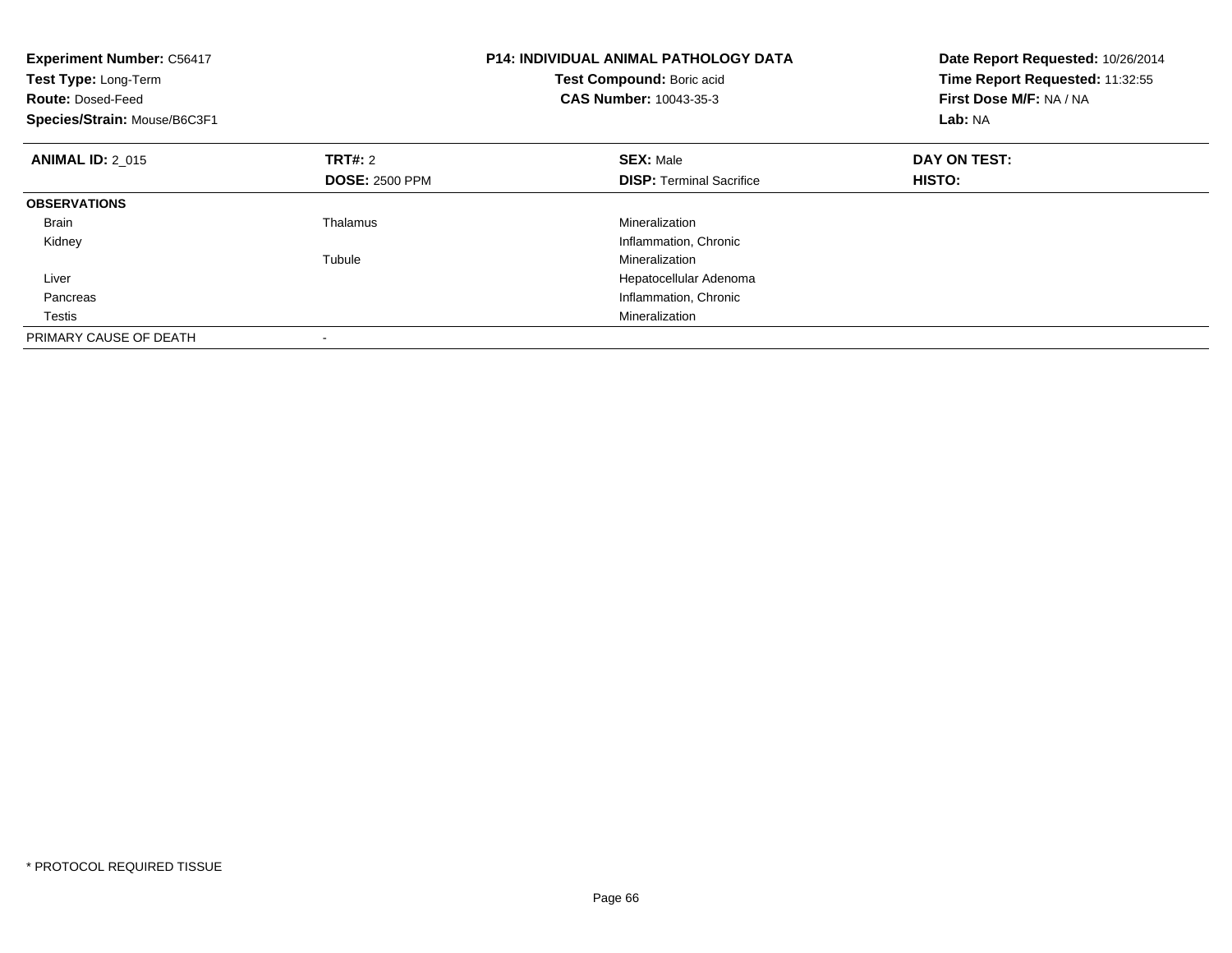| <b>Experiment Number: C56417</b><br>Test Type: Long-Term<br><b>Route: Dosed-Feed</b><br>Species/Strain: Mouse/B6C3F1 |                         | <b>P14: INDIVIDUAL ANIMAL PATHOLOGY DATA</b><br>Test Compound: Boric acid<br>CAS Number: 10043-35-3 | Date Report Requested: 10/26/2014<br>Time Report Requested: 11:32:55<br>First Dose M/F: NA / NA<br>Lab: NA |
|----------------------------------------------------------------------------------------------------------------------|-------------------------|-----------------------------------------------------------------------------------------------------|------------------------------------------------------------------------------------------------------------|
| <b>ANIMAL ID: 2 016</b>                                                                                              | <b>TRT#: 2</b>          | <b>SEX: Male</b>                                                                                    | DAY ON TEST:                                                                                               |
|                                                                                                                      | <b>DOSE: 2500 PPM</b>   | <b>DISP:</b> Natural Death                                                                          | <b>HISTO:</b>                                                                                              |
| <b>OBSERVATIONS</b>                                                                                                  |                         |                                                                                                     |                                                                                                            |
| Epididymis                                                                                                           |                         | Granuloma, Spermatic                                                                                |                                                                                                            |
| Kidney                                                                                                               |                         | Inflammation, Chronic                                                                               |                                                                                                            |
| Lymph node                                                                                                           | Cervical Lymph Node Nos | Depletion, Lymphoid                                                                                 |                                                                                                            |
|                                                                                                                      | Mediastinal Lymph Node  | Depletion, Lymphoid                                                                                 |                                                                                                            |
| Spleen                                                                                                               |                         | Depletion, Lymphoid                                                                                 |                                                                                                            |
|                                                                                                                      |                         | Hematopoiesis                                                                                       |                                                                                                            |
| Thymus                                                                                                               |                         | Necrosis, Nos                                                                                       |                                                                                                            |
| Unspecified                                                                                                          | <b>Abdominal Cavity</b> | Cyst, Nos                                                                                           |                                                                                                            |
| PRIMARY CAUSE OF DEATH                                                                                               | $\blacksquare$          |                                                                                                     |                                                                                                            |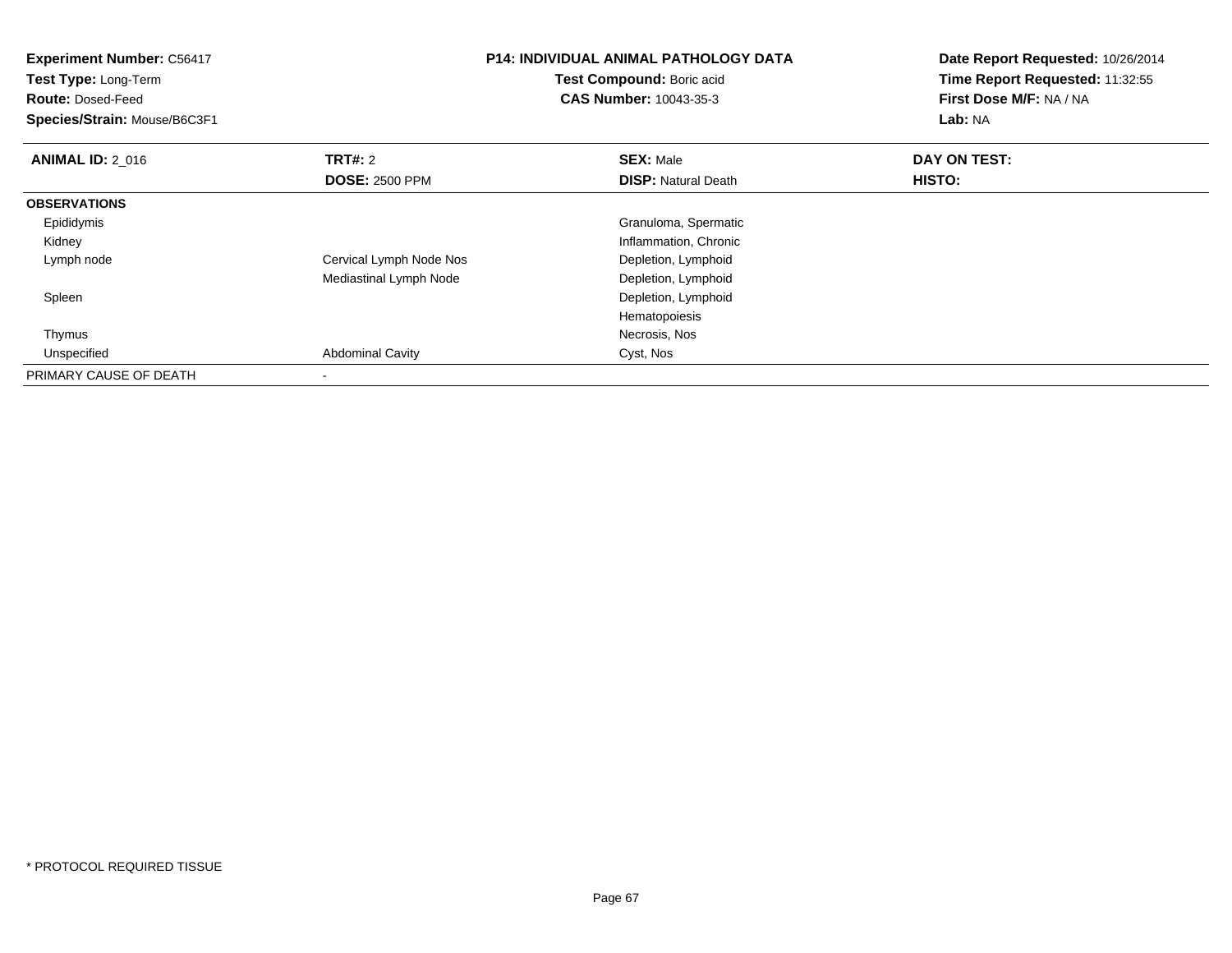| <b>Experiment Number: C56417</b><br>Test Type: Long-Term<br><b>Route: Dosed-Feed</b><br>Species/Strain: Mouse/B6C3F1 |                                         | <b>P14: INDIVIDUAL ANIMAL PATHOLOGY DATA</b><br>Test Compound: Boric acid<br><b>CAS Number: 10043-35-3</b> | Date Report Requested: 10/26/2014<br>Time Report Requested: 11:32:55<br>First Dose M/F: NA / NA<br>Lab: NA |  |
|----------------------------------------------------------------------------------------------------------------------|-----------------------------------------|------------------------------------------------------------------------------------------------------------|------------------------------------------------------------------------------------------------------------|--|
| <b>ANIMAL ID: 2 017</b>                                                                                              | <b>TRT#: 2</b><br><b>DOSE: 2500 PPM</b> | <b>SEX: Male</b><br><b>DISP: Terminal Sacrifice</b>                                                        | DAY ON TEST:<br>HISTO:                                                                                     |  |
| <b>OBSERVATIONS</b>                                                                                                  |                                         |                                                                                                            |                                                                                                            |  |
| Brain                                                                                                                | Thalamus                                | Mineralization                                                                                             |                                                                                                            |  |
| Kidney                                                                                                               |                                         | Inflammation, Chronic                                                                                      |                                                                                                            |  |
|                                                                                                                      | Tubule                                  | Regeneration, Nos                                                                                          |                                                                                                            |  |
| Liver                                                                                                                | <b>Bile Duct</b>                        | Dilatation, Nos                                                                                            |                                                                                                            |  |
|                                                                                                                      |                                         | Inflammation, Chronic                                                                                      |                                                                                                            |  |
| Pancreas                                                                                                             |                                         | Inflammation, Chronic                                                                                      |                                                                                                            |  |
| Salivary gland                                                                                                       |                                         | Inflammation, Chronic                                                                                      |                                                                                                            |  |
| Spleen                                                                                                               |                                         | Hyperplasia, Lymphoid                                                                                      |                                                                                                            |  |
| PRIMARY CAUSE OF DEATH                                                                                               |                                         |                                                                                                            |                                                                                                            |  |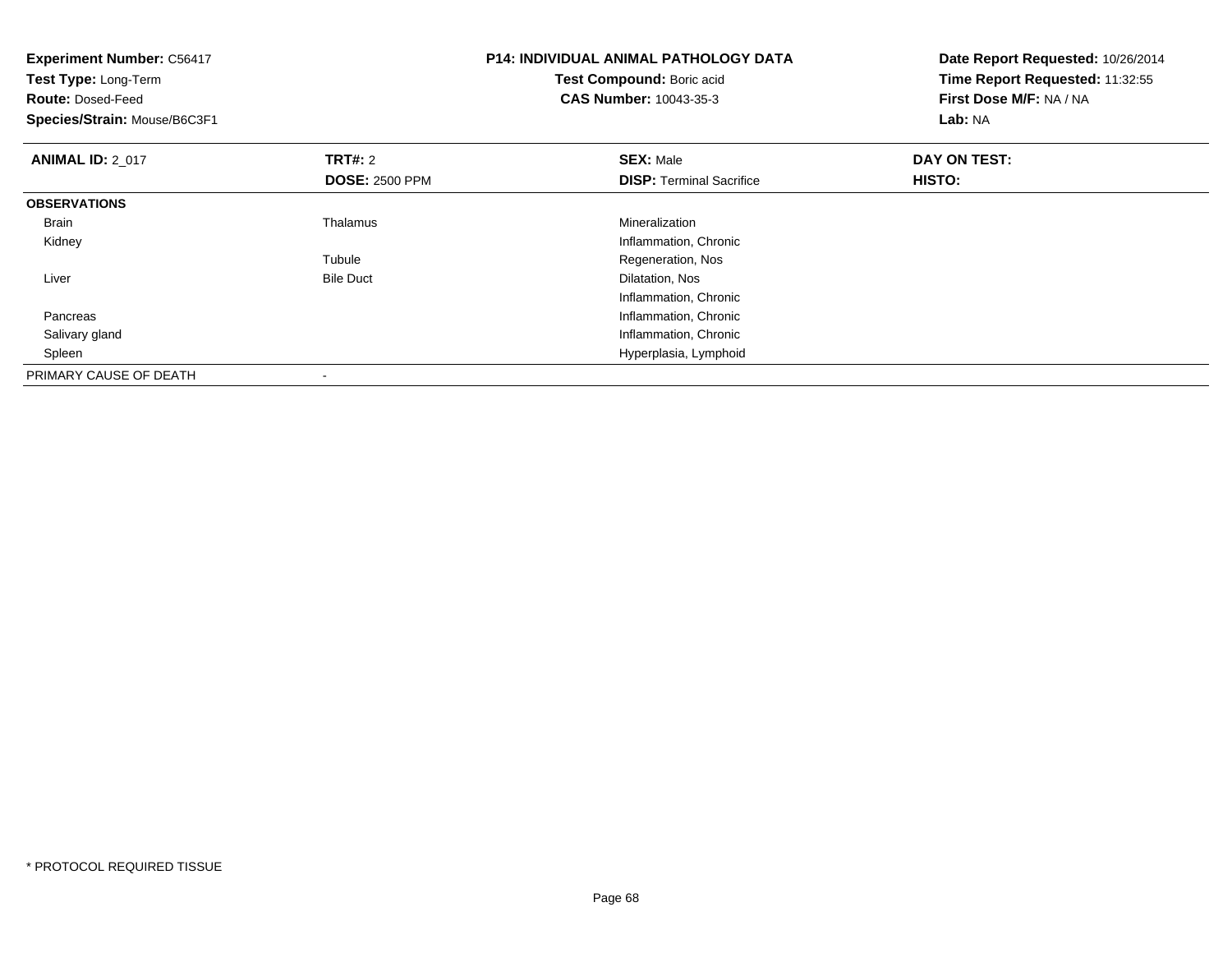**Test Type:** Long-Term

**Route:** Dosed-Feed

**Species/Strain:** Mouse/B6C3F1

### **P14: INDIVIDUAL ANIMAL PATHOLOGY DATA**

**Test Compound:** Boric acid**CAS Number:** 10043-35-3

| <b>ANIMAL ID: 2_018</b> | <b>TRT#: 2</b>        | <b>SEX: Male</b>                     | DAY ON TEST: |
|-------------------------|-----------------------|--------------------------------------|--------------|
|                         | <b>DOSE: 2500 PPM</b> | <b>DISP:</b> Moribund Sacrifice      | HISTO:       |
| <b>OBSERVATIONS</b>     |                       |                                      |              |
| Bone                    | <b>Tarsal Joint</b>   | Ankylosis                            |              |
|                         | <b>Tarsal Joint</b>   | Osteoarthritis                       |              |
| Brain                   | Thalamus              | Mineralization                       |              |
| Kidney                  |                       | Inflammation, Chronic                |              |
| Liver                   |                       | Hepatocellular Carcinoma             |              |
|                         |                       | Necrosis, Coagulative                |              |
| Lung                    |                       | Hepatocellular Carcinoma, Metastatic |              |
|                         |                       | Hyperplasia, Alveolar Epithelium     |              |
| Pancreas                |                       | Inflammation, Chronic                |              |
| Salivary gland          |                       | Inflammation, Chronic                |              |
| Skin                    |                       | Inflammation, Acute Necrotizing      |              |
| Spleen                  |                       | Hematopoiesis                        |              |
| Stomach                 | Forestomach           | Inflammation, Chronic                |              |
| Thymus                  |                       | Depletion, Lymphoid                  |              |
| Unspecified             |                       | Fibrosarcoma                         |              |
| PRIMARY CAUSE OF DEATH  |                       |                                      |              |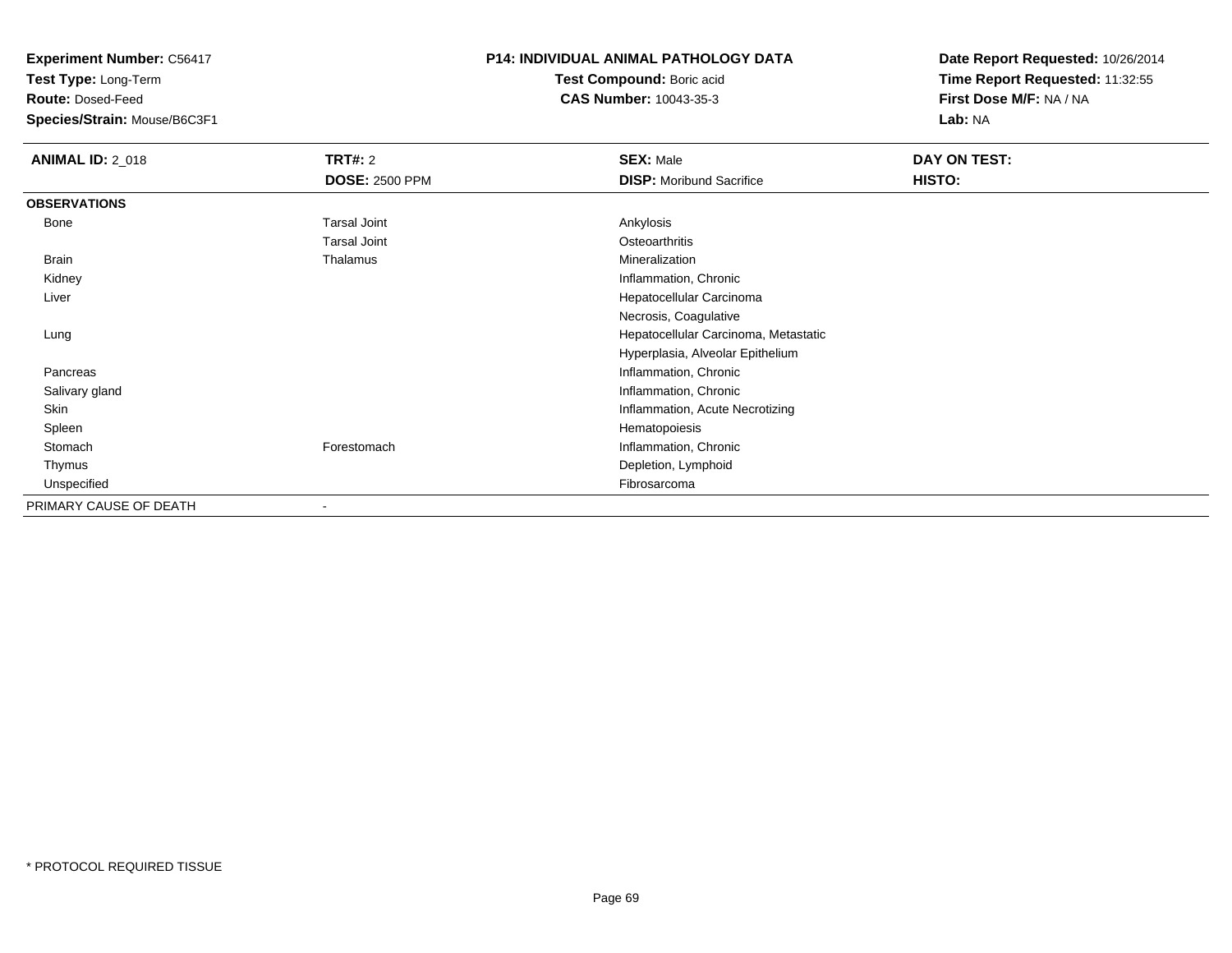**Test Type:** Long-Term

**Route:** Dosed-Feed

**Species/Strain:** Mouse/B6C3F1

#### **P14: INDIVIDUAL ANIMAL PATHOLOGY DATA**

**Test Compound:** Boric acid**CAS Number:** 10043-35-3

| <b>ANIMAL ID: 2_019</b> | <b>TRT#: 2</b>        | <b>SEX: Male</b>                        | DAY ON TEST: |
|-------------------------|-----------------------|-----------------------------------------|--------------|
|                         | <b>DOSE: 2500 PPM</b> | <b>DISP:</b> Moribund Sacrifice         | HISTO:       |
| <b>OBSERVATIONS</b>     |                       |                                         |              |
| Bone                    | <b>Tarsal Joint</b>   | Ankylosis                               |              |
|                         | <b>Tarsal Joint</b>   | Osteoarthritis                          |              |
| <b>Brain</b>            | Thalamus              | Mineralization                          |              |
| Epididymis              |                       | Inflammation, Active Chronic            |              |
| Kidney                  |                       | Inflammation, Chronic                   |              |
| Liver                   |                       | Inflammation, Chronic                   |              |
| Lymph node              | Mesenteric Lymph Node | Hemorrhage                              |              |
|                         | Inguinal Lymph Node   | Hyperplasia, Plasma Cell                |              |
|                         | Renal Lymph Node      | Hyperplasia, Plasma Cell                |              |
| Pancreas                |                       | Inflammation, Chronic                   |              |
| Salivary gland          |                       | Inflammation, Chronic                   |              |
|                         |                       | Sarcoma, Nos, Uncertain Primary Or Meta |              |
| Skin                    |                       | Inflammation, Acute Necrotizing         |              |
| Spleen                  |                       | Hematopoiesis                           |              |
| Stomach                 | Forestomach           | Hyperkeratosis                          |              |
|                         | Glandular Stomach     | Inflammation, Chronic                   |              |
| Unspecified             |                       | Sarcoma, Nos                            |              |
| PRIMARY CAUSE OF DEATH  |                       |                                         |              |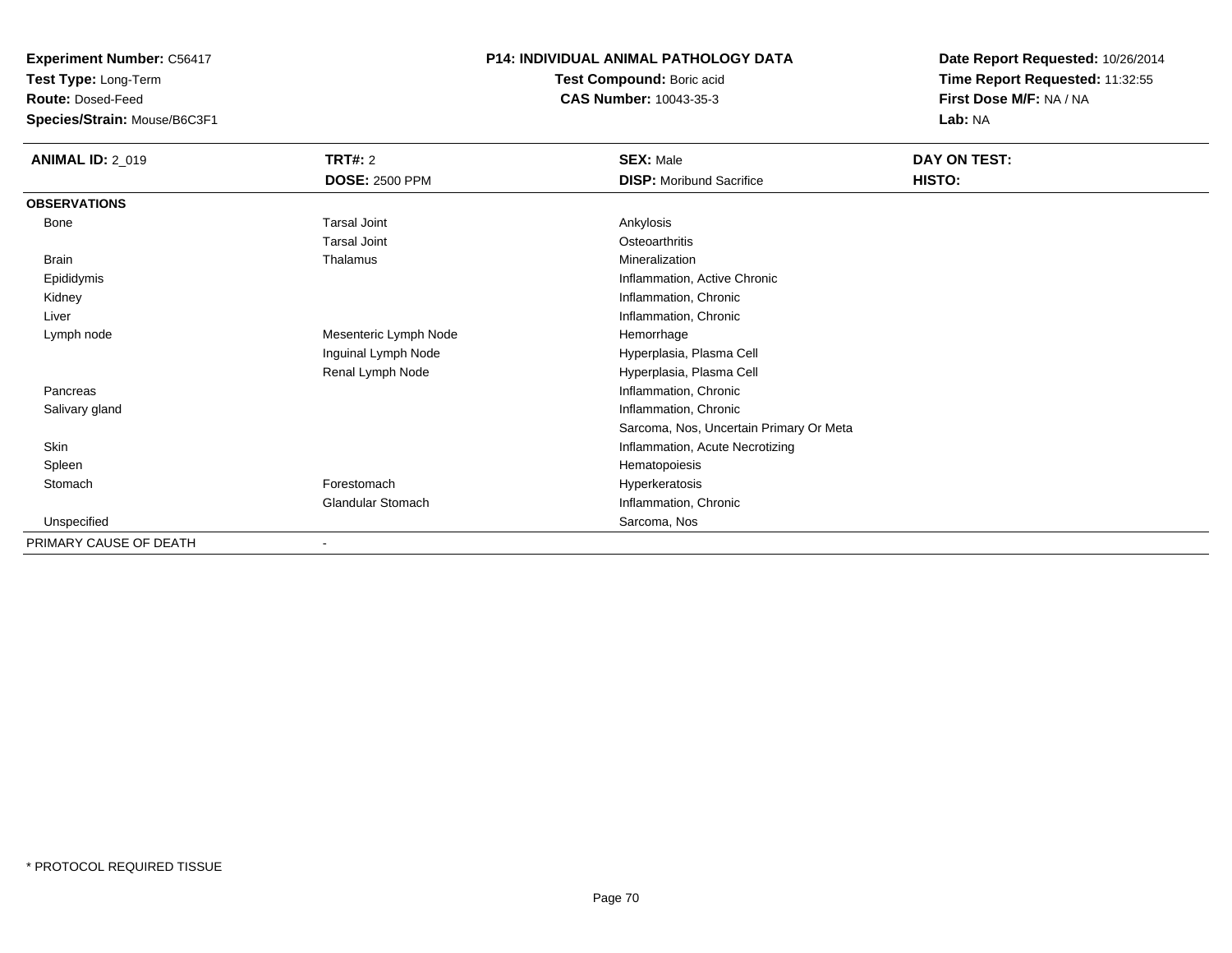| <b>Experiment Number: C56417</b><br>Test Type: Long-Term<br><b>Route: Dosed-Feed</b><br>Species/Strain: Mouse/B6C3F1 |                       | <b>P14: INDIVIDUAL ANIMAL PATHOLOGY DATA</b><br>Test Compound: Boric acid<br><b>CAS Number: 10043-35-3</b> | Date Report Requested: 10/26/2014<br>Time Report Requested: 11:32:55<br>First Dose M/F: NA / NA<br>Lab: NA |
|----------------------------------------------------------------------------------------------------------------------|-----------------------|------------------------------------------------------------------------------------------------------------|------------------------------------------------------------------------------------------------------------|
| <b>ANIMAL ID: 2 020</b>                                                                                              | <b>TRT#: 2</b>        | <b>SEX: Male</b>                                                                                           | DAY ON TEST:                                                                                               |
|                                                                                                                      | <b>DOSE: 2500 PPM</b> | <b>DISP:</b> Terminal Sacrifice                                                                            | HISTO:                                                                                                     |
| <b>OBSERVATIONS</b>                                                                                                  |                       |                                                                                                            |                                                                                                            |
| <b>Brain</b>                                                                                                         | Thalamus              | Mineralization                                                                                             |                                                                                                            |
| Kidney                                                                                                               |                       | Glomerulonephritis, Nos                                                                                    |                                                                                                            |
|                                                                                                                      |                       | Inflammation, Chronic                                                                                      |                                                                                                            |
| Pancreas                                                                                                             |                       | Inflammation, Chronic                                                                                      |                                                                                                            |
| Salivary gland                                                                                                       |                       | Inflammation, Chronic                                                                                      |                                                                                                            |
| Spleen                                                                                                               |                       | Hyperplasia, Lymphoid                                                                                      |                                                                                                            |
| PRIMARY CAUSE OF DEATH                                                                                               |                       |                                                                                                            |                                                                                                            |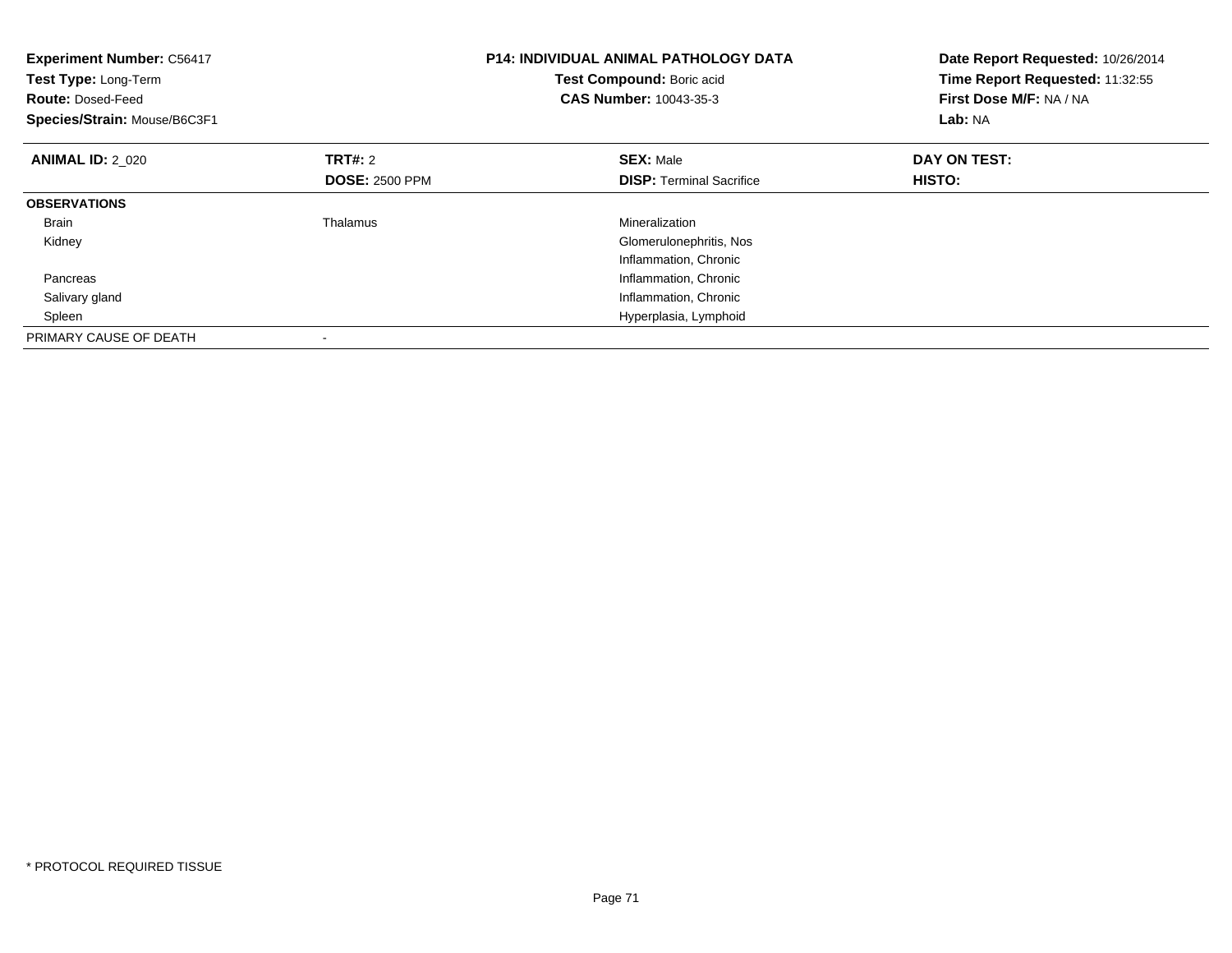**Test Type:** Long-Term

**Route:** Dosed-Feed

**Species/Strain:** Mouse/B6C3F1

## **P14: INDIVIDUAL ANIMAL PATHOLOGY DATA**

**Test Compound:** Boric acid**CAS Number:** 10043-35-3

| <b>ANIMAL ID: 2_021</b> | TRT#: 2                       | <b>SEX: Male</b>                | DAY ON TEST: |
|-------------------------|-------------------------------|---------------------------------|--------------|
|                         | <b>DOSE: 2500 PPM</b>         | <b>DISP:</b> Moribund Sacrifice | HISTO:       |
| <b>OBSERVATIONS</b>     |                               |                                 |              |
| Bone                    | Tarsal Joint                  | Ankylosis                       |              |
|                         | <b>Tarsal Joint</b>           | Osteoarthritis                  |              |
| Brain                   | Thalamus                      | Mineralization                  |              |
| Kidney                  |                               | Inflammation, Acute             |              |
|                         | Tubule                        | Mineralization                  |              |
|                         | Tubule                        | Regeneration, Nos               |              |
| Liver                   |                               | Necrosis, Coagulative           |              |
| Lymph node              | Lymph Node Of Upper Extremity | Neurofibrosarcoma, Invasive     |              |
| Spleen                  |                               | Depletion, Lymphoid             |              |
| Stomach                 | Forestomach                   | Hyperkeratosis                  |              |
|                         | Forestomach                   | Lymphangiectasis                |              |
| <b>Testis</b>           |                               | Atrophy, Nos                    |              |
| Unspecified             |                               | Neurofibrosarcoma               |              |
| PRIMARY CAUSE OF DEATH  | $\overline{\phantom{a}}$      |                                 |              |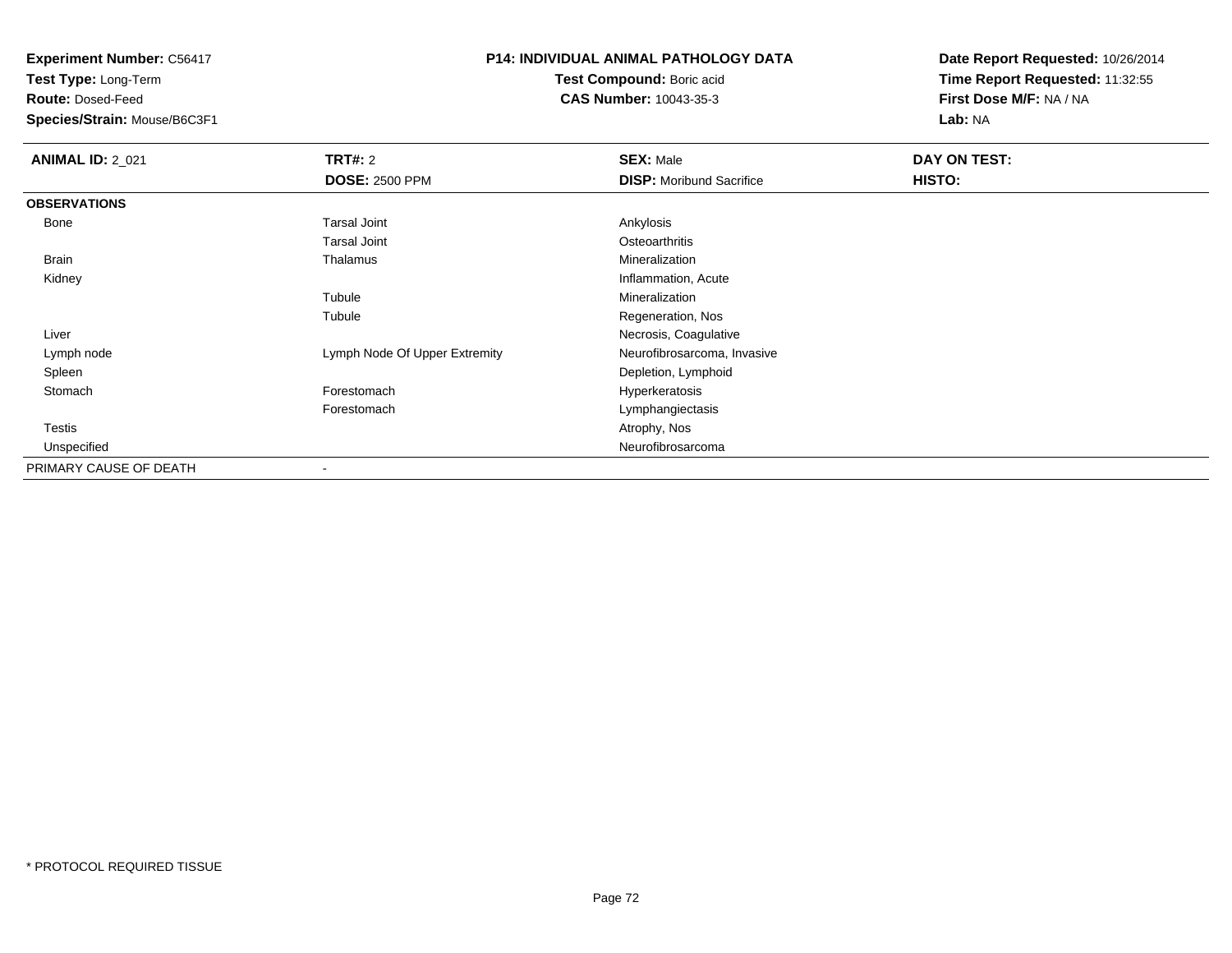**Test Type:** Long-Term

**Route:** Dosed-Feed

**Species/Strain:** Mouse/B6C3F1

#### **P14: INDIVIDUAL ANIMAL PATHOLOGY DATA**

**Test Compound:** Boric acid**CAS Number:** 10043-35-3

| <b>ANIMAL ID: 2_022</b> | TRT#: 2               | <b>SEX: Male</b>                 | DAY ON TEST:  |  |
|-------------------------|-----------------------|----------------------------------|---------------|--|
|                         | <b>DOSE: 2500 PPM</b> | <b>DISP: Terminal Sacrifice</b>  | <b>HISTO:</b> |  |
| <b>OBSERVATIONS</b>     |                       |                                  |               |  |
| Brain                   | Thalamus              | Mineralization                   |               |  |
| Ductus deferens         | Vas Deferens Nos      | Inflammation, Chronic            |               |  |
| Epididymis              |                       | Inflammation, Chronic            |               |  |
| Kidney                  |                       | Inflammation, Chronic            |               |  |
|                         | Tubule                | Mineralization                   |               |  |
|                         | Tubule                | Regeneration, Nos                |               |  |
| Liver                   |                       | Hepatocellular Carcinoma         |               |  |
|                         | Periportal            | Inflammation, Chronic            |               |  |
| Lung                    |                       | Hyperplasia, Alveolar Epithelium |               |  |
|                         |                       | Perivasculitis                   |               |  |
| Pancreas                |                       | Atrophy, Nos                     |               |  |
|                         |                       | Inflammation, Chronic            |               |  |
| Salivary gland          |                       | Inflammation, Chronic            |               |  |
| Testis                  |                       | Atrophy, Nos                     |               |  |
| Urinary bladder         |                       | Calculus, Gross Observation Only |               |  |
| PRIMARY CAUSE OF DEATH  |                       |                                  |               |  |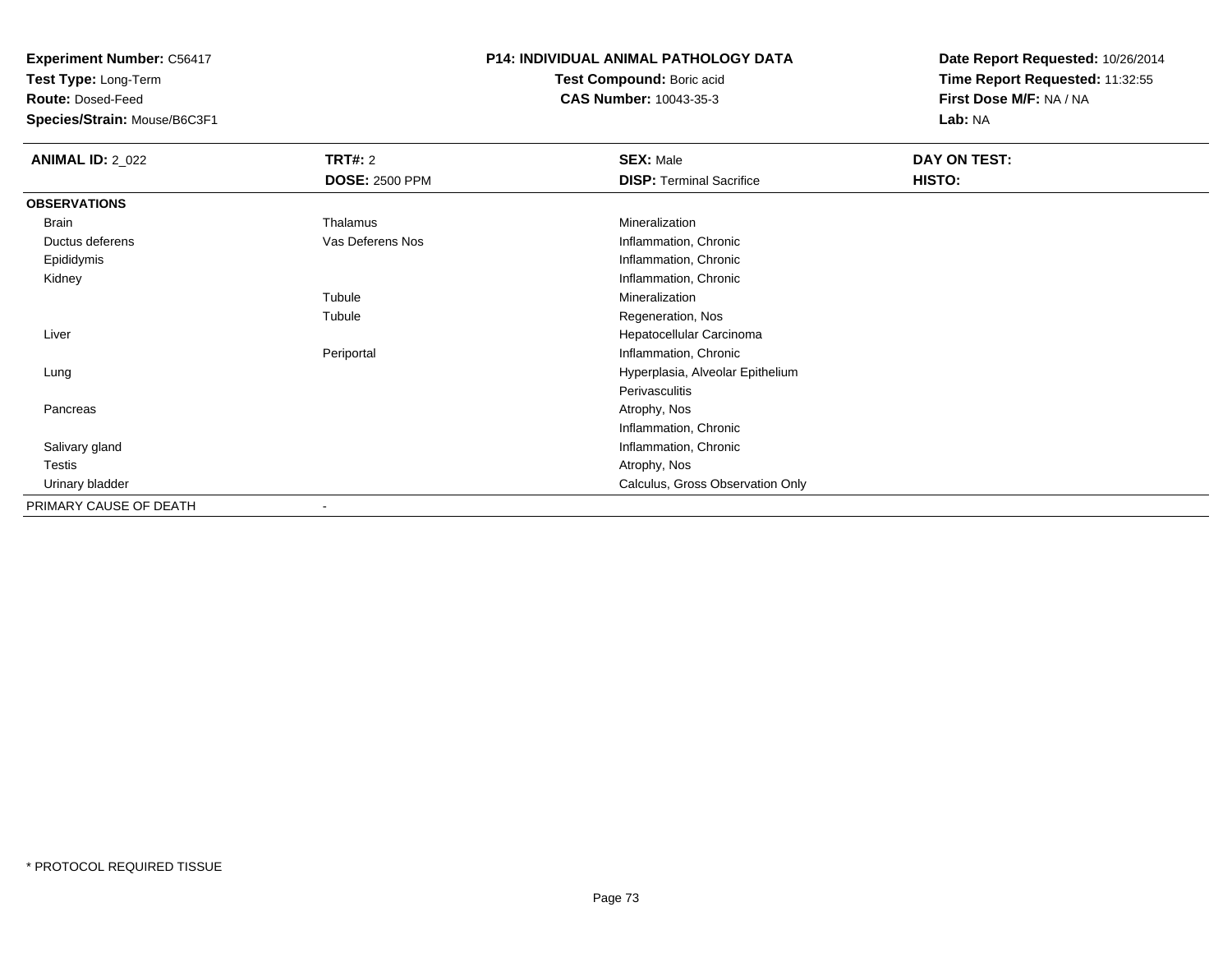**Test Type:** Long-Term

**Route:** Dosed-Feed

**Species/Strain:** Mouse/B6C3F1

## **P14: INDIVIDUAL ANIMAL PATHOLOGY DATA**

**Test Compound:** Boric acid**CAS Number:** 10043-35-3

| <b>ANIMAL ID: 2_023</b> | TRT#: 2               | <b>SEX: Male</b>                | DAY ON TEST: |  |
|-------------------------|-----------------------|---------------------------------|--------------|--|
|                         | <b>DOSE: 2500 PPM</b> | <b>DISP: Terminal Sacrifice</b> | HISTO:       |  |
| <b>OBSERVATIONS</b>     |                       |                                 |              |  |
| Adrenal gland           |                       | <b>Cortical Adenoma</b>         |              |  |
|                         | <b>Cortex Nos</b>     | Hyperplasia, Nos                |              |  |
| Brain                   | Thalamus              | Mineralization                  |              |  |
| Epididymis              | Epididymal Lumen      | Dilatation, Nos                 |              |  |
|                         | Epididymal Lumen      | Mineralization                  |              |  |
| Kidney                  |                       | Inflammation, Chronic           |              |  |
|                         | Tubule                | Mineralization                  |              |  |
|                         | Tubule                | Regeneration, Nos               |              |  |
| Liver                   |                       | Inflammation, Chronic           |              |  |
|                         |                       | Necrosis, Coagulative           |              |  |
| Pancreas                |                       | Inflammation, Chronic           |              |  |
| PRIMARY CAUSE OF DEATH  |                       |                                 |              |  |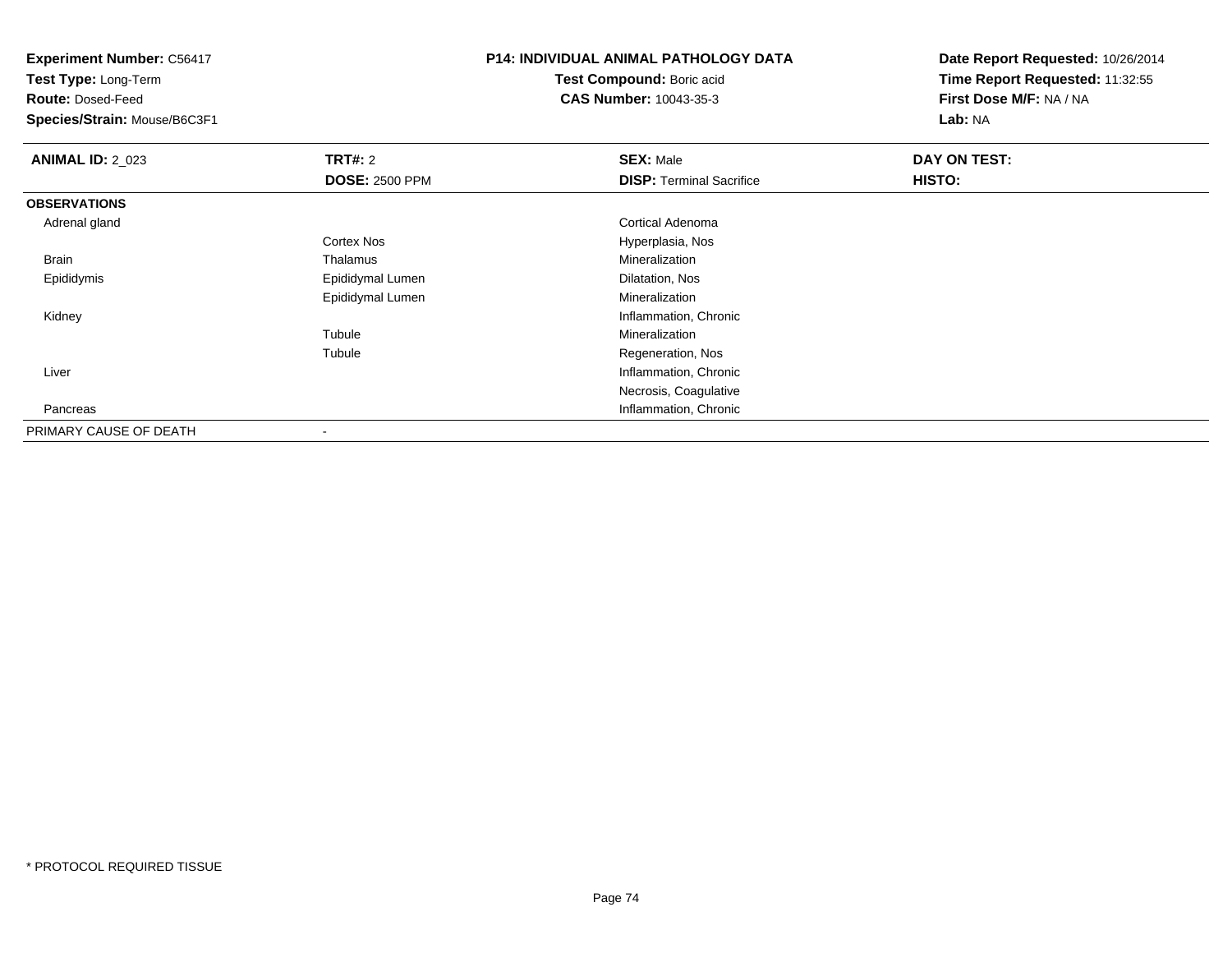| <b>Experiment Number: C56417</b><br>Test Type: Long-Term<br><b>Route: Dosed-Feed</b><br>Species/Strain: Mouse/B6C3F1 |                       | <b>P14: INDIVIDUAL ANIMAL PATHOLOGY DATA</b><br>Test Compound: Boric acid<br><b>CAS Number: 10043-35-3</b> | Date Report Requested: 10/26/2014<br>Time Report Requested: 11:32:55<br>First Dose M/F: NA / NA<br>Lab: NA |
|----------------------------------------------------------------------------------------------------------------------|-----------------------|------------------------------------------------------------------------------------------------------------|------------------------------------------------------------------------------------------------------------|
| <b>ANIMAL ID: 2_024</b>                                                                                              | <b>TRT#: 2</b>        | <b>SEX: Male</b>                                                                                           | DAY ON TEST:                                                                                               |
|                                                                                                                      | <b>DOSE: 2500 PPM</b> | <b>DISP:</b> Natural Death                                                                                 | <b>HISTO:</b>                                                                                              |
| <b>OBSERVATIONS</b>                                                                                                  |                       |                                                                                                            |                                                                                                            |
| Kidney                                                                                                               | Tubule                | Mineralization                                                                                             |                                                                                                            |
| Liver                                                                                                                |                       | Cytoplasmic Vacuolization                                                                                  |                                                                                                            |
| Prostate                                                                                                             |                       | Inflammation, Acute                                                                                        |                                                                                                            |
| Spleen                                                                                                               |                       | Depletion, Lymphoid                                                                                        |                                                                                                            |
| <b>Testis</b>                                                                                                        |                       | Mineralization                                                                                             |                                                                                                            |
| Urinary bladder                                                                                                      |                       | Inflammation, Acute                                                                                        |                                                                                                            |
| PRIMARY CAUSE OF DEATH                                                                                               |                       |                                                                                                            |                                                                                                            |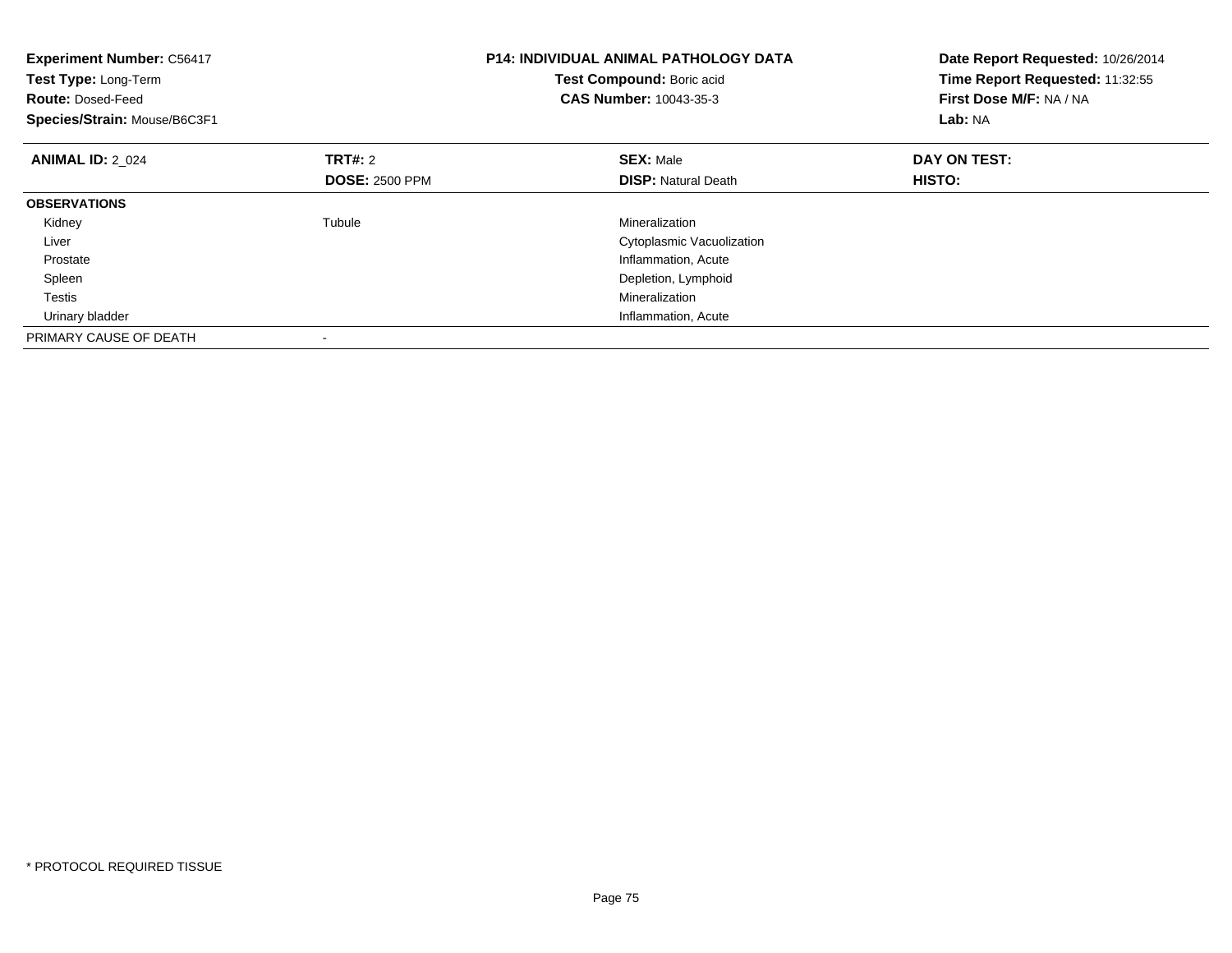**Test Type:** Long-Term

**Route:** Dosed-Feed

**Species/Strain:** Mouse/B6C3F1

#### **P14: INDIVIDUAL ANIMAL PATHOLOGY DATA**

**Test Compound:** Boric acid**CAS Number:** 10043-35-3

| <b>ANIMAL ID: 2_025</b> | <b>TRT#:</b> 2<br><b>DOSE: 2500 PPM</b> | <b>SEX: Male</b><br><b>DISP:</b> Moribund Sacrifice | DAY ON TEST:<br>HISTO: |
|-------------------------|-----------------------------------------|-----------------------------------------------------|------------------------|
|                         |                                         |                                                     |                        |
| <b>OBSERVATIONS</b>     |                                         |                                                     |                        |
| Brain                   | Thalamus                                | Mineralization                                      |                        |
| Kidney                  |                                         | Inflammation, Chronic                               |                        |
|                         | Tubule                                  | Mineralization                                      |                        |
| Liver                   |                                         | Hematopoiesis                                       |                        |
| Lymph node              | Mesenteric Lymph Node                   | Angiectasis                                         |                        |
| Pancreas                |                                         | Inflammation, Chronic                               |                        |
| Penis                   | Prepuce Nos                             | Inflammation, Active Chronic                        |                        |
| Salivary gland          |                                         | Inflammation, Chronic                               |                        |
| Spleen                  |                                         | Depletion, Lymphoid                                 |                        |
|                         |                                         | Hematopoiesis                                       |                        |
| <b>Testis</b>           |                                         | Atrophy, Nos                                        |                        |
| Urinary bladder         |                                         | Hyperplasia, Epithelial                             |                        |
|                         |                                         | Inflammation, Chronic                               |                        |
| PRIMARY CAUSE OF DEATH  |                                         |                                                     |                        |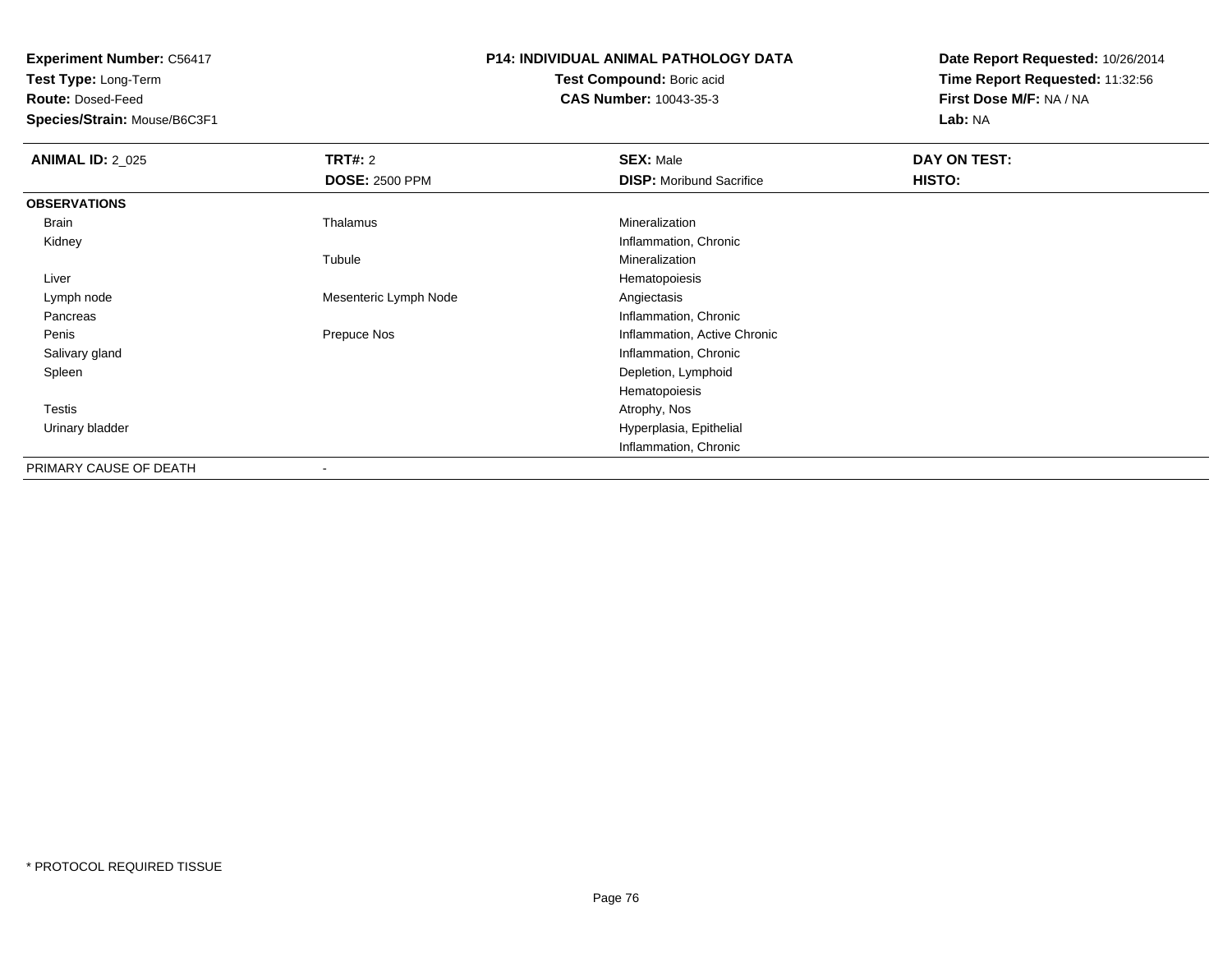| <b>Experiment Number: C56417</b><br>Test Type: Long-Term<br><b>Route: Dosed-Feed</b><br>Species/Strain: Mouse/B6C3F1 |                       | <b>P14: INDIVIDUAL ANIMAL PATHOLOGY DATA</b><br>Test Compound: Boric acid<br><b>CAS Number: 10043-35-3</b> | Date Report Requested: 10/26/2014<br>Time Report Requested: 11:32:56<br>First Dose M/F: NA / NA<br>Lab: NA |
|----------------------------------------------------------------------------------------------------------------------|-----------------------|------------------------------------------------------------------------------------------------------------|------------------------------------------------------------------------------------------------------------|
| <b>ANIMAL ID: 2 026</b>                                                                                              | <b>TRT#: 2</b>        | <b>SEX: Male</b>                                                                                           | DAY ON TEST:                                                                                               |
|                                                                                                                      | <b>DOSE: 2500 PPM</b> | <b>DISP:</b> Terminal Sacrifice                                                                            | HISTO:                                                                                                     |
| <b>OBSERVATIONS</b>                                                                                                  |                       |                                                                                                            |                                                                                                            |
| <b>Brain</b>                                                                                                         | Thalamus              | Mineralization                                                                                             |                                                                                                            |
| Epididymis                                                                                                           |                       | Inflammation, Chronic                                                                                      |                                                                                                            |
| Kidney                                                                                                               |                       | Inflammation, Chronic                                                                                      |                                                                                                            |
| Liver                                                                                                                |                       | Hepatocellular Adenoma                                                                                     |                                                                                                            |
| Pancreas                                                                                                             |                       | Inflammation, Chronic                                                                                      |                                                                                                            |
| Salivary gland                                                                                                       |                       | Inflammation, Chronic                                                                                      |                                                                                                            |
| PRIMARY CAUSE OF DEATH                                                                                               |                       |                                                                                                            |                                                                                                            |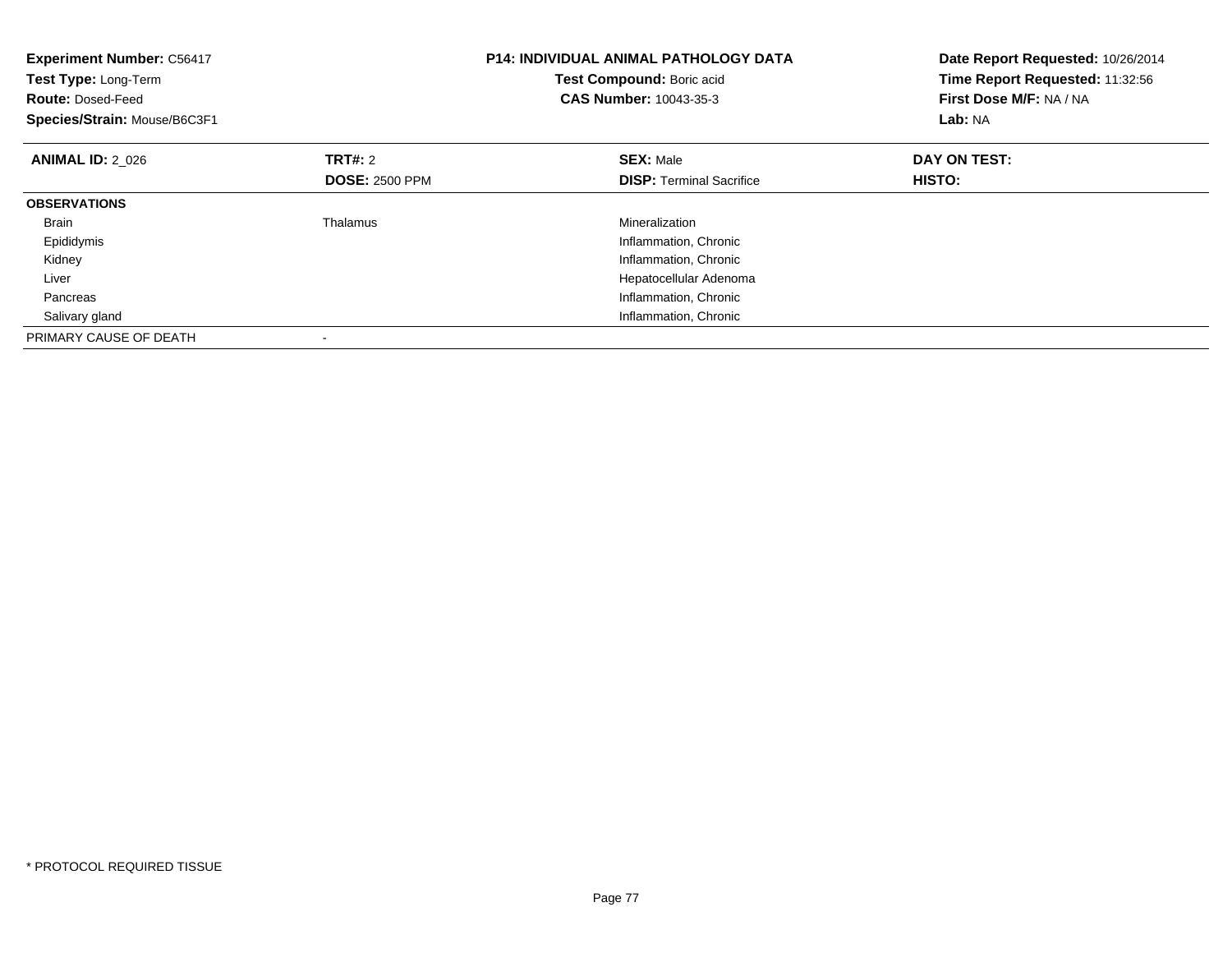**Test Type:** Long-Term

**Route:** Dosed-Feed

**Species/Strain:** Mouse/B6C3F1

# **P14: INDIVIDUAL ANIMAL PATHOLOGY DATA**

**Test Compound:** Boric acid**CAS Number:** 10043-35-3

| <b>ANIMAL ID: 2_027</b> | TRT#: 2                 | <b>SEX: Male</b>                | DAY ON TEST: |
|-------------------------|-------------------------|---------------------------------|--------------|
|                         | <b>DOSE: 2500 PPM</b>   | <b>DISP: Terminal Sacrifice</b> | HISTO:       |
| <b>OBSERVATIONS</b>     |                         |                                 |              |
| Brain                   | Thalamus                | Mineralization                  |              |
| Kidney                  |                         | Glomerulosclerosis, Nos         |              |
|                         |                         | Inflammation, Chronic           |              |
|                         | Tubule                  | Regeneration, Nos               |              |
| Liver                   |                         | Hepatocellular Adenoma          |              |
| Lymph node              | Pancreatic Lymph Node   | Angiectasis                     |              |
| Pancreas                |                         | Inflammation, Chronic           |              |
| Salivary gland          |                         | Inflammation, Chronic           |              |
| Spleen                  |                         | Depletion, Lymphoid             |              |
| Unspecified             | <b>Abdominal Cavity</b> | Hemoperitoneum                  |              |
| PRIMARY CAUSE OF DEATH  | $\,$                    |                                 |              |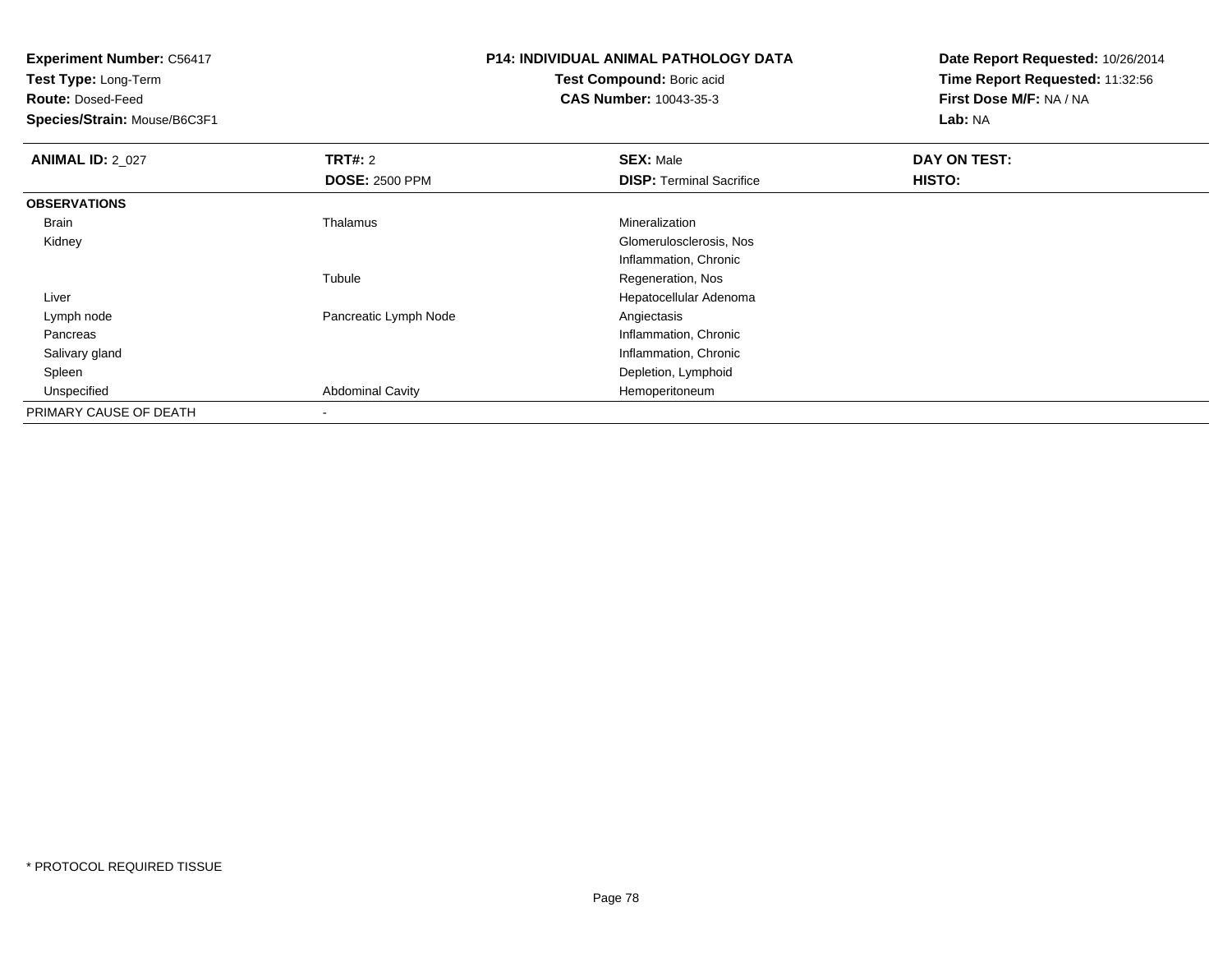| <b>Experiment Number: C56417</b><br>Test Type: Long-Term<br><b>Route: Dosed-Feed</b><br>Species/Strain: Mouse/B6C3F1 |                       | <b>P14: INDIVIDUAL ANIMAL PATHOLOGY DATA</b><br>Test Compound: Boric acid<br><b>CAS Number: 10043-35-3</b> | Date Report Requested: 10/26/2014<br>Time Report Requested: 11:32:56<br>First Dose M/F: NA / NA<br>Lab: NA |
|----------------------------------------------------------------------------------------------------------------------|-----------------------|------------------------------------------------------------------------------------------------------------|------------------------------------------------------------------------------------------------------------|
| <b>ANIMAL ID: 2_028</b>                                                                                              | <b>TRT#: 2</b>        | <b>SEX: Male</b>                                                                                           | DAY ON TEST:                                                                                               |
|                                                                                                                      | <b>DOSE: 2500 PPM</b> | <b>DISP:</b> Terminal Sacrifice                                                                            | HISTO:                                                                                                     |
| <b>OBSERVATIONS</b>                                                                                                  |                       |                                                                                                            |                                                                                                            |
| Kidney                                                                                                               |                       | Inflammation, Chronic                                                                                      |                                                                                                            |
|                                                                                                                      | Tubule                | Mineralization                                                                                             |                                                                                                            |
| Liver                                                                                                                |                       | Hepatocellular Adenoma                                                                                     |                                                                                                            |
| Lymph node                                                                                                           | Mesenteric Lymph Node | Angiectasis                                                                                                |                                                                                                            |
| Pancreas                                                                                                             |                       | Inflammation, Chronic                                                                                      |                                                                                                            |
| Salivary gland                                                                                                       |                       | Inflammation, Chronic                                                                                      |                                                                                                            |
| Urinary bladder                                                                                                      |                       | Calculus, Gross Observation Only                                                                           |                                                                                                            |
|                                                                                                                      |                       | Inflammation, Chronic                                                                                      |                                                                                                            |
| PRIMARY CAUSE OF DEATH                                                                                               |                       |                                                                                                            |                                                                                                            |

-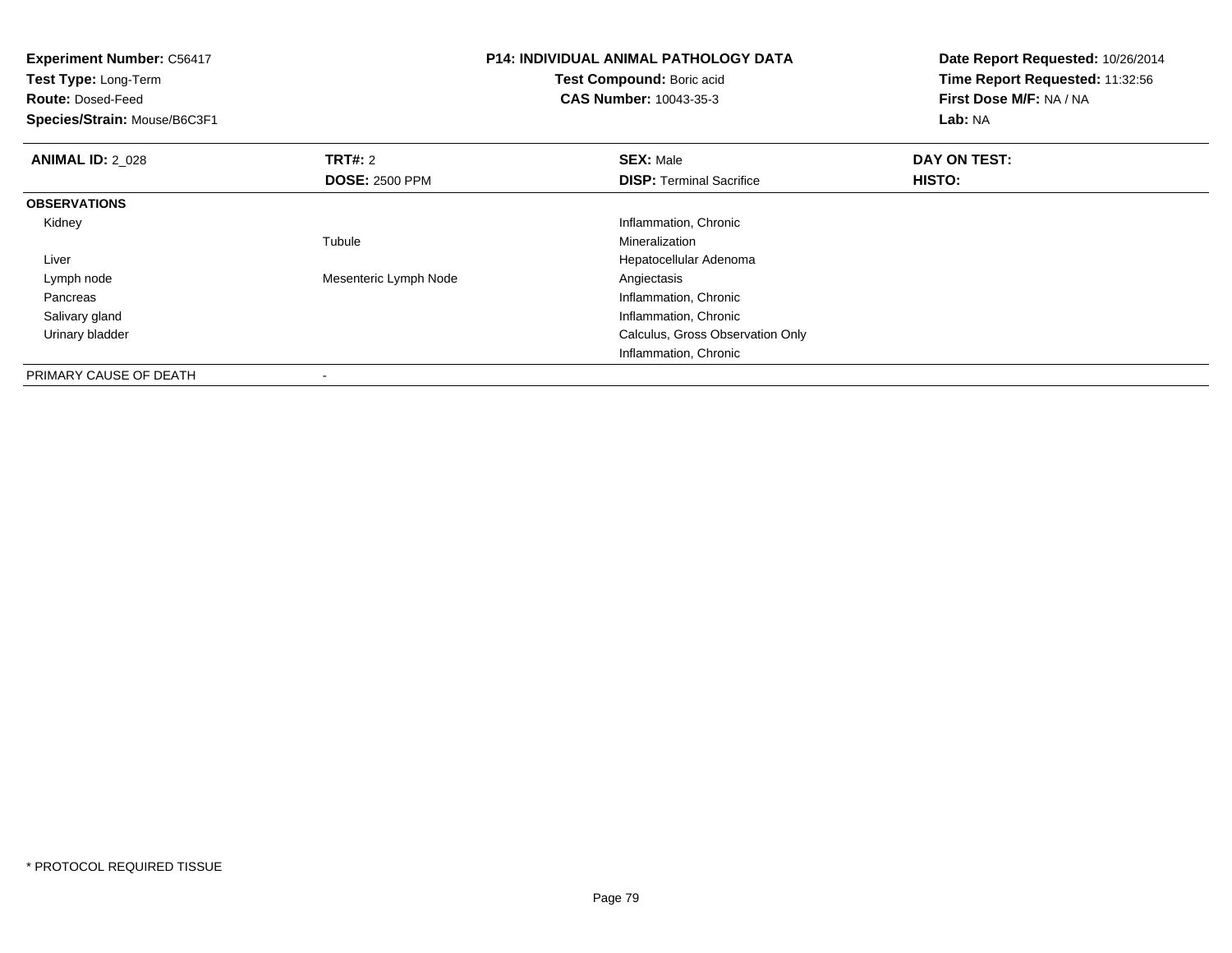**Experiment Number:** C56417**Test Type:** Long-Term**Route:** Dosed-Feed **Species/Strain:** Mouse/B6C3F1**P14: INDIVIDUAL ANIMAL PATHOLOGY DATATest Compound:** Boric acid **CAS Number:** 10043-35-3**Date Report Requested:** 10/26/2014**Time Report Requested:** 11:32:56**First Dose M/F:** NA / NA**Lab:** NA**ANIMAL ID: 2 029 TRT#:** 2 **SEX:** Male **DAY ON TEST: DOSE:** 2500 PPM**DISP:** Terminal Sacrifice **HISTO: OBSERVATIONS** Brain Thalamus Mineralization Kidney Inflammation, Chronic Tubule Regeneration, Nos Liver Cytoplasmic VacuolizationHepatocellular Adenoma Preputial gland Inflammation, Chronic Salivary glandInflammation, Chronic<br>
Inflammation, Chronic<br>
Inflammation, Chronic StomachInflammation, Chronic Urinary bladder Calculus, Gross Observation OnlyCalculus, Microscopic Examination

PRIMARY CAUSE OF DEATH-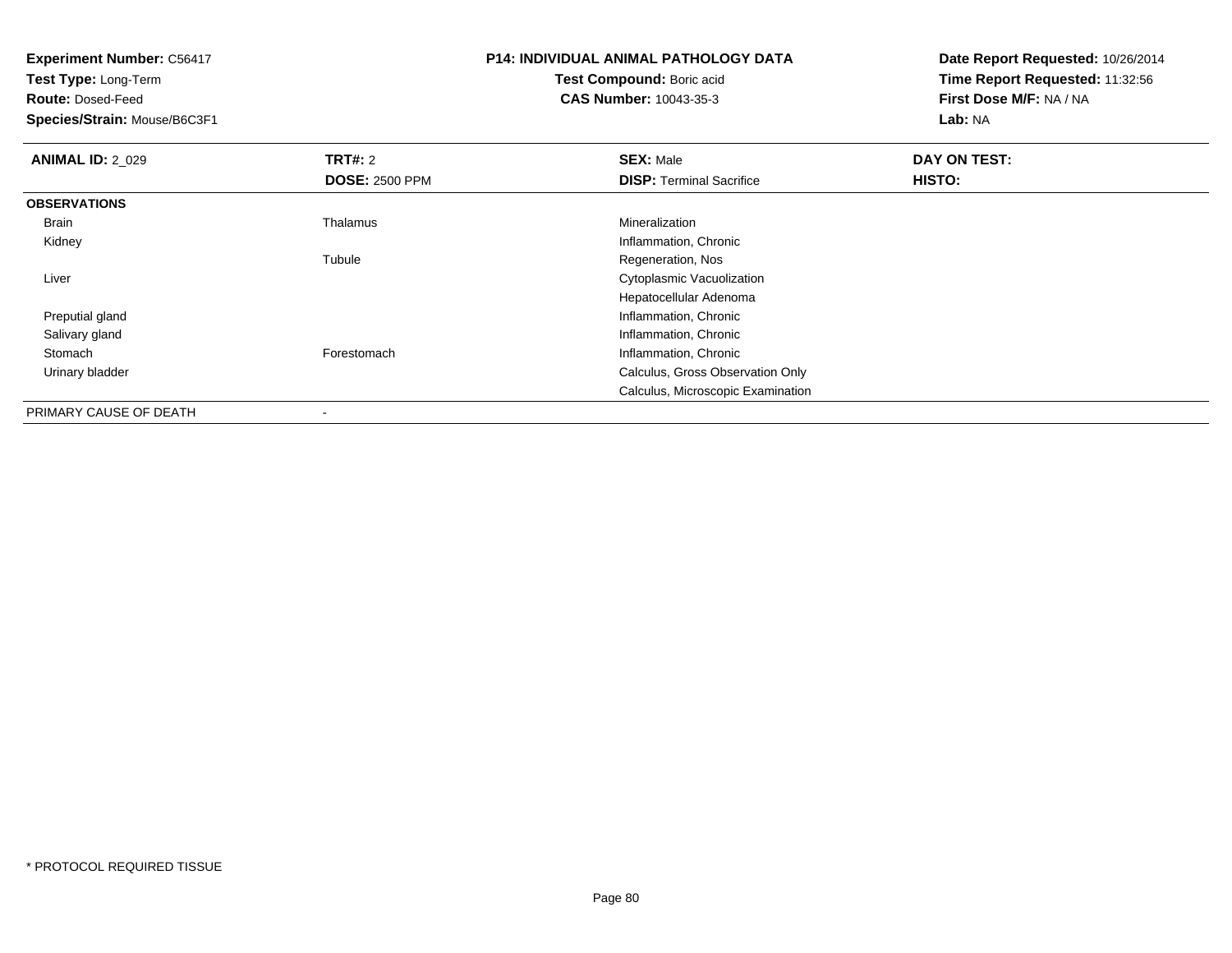**Test Type:** Long-Term

**Route:** Dosed-Feed

**Species/Strain:** Mouse/B6C3F1

### **P14: INDIVIDUAL ANIMAL PATHOLOGY DATA**

**Test Compound:** Boric acid**CAS Number:** 10043-35-3

| <b>ANIMAL ID: 2_030</b> | TRT#: 2                  | <b>SEX: Male</b>                             | DAY ON TEST: |  |
|-------------------------|--------------------------|----------------------------------------------|--------------|--|
|                         | <b>DOSE: 2500 PPM</b>    | <b>DISP: Natural Death</b>                   | HISTO:       |  |
| <b>OBSERVATIONS</b>     |                          |                                              |              |  |
| <b>Intestine Small</b>  | Duodenum                 | Congestion, Nos                              |              |  |
| Kidney                  |                          | Infarct, Nos                                 |              |  |
|                         |                          | Inflammation, Chronic                        |              |  |
| Liver                   |                          | Mixed Hepato/Cholangio Carcinoma             |              |  |
| Lung                    |                          | Alveolar/Bronchiolar Adenoma                 |              |  |
|                         |                          | Mixed Hepato/Cholangio Carcinoma, Metastatic |              |  |
|                         |                          | Sarcoma, Nos, Metastatic                     |              |  |
| Lymph node              | Inguinal Lymph Node      | Depletion, Lymphoid                          |              |  |
|                         | Mandibular Lymph Node    | Depletion, Lymphoid                          |              |  |
| Pancreas                |                          | Inflammation, Chronic                        |              |  |
|                         |                          | Sarcoma, Nos, Uncertain Primary Or Meta      |              |  |
| Preputial gland         |                          | Inflammation, Chronic                        |              |  |
| Salivary gland          |                          | Inflammation, Chronic                        |              |  |
| Testis                  |                          | Atrophy, Nos                                 |              |  |
| Thymus                  |                          | Cyst, Nos                                    |              |  |
|                         |                          | Depletion, Lymphoid                          |              |  |
| Unspecified             | <b>Abdominal Cavity</b>  | Hemoperitoneum                               |              |  |
|                         | Mediastinum Nos          | Sarcoma, Nos, Uncertain Primary Or Meta      |              |  |
| Urinary bladder         |                          | Inflammation, Chronic                        |              |  |
| PRIMARY CAUSE OF DEATH  | $\overline{\phantom{a}}$ |                                              |              |  |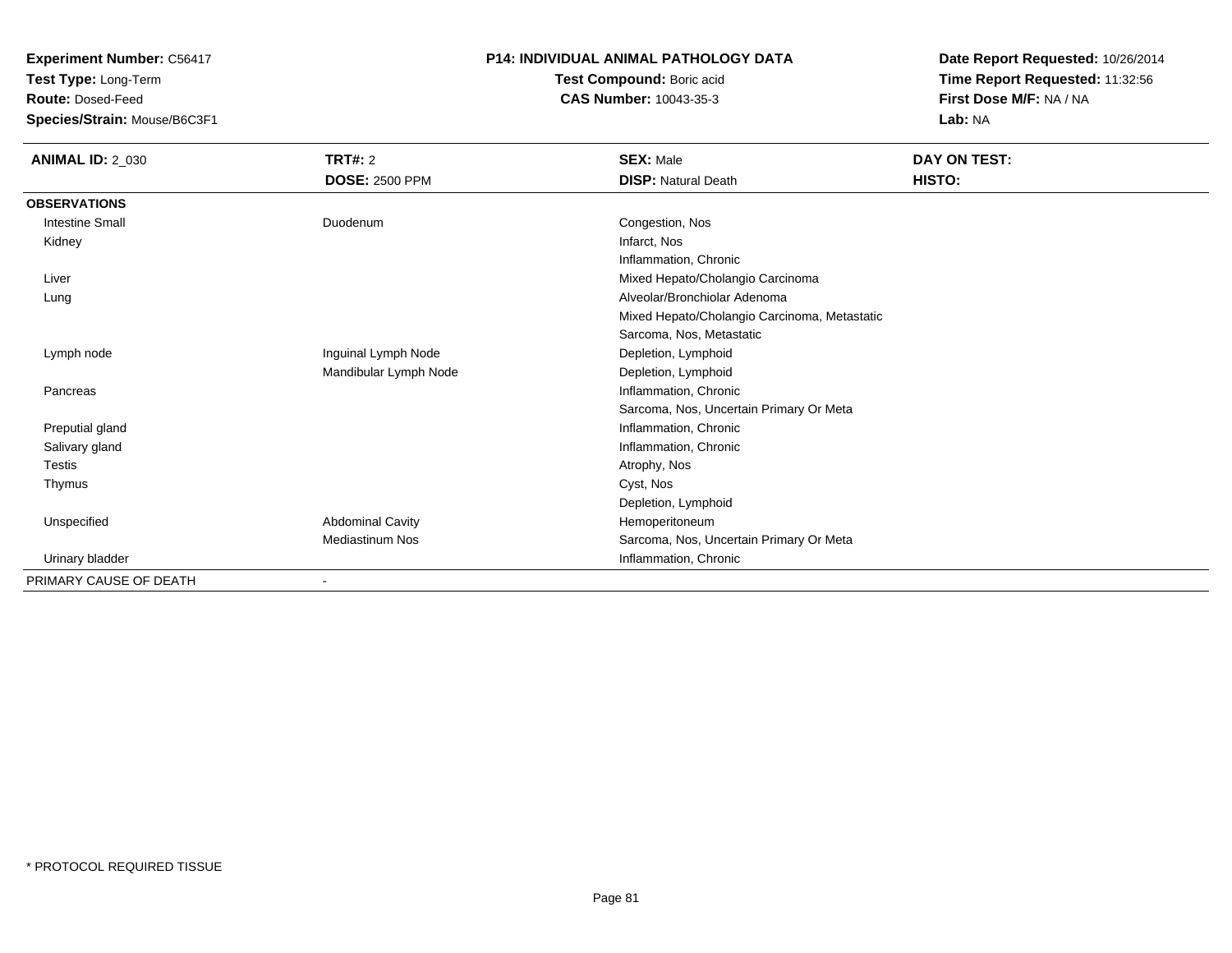| <b>Experiment Number: C56417</b><br>Test Type: Long-Term |                       | <b>P14: INDIVIDUAL ANIMAL PATHOLOGY DATA</b> | Date Report Requested: 10/26/2014 |
|----------------------------------------------------------|-----------------------|----------------------------------------------|-----------------------------------|
|                                                          |                       | Test Compound: Boric acid                    | Time Report Requested: 11:32:56   |
| <b>Route: Dosed-Feed</b>                                 |                       | <b>CAS Number: 10043-35-3</b>                | First Dose M/F: NA / NA           |
| Species/Strain: Mouse/B6C3F1                             |                       |                                              | Lab: NA                           |
| <b>ANIMAL ID: 2 031</b>                                  | <b>TRT#: 2</b>        | <b>SEX: Male</b>                             | DAY ON TEST:                      |
|                                                          | <b>DOSE: 2500 PPM</b> | <b>DISP:</b> Terminal Sacrifice              | HISTO:                            |
| <b>OBSERVATIONS</b>                                      |                       |                                              |                                   |
| Bone                                                     | <b>Tarsal Joint</b>   | Ankylosis                                    |                                   |
|                                                          | <b>Tarsal Joint</b>   | Osteoarthritis                               |                                   |
| Kidney                                                   |                       | Inflammation, Chronic                        |                                   |
|                                                          | Tubule                | Regeneration, Nos                            |                                   |
| Liver                                                    |                       | Hemangiosarcoma                              |                                   |
| Lung                                                     |                       | Alveolar/Bronchiolar Adenoma                 |                                   |
| Penis                                                    | Prepuce Nos           | Inflammation, Acute Necrotizing              |                                   |
| Salivary gland                                           |                       | Inflammation, Chronic                        |                                   |
| Stomach                                                  | Glandular Stomach     | Inflammation, Chronic                        |                                   |
| PRIMARY CAUSE OF DEATH                                   |                       |                                              |                                   |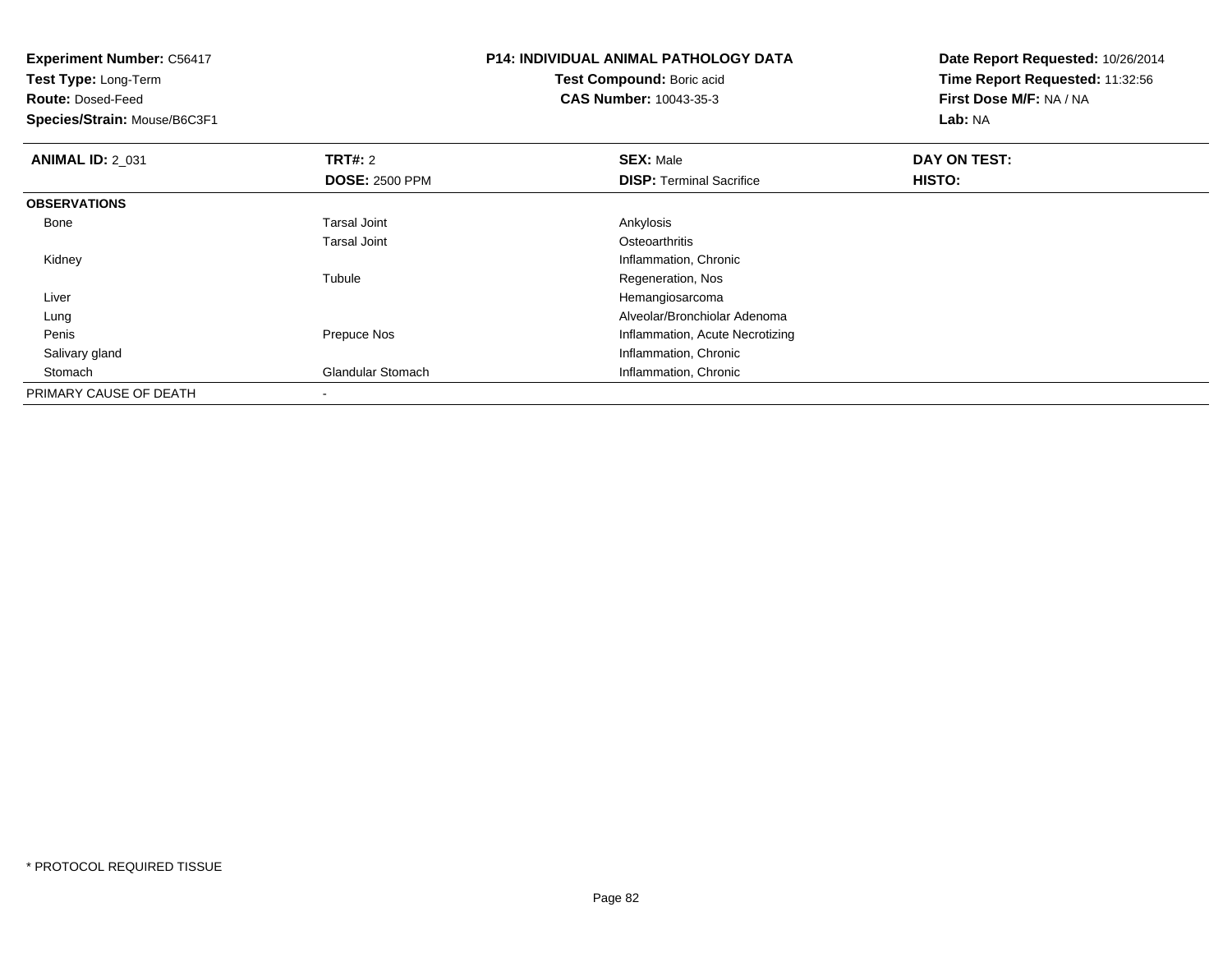| <b>Experiment Number: C56417</b><br>Test Type: Long-Term<br><b>Route: Dosed-Feed</b><br>Species/Strain: Mouse/B6C3F1 |                                         | <b>P14: INDIVIDUAL ANIMAL PATHOLOGY DATA</b><br>Test Compound: Boric acid<br><b>CAS Number: 10043-35-3</b> | Date Report Requested: 10/26/2014<br>Time Report Requested: 11:32:56<br>First Dose M/F: NA / NA<br>Lab: NA |
|----------------------------------------------------------------------------------------------------------------------|-----------------------------------------|------------------------------------------------------------------------------------------------------------|------------------------------------------------------------------------------------------------------------|
| <b>ANIMAL ID: 2 032</b>                                                                                              | <b>TRT#: 2</b><br><b>DOSE: 2500 PPM</b> | <b>SEX: Male</b><br><b>DISP:</b> Terminal Sacrifice                                                        | DAY ON TEST:<br>HISTO:                                                                                     |
| <b>OBSERVATIONS</b>                                                                                                  |                                         |                                                                                                            |                                                                                                            |
| Bone                                                                                                                 | <b>Tarsal Joint</b>                     | Ankylosis                                                                                                  |                                                                                                            |
|                                                                                                                      | <b>Tarsal Joint</b>                     | Osteoarthritis                                                                                             |                                                                                                            |
| <b>Brain</b>                                                                                                         | Thalamus                                | Mineralization                                                                                             |                                                                                                            |
| Kidney                                                                                                               |                                         | Inflammation, Chronic                                                                                      |                                                                                                            |
|                                                                                                                      | Tubule                                  | Regeneration, Nos                                                                                          |                                                                                                            |
| Liver                                                                                                                |                                         | Inflammation, Chronic                                                                                      |                                                                                                            |
| Pancreas                                                                                                             |                                         | Inflammation, Chronic                                                                                      |                                                                                                            |
| Preputial gland                                                                                                      |                                         | Inflammation, Active Chronic                                                                               |                                                                                                            |
| Salivary gland                                                                                                       |                                         | Inflammation, Chronic                                                                                      |                                                                                                            |
| PRIMARY CAUSE OF DEATH                                                                                               |                                         |                                                                                                            |                                                                                                            |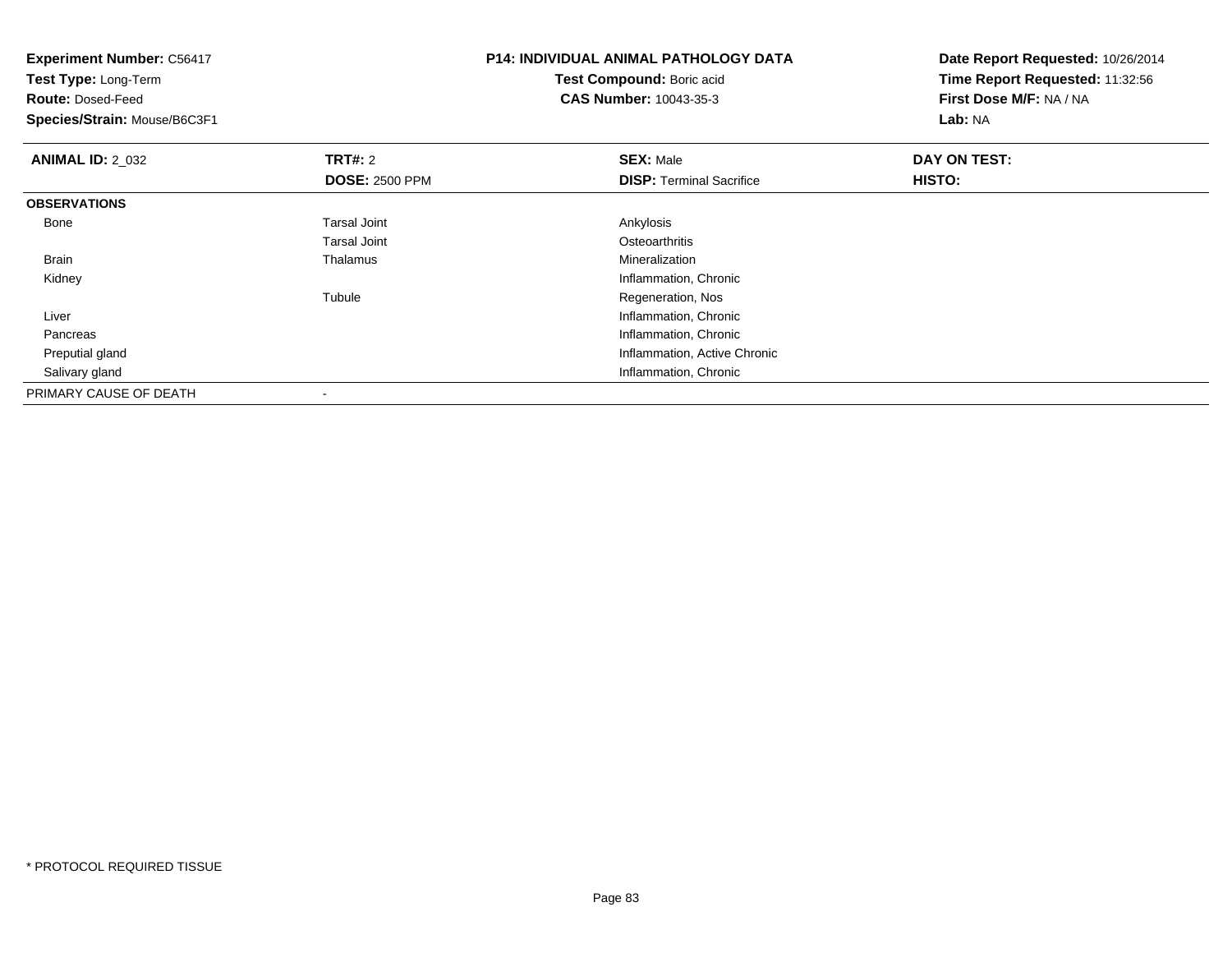| <b>Experiment Number: C56417</b><br>Test Type: Long-Term |                       | <b>P14: INDIVIDUAL ANIMAL PATHOLOGY DATA</b> | Date Report Requested: 10/26/2014 |
|----------------------------------------------------------|-----------------------|----------------------------------------------|-----------------------------------|
|                                                          |                       | Test Compound: Boric acid                    | Time Report Requested: 11:32:56   |
| <b>Route: Dosed-Feed</b>                                 |                       | <b>CAS Number: 10043-35-3</b>                | First Dose M/F: NA / NA           |
| Species/Strain: Mouse/B6C3F1                             |                       |                                              | Lab: NA                           |
| <b>ANIMAL ID: 2 033</b>                                  | <b>TRT#: 2</b>        | <b>SEX: Male</b>                             | DAY ON TEST:                      |
|                                                          | <b>DOSE: 2500 PPM</b> | <b>DISP:</b> Moribund Sacrifice              | HISTO:                            |
| <b>OBSERVATIONS</b>                                      |                       |                                              |                                   |
| Brain                                                    | Thalamus              | Mineralization                               |                                   |
| Kidney                                                   |                       | Inflammation, Chronic                        |                                   |
|                                                          | Tubule                | Regeneration, Nos                            |                                   |
| Liver                                                    |                       | Hepatocellular Adenoma                       |                                   |
| Lymph node                                               | Lumbar Lymph Node     | Hyperplasia, Plasma Cell                     |                                   |
| Salivary gland                                           |                       | Inflammation, Chronic                        |                                   |
| Unspecified                                              |                       | Abscess, Nos                                 |                                   |
| Urinary bladder                                          |                       | Calculus, Gross Observation Only             |                                   |
|                                                          |                       | Inflammation, Chronic                        |                                   |
| P <sub>1</sub>                                           |                       |                                              |                                   |

PRIMARY CAUSE OF DEATH-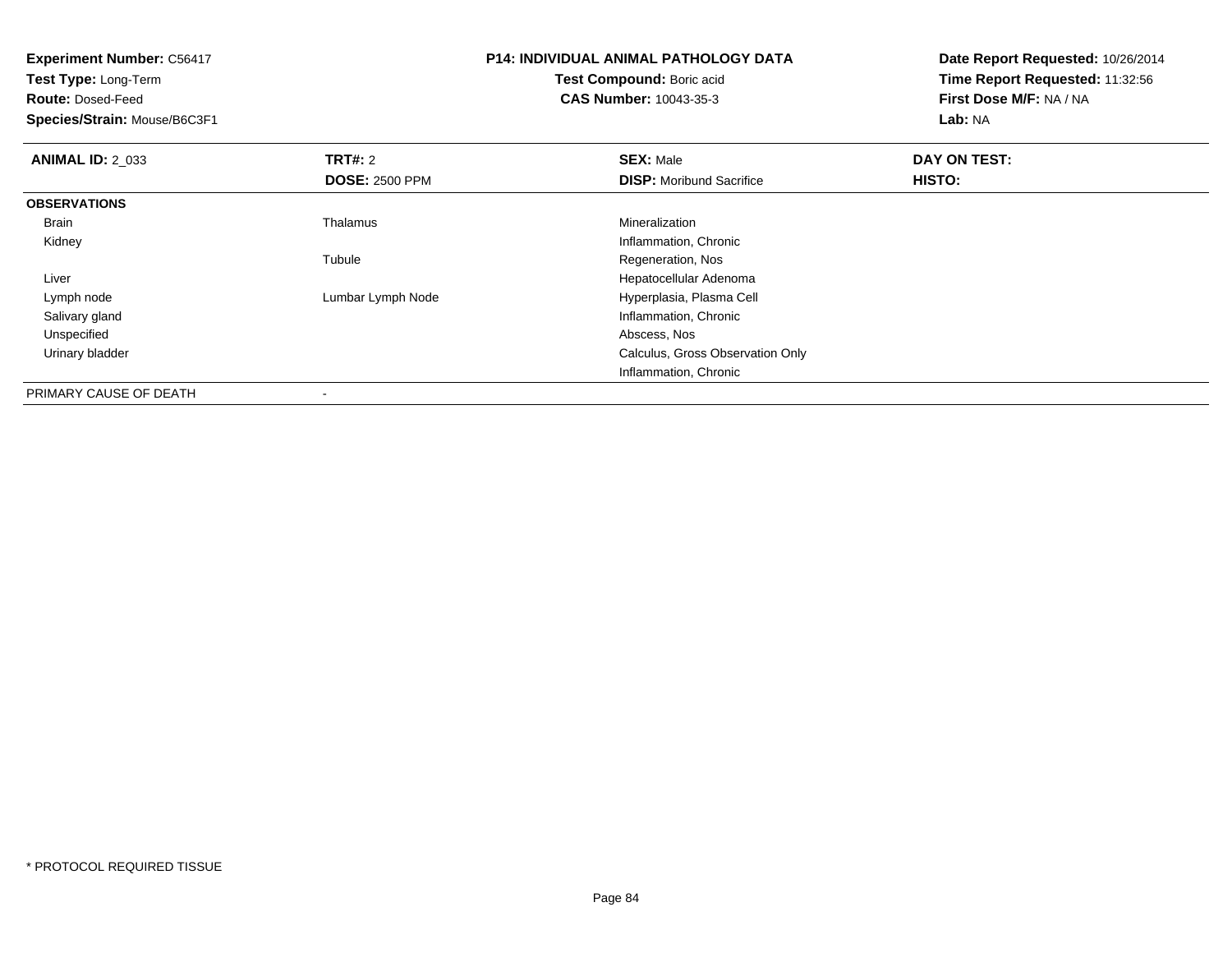**Test Type:** Long-Term

**Route:** Dosed-Feed

**Species/Strain:** Mouse/B6C3F1

## **P14: INDIVIDUAL ANIMAL PATHOLOGY DATA**

**Test Compound:** Boric acid**CAS Number:** 10043-35-3

| <b>ANIMAL ID: 2_034</b> | TRT#: 2                  | <b>SEX: Male</b>             | DAY ON TEST: |  |
|-------------------------|--------------------------|------------------------------|--------------|--|
|                         | <b>DOSE: 2500 PPM</b>    | <b>DISP: Natural Death</b>   | HISTO:       |  |
| <b>OBSERVATIONS</b>     |                          |                              |              |  |
| Eye                     | Nasolacrimal Duct        | Inflammation, Nos            |              |  |
| Kidney                  | Tubule                   | Mineralization               |              |  |
|                         | Tubule                   | Necrosis, Nos                |              |  |
| Lung                    |                          | Alveolar/Bronchiolar Adenoma |              |  |
| Lymph node              | Mesenteric Lymph Node    | Depletion, Lymphoid          |              |  |
| Penis                   |                          | Inflammation, Acute          |              |  |
| Salivary gland          |                          | Inflammation, Chronic        |              |  |
| Seminal vesicle         |                          | Inflammation, Active Chronic |              |  |
| Spleen                  |                          | Depletion, Lymphoid          |              |  |
| Thymus                  |                          | Depletion, Lymphoid          |              |  |
|                         |                          | Necrosis, Nos                |              |  |
| PRIMARY CAUSE OF DEATH  | $\overline{\phantom{a}}$ |                              |              |  |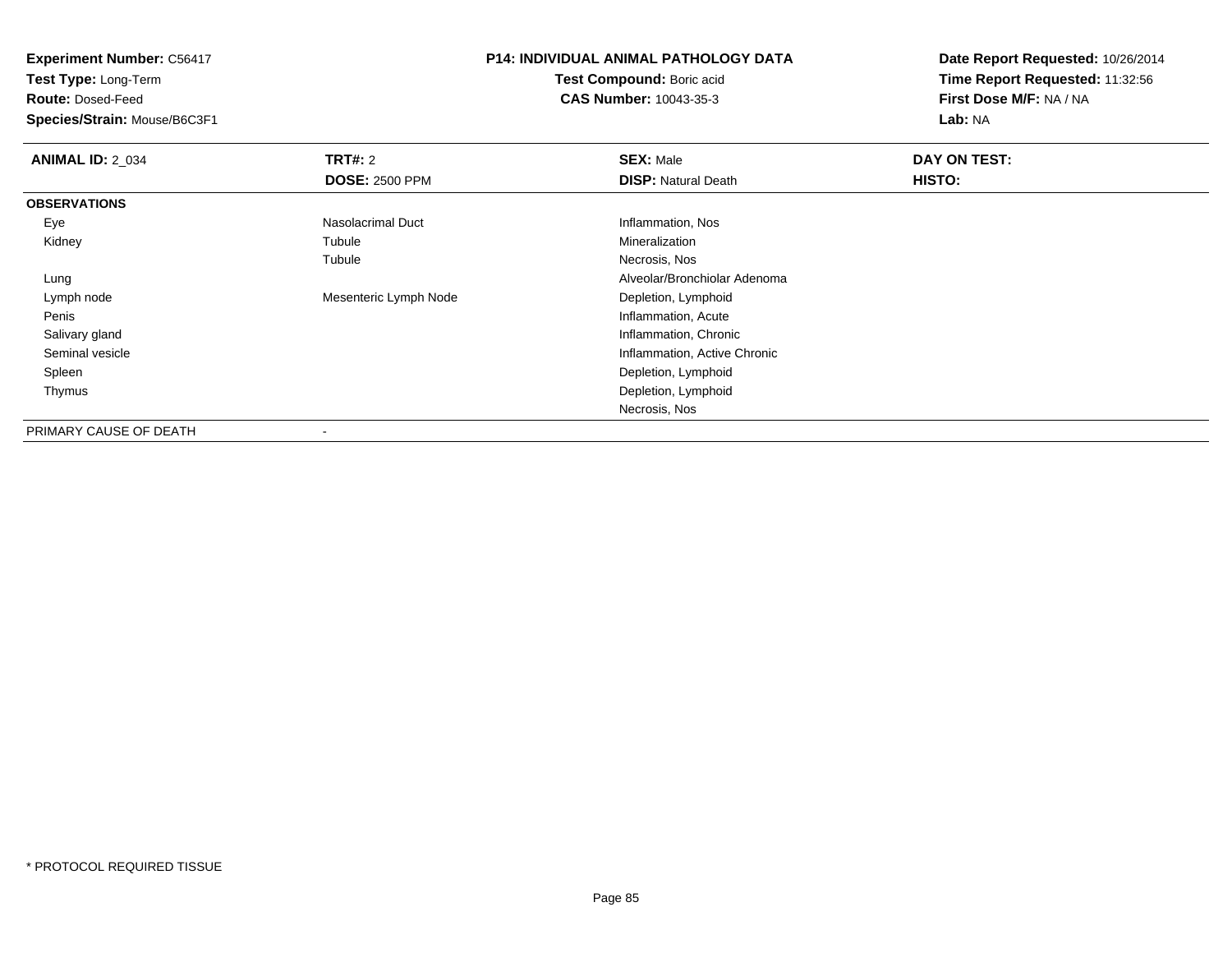| <b>Experiment Number: C56417</b><br>Test Type: Long-Term<br><b>Route: Dosed-Feed</b><br>Species/Strain: Mouse/B6C3F1 |                       | <b>P14: INDIVIDUAL ANIMAL PATHOLOGY DATA</b><br>Test Compound: Boric acid<br><b>CAS Number: 10043-35-3</b> | Date Report Requested: 10/26/2014<br>Time Report Requested: 11:32:56<br>First Dose M/F: NA / NA<br>Lab: NA |
|----------------------------------------------------------------------------------------------------------------------|-----------------------|------------------------------------------------------------------------------------------------------------|------------------------------------------------------------------------------------------------------------|
| <b>ANIMAL ID: 2 035</b>                                                                                              | <b>TRT#: 2</b>        | <b>SEX: Male</b>                                                                                           | DAY ON TEST:                                                                                               |
|                                                                                                                      | <b>DOSE: 2500 PPM</b> | <b>DISP: Terminal Sacrifice</b>                                                                            | HISTO:                                                                                                     |
| <b>OBSERVATIONS</b>                                                                                                  |                       |                                                                                                            |                                                                                                            |
| <b>Brain</b>                                                                                                         | Thalamus              | Mineralization                                                                                             |                                                                                                            |
| Gall bladder                                                                                                         |                       | Inflammation, Chronic                                                                                      |                                                                                                            |
| Kidney                                                                                                               |                       | Inflammation, Chronic                                                                                      |                                                                                                            |
|                                                                                                                      | Tubule                | Regeneration, Nos                                                                                          |                                                                                                            |
| Pancreas                                                                                                             |                       | Inflammation, Chronic                                                                                      |                                                                                                            |
| Preputial gland                                                                                                      |                       | Inflammation, Active Chronic                                                                               |                                                                                                            |
| Salivary gland                                                                                                       |                       | Inflammation, Chronic                                                                                      |                                                                                                            |
| Stomach                                                                                                              | Glandular Stomach     | Mineralization                                                                                             |                                                                                                            |
| PRIMARY CAUSE OF DEATH                                                                                               |                       |                                                                                                            |                                                                                                            |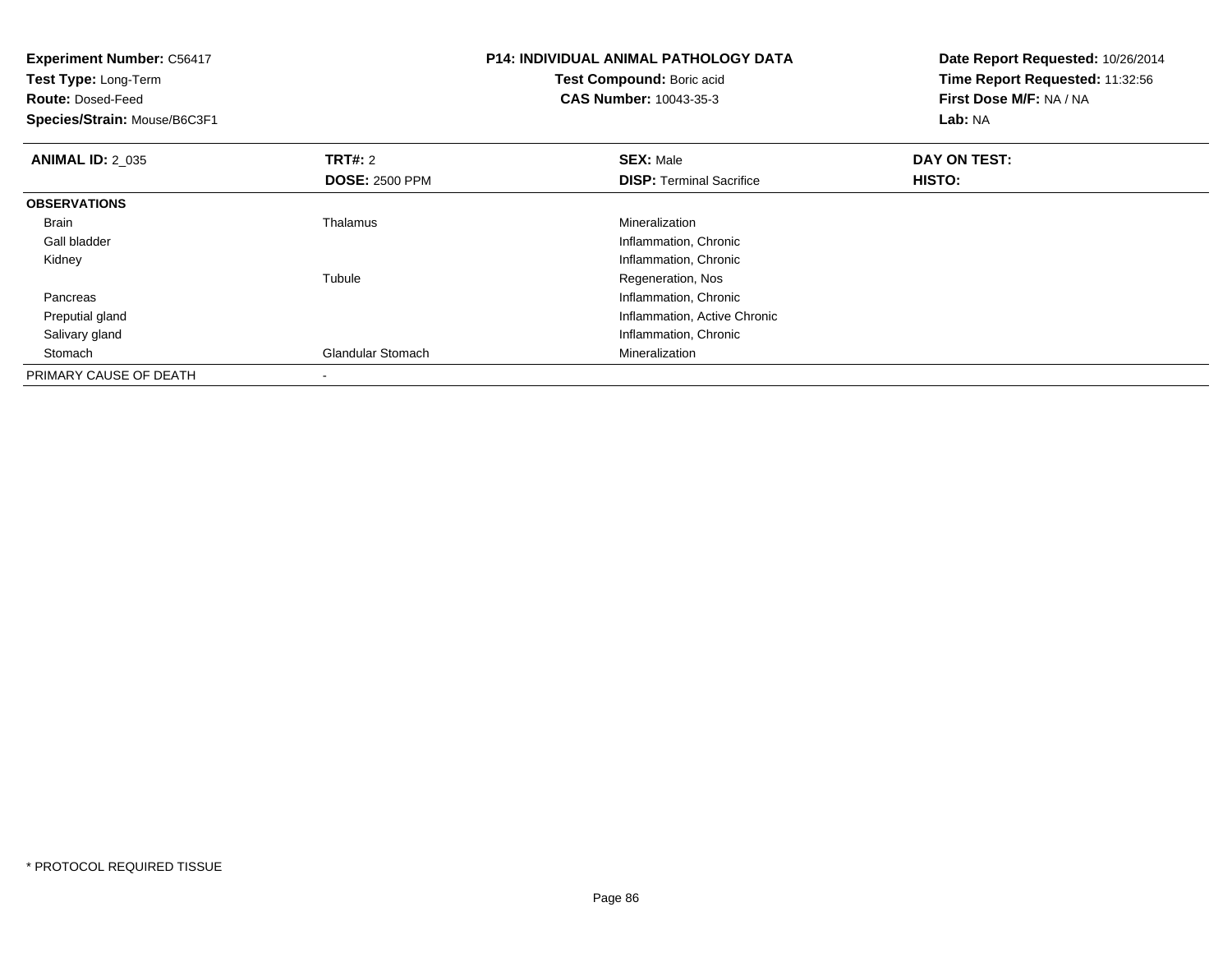| <b>Experiment Number: C56417</b><br>Test Compound: Boric acid<br>Test Type: Long-Term<br><b>CAS Number: 10043-35-3</b><br><b>Route: Dosed-Feed</b><br>Species/Strain: Mouse/B6C3F1 |                         | <b>P14: INDIVIDUAL ANIMAL PATHOLOGY DATA</b> | Date Report Requested: 10/26/2014<br>Time Report Requested: 11:32:56<br>First Dose M/F: NA / NA<br>Lab: NA |
|------------------------------------------------------------------------------------------------------------------------------------------------------------------------------------|-------------------------|----------------------------------------------|------------------------------------------------------------------------------------------------------------|
| <b>ANIMAL ID: 2 036</b>                                                                                                                                                            | <b>TRT#:</b> 2          | <b>SEX: Male</b>                             | DAY ON TEST:                                                                                               |
|                                                                                                                                                                                    | <b>DOSE: 2500 PPM</b>   | <b>DISP:</b> Natural Death                   | HISTO:                                                                                                     |
| <b>OBSERVATIONS</b>                                                                                                                                                                |                         |                                              |                                                                                                            |
| Kidney                                                                                                                                                                             |                         | Glomerulonephritis, Nos                      |                                                                                                            |
| Liver                                                                                                                                                                              |                         | Hepatocellular Carcinoma                     |                                                                                                            |
| Spleen                                                                                                                                                                             |                         | Hematopoiesis                                |                                                                                                            |
| Testis                                                                                                                                                                             |                         | Mineralization                               |                                                                                                            |
| Thymus                                                                                                                                                                             |                         | Depletion, Lymphoid                          |                                                                                                            |
| Unspecified                                                                                                                                                                        | <b>Abdominal Cavity</b> | Hemoperitoneum                               |                                                                                                            |
|                                                                                                                                                                                    | Multiple Organs Nos     | Inflammation, Nos                            |                                                                                                            |
| PRIMARY CAUSE OF DEATH                                                                                                                                                             |                         |                                              |                                                                                                            |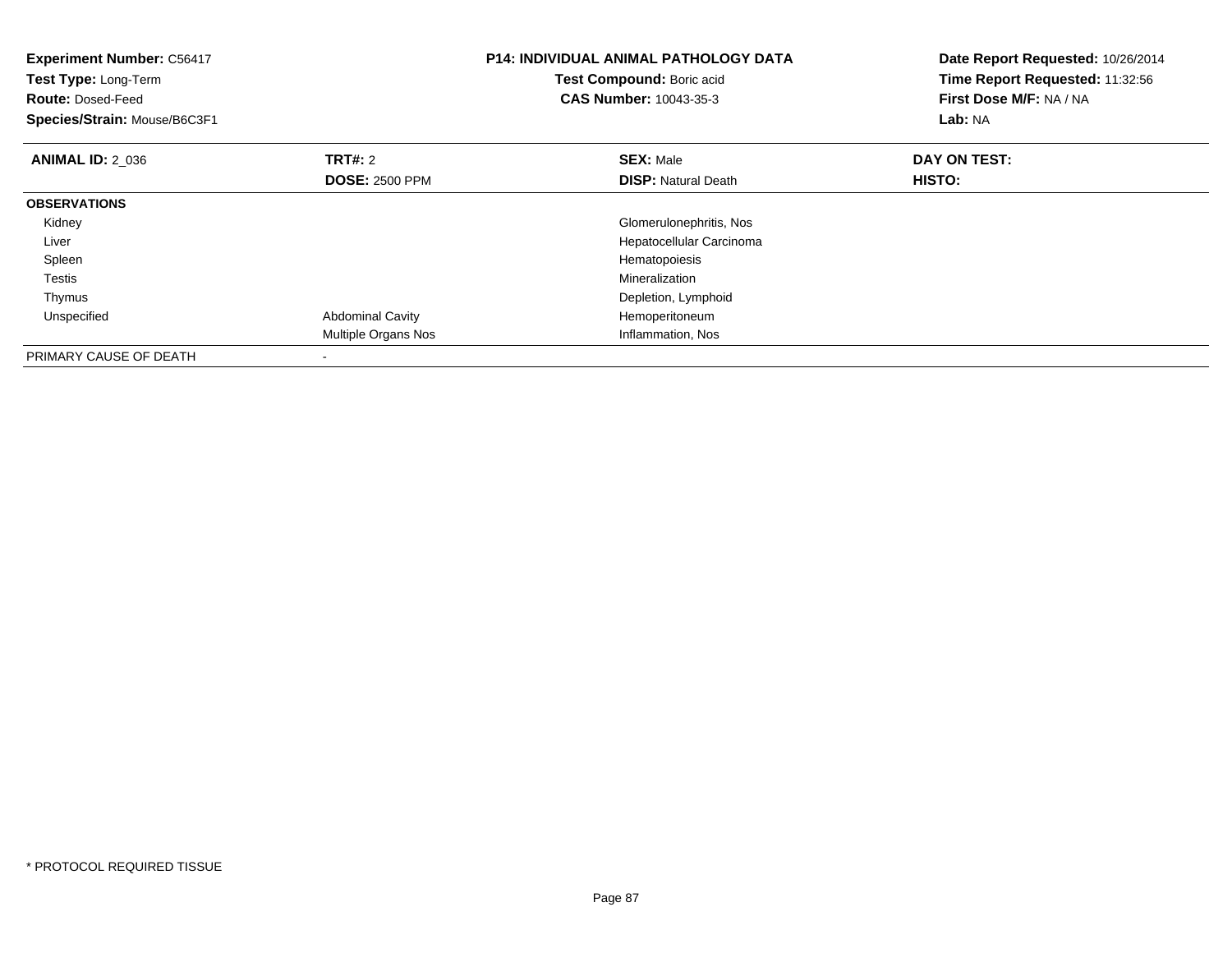**Test Type:** Long-Term

**Route:** Dosed-Feed

**Species/Strain:** Mouse/B6C3F1

## **P14: INDIVIDUAL ANIMAL PATHOLOGY DATA**

**Test Compound:** Boric acid**CAS Number:** 10043-35-3

| <b>ANIMAL ID: 2 037</b> | TRT#: 2               | <b>SEX: Male</b>                | DAY ON TEST: |
|-------------------------|-----------------------|---------------------------------|--------------|
|                         | <b>DOSE: 2500 PPM</b> | <b>DISP: Terminal Sacrifice</b> | HISTO:       |
| <b>OBSERVATIONS</b>     |                       |                                 |              |
| <b>Brain</b>            | Thalamus              | Mineralization                  |              |
| Eye                     | Substantia Propria    | Fibrosis                        |              |
|                         | Substantia Propria    | Inflammation, Active Chronic    |              |
|                         | Iris                  | Synechia, Anterior              |              |
| Harderian gland         | Hardarian Gland       | Adenoma, Nos                    |              |
|                         | Hardarian Gland       | Inflammation, Chronic Focal     |              |
| Kidney                  |                       | Inflammation, Chronic           |              |
|                         | Tubule                | Mineralization                  |              |
|                         | Tubule                | Regeneration, Nos               |              |
| Liver                   |                       | Clear-Cell Change               |              |
| Pancreas                |                       | Inflammation, Chronic           |              |
| Salivary gland          |                       | Inflammation, Chronic           |              |
| PRIMARY CAUSE OF DEATH  |                       |                                 |              |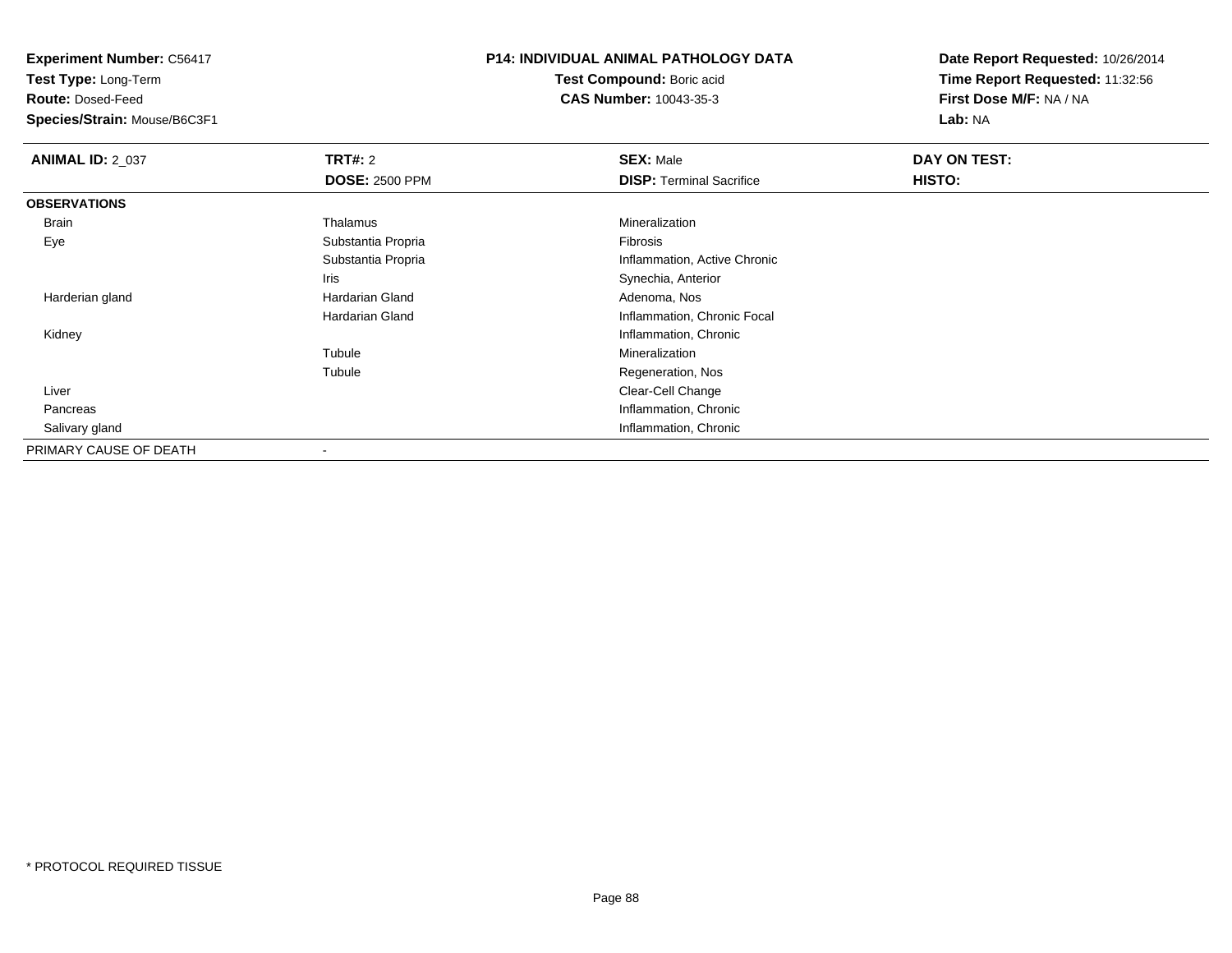| <b>Experiment Number: C56417</b><br>Test Type: Long-Term<br><b>Route: Dosed-Feed</b><br>Species/Strain: Mouse/B6C3F1 |                                         | <b>P14: INDIVIDUAL ANIMAL PATHOLOGY DATA</b><br>Test Compound: Boric acid<br>CAS Number: 10043-35-3 | Date Report Requested: 10/26/2014<br>Time Report Requested: 11:32:56<br>First Dose M/F: NA / NA<br>Lab: NA |
|----------------------------------------------------------------------------------------------------------------------|-----------------------------------------|-----------------------------------------------------------------------------------------------------|------------------------------------------------------------------------------------------------------------|
| <b>ANIMAL ID: 2_038</b>                                                                                              | <b>TRT#: 2</b><br><b>DOSE: 2500 PPM</b> | <b>SEX: Male</b><br><b>DISP: Terminal Sacrifice</b>                                                 | DAY ON TEST:<br>HISTO:                                                                                     |
| <b>OBSERVATIONS</b>                                                                                                  |                                         |                                                                                                     |                                                                                                            |
| Brain                                                                                                                | Thalamus                                | Mineralization                                                                                      |                                                                                                            |
| Kidney                                                                                                               |                                         | Inflammation, Chronic                                                                               |                                                                                                            |
|                                                                                                                      | Tubule                                  | Mineralization                                                                                      |                                                                                                            |
|                                                                                                                      | Tubule                                  | Regeneration, Nos                                                                                   |                                                                                                            |
| Liver                                                                                                                |                                         | Inflammation, Acute                                                                                 |                                                                                                            |
|                                                                                                                      |                                         | Necrosis, Coagulative                                                                               |                                                                                                            |
| Pancreas                                                                                                             |                                         | Inflammation, Chronic                                                                               |                                                                                                            |
| Salivary gland                                                                                                       |                                         | Inflammation, Chronic                                                                               |                                                                                                            |
| PRIMARY CAUSE OF DEATH                                                                                               |                                         |                                                                                                     |                                                                                                            |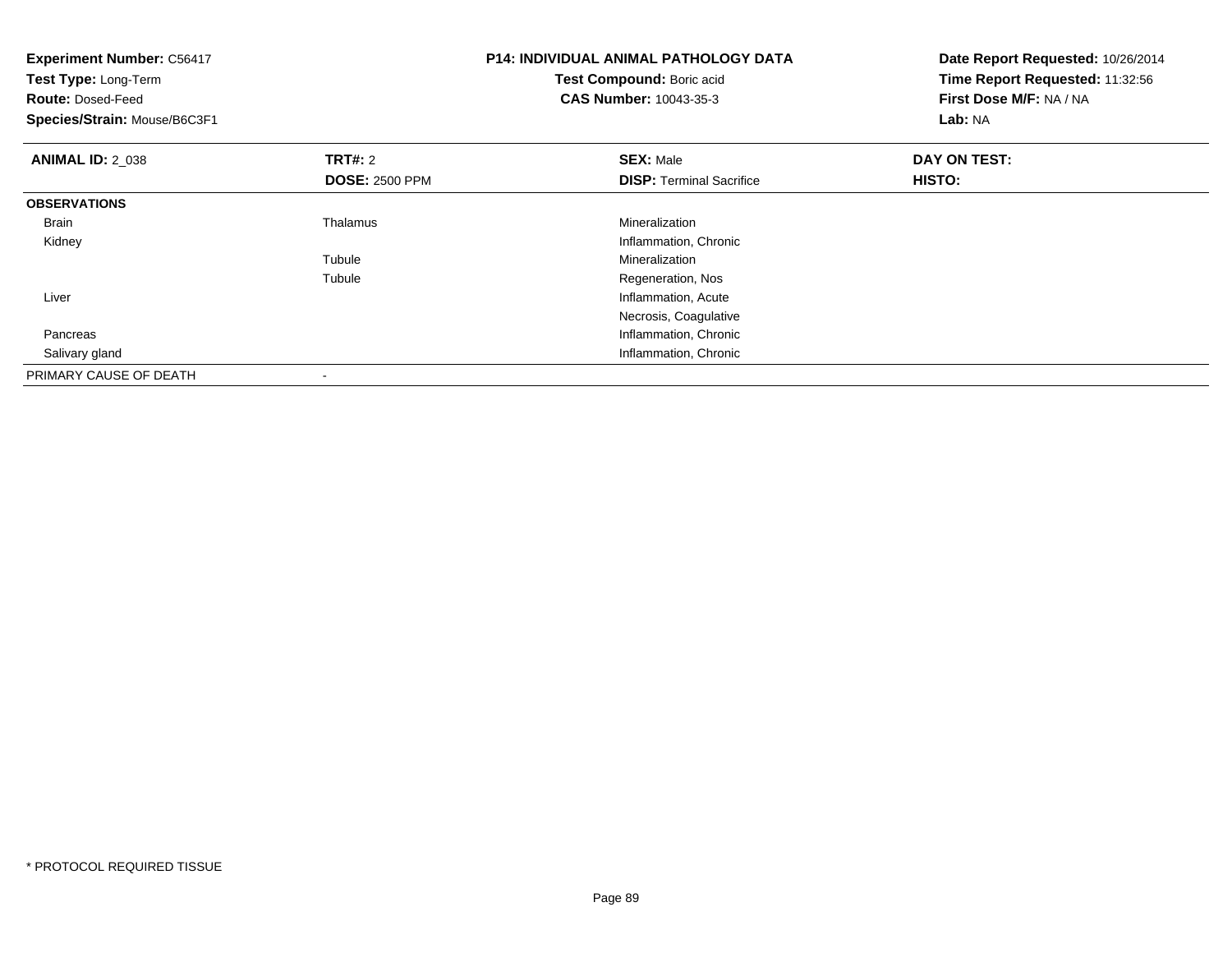| <b>Experiment Number: C56417</b><br>Test Type: Long-Term<br><b>Route: Dosed-Feed</b><br>Species/Strain: Mouse/B6C3F1 |                       | <b>P14: INDIVIDUAL ANIMAL PATHOLOGY DATA</b><br>Test Compound: Boric acid<br><b>CAS Number: 10043-35-3</b> | Date Report Requested: 10/26/2014<br>Time Report Requested: 11:32:56<br>First Dose M/F: NA / NA<br>Lab: NA |  |
|----------------------------------------------------------------------------------------------------------------------|-----------------------|------------------------------------------------------------------------------------------------------------|------------------------------------------------------------------------------------------------------------|--|
| <b>ANIMAL ID: 2_039</b>                                                                                              | <b>TRT#: 2</b>        | <b>SEX: Male</b>                                                                                           | DAY ON TEST:                                                                                               |  |
|                                                                                                                      | <b>DOSE: 2500 PPM</b> | <b>DISP: Terminal Sacrifice</b>                                                                            | <b>HISTO:</b>                                                                                              |  |
| <b>OBSERVATIONS</b>                                                                                                  |                       |                                                                                                            |                                                                                                            |  |
| <b>Brain</b>                                                                                                         | Thalamus              | Mineralization                                                                                             |                                                                                                            |  |
| Gall bladder                                                                                                         |                       | Inflammation, Chronic                                                                                      |                                                                                                            |  |
| Kidney                                                                                                               | Tubule                | Mineralization                                                                                             |                                                                                                            |  |
|                                                                                                                      | Tubule                | Regeneration, Nos                                                                                          |                                                                                                            |  |
| Liver                                                                                                                | <b>Bile Duct</b>      | Hyperplasia, Nos                                                                                           |                                                                                                            |  |
|                                                                                                                      |                       | Inflammation, Chronic                                                                                      |                                                                                                            |  |
| Lung                                                                                                                 |                       | Hemorrhage                                                                                                 |                                                                                                            |  |
| Salivary gland                                                                                                       |                       | Inflammation, Chronic                                                                                      |                                                                                                            |  |
| Spleen                                                                                                               |                       | Hyperplasia, Lymphoid                                                                                      |                                                                                                            |  |
| PRIMARY CAUSE OF DEATH                                                                                               |                       |                                                                                                            |                                                                                                            |  |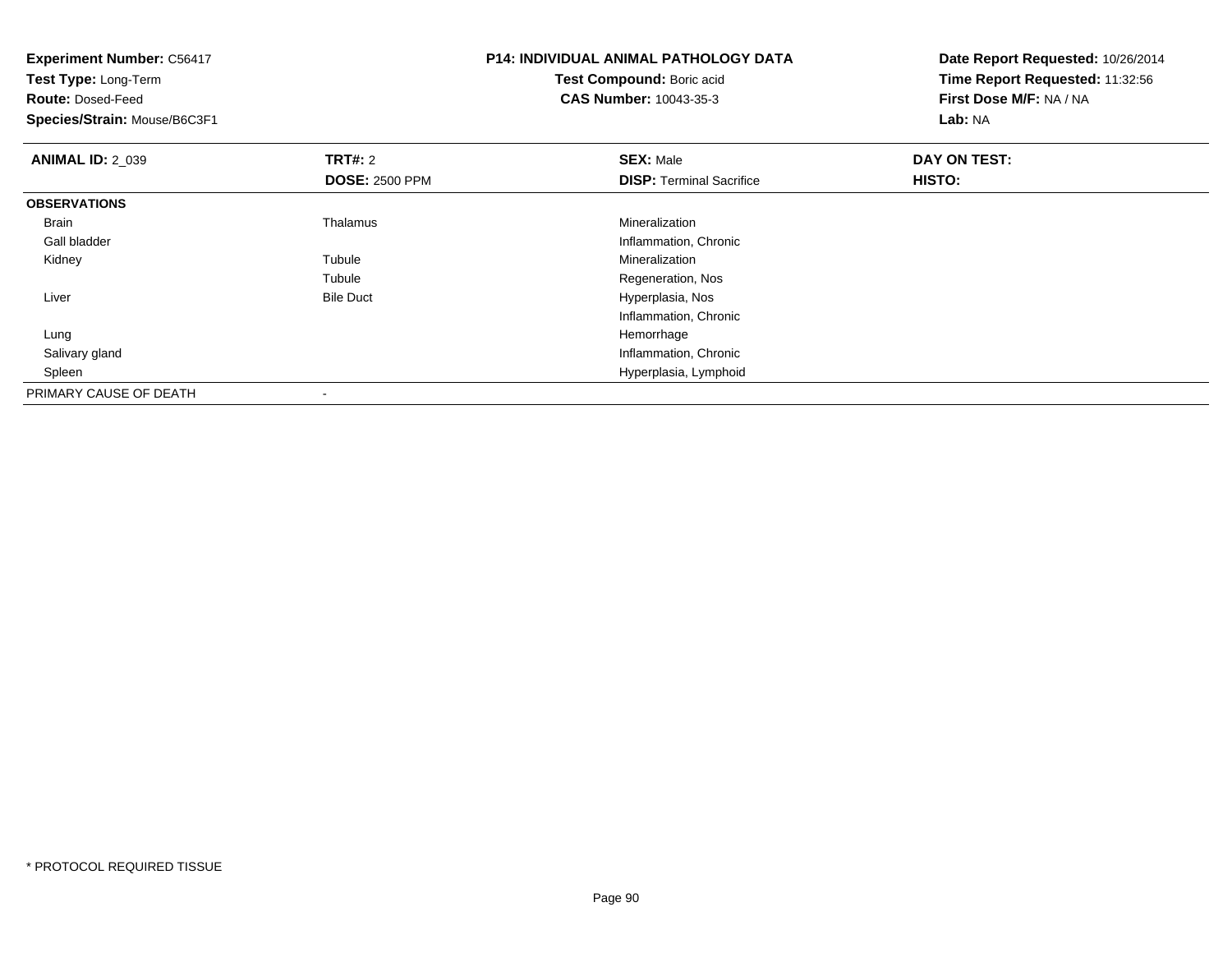| <b>P14: INDIVIDUAL ANIMAL PATHOLOGY DATA</b><br><b>Experiment Number: C56417</b><br>Test Compound: Boric acid<br>Test Type: Long-Term<br><b>CAS Number: 10043-35-3</b><br><b>Route: Dosed-Feed</b><br>Species/Strain: Mouse/B6C3F1 |                                         | Date Report Requested: 10/26/2014<br>Time Report Requested: 11:32:56<br>First Dose M/F: NA / NA<br>Lab: NA |                        |
|------------------------------------------------------------------------------------------------------------------------------------------------------------------------------------------------------------------------------------|-----------------------------------------|------------------------------------------------------------------------------------------------------------|------------------------|
| <b>ANIMAL ID: 2_040</b>                                                                                                                                                                                                            | <b>TRT#: 2</b><br><b>DOSE: 2500 PPM</b> | <b>SEX: Male</b><br><b>DISP:</b> Terminal Sacrifice                                                        | DAY ON TEST:<br>HISTO: |
| <b>OBSERVATIONS</b>                                                                                                                                                                                                                |                                         |                                                                                                            |                        |
| Brain                                                                                                                                                                                                                              | Thalamus                                | Mineralization                                                                                             |                        |
| Kidney                                                                                                                                                                                                                             | Tubule                                  | Mineralization                                                                                             |                        |
|                                                                                                                                                                                                                                    | Tubule                                  | Regeneration, Nos                                                                                          |                        |
| Liver                                                                                                                                                                                                                              |                                         | Cytoplasmic Vacuolization                                                                                  |                        |
|                                                                                                                                                                                                                                    |                                         | Inflammation, Chronic                                                                                      |                        |
| Lung                                                                                                                                                                                                                               |                                         | Alveolar/Bronchiolar Adenoma                                                                               |                        |
| Pancreas                                                                                                                                                                                                                           |                                         | Inflammation, Chronic                                                                                      |                        |
| Preputial gland                                                                                                                                                                                                                    |                                         | Dilatation, Ducts                                                                                          |                        |
| Salivary gland                                                                                                                                                                                                                     |                                         | Inflammation, Chronic                                                                                      |                        |
| PRIMARY CAUSE OF DEATH                                                                                                                                                                                                             |                                         |                                                                                                            |                        |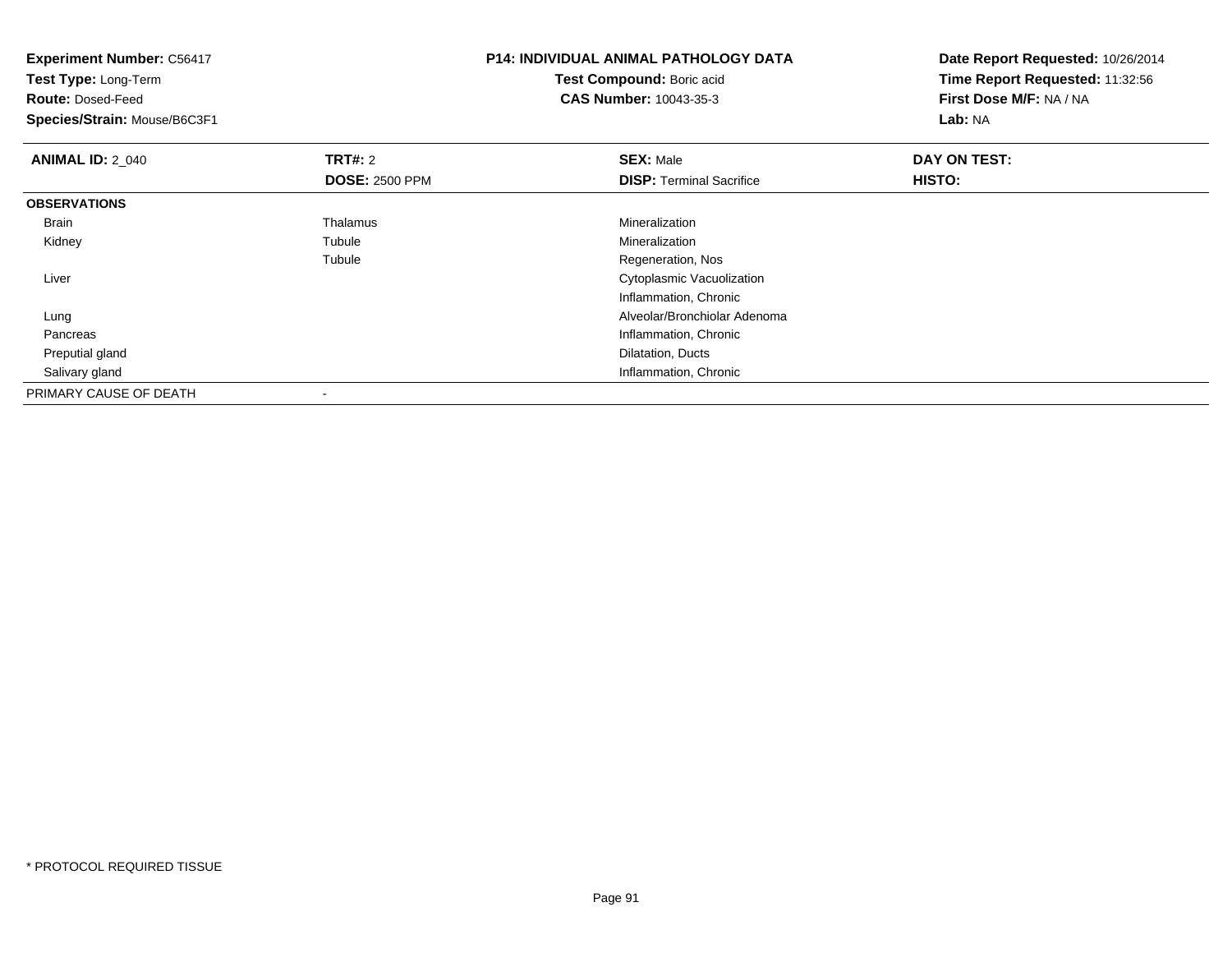| <b>Experiment Number: C56417</b> |                       | <b>P14: INDIVIDUAL ANIMAL PATHOLOGY DATA</b> | Date Report Requested: 10/26/2014 |
|----------------------------------|-----------------------|----------------------------------------------|-----------------------------------|
| Test Type: Long-Term             |                       | Test Compound: Boric acid                    | Time Report Requested: 11:32:56   |
| <b>Route: Dosed-Feed</b>         |                       | <b>CAS Number: 10043-35-3</b>                | First Dose M/F: NA / NA           |
| Species/Strain: Mouse/B6C3F1     |                       |                                              | Lab: NA                           |
| <b>ANIMAL ID: 2_041</b>          | <b>TRT#: 2</b>        | <b>SEX: Male</b>                             | DAY ON TEST:                      |
|                                  | <b>DOSE: 2500 PPM</b> | <b>DISP:</b> Terminal Sacrifice              | HISTO:                            |
| <b>OBSERVATIONS</b>              |                       |                                              |                                   |
| Brain                            | Thalamus              | Mineralization                               |                                   |
| Kidney                           |                       | Inflammation, Chronic                        |                                   |
|                                  | Tubule                | Mineralization                               |                                   |
|                                  | Tubule                | Regeneration, Nos                            |                                   |
| Liver                            |                       | Inflammation, Chronic                        |                                   |
| Lung                             |                       | Alveolar/Bronchiolar Adenoma                 |                                   |
| Pancreas                         |                       | Inflammation, Chronic                        |                                   |
| Salivary gland                   |                       | Inflammation, Chronic                        |                                   |
| Stomach                          |                       | Cyst, Nos                                    |                                   |
| Urinary bladder                  |                       | Inflammation, Chronic                        |                                   |
| PRIMARY CAUSE OF DEATH           |                       |                                              |                                   |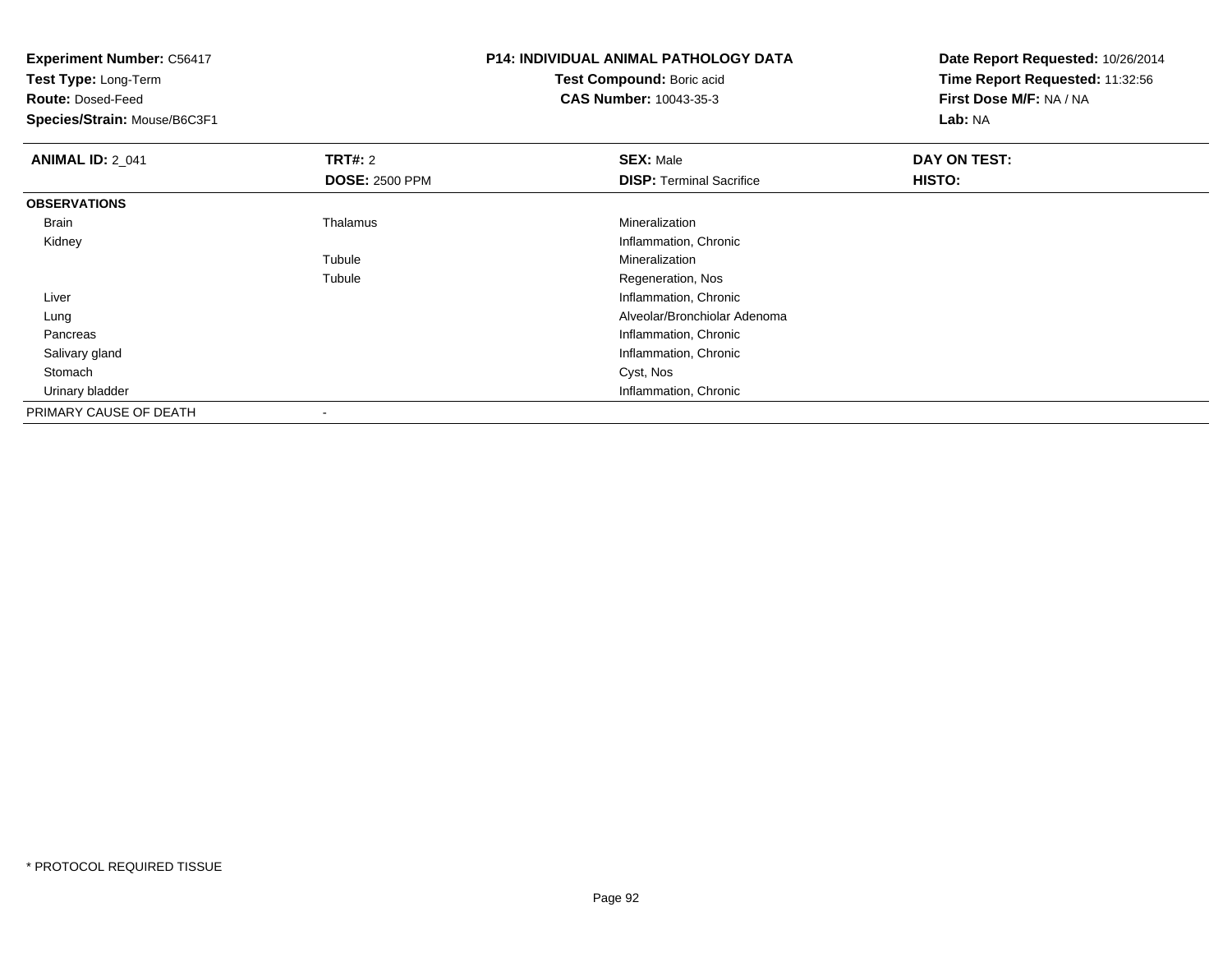**Experiment Number:** C56417**Test Type:** Long-Term**Route:** Dosed-Feed **Species/Strain:** Mouse/B6C3F1**P14: INDIVIDUAL ANIMAL PATHOLOGY DATATest Compound:** Boric acid **CAS Number:** 10043-35-3**Date Report Requested:** 10/26/2014**Time Report Requested:** 11:32:56**First Dose M/F:** NA / NA**Lab:** NA**ANIMAL ID: 2 042 TRT#:** <sup>2</sup> **SEX:** Male **DAY ON TEST: DOSE:** 2500 PPM**DISP:** Terminal Sacrifice **HISTO: OBSERVATIONS** Brain Thalamus Mineralization Intestine Small Peyers Patch Hyperplasia, Lymphoid Kidney Inflammation, Chronic Liver Hepatocellular Adenoma Hepatocellular CarcinomaNecrosis, Coagulative Alveolar/Bronchiolar Adenoma LungHepatocellular Carcinoma, Metastatic Pancreas Inflammation, Chronic Salivary gland Inflammation, Chronic StomachForestomach **Inflammation**, Chronic

PRIMARY CAUSE OF DEATH-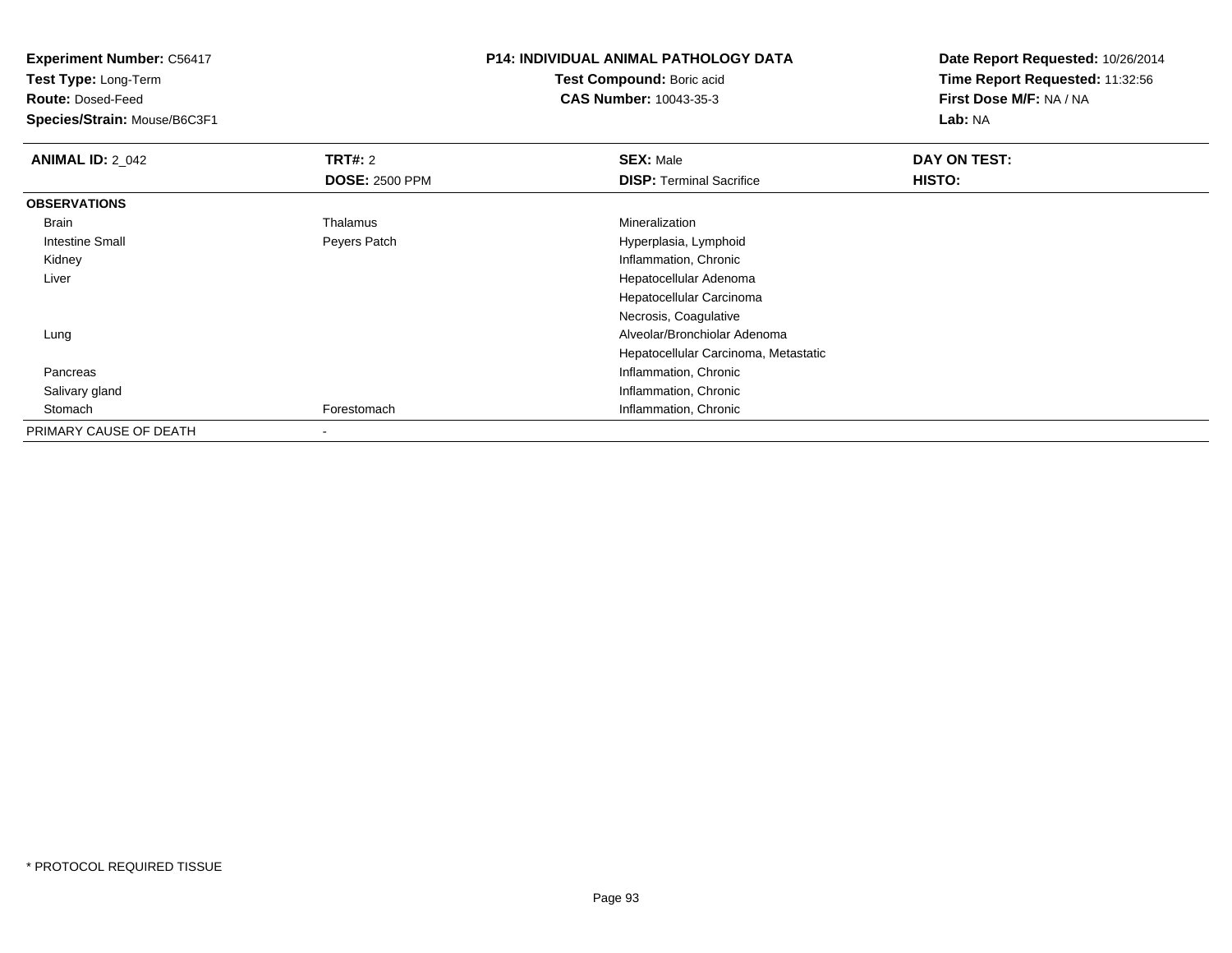| <b>Experiment Number: C56417</b><br><b>P14: INDIVIDUAL ANIMAL PATHOLOGY DATA</b><br>Test Compound: Boric acid<br>Test Type: Long-Term<br><b>CAS Number: 10043-35-3</b><br><b>Route: Dosed-Feed</b><br>Species/Strain: Mouse/B6C3F1 |                       | Date Report Requested: 10/26/2014<br>Time Report Requested: 11:32:56<br>First Dose M/F: NA / NA<br><b>Lab: NA</b> |              |
|------------------------------------------------------------------------------------------------------------------------------------------------------------------------------------------------------------------------------------|-----------------------|-------------------------------------------------------------------------------------------------------------------|--------------|
| <b>ANIMAL ID: 2 043</b>                                                                                                                                                                                                            | TRT#: 2               | <b>SEX: Male</b>                                                                                                  | DAY ON TEST: |
|                                                                                                                                                                                                                                    | <b>DOSE: 2500 PPM</b> | <b>DISP:</b> Natural Death                                                                                        | HISTO:       |
| <b>OBSERVATIONS</b>                                                                                                                                                                                                                |                       |                                                                                                                   |              |
| Heart                                                                                                                                                                                                                              |                       | Mineralization                                                                                                    |              |
| Kidney                                                                                                                                                                                                                             | Tubule                | Mineralization                                                                                                    |              |
|                                                                                                                                                                                                                                    |                       | Pyelonephritis, Nos                                                                                               |              |
| Liver                                                                                                                                                                                                                              |                       | Hepatocellular Carcinoma                                                                                          |              |
| Lung                                                                                                                                                                                                                               |                       | Hepatocellular Carcinoma, Metastatic                                                                              |              |
| Spleen                                                                                                                                                                                                                             |                       | Depletion, Lymphoid                                                                                               |              |
| Unspecified                                                                                                                                                                                                                        | Multiple Organs Nos   | Mesothelioma, Nos                                                                                                 |              |
| PRIMARY CAUSE OF DEATH                                                                                                                                                                                                             |                       |                                                                                                                   |              |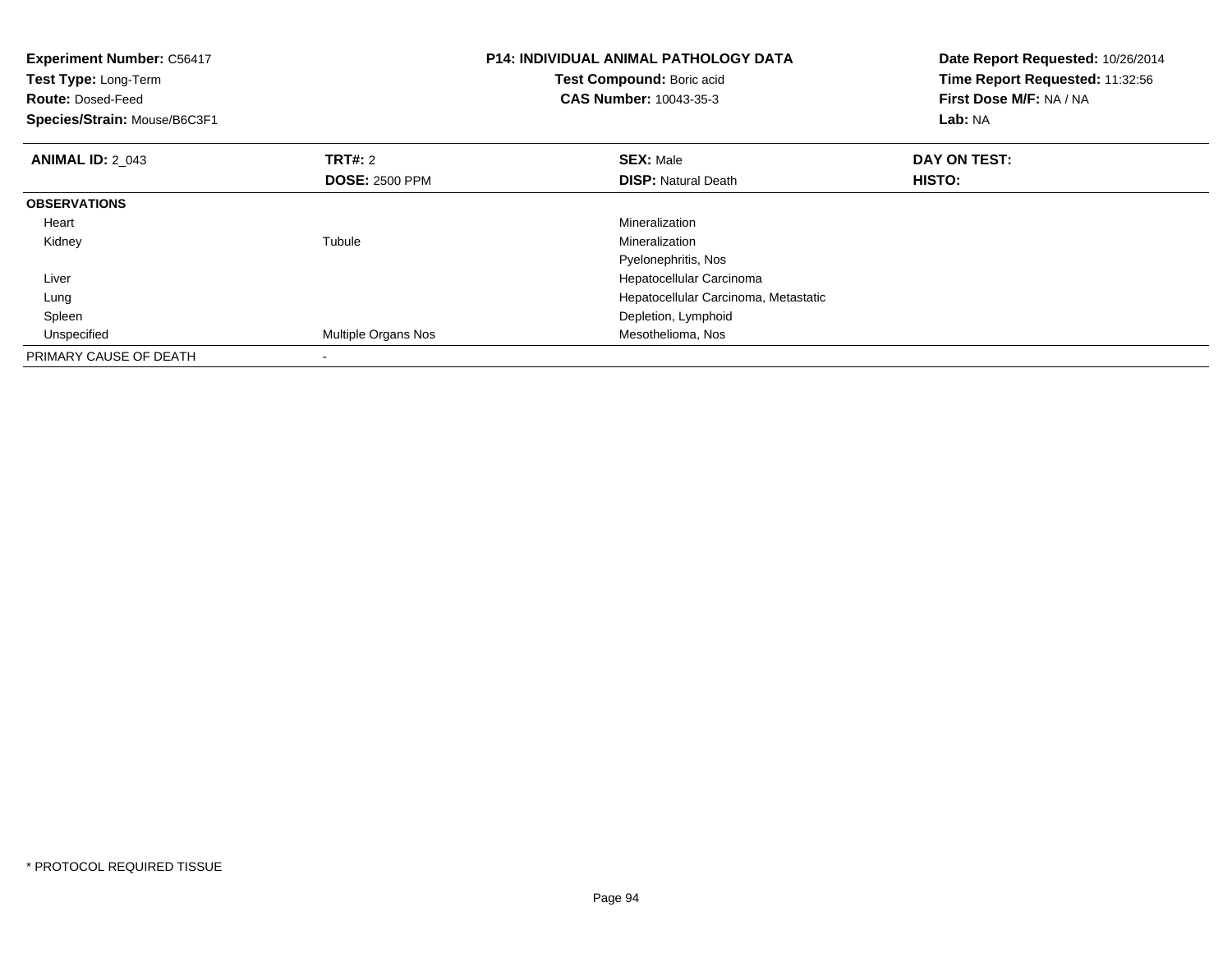| <b>Experiment Number: C56417</b><br>Test Type: Long-Term<br><b>Route: Dosed-Feed</b><br>Species/Strain: Mouse/B6C3F1 |                          | <b>P14: INDIVIDUAL ANIMAL PATHOLOGY DATA</b><br>Test Compound: Boric acid<br>CAS Number: 10043-35-3 | Date Report Requested: 10/26/2014<br>Time Report Requested: 11:32:56<br>First Dose M/F: NA / NA<br>Lab: NA |
|----------------------------------------------------------------------------------------------------------------------|--------------------------|-----------------------------------------------------------------------------------------------------|------------------------------------------------------------------------------------------------------------|
| <b>ANIMAL ID: 2 044</b>                                                                                              | TRT#: 2                  | <b>SEX: Male</b>                                                                                    | DAY ON TEST:                                                                                               |
|                                                                                                                      | <b>DOSE: 2500 PPM</b>    | <b>DISP:</b> Terminal Sacrifice                                                                     | HISTO:                                                                                                     |
| <b>OBSERVATIONS</b>                                                                                                  |                          |                                                                                                     |                                                                                                            |
| Kidney                                                                                                               |                          | Inflammation, Chronic                                                                               |                                                                                                            |
|                                                                                                                      |                          | Metaplasia, Osseous                                                                                 |                                                                                                            |
| Liver                                                                                                                |                          | Inflammation, Chronic                                                                               |                                                                                                            |
| Lung                                                                                                                 |                          | Hyperplasia, Alveolar Epithelium                                                                    |                                                                                                            |
| Stomach                                                                                                              | <b>Glandular Stomach</b> | Inflammation, Chronic                                                                               |                                                                                                            |
| PRIMARY CAUSE OF DEATH                                                                                               |                          |                                                                                                     |                                                                                                            |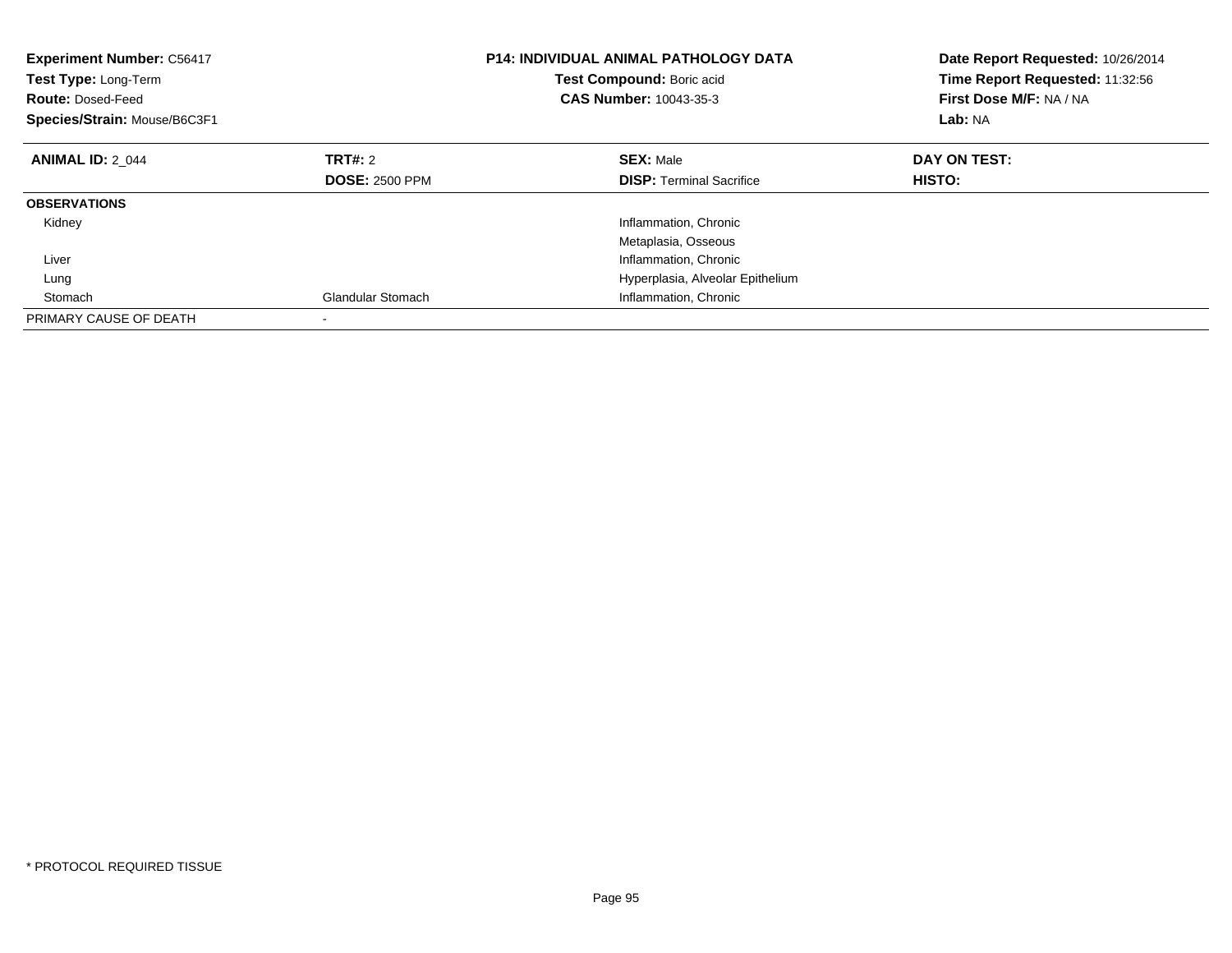| <b>Experiment Number: C56417</b><br>Test Type: Long-Term<br><b>Route: Dosed-Feed</b><br>Species/Strain: Mouse/B6C3F1 |                       | <b>P14: INDIVIDUAL ANIMAL PATHOLOGY DATA</b><br>Test Compound: Boric acid<br><b>CAS Number: 10043-35-3</b> | Date Report Requested: 10/26/2014<br>Time Report Requested: 11:32:56<br>First Dose M/F: NA / NA<br>Lab: NA |
|----------------------------------------------------------------------------------------------------------------------|-----------------------|------------------------------------------------------------------------------------------------------------|------------------------------------------------------------------------------------------------------------|
| <b>ANIMAL ID: 2 045</b>                                                                                              | <b>TRT#:</b> 2        | <b>SEX: Male</b>                                                                                           | DAY ON TEST:                                                                                               |
|                                                                                                                      | <b>DOSE: 2500 PPM</b> | <b>DISP:</b> Natural Death                                                                                 | HISTO:                                                                                                     |
| <b>OBSERVATIONS</b>                                                                                                  |                       |                                                                                                            |                                                                                                            |
| Brain                                                                                                                | Thalamus              | Mineralization                                                                                             |                                                                                                            |
| Heart                                                                                                                |                       | Alveolar/Bronchiolar Carcinoma, Metastatic                                                                 |                                                                                                            |
| Lung                                                                                                                 |                       | Alveolar/Bronchiolar Carcinoma                                                                             |                                                                                                            |
| Pancreas                                                                                                             |                       | Hyperplasia, Nos                                                                                           |                                                                                                            |
| Prostate                                                                                                             |                       | Inflammation, Chronic                                                                                      |                                                                                                            |
| Spleen                                                                                                               |                       | Depletion, Lymphoid                                                                                        |                                                                                                            |
| PRIMARY CAUSE OF DEATH                                                                                               |                       |                                                                                                            |                                                                                                            |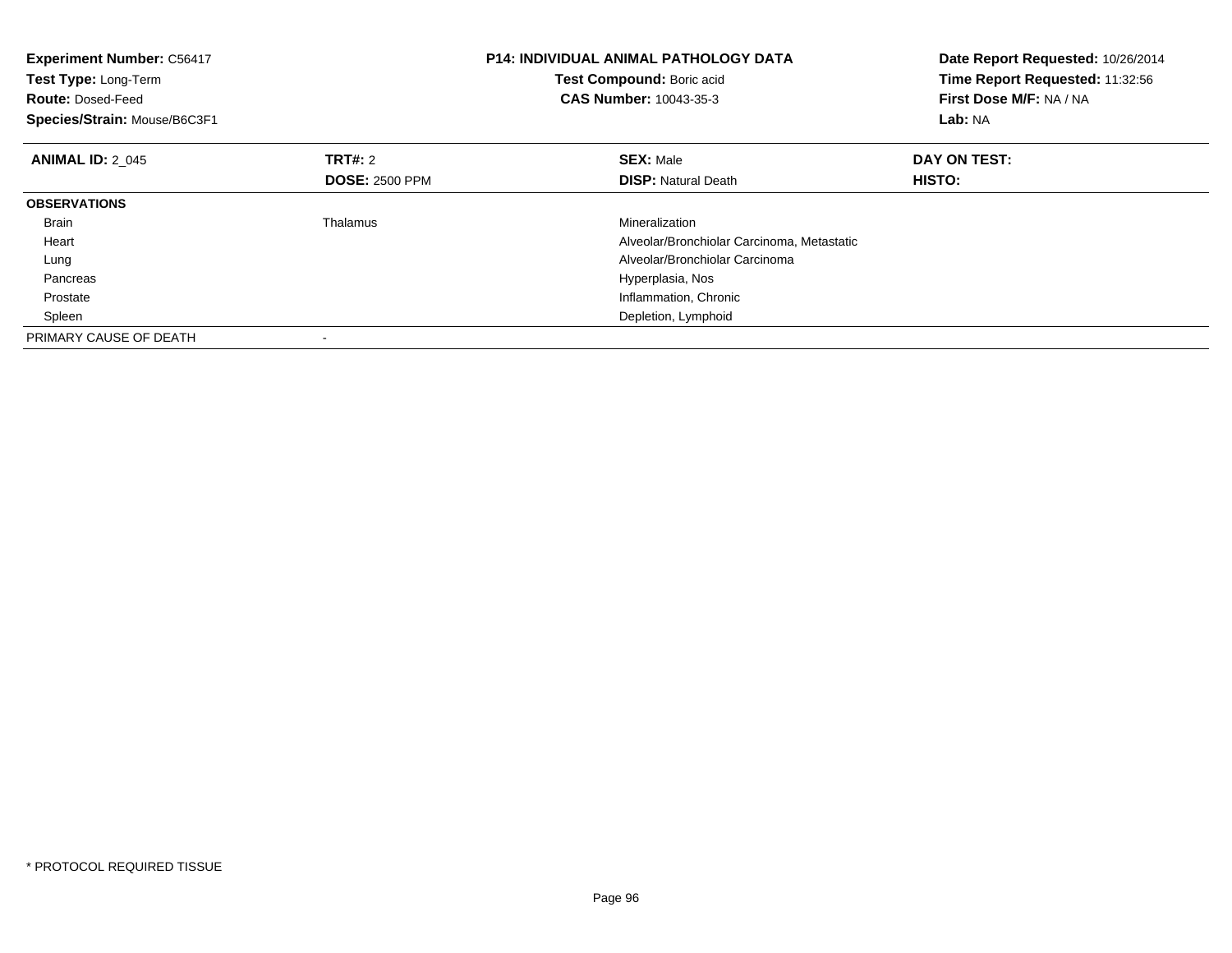| <b>Experiment Number: C56417</b><br>Test Type: Long-Term<br><b>Route: Dosed-Feed</b><br>Species/Strain: Mouse/B6C3F1 |                       | <b>P14: INDIVIDUAL ANIMAL PATHOLOGY DATA</b><br>Test Compound: Boric acid<br><b>CAS Number: 10043-35-3</b> | Date Report Requested: 10/26/2014<br>Time Report Requested: 11:32:56<br>First Dose M/F: NA / NA<br>Lab: NA |
|----------------------------------------------------------------------------------------------------------------------|-----------------------|------------------------------------------------------------------------------------------------------------|------------------------------------------------------------------------------------------------------------|
| <b>ANIMAL ID: 2 046</b>                                                                                              | <b>TRT#: 2</b>        | <b>SEX: Male</b>                                                                                           | DAY ON TEST:                                                                                               |
|                                                                                                                      | <b>DOSE: 2500 PPM</b> | <b>DISP:</b> Natural Death                                                                                 | <b>HISTO:</b>                                                                                              |
| <b>OBSERVATIONS</b>                                                                                                  |                       |                                                                                                            |                                                                                                            |
| Kidney                                                                                                               | Tubule                | Mineralization                                                                                             |                                                                                                            |
| Lymph node                                                                                                           | Mesenteric Lymph Node | Depletion, Lymphoid                                                                                        |                                                                                                            |
|                                                                                                                      | Mesenteric Lymph Node | Inflammation, Granulomatous                                                                                |                                                                                                            |
| Skin                                                                                                                 |                       | Inflammation, Acute                                                                                        |                                                                                                            |
| Spleen                                                                                                               |                       | Depletion, Lymphoid                                                                                        |                                                                                                            |
| Unspecified                                                                                                          | Multiple Organs Nos   | Inflammation, Nos                                                                                          |                                                                                                            |
| PRIMARY CAUSE OF DEATH                                                                                               |                       |                                                                                                            |                                                                                                            |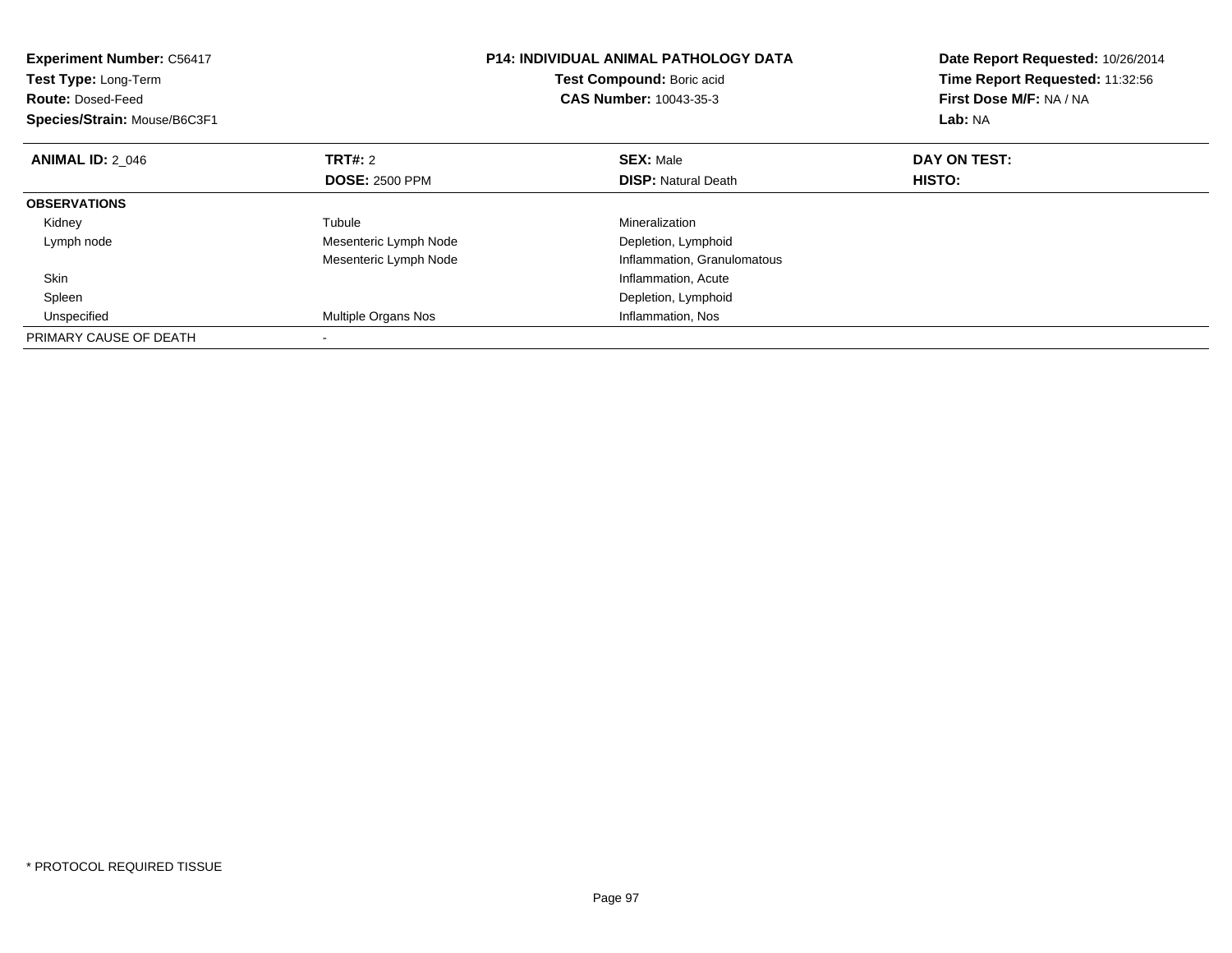**Test Type:** Long-Term

**Route:** Dosed-Feed

**Species/Strain:** Mouse/B6C3F1

#### **P14: INDIVIDUAL ANIMAL PATHOLOGY DATA**

**Test Compound:** Boric acid**CAS Number:** 10043-35-3

| <b>ANIMAL ID: 2_047</b> | TRT#: 2               | <b>SEX: Male</b>                | DAY ON TEST: |  |
|-------------------------|-----------------------|---------------------------------|--------------|--|
|                         | <b>DOSE: 2500 PPM</b> | <b>DISP:</b> Moribund Sacrifice | HISTO:       |  |
| <b>OBSERVATIONS</b>     |                       |                                 |              |  |
| Kidney                  | Pelvis                | Hemorrhage                      |              |  |
|                         | Tubule                | Mineralization                  |              |  |
| Lung                    |                       | Inflammation, Acute             |              |  |
| Lymph node              | Mandibular Lymph Node | Depletion, Lymphoid             |              |  |
|                         | Mesenteric Lymph Node | Depletion, Lymphoid             |              |  |
| Pancreas                | Duct Nos              | Hyperplasia, Nos                |              |  |
|                         |                       | Inflammation, Acute             |              |  |
| Seminal vesicle         |                       | Inflammation, Acute             |              |  |
| Skin                    |                       | Inflammation, Acute             |              |  |
| Spleen                  |                       | Depletion, Lymphoid             |              |  |
| Stomach                 | Forestomach           | Necrosis, Nos                   |              |  |
| Unspecified             |                       | Mineralization                  |              |  |
| PRIMARY CAUSE OF DEATH  |                       |                                 |              |  |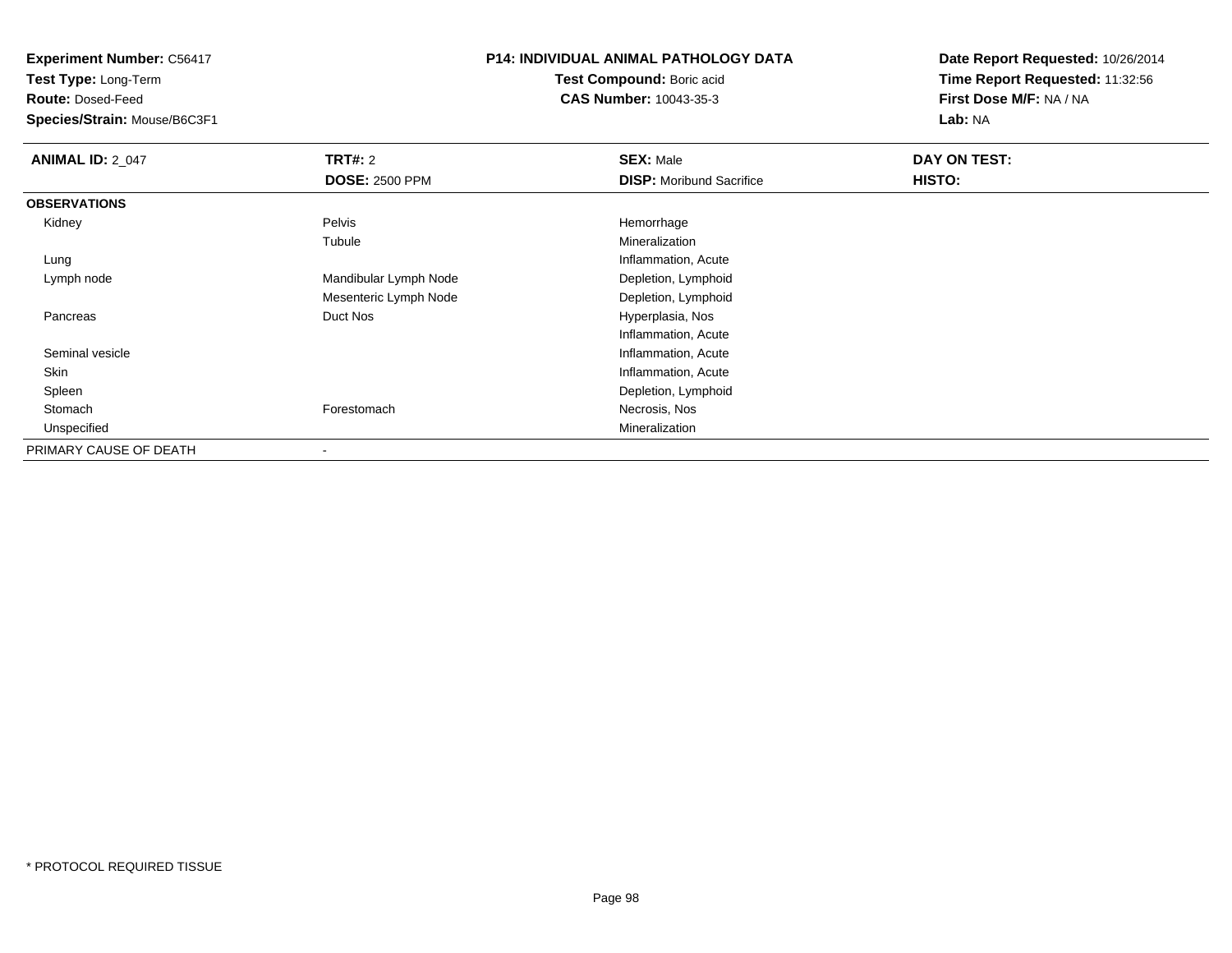**Experiment Number:** C56417**Test Type:** Long-Term**Route:** Dosed-Feed **Species/Strain:** Mouse/B6C3F1**P14: INDIVIDUAL ANIMAL PATHOLOGY DATATest Compound:** Boric acid **CAS Number:** 10043-35-3**Date Report Requested:** 10/26/2014**Time Report Requested:** 11:32:56**First Dose M/F:** NA / NA**Lab:** NA**ANIMAL ID: 2 048 REX:** Male **DAY ON TEST: CONSIST: SEX:** Male **DOSE:** 2500 PPM**DISP:** Terminal Sacrifice **HISTO: OBSERVATIONS** Bonee and the set of the set of the set of the set of the set of the set of the set of the set of the set of the s Tarsal Joint**Osteoarthritis** Mineralization Brain Thalamus Mineralization Kidneyy the contract of the contract of the contract of the contract of the contract of the contract of the contract of the contract of the contract of the contract of the contract of the contract of the contract of the contract Tubule **Degeneration**, Nos Glomerulosclerosis, NosInflammation, ChronicTubule Regeneration, Nos Liver Hepatocellular Carcinoma Salivary glandInflammation, Chronic<br>
Glandular Stomach (Internation, Chronic bronic) StomachInflammation, Chronic PRIMARY CAUSE OF DEATH-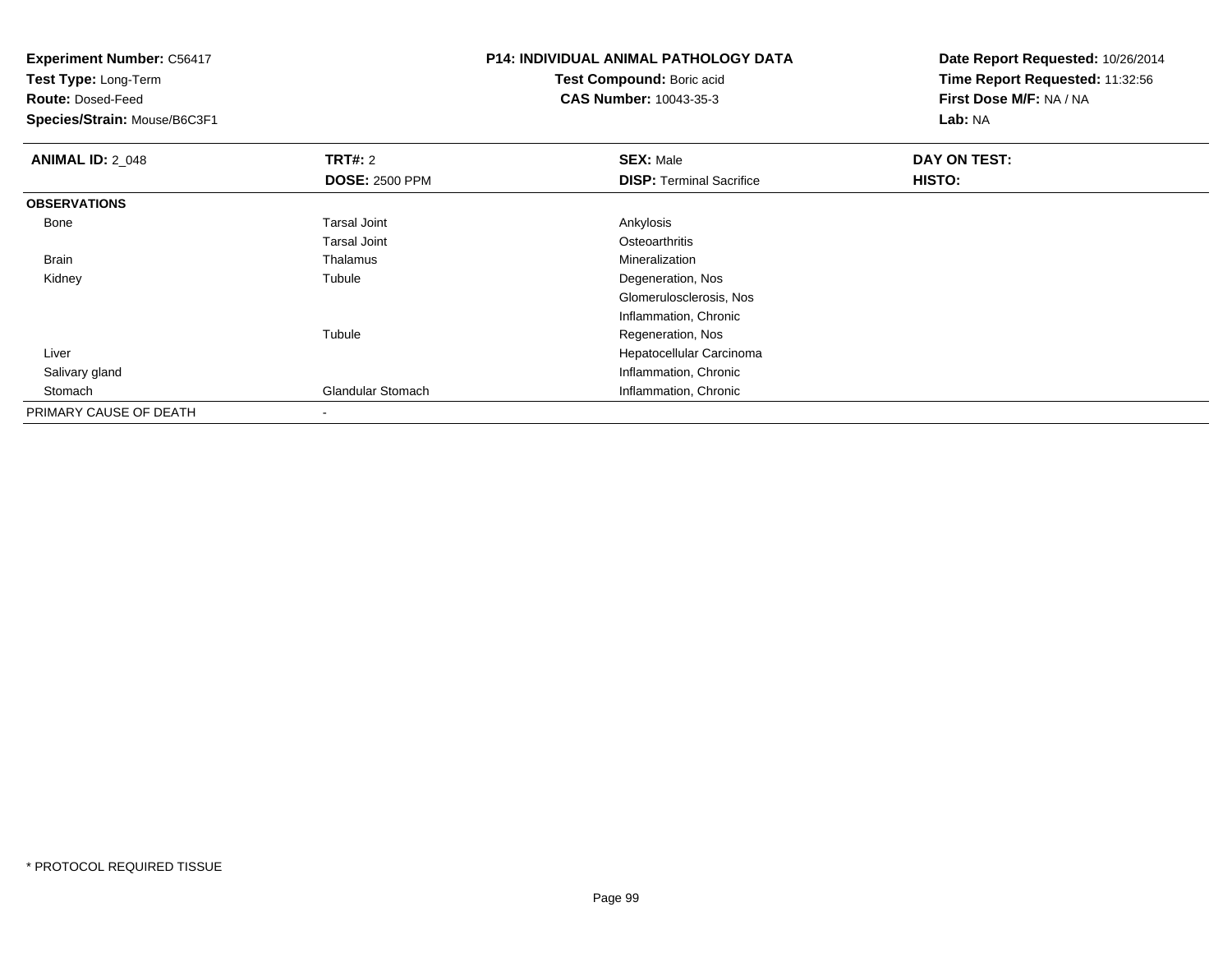**Test Type:** Long-Term

**Route:** Dosed-Feed

**Species/Strain:** Mouse/B6C3F1

## **P14: INDIVIDUAL ANIMAL PATHOLOGY DATA**

**Test Compound:** Boric acid**CAS Number:** 10043-35-3

| <b>ANIMAL ID: 2_049</b> | <b>TRT#: 2</b>           | <b>SEX: Male</b>                | <b>DAY ON TEST:</b> |  |
|-------------------------|--------------------------|---------------------------------|---------------------|--|
|                         | <b>DOSE: 2500 PPM</b>    | <b>DISP:</b> Moribund Sacrifice | HISTO:              |  |
| <b>OBSERVATIONS</b>     |                          |                                 |                     |  |
| Bone                    | <b>Tarsal Joint</b>      | Ankylosis                       |                     |  |
|                         | <b>Tarsal Joint</b>      | Osteoarthritis                  |                     |  |
| Brain                   | Thalamus                 | Mineralization                  |                     |  |
| Kidney                  |                          | Inflammation, Chronic           |                     |  |
|                         | Tubule                   | Mineralization                  |                     |  |
| Lung                    |                          | Alveolar/Bronchiolar Carcinoma  |                     |  |
|                         |                          | Perivasculitis                  |                     |  |
| Preputial gland         |                          | Inflammation, Active Chronic    |                     |  |
| Salivary gland          |                          | Inflammation, Chronic           |                     |  |
| Skin                    |                          | Inflammation, Acute Necrotizing |                     |  |
| Spleen                  |                          | Hematopoiesis                   |                     |  |
| Stomach                 | Omentum Nos              | Fibrosis                        |                     |  |
|                         | Omentum Nos              | Necrosis, Nos                   |                     |  |
| Unspecified             |                          | Fibrosarcoma                    |                     |  |
| PRIMARY CAUSE OF DEATH  | $\overline{\phantom{a}}$ |                                 |                     |  |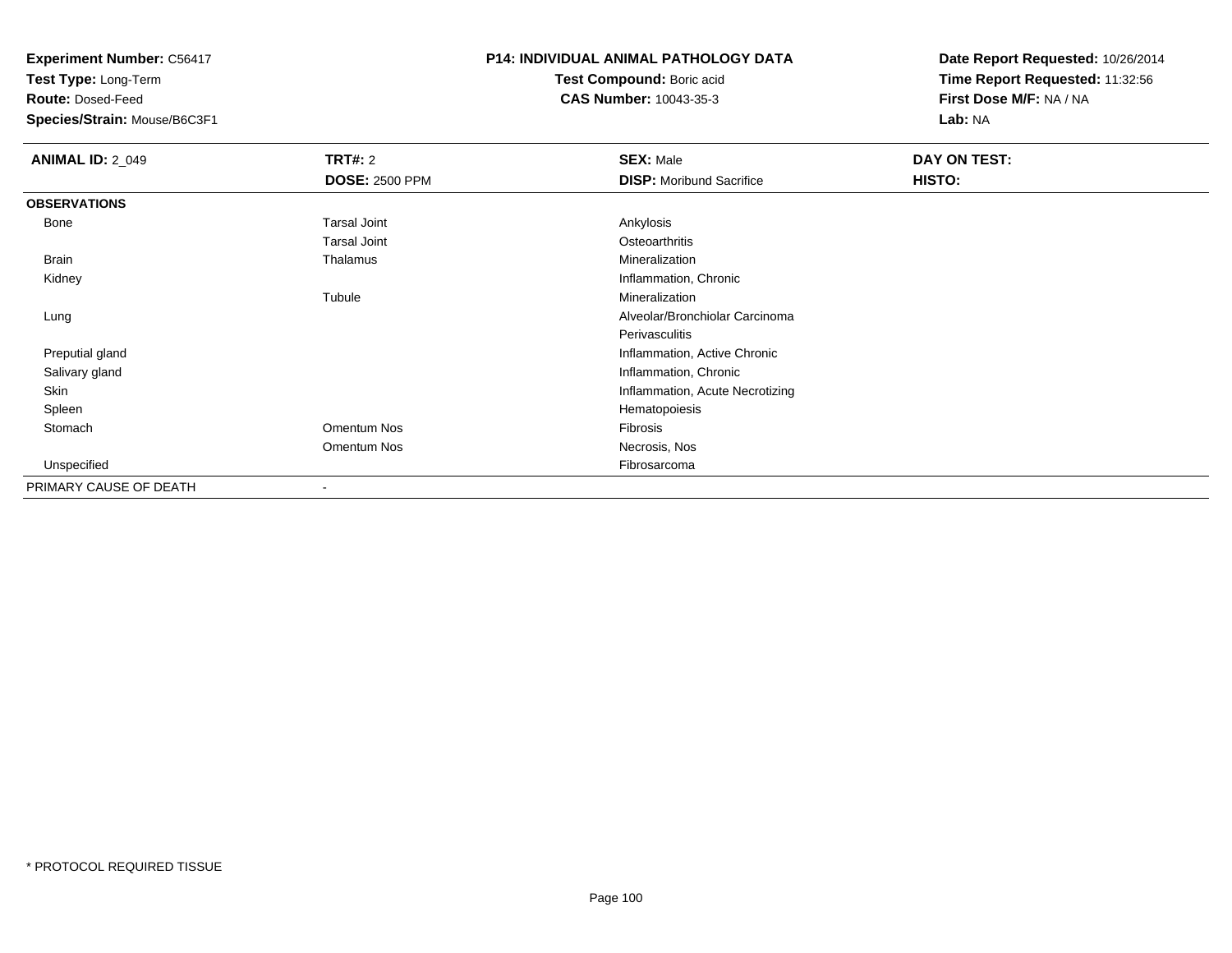|                       |                                      | Date Report Requested: 10/26/2014<br>Time Report Requested: 11:32:56<br>First Dose M/F: NA / NA |  |
|-----------------------|--------------------------------------|-------------------------------------------------------------------------------------------------|--|
|                       | Test Compound: Boric acid            |                                                                                                 |  |
|                       | <b>CAS Number: 10043-35-3</b>        |                                                                                                 |  |
|                       |                                      | Lab: NA                                                                                         |  |
| <b>TRT#: 2</b>        | <b>SEX: Male</b>                     | DAY ON TEST:                                                                                    |  |
| <b>DOSE: 2500 PPM</b> | <b>DISP:</b> Terminal Sacrifice      | HISTO:                                                                                          |  |
|                       |                                      |                                                                                                 |  |
| Thalamus              | Mineralization                       |                                                                                                 |  |
|                       | Inflammation, Chronic                |                                                                                                 |  |
|                       | Hepatocellular Carcinoma             |                                                                                                 |  |
|                       | Hepatocellular Carcinoma, Metastatic |                                                                                                 |  |
| Mesenteric Lymph Node | Angiectasis                          |                                                                                                 |  |
|                       | Inflammation, Chronic                |                                                                                                 |  |
|                       | Fibrosis                             |                                                                                                 |  |
|                       | Hyperplasia, Epithelial              |                                                                                                 |  |
|                       | Inflammation, Chronic                |                                                                                                 |  |
|                       |                                      | <b>P14: INDIVIDUAL ANIMAL PATHOLOGY DATA</b>                                                    |  |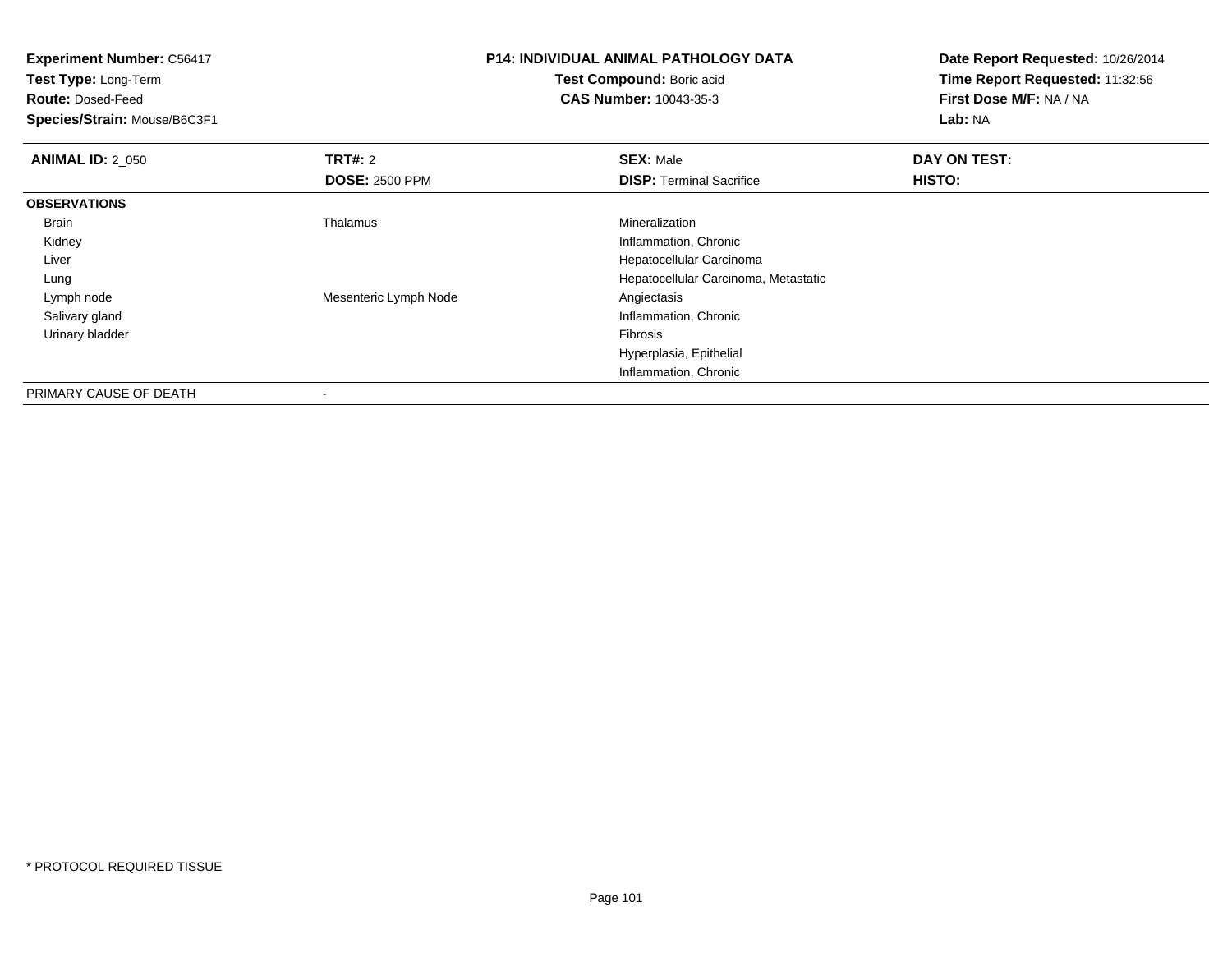**Experiment Number:** C56417**Test Type:** Long-Term**Route:** Dosed-Feed **Species/Strain:** Mouse/B6C3F1**P14: INDIVIDUAL ANIMAL PATHOLOGY DATATest Compound:** Boric acid **CAS Number:** 10043-35-3**Date Report Requested:** 10/26/2014**Time Report Requested:** 11:32:56**First Dose M/F:** NA / NA**Lab:** NA**ANIMAL ID:** 3\_001**TRT#:** 3 **SEX:** Male **DAY ON TEST: DOSE:** 0**DISP:** Terminal Sacrifice **HISTO: OBSERVATIONS** Brain Thalamus Mineralization Kidney Inflammation, Chronic Tubule Mineralization Tubule Regeneration, Nos Liver Inflammation, Acuteg and the state of the state of the state of the state of the state of the state of the state of the state of the state of the state of the state of the state of the state of the state of the state of the state of the stat Lung Pancreas Islets Hyperplasia, Nos Inflammation, Chronic**Inflammation, Chronic**  Salivary gland Testiss and the contract of the contract of the contract of the contract of the contract of the contract of the contract of the contract of the contract of the contract of the contract of the contract of the contract of the cont Thymuss and the contract of the contract of the contract of the contract of the contract of the contract of the contract of the contract of the contract of the contract of the contract of the contract of the contract of the cont PRIMARY CAUSE OF DEATH

-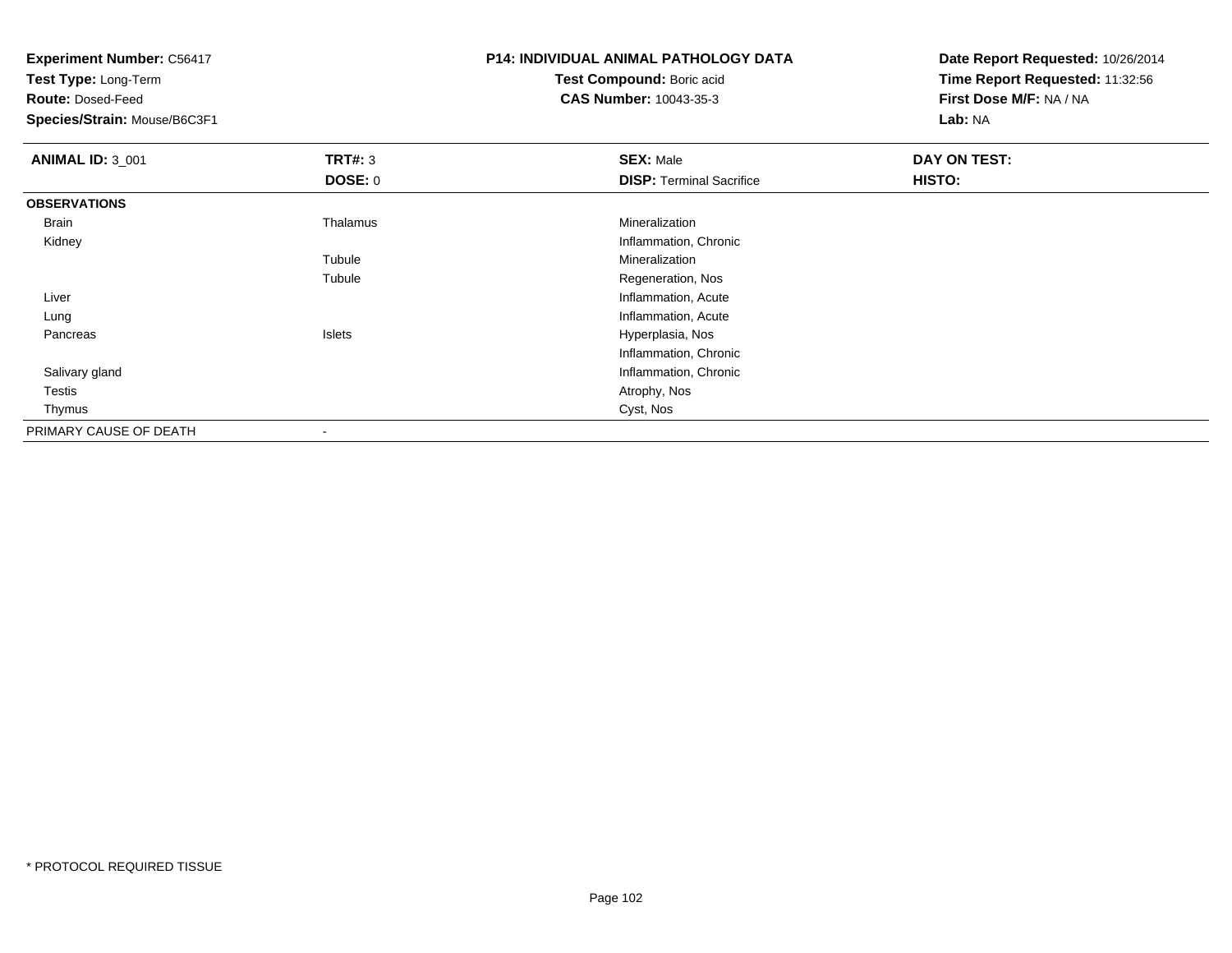**Test Type:** Long-Term

**Route:** Dosed-Feed

**Species/Strain:** Mouse/B6C3F1

#### **P14: INDIVIDUAL ANIMAL PATHOLOGY DATA**

**Test Compound:** Boric acid**CAS Number:** 10043-35-3

| <b>ANIMAL ID: 3_002</b> | TRT#: 3                  | <b>SEX: Male</b>                | DAY ON TEST: |  |
|-------------------------|--------------------------|---------------------------------|--------------|--|
|                         | DOSE: 0                  | <b>DISP: Terminal Sacrifice</b> | HISTO:       |  |
| <b>OBSERVATIONS</b>     |                          |                                 |              |  |
| Brain                   | Thalamus                 | Mineralization                  |              |  |
| Eye                     | <b>Nasolacrimal Duct</b> | Inflammation, Nos               |              |  |
| Harderian gland         | <b>Hardarian Gland</b>   | Adenoma, Nos                    |              |  |
| Kidney                  |                          | Inflammation, Chronic           |              |  |
|                         | Tubule                   | Mineralization                  |              |  |
| Lung                    |                          | Inflammation, Chronic           |              |  |
| Pancreas                |                          | Inflammation, Chronic           |              |  |
| Pituitary gland         | Intermedia               | Adenoma, Nos                    |              |  |
| Salivary gland          |                          | Atrophy, Nos                    |              |  |
|                         |                          | Inflammation, Chronic           |              |  |
| Skin                    |                          | Inflammation, Acute             |              |  |
| Thymus                  |                          | Cyst, Nos                       |              |  |
|                         |                          | Depletion, Lymphoid             |              |  |
| PRIMARY CAUSE OF DEATH  | ۰                        |                                 |              |  |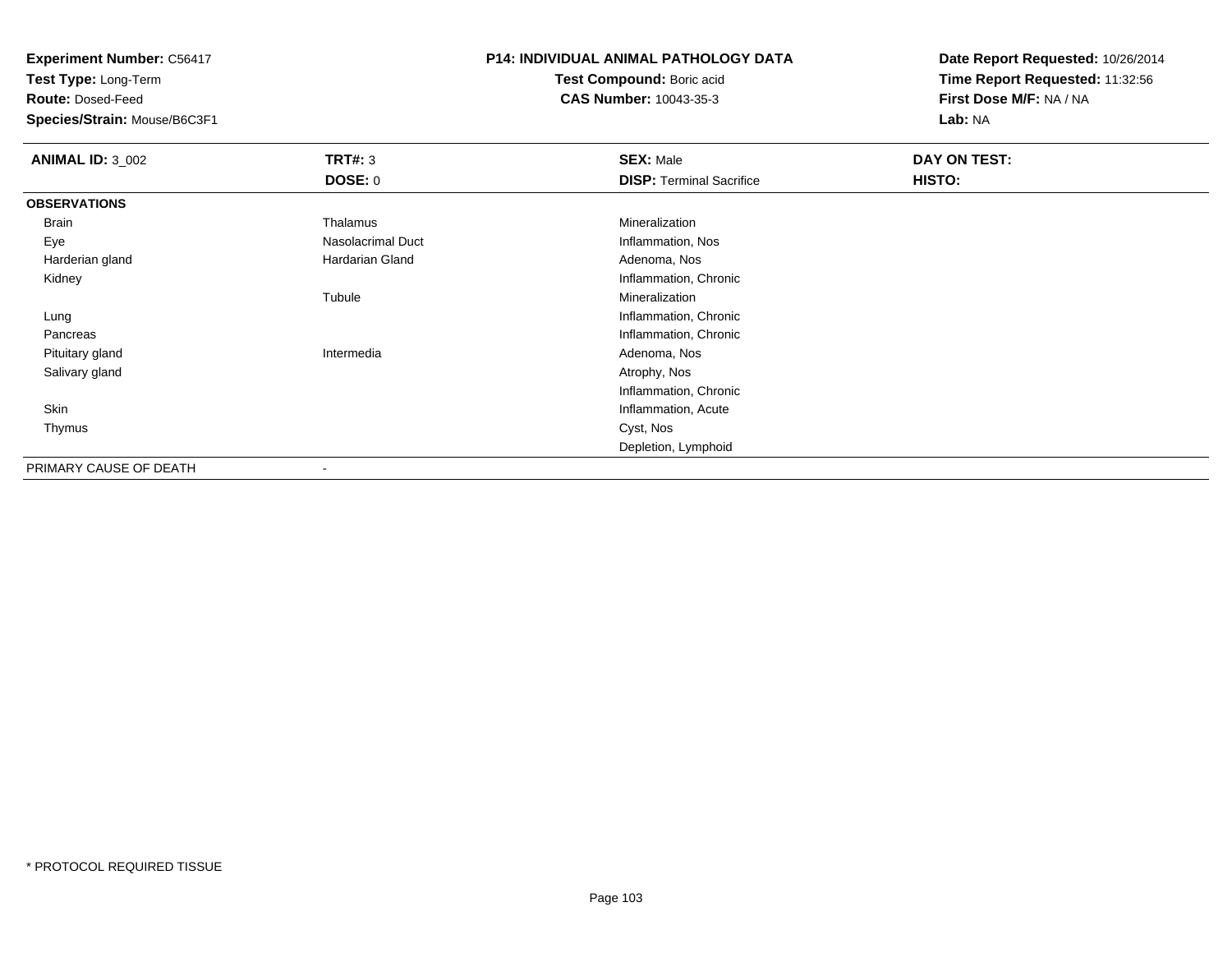| <b>Experiment Number: C56417</b><br>Test Type: Long-Term<br><b>Route: Dosed-Feed</b><br>Species/Strain: Mouse/B6C3F1 |                | <b>P14: INDIVIDUAL ANIMAL PATHOLOGY DATA</b><br>Test Compound: Boric acid<br><b>CAS Number: 10043-35-3</b> | Date Report Requested: 10/26/2014<br>Time Report Requested: 11:32:56<br>First Dose M/F: NA / NA<br>Lab: NA |  |
|----------------------------------------------------------------------------------------------------------------------|----------------|------------------------------------------------------------------------------------------------------------|------------------------------------------------------------------------------------------------------------|--|
| <b>ANIMAL ID: 3 003</b>                                                                                              | <b>TRT#: 3</b> | <b>SEX: Male</b>                                                                                           | DAY ON TEST:                                                                                               |  |
|                                                                                                                      | DOSE: 0        | <b>DISP:</b> Terminal Sacrifice                                                                            | <b>HISTO:</b>                                                                                              |  |
| <b>OBSERVATIONS</b>                                                                                                  |                |                                                                                                            |                                                                                                            |  |
| <b>Brain</b>                                                                                                         | Thalamus       | Mineralization                                                                                             |                                                                                                            |  |
| Kidney                                                                                                               |                | Inflammation, Chronic                                                                                      |                                                                                                            |  |
|                                                                                                                      | Tubule         | Mineralization                                                                                             |                                                                                                            |  |
|                                                                                                                      | Tubule         | Regeneration, Nos                                                                                          |                                                                                                            |  |
| Lung                                                                                                                 |                | Hyperplasia, Alveolar Epithelium                                                                           |                                                                                                            |  |
| Nasal cavity                                                                                                         |                | Inflammation, Acute                                                                                        |                                                                                                            |  |
| Pancreas                                                                                                             |                | Inflammation, Chronic                                                                                      |                                                                                                            |  |
| Salivary gland                                                                                                       |                | Inflammation, Chronic                                                                                      |                                                                                                            |  |
| PRIMARY CAUSE OF DEATH                                                                                               |                |                                                                                                            |                                                                                                            |  |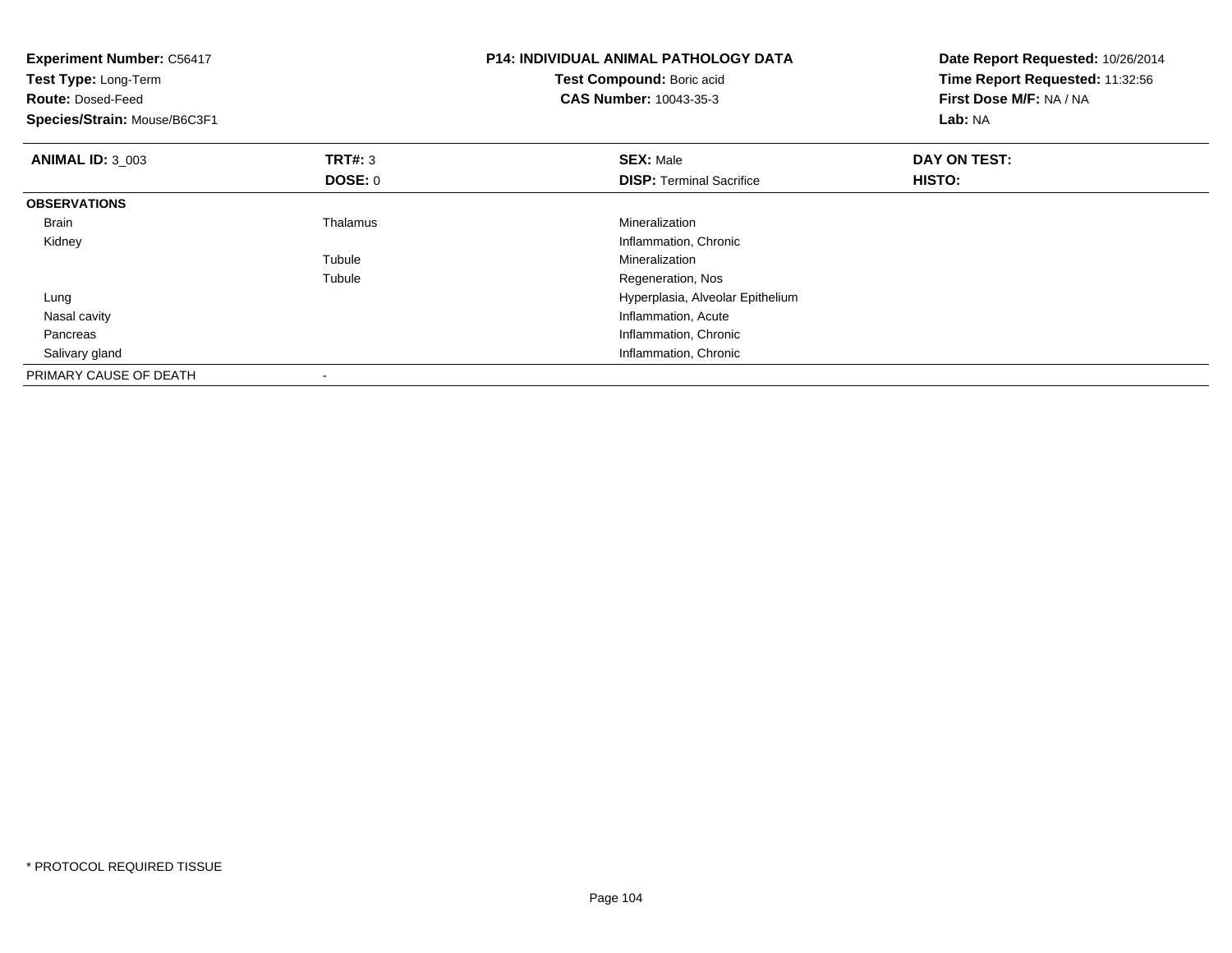**Test Type:** Long-Term

**Route:** Dosed-Feed

**Species/Strain:** Mouse/B6C3F1

## **P14: INDIVIDUAL ANIMAL PATHOLOGY DATA**

**Test Compound:** Boric acid**CAS Number:** 10043-35-3

| <b>ANIMAL ID: 3_004</b> | TRT#: 3                    | <b>SEX: Male</b>                | DAY ON TEST: |
|-------------------------|----------------------------|---------------------------------|--------------|
|                         | <b>DOSE: 0</b>             | <b>DISP: Terminal Sacrifice</b> | HISTO:       |
| <b>OBSERVATIONS</b>     |                            |                                 |              |
| <b>Brain</b>            | Thalamus                   | Mineralization                  |              |
| Eye                     | Substantia Propria         | Fibrosis                        |              |
|                         | Substantia Propria         | Inflammation, Acute Necrotizing |              |
|                         | <b>External Epithelium</b> | Ulcer, Nos                      |              |
| Kidney                  |                            | Inflammation, Chronic           |              |
|                         | Tubule                     | Mineralization                  |              |
|                         | Tubule                     | Regeneration, Nos               |              |
| Liver                   |                            | Clear-Cell Change               |              |
| Lung                    |                            | Alveolar/Bronchiolar Adenoma    |              |
| Prostate                |                            | Inflammation, Chronic           |              |
| Salivary gland          |                            | Inflammation, Chronic           |              |
| PRIMARY CAUSE OF DEATH  |                            |                                 |              |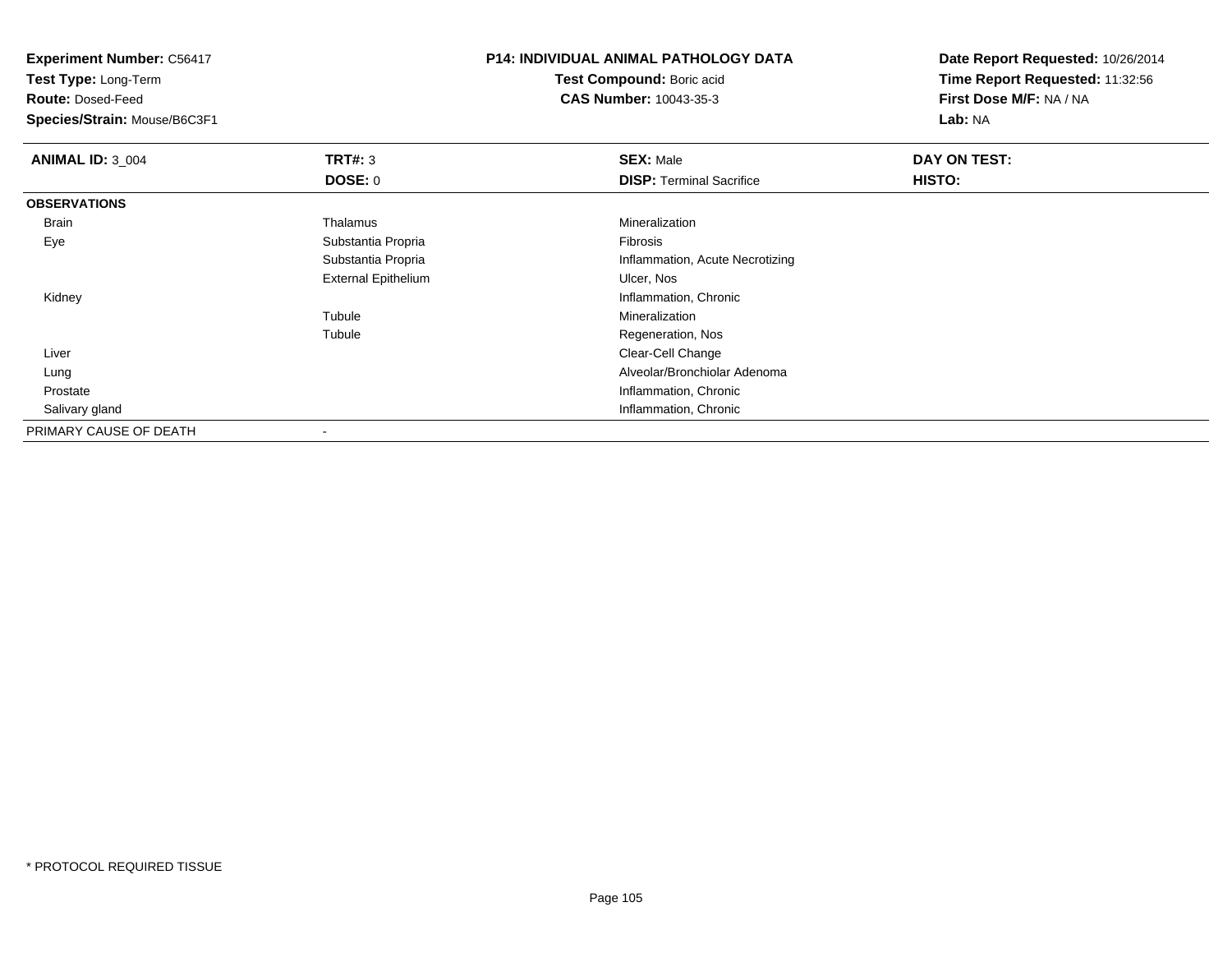| <b>Experiment Number: C56417</b><br>Test Type: Long-Term<br><b>Route: Dosed-Feed</b><br>Species/Strain: Mouse/B6C3F1 |                   | P14: INDIVIDUAL ANIMAL PATHOLOGY DATA<br>Test Compound: Boric acid<br><b>CAS Number: 10043-35-3</b> | Date Report Requested: 10/26/2014<br>Time Report Requested: 11:32:56<br>First Dose M/F: NA / NA<br>Lab: NA |
|----------------------------------------------------------------------------------------------------------------------|-------------------|-----------------------------------------------------------------------------------------------------|------------------------------------------------------------------------------------------------------------|
| <b>ANIMAL ID: 3 005</b>                                                                                              | <b>TRT#: 3</b>    | <b>SEX: Male</b>                                                                                    | DAY ON TEST:                                                                                               |
|                                                                                                                      | DOSE: 0           | <b>DISP:</b> Terminal Sacrifice                                                                     | <b>HISTO:</b>                                                                                              |
| <b>OBSERVATIONS</b>                                                                                                  |                   |                                                                                                     |                                                                                                            |
| <b>Brain</b>                                                                                                         | Thalamus          | <b>Mineralization</b>                                                                               |                                                                                                            |
| Eye                                                                                                                  | Nasolacrimal Duct | Inflammation, Nos                                                                                   |                                                                                                            |
| Kidney                                                                                                               |                   | Inflammation, Chronic                                                                               |                                                                                                            |
|                                                                                                                      | Tubule            | Regeneration, Nos                                                                                   |                                                                                                            |
| Lung                                                                                                                 |                   | Alveolar/Bronchiolar Adenoma                                                                        |                                                                                                            |
| Preputial gland                                                                                                      |                   | Dilatation, Ducts                                                                                   |                                                                                                            |
| Salivary gland                                                                                                       |                   | Inflammation, Chronic                                                                               |                                                                                                            |
| Thymus                                                                                                               |                   | Cyst, Nos                                                                                           |                                                                                                            |
| PRIMARY CAUSE OF DEATH                                                                                               |                   |                                                                                                     |                                                                                                            |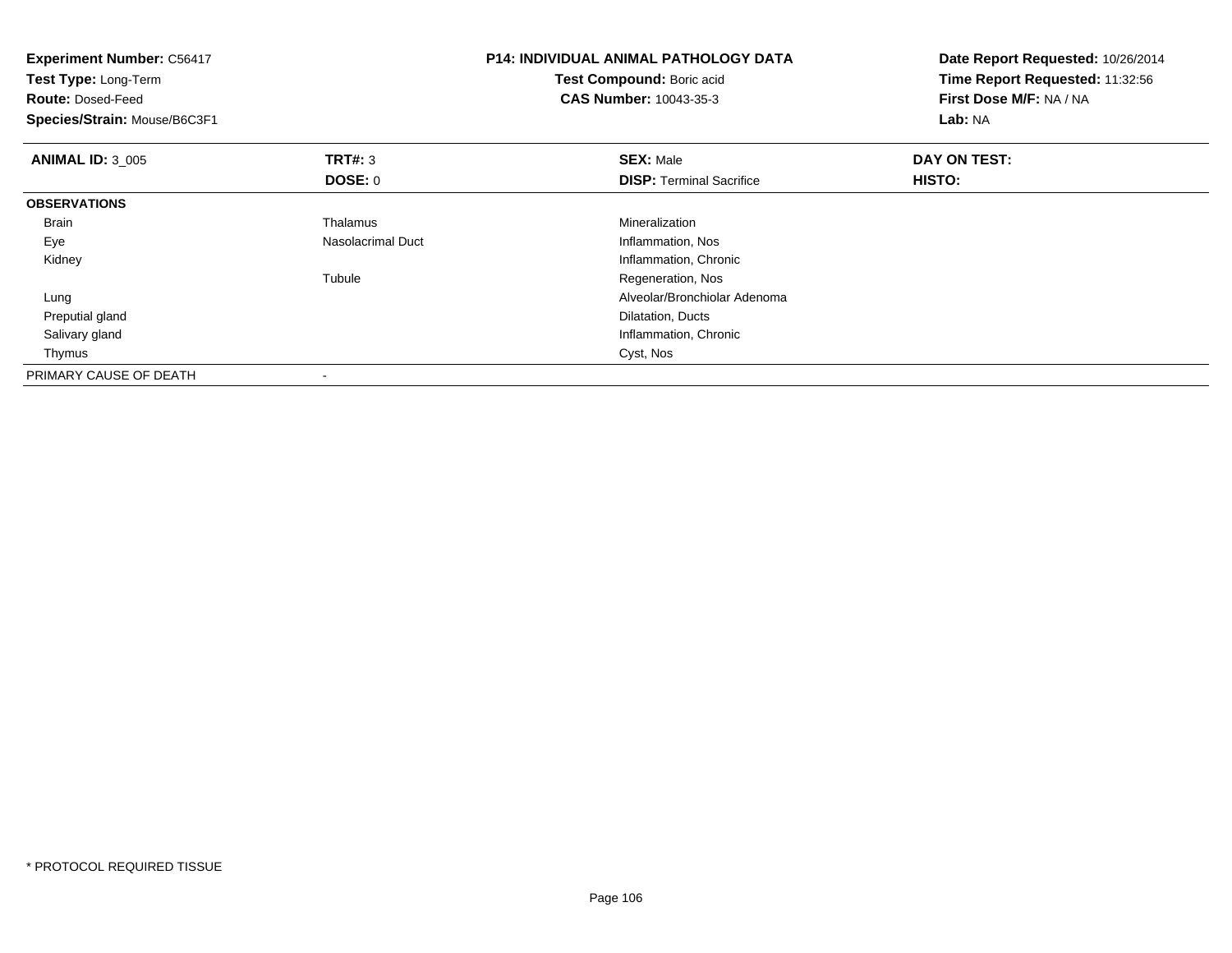| <b>Experiment Number: C56417</b>                                                                                                               |         | <b>P14: INDIVIDUAL ANIMAL PATHOLOGY DATA</b> | Date Report Requested: 10/26/2014                          |  |
|------------------------------------------------------------------------------------------------------------------------------------------------|---------|----------------------------------------------|------------------------------------------------------------|--|
| Test Compound: Boric acid<br>Test Type: Long-Term<br><b>CAS Number: 10043-35-3</b><br><b>Route: Dosed-Feed</b><br>Species/Strain: Mouse/B6C3F1 |         |                                              | Time Report Requested: 11:32:56<br>First Dose M/F: NA / NA |  |
|                                                                                                                                                |         |                                              |                                                            |  |
|                                                                                                                                                |         | Lab: NA                                      |                                                            |  |
| <b>ANIMAL ID: 3 006</b>                                                                                                                        | TRT#: 3 | <b>SEX: Male</b>                             | DAY ON TEST:                                               |  |
|                                                                                                                                                | DOSE: 0 | <b>DISP: Natural Death</b>                   | <b>HISTO:</b>                                              |  |
| <b>OBSERVATIONS</b>                                                                                                                            |         |                                              |                                                            |  |
| Liver                                                                                                                                          |         | Sarcoma, Nos                                 |                                                            |  |
| PRIMARY CAUSE OF DEATH                                                                                                                         |         |                                              |                                                            |  |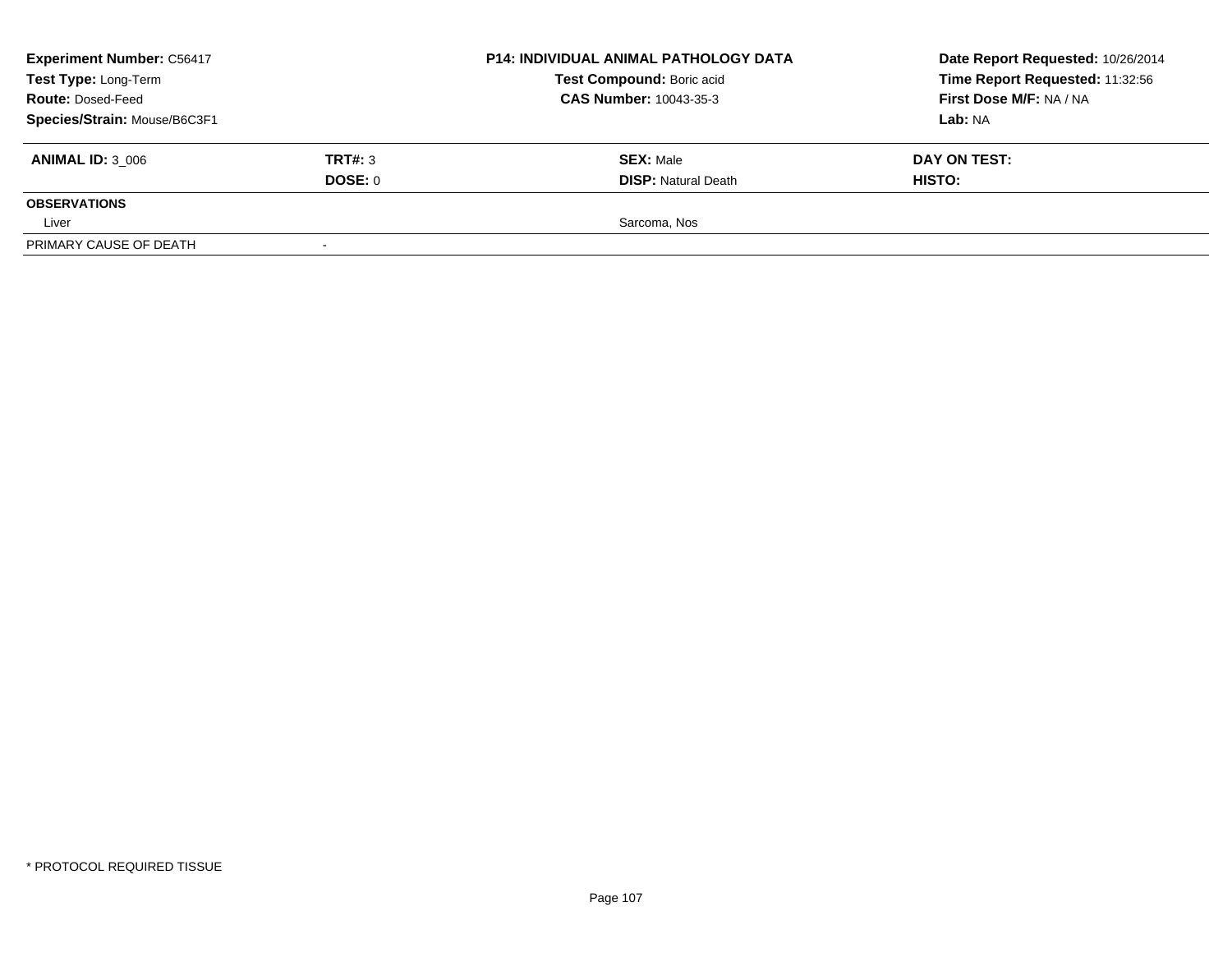**Test Type:** Long-Term

**Route:** Dosed-Feed

**Species/Strain:** Mouse/B6C3F1

# **P14: INDIVIDUAL ANIMAL PATHOLOGY DATA**

**Test Compound:** Boric acid**CAS Number:** 10043-35-3

| <b>ANIMAL ID: 3_007</b> | <b>TRT#: 3</b>      | <b>SEX: Male</b>                | DAY ON TEST: |  |
|-------------------------|---------------------|---------------------------------|--------------|--|
|                         | <b>DOSE: 0</b>      | <b>DISP:</b> Moribund Sacrifice | HISTO:       |  |
| <b>OBSERVATIONS</b>     |                     |                                 |              |  |
| Bone                    | <b>Tarsal Joint</b> | Ankylosis                       |              |  |
|                         | <b>Tarsal Joint</b> | Osteoarthritis                  |              |  |
| <b>Brain</b>            | Thalamus            | Mineralization                  |              |  |
| Kidney                  |                     | Inflammation, Chronic           |              |  |
| Lung                    |                     | Hemorrhage                      |              |  |
|                         |                     | Inflammation, Chronic           |              |  |
| Pancreas                |                     | Cytoplasmic Change, Nos         |              |  |
|                         |                     | Hyperplasia, Nos                |              |  |
|                         |                     | Inflammation, Chronic           |              |  |
| Skin                    |                     | Inflammation, Acute             |              |  |
| Urinary bladder         |                     | Inflammation, Chronic           |              |  |
| PRIMARY CAUSE OF DEATH  |                     |                                 |              |  |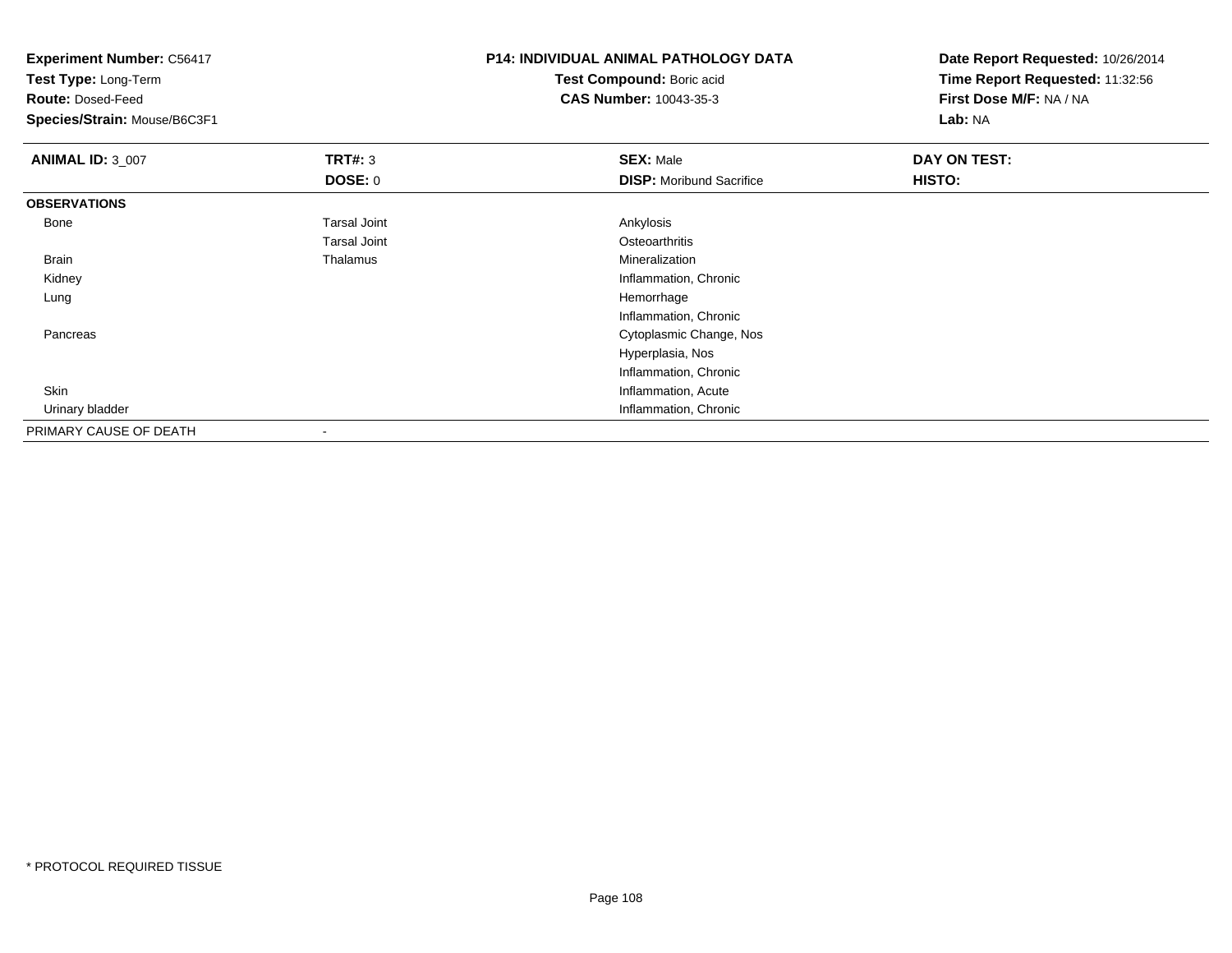| <b>Experiment Number: C56417</b><br>Test Type: Long-Term<br><b>Route: Dosed-Feed</b> |                | <b>P14: INDIVIDUAL ANIMAL PATHOLOGY DATA</b><br>Test Compound: Boric acid<br><b>CAS Number: 10043-35-3</b> | Date Report Requested: 10/26/2014<br>Time Report Requested: 11:32:56<br>First Dose M/F: NA / NA |  |
|--------------------------------------------------------------------------------------|----------------|------------------------------------------------------------------------------------------------------------|-------------------------------------------------------------------------------------------------|--|
| Species/Strain: Mouse/B6C3F1                                                         |                |                                                                                                            | Lab: NA                                                                                         |  |
| <b>ANIMAL ID: 3_008</b>                                                              | <b>TRT#: 3</b> | <b>SEX: Male</b>                                                                                           | DAY ON TEST:                                                                                    |  |
|                                                                                      | <b>DOSE: 0</b> | <b>DISP: Terminal Sacrifice</b>                                                                            | HISTO:                                                                                          |  |
| <b>OBSERVATIONS</b>                                                                  |                |                                                                                                            |                                                                                                 |  |
| Brain                                                                                | Thalamus       | Mineralization                                                                                             |                                                                                                 |  |
| <b>Intestine Small</b>                                                               | Peyers Patch   | Hyperplasia, Lymphoid                                                                                      |                                                                                                 |  |
| Kidney                                                                               |                | Inflammation, Chronic                                                                                      |                                                                                                 |  |
|                                                                                      | Tubule         | Mineralization                                                                                             |                                                                                                 |  |
|                                                                                      | Tubule         | Regeneration, Nos                                                                                          |                                                                                                 |  |
| Pancreas                                                                             |                | Inflammation, Chronic                                                                                      |                                                                                                 |  |
| Thymus                                                                               |                | Cyst, Nos                                                                                                  |                                                                                                 |  |
|                                                                                      |                | Hemorrhage                                                                                                 |                                                                                                 |  |
| Unspecified                                                                          |                | Inflammation, Active Chronic                                                                               |                                                                                                 |  |
| Urethra                                                                              |                | Calculus, Microscopic Examination                                                                          |                                                                                                 |  |
| PRIMARY CAUSE OF DEATH                                                               |                |                                                                                                            |                                                                                                 |  |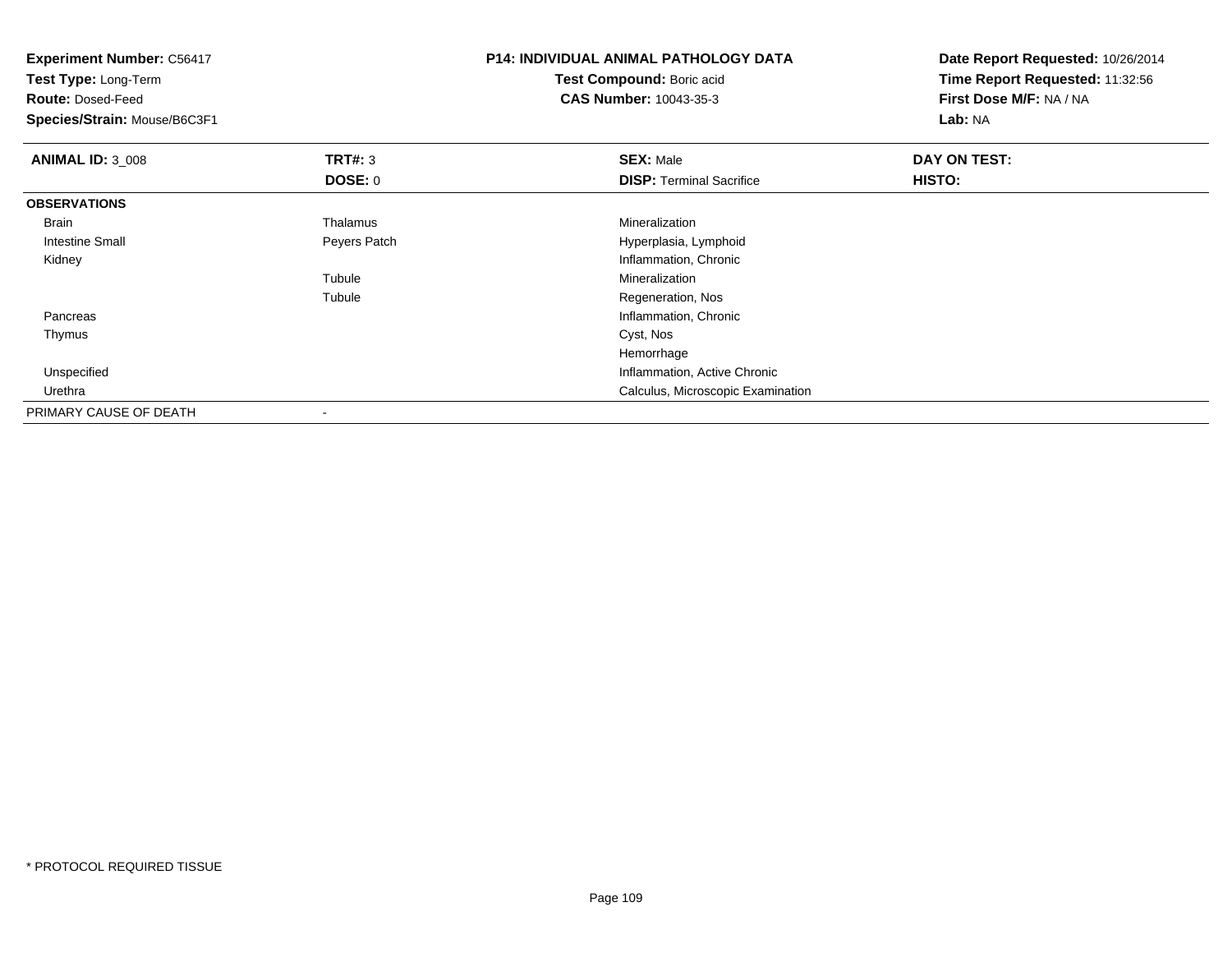| <b>Experiment Number: C56417</b><br>Test Type: Long-Term<br><b>Route: Dosed-Feed</b><br>Species/Strain: Mouse/B6C3F1 |                | <b>P14: INDIVIDUAL ANIMAL PATHOLOGY DATA</b><br>Test Compound: Boric acid<br><b>CAS Number: 10043-35-3</b> | Date Report Requested: 10/26/2014<br>Time Report Requested: 11:32:56<br>First Dose M/F: NA / NA<br>Lab: NA |
|----------------------------------------------------------------------------------------------------------------------|----------------|------------------------------------------------------------------------------------------------------------|------------------------------------------------------------------------------------------------------------|
| <b>ANIMAL ID: 3_009</b>                                                                                              | <b>TRT#: 3</b> | <b>SEX: Male</b>                                                                                           | DAY ON TEST:                                                                                               |
|                                                                                                                      | <b>DOSE: 0</b> | <b>DISP: Terminal Sacrifice</b>                                                                            | <b>HISTO:</b>                                                                                              |
| <b>OBSERVATIONS</b>                                                                                                  |                |                                                                                                            |                                                                                                            |
| <b>Brain</b>                                                                                                         | Thalamus       | Mineralization                                                                                             |                                                                                                            |
| Kidney                                                                                                               |                | Inflammation, Chronic                                                                                      |                                                                                                            |
|                                                                                                                      | Tubule         | Regeneration, Nos                                                                                          |                                                                                                            |
| Liver                                                                                                                |                | Hepatocellular Carcinoma                                                                                   |                                                                                                            |
| Nasal cavity                                                                                                         |                | Inflammation, Acute                                                                                        |                                                                                                            |
| Preputial gland                                                                                                      |                | Hyperkeratosis                                                                                             |                                                                                                            |
|                                                                                                                      |                | Inflammation, Active Chronic                                                                               |                                                                                                            |
| Urethra                                                                                                              |                | Calculus, Microscopic Examination                                                                          |                                                                                                            |
| PRIMARY CAUSE OF DEATH                                                                                               |                |                                                                                                            |                                                                                                            |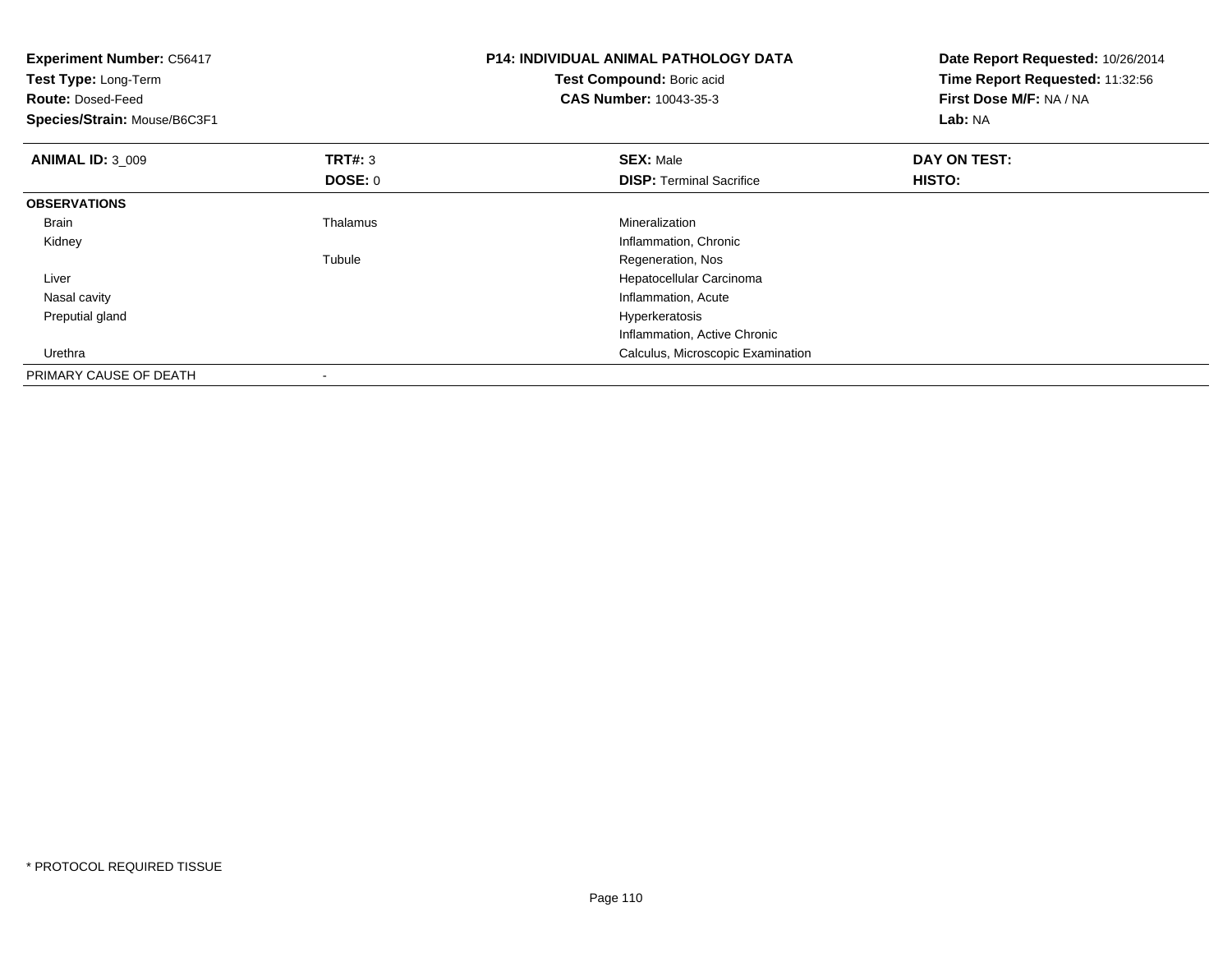| <b>Experiment Number: C56417</b><br>Test Type: Long-Term |                     | <b>P14: INDIVIDUAL ANIMAL PATHOLOGY DATA</b> | Date Report Requested: 10/26/2014 |
|----------------------------------------------------------|---------------------|----------------------------------------------|-----------------------------------|
|                                                          |                     | Test Compound: Boric acid                    | Time Report Requested: 11:32:56   |
| <b>Route: Dosed-Feed</b>                                 |                     | <b>CAS Number: 10043-35-3</b>                | First Dose M/F: NA / NA           |
| Species/Strain: Mouse/B6C3F1                             |                     |                                              | Lab: NA                           |
| <b>ANIMAL ID: 3_010</b>                                  | TRT#: 3             | <b>SEX: Male</b>                             | DAY ON TEST:                      |
|                                                          | DOSE: 0             | <b>DISP: Terminal Sacrifice</b>              | HISTO:                            |
| <b>OBSERVATIONS</b>                                      |                     |                                              |                                   |
| Bone                                                     | <b>Tarsal Joint</b> | Ankylosis                                    |                                   |
|                                                          | <b>Tarsal Joint</b> | Osteoarthritis                               |                                   |
| Brain                                                    | Thalamus            | Mineralization                               |                                   |
| Harderian gland                                          | Hardarian Gland     | Adenoma, Nos                                 |                                   |
| Kidney                                                   |                     | Inflammation, Chronic                        |                                   |
| Pancreas                                                 |                     | Inflammation, Chronic                        |                                   |
| Prostate                                                 |                     | Inflammation, Chronic                        |                                   |
| Salivary gland                                           |                     | Inflammation, Chronic                        |                                   |
| Stomach                                                  | Glandular Stomach   | Hyperplasia, Epithelial                      |                                   |
| Urinary bladder                                          |                     | Inflammation, Chronic                        |                                   |
| PRIMARY CAUSE OF DEATH                                   |                     |                                              |                                   |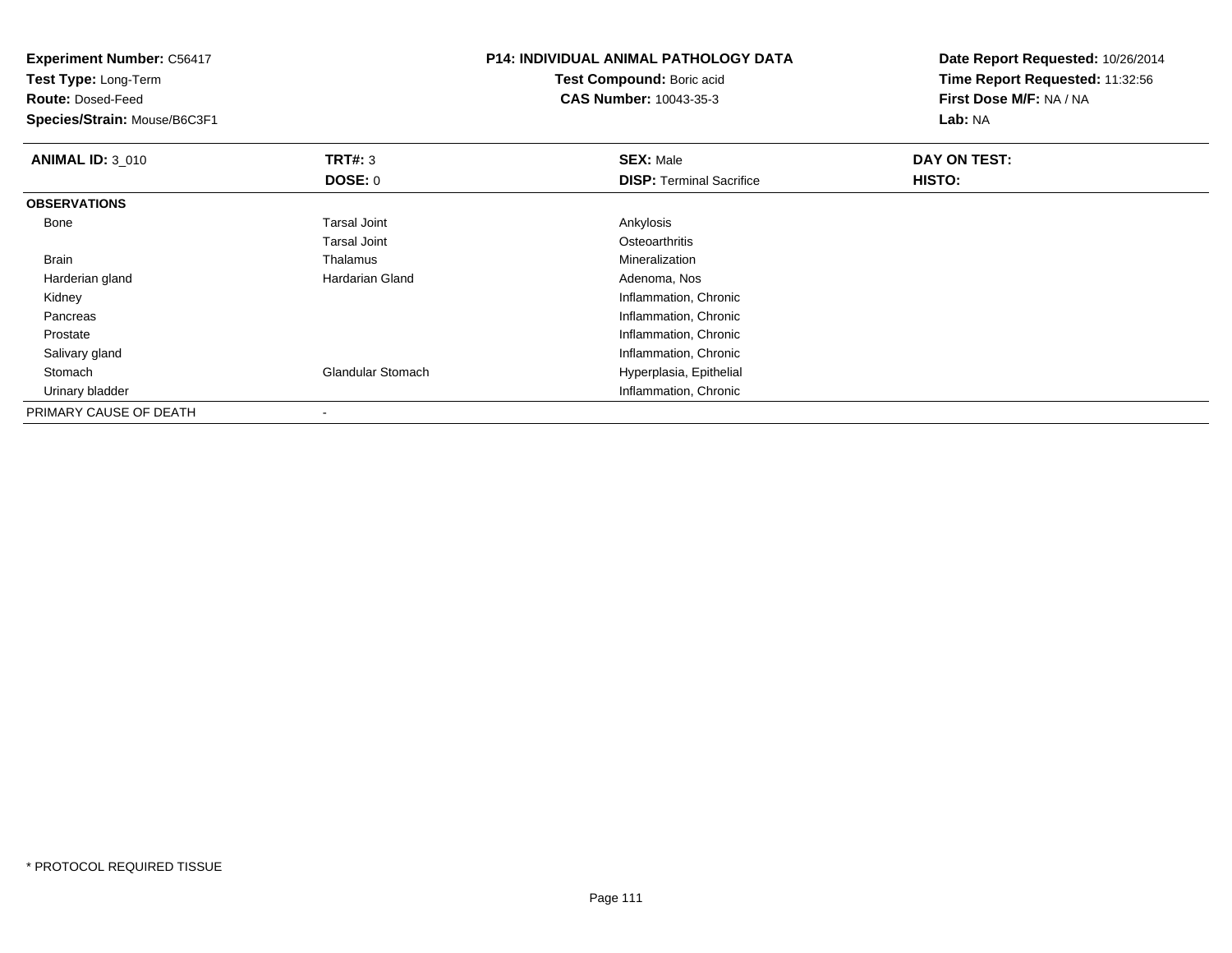| <b>Experiment Number: C56417</b><br>Test Type: Long-Term<br><b>Route: Dosed-Feed</b><br>Species/Strain: Mouse/B6C3F1 |                          | <b>P14: INDIVIDUAL ANIMAL PATHOLOGY DATA</b><br>Test Compound: Boric acid<br><b>CAS Number: 10043-35-3</b> | Date Report Requested: 10/26/2014<br>Time Report Requested: 11:32:56<br>First Dose M/F: NA / NA<br>Lab: NA |
|----------------------------------------------------------------------------------------------------------------------|--------------------------|------------------------------------------------------------------------------------------------------------|------------------------------------------------------------------------------------------------------------|
| <b>ANIMAL ID: 3 011</b>                                                                                              | <b>TRT#: 3</b>           | <b>SEX: Male</b>                                                                                           | DAY ON TEST:                                                                                               |
|                                                                                                                      | DOSE: 0                  | <b>DISP:</b> Terminal Sacrifice                                                                            | HISTO:                                                                                                     |
| <b>OBSERVATIONS</b>                                                                                                  |                          |                                                                                                            |                                                                                                            |
| <b>Brain</b>                                                                                                         | Thalamus                 | Mineralization                                                                                             |                                                                                                            |
| Kidney                                                                                                               |                          | Inflammation, Chronic                                                                                      |                                                                                                            |
|                                                                                                                      | Tubule                   | Regeneration, Nos                                                                                          |                                                                                                            |
| Salivary gland                                                                                                       |                          | Inflammation, Chronic                                                                                      |                                                                                                            |
| Stomach                                                                                                              | <b>Glandular Stomach</b> | Hyperplasia, Epithelial                                                                                    |                                                                                                            |
| Thymus                                                                                                               |                          | Cyst, Nos                                                                                                  |                                                                                                            |
| PRIMARY CAUSE OF DEATH                                                                                               |                          |                                                                                                            |                                                                                                            |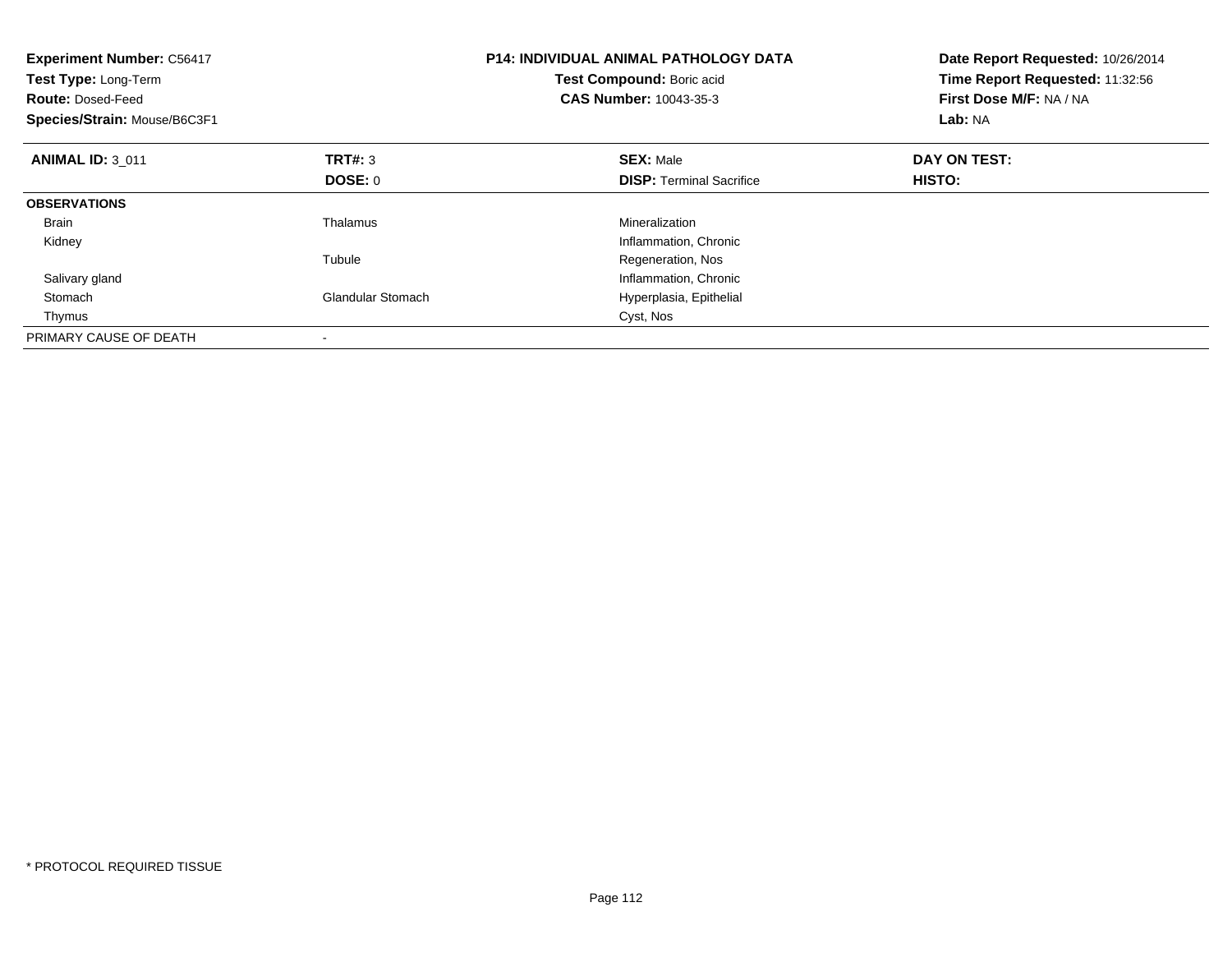| <b>Experiment Number: C56417</b><br>Test Type: Long-Term |                       | <b>P14: INDIVIDUAL ANIMAL PATHOLOGY DATA</b> | Date Report Requested: 10/26/2014<br>Time Report Requested: 11:32:56 |
|----------------------------------------------------------|-----------------------|----------------------------------------------|----------------------------------------------------------------------|
|                                                          |                       | Test Compound: Boric acid                    |                                                                      |
| <b>Route: Dosed-Feed</b>                                 |                       | <b>CAS Number: 10043-35-3</b>                | First Dose M/F: NA / NA                                              |
| Species/Strain: Mouse/B6C3F1                             |                       |                                              | Lab: NA                                                              |
| <b>ANIMAL ID: 3_012</b>                                  | <b>TRT#: 3</b>        | <b>SEX: Male</b>                             | DAY ON TEST:                                                         |
|                                                          | DOSE: 0               | <b>DISP:</b> Natural Death                   | HISTO:                                                               |
| <b>OBSERVATIONS</b>                                      |                       |                                              |                                                                      |
| <b>Blood vessel</b>                                      | Sup.Panc-Duod.Artery  | Inflammation, Chronic                        |                                                                      |
|                                                          | Mesenteric Artery Nos | Thrombus, Organized                          |                                                                      |
| Brain                                                    | Thalamus              | Mineralization                               |                                                                      |
| Kidney                                                   |                       | Inflammation, Chronic                        |                                                                      |
|                                                          | Tubule                | Mineralization                               |                                                                      |
| Liver                                                    |                       | Inflammation, Chronic                        |                                                                      |
| Pancreas                                                 |                       | Atrophy, Nos                                 |                                                                      |
|                                                          |                       | Inflammation, Chronic                        |                                                                      |
| Spleen                                                   |                       | Depletion, Lymphoid                          |                                                                      |
| Unspecified                                              | Multiple Organs Nos   | Hemangiosarcoma                              |                                                                      |
| PRIMARY CAUSE OF DEATH                                   |                       |                                              |                                                                      |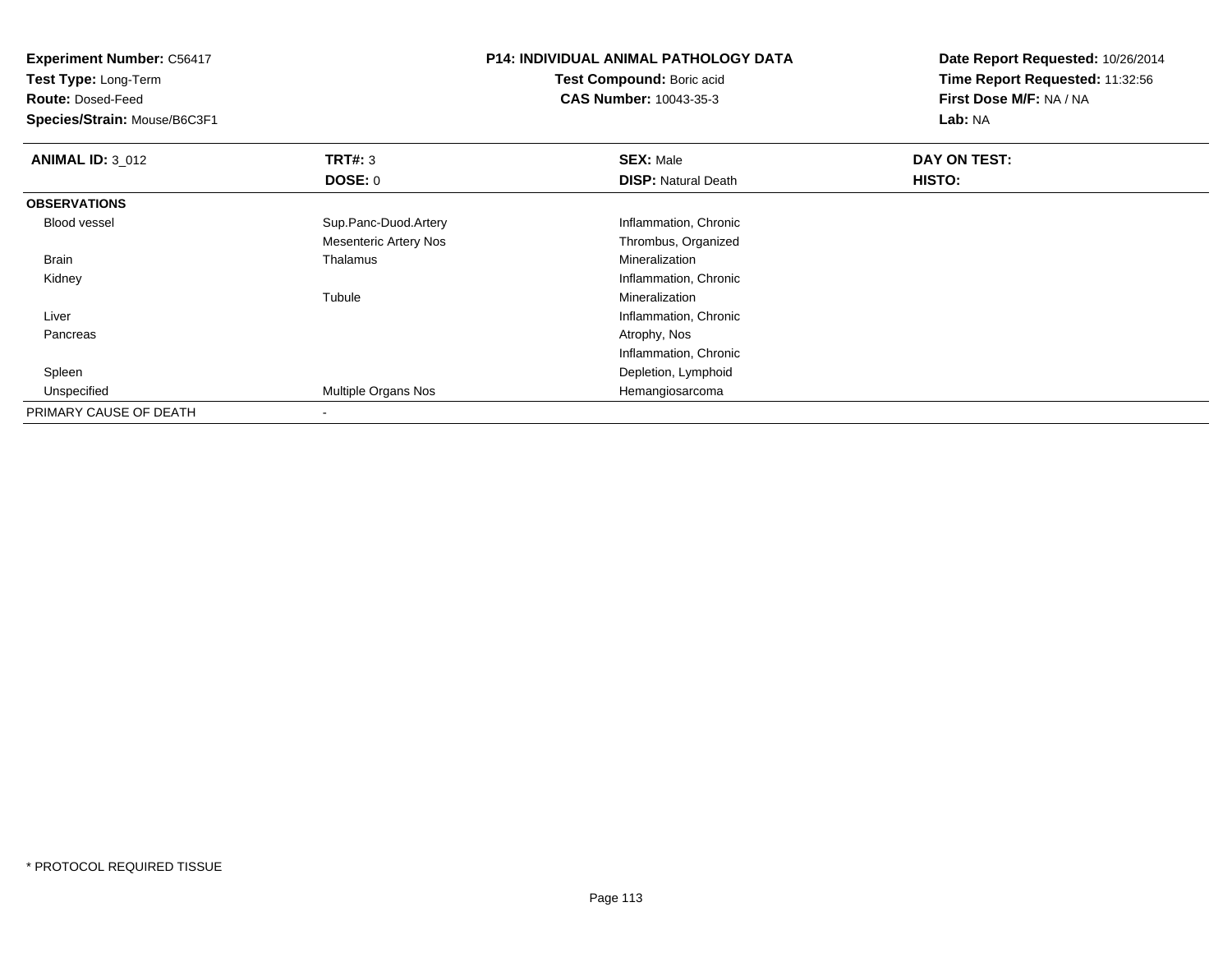| <b>Experiment Number: C56417</b><br>Test Type: Long-Term<br><b>Route: Dosed-Feed</b><br>Species/Strain: Mouse/B6C3F1 |                     | <b>P14: INDIVIDUAL ANIMAL PATHOLOGY DATA</b><br>Test Compound: Boric acid<br><b>CAS Number: 10043-35-3</b> | Date Report Requested: 10/26/2014<br>Time Report Requested: 11:32:56<br>First Dose M/F: NA / NA<br>Lab: NA |
|----------------------------------------------------------------------------------------------------------------------|---------------------|------------------------------------------------------------------------------------------------------------|------------------------------------------------------------------------------------------------------------|
| <b>ANIMAL ID: 3_013</b>                                                                                              | TRT#: 3             | <b>SEX: Male</b>                                                                                           | DAY ON TEST:                                                                                               |
|                                                                                                                      | DOSE: 0             | <b>DISP:</b> Natural Death                                                                                 | HISTO:                                                                                                     |
| <b>OBSERVATIONS</b>                                                                                                  |                     |                                                                                                            |                                                                                                            |
| Kidney                                                                                                               |                     | Inflammation, Chronic                                                                                      |                                                                                                            |
|                                                                                                                      | Tubule              | Mineralization                                                                                             |                                                                                                            |
| Lung                                                                                                                 |                     | Inflammation, Chronic                                                                                      |                                                                                                            |
|                                                                                                                      |                     | Perivasculitis                                                                                             |                                                                                                            |
| Pancreas                                                                                                             |                     | Inflammation, Chronic                                                                                      |                                                                                                            |
| Prostate                                                                                                             |                     | Inflammation, Chronic                                                                                      |                                                                                                            |
| Salivary gland                                                                                                       |                     | Inflammation, Chronic                                                                                      |                                                                                                            |
| Unspecified                                                                                                          | Multiple Organs Nos | Lymphoma, Mixed-Malignant Type                                                                             |                                                                                                            |
| PRIMARY CAUSE OF DEATH                                                                                               |                     |                                                                                                            |                                                                                                            |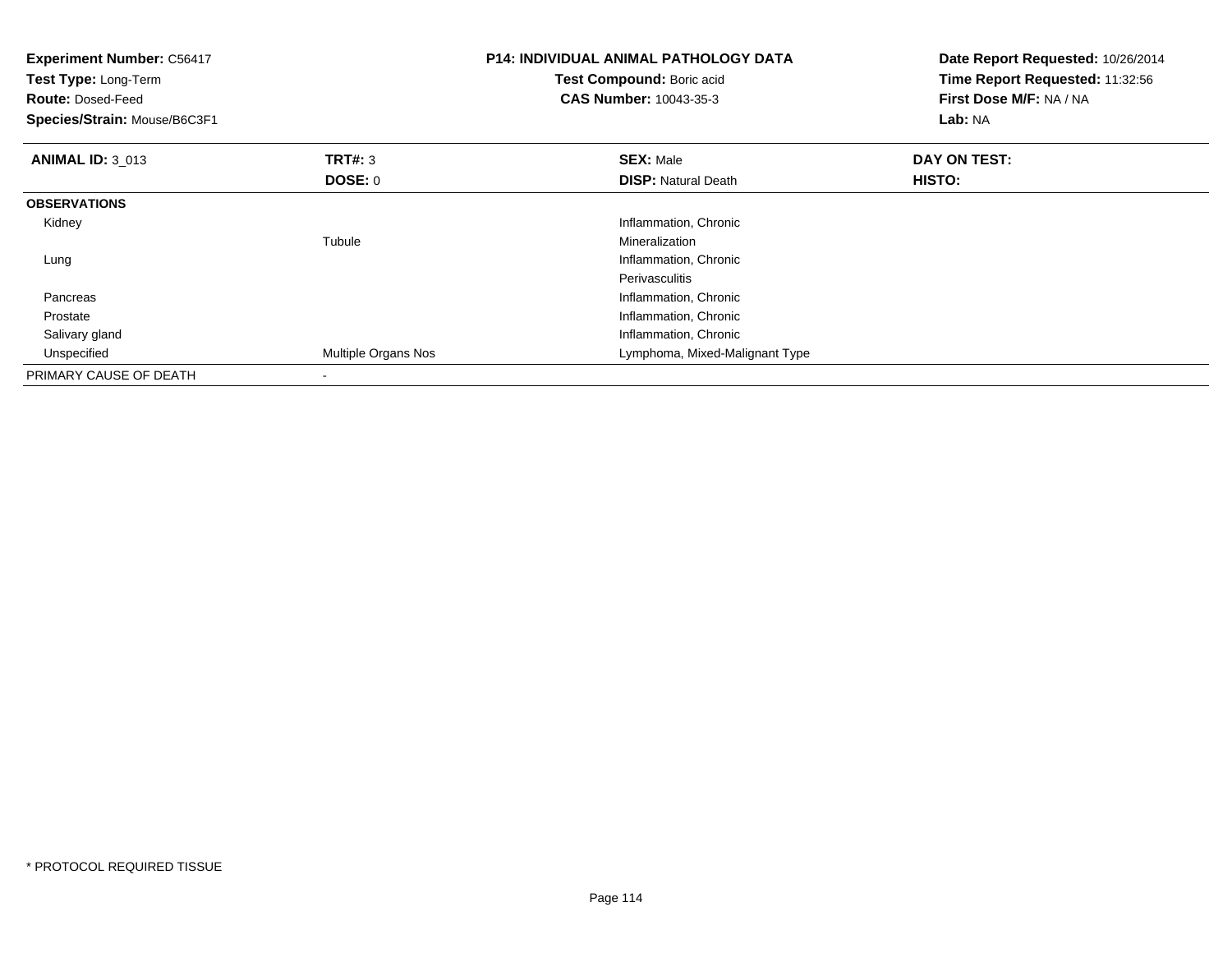| <b>Experiment Number: C56417</b><br><b>Test Type: Long-Term</b> |                       | <b>P14: INDIVIDUAL ANIMAL PATHOLOGY DATA</b> | Date Report Requested: 10/26/2014<br>Time Report Requested: 11:32:56 |
|-----------------------------------------------------------------|-----------------------|----------------------------------------------|----------------------------------------------------------------------|
|                                                                 |                       | Test Compound: Boric acid                    |                                                                      |
| <b>Route: Dosed-Feed</b>                                        |                       | <b>CAS Number: 10043-35-3</b>                | First Dose M/F: NA / NA                                              |
| Species/Strain: Mouse/B6C3F1                                    |                       |                                              | Lab: NA                                                              |
| <b>ANIMAL ID: 3_014</b>                                         | <b>TRT#: 3</b>        | <b>SEX: Male</b>                             | DAY ON TEST:                                                         |
|                                                                 | DOSE: 0               | <b>DISP: Terminal Sacrifice</b>              | HISTO:                                                               |
| <b>OBSERVATIONS</b>                                             |                       |                                              |                                                                      |
| Brain                                                           | Thalamus              | Mineralization                               |                                                                      |
| Kidney                                                          |                       | Inflammation, Chronic                        |                                                                      |
|                                                                 | Tubule                | Mineralization                               |                                                                      |
|                                                                 | Tubule                | Regeneration, Nos                            |                                                                      |
| Liver                                                           |                       | Cytoplasmic Vacuolization                    |                                                                      |
|                                                                 |                       | Hyperplasia, Lymphoid                        |                                                                      |
| Lung                                                            |                       | Alveolar/Bronchiolar Adenoma                 |                                                                      |
| Lymph node                                                      | Pancreatic Lymph Node | Hyperplasia, Lymphoid                        |                                                                      |
| Salivary gland                                                  |                       | Inflammation, Chronic                        |                                                                      |
| Spleen                                                          |                       | Hyperplasia, Lymphoid                        |                                                                      |
| PRIMARY CAUSE OF DEATH                                          |                       |                                              |                                                                      |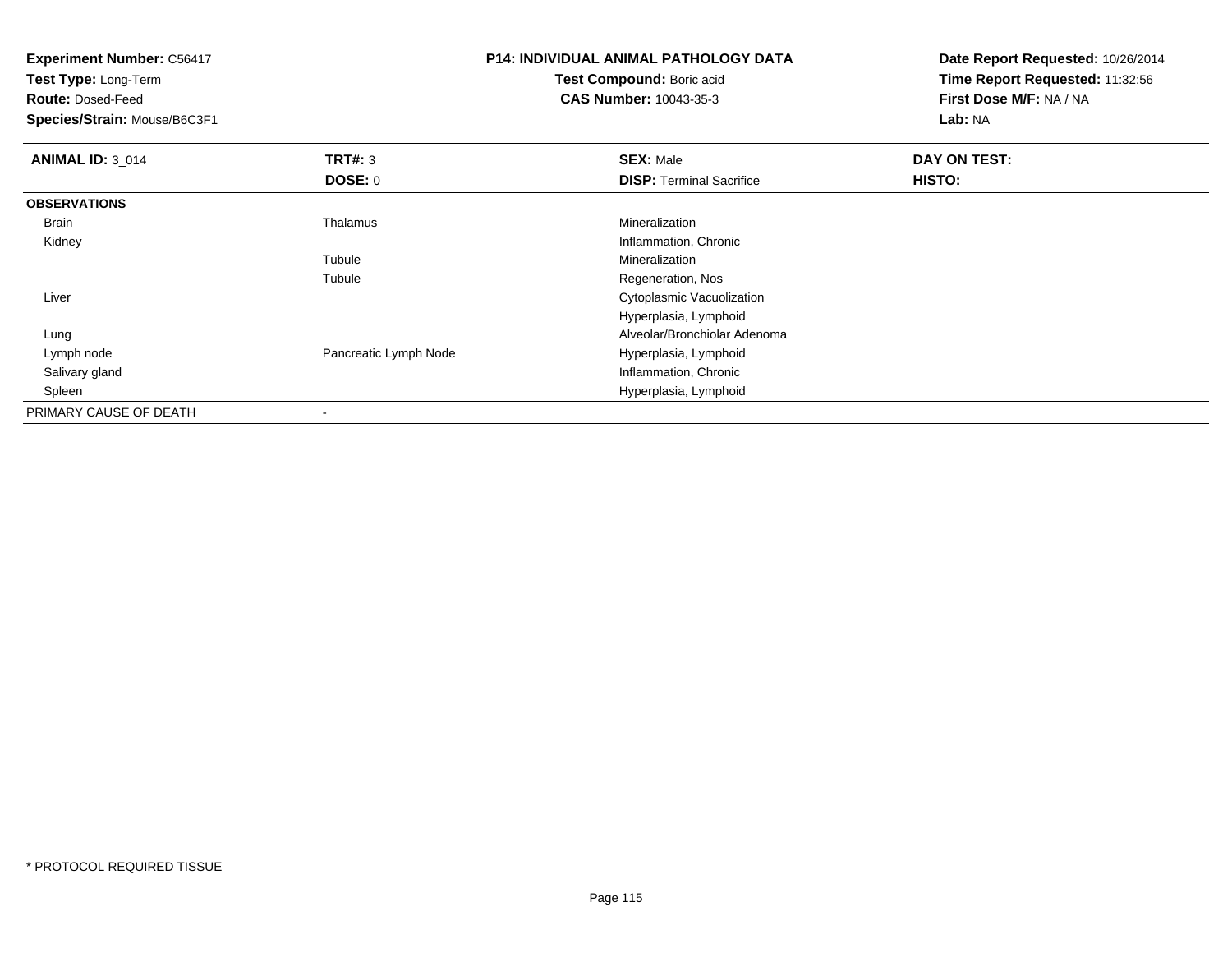| <b>Experiment Number: C56417</b><br>Test Type: Long-Term<br><b>Route: Dosed-Feed</b><br>Species/Strain: Mouse/B6C3F1 |                | <b>P14: INDIVIDUAL ANIMAL PATHOLOGY DATA</b><br>Test Compound: Boric acid<br><b>CAS Number: 10043-35-3</b> | Date Report Requested: 10/26/2014<br>Time Report Requested: 11:32:56<br>First Dose M/F: NA / NA<br>Lab: NA |
|----------------------------------------------------------------------------------------------------------------------|----------------|------------------------------------------------------------------------------------------------------------|------------------------------------------------------------------------------------------------------------|
| <b>ANIMAL ID: 3 015</b>                                                                                              | <b>TRT#:</b> 3 | <b>SEX: Male</b>                                                                                           | DAY ON TEST:                                                                                               |
|                                                                                                                      | DOSE: 0        | <b>DISP:</b> Terminal Sacrifice                                                                            | HISTO:                                                                                                     |
| <b>OBSERVATIONS</b>                                                                                                  |                |                                                                                                            |                                                                                                            |
| <b>Brain</b>                                                                                                         | Thalamus       | Mineralization                                                                                             |                                                                                                            |
| Kidney                                                                                                               |                | Inflammation, Chronic                                                                                      |                                                                                                            |
|                                                                                                                      | Tubule         | Regeneration, Nos                                                                                          |                                                                                                            |
| Lung                                                                                                                 |                | Inflammation, Chronic                                                                                      |                                                                                                            |
| Pancreas                                                                                                             |                | Inflammation, Chronic                                                                                      |                                                                                                            |
| Salivary gland                                                                                                       |                | Inflammation, Chronic                                                                                      |                                                                                                            |
| PRIMARY CAUSE OF DEATH                                                                                               |                |                                                                                                            |                                                                                                            |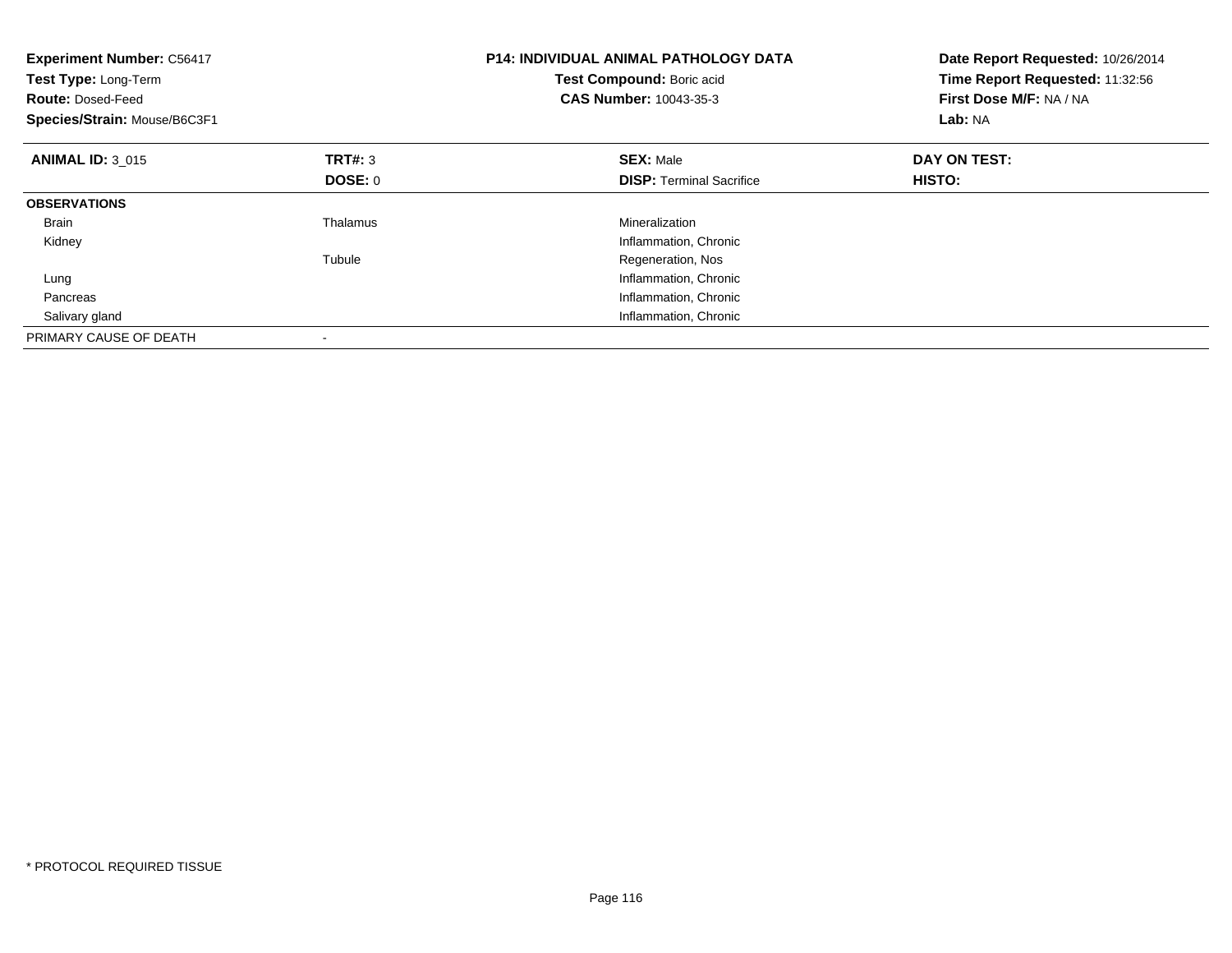| <b>Experiment Number: C56417</b><br>Test Type: Long-Term<br><b>Route: Dosed-Feed</b><br>Species/Strain: Mouse/B6C3F1 |                       | <b>P14: INDIVIDUAL ANIMAL PATHOLOGY DATA</b><br>Test Compound: Boric acid<br><b>CAS Number: 10043-35-3</b> | Date Report Requested: 10/26/2014<br>Time Report Requested: 11:32:56<br>First Dose M/F: NA / NA<br>Lab: NA |
|----------------------------------------------------------------------------------------------------------------------|-----------------------|------------------------------------------------------------------------------------------------------------|------------------------------------------------------------------------------------------------------------|
| <b>ANIMAL ID: 3_016</b>                                                                                              | <b>TRT#: 3</b>        | <b>SEX: Male</b>                                                                                           | DAY ON TEST:                                                                                               |
|                                                                                                                      | DOSE: 0               | <b>DISP: Natural Death</b>                                                                                 | HISTO:                                                                                                     |
| <b>OBSERVATIONS</b>                                                                                                  |                       |                                                                                                            |                                                                                                            |
| Brain                                                                                                                | Thalamus              | Mineralization                                                                                             |                                                                                                            |
| Kidney                                                                                                               |                       | Inflammation, Chronic                                                                                      |                                                                                                            |
|                                                                                                                      | Tubule                | Mineralization                                                                                             |                                                                                                            |
| Lung                                                                                                                 |                       | Congestion, Nos                                                                                            |                                                                                                            |
| Lymph node                                                                                                           | Mandibular Lymph Node | Depletion, Lymphoid                                                                                        |                                                                                                            |
| Penis                                                                                                                |                       | Inflammation, Acute                                                                                        |                                                                                                            |
| Spleen                                                                                                               |                       | Depletion, Lymphoid                                                                                        |                                                                                                            |
| Thymus                                                                                                               |                       | Depletion, Lymphoid                                                                                        |                                                                                                            |
|                                                                                                                      |                       | Necrosis, Nos                                                                                              |                                                                                                            |
| PRIMARY CAUSE OF DEATH                                                                                               |                       |                                                                                                            |                                                                                                            |

-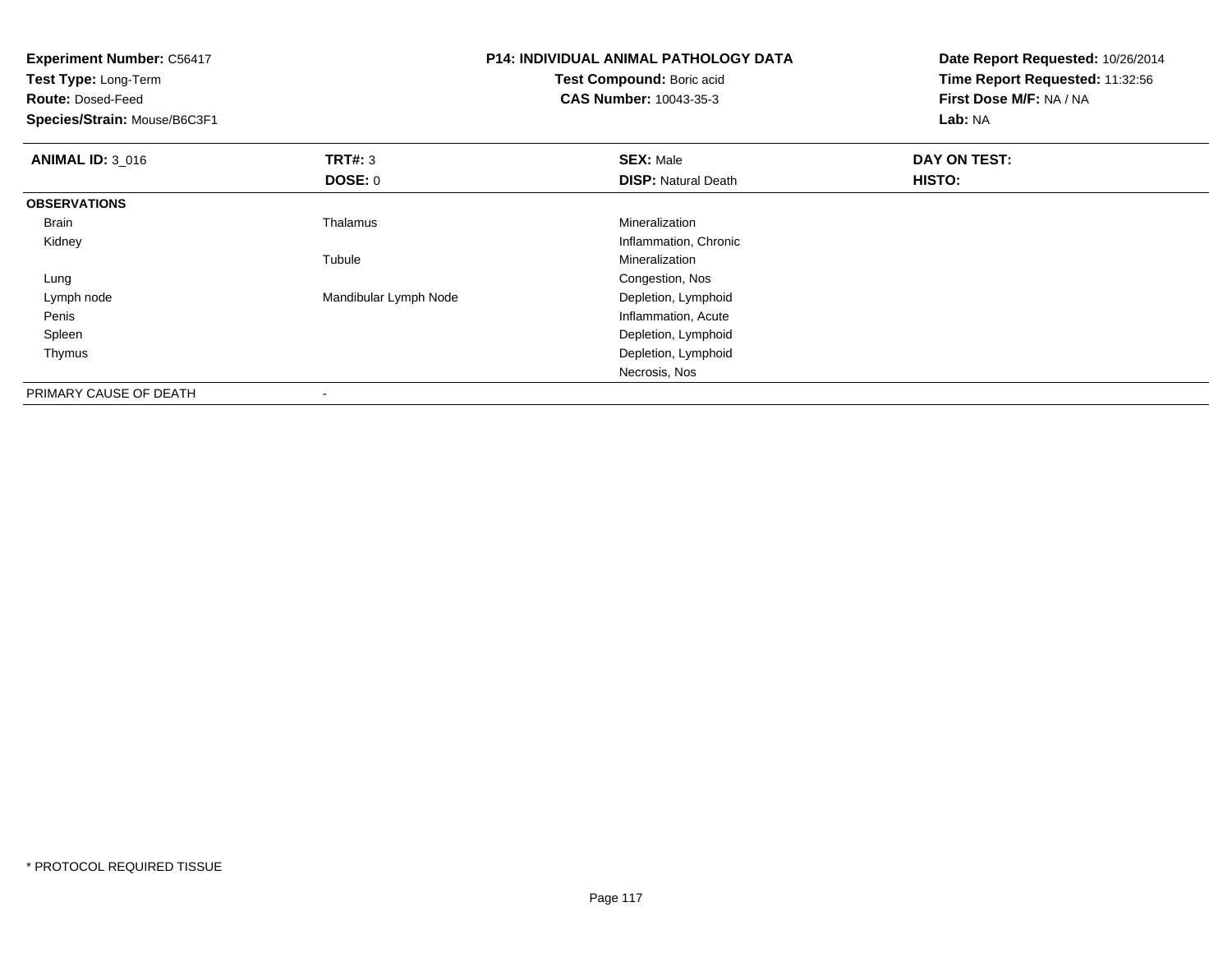**Test Type:** Long-Term

**Route:** Dosed-Feed

**Species/Strain:** Mouse/B6C3F1

# **P14: INDIVIDUAL ANIMAL PATHOLOGY DATA**

**Test Compound:** Boric acid**CAS Number:** 10043-35-3

| <b>ANIMAL ID: 3_017</b> | TRT#: 3                   | <b>SEX: Male</b>                          | DAY ON TEST: |
|-------------------------|---------------------------|-------------------------------------------|--------------|
|                         | <b>DOSE: 0</b>            | <b>DISP: Terminal Sacrifice</b>           | HISTO:       |
| <b>OBSERVATIONS</b>     |                           |                                           |              |
| Adrenal gland           | Medulla                   | Pheochromocytoma                          |              |
| Brain                   | Thalamus                  | Mineralization                            |              |
| <b>Intestine Small</b>  | Jejunum                   | Adenocarcinoma, Nos                       |              |
|                         | Peyers Patch              | Lymphoma, Undifferentiated-Malignant Type |              |
|                         | Jejunum                   | Necrosis, Coagulative                     |              |
|                         | Jejunum                   | Ulcer, Acute                              |              |
| Kidney                  |                           | Inflammation, Chronic                     |              |
|                         |                           | Metaplasia, Osseous                       |              |
| Liver                   |                           | Hepatocellular Adenoma                    |              |
|                         |                           | Hepatocellular Carcinoma                  |              |
| Lymph node              | Mesenteric Lymph Node     | Hyperplasia, Lymphoid                     |              |
|                         | Mesenteric Lymph Node     | Thrombus, Organized                       |              |
| Pancreas                |                           | Inflammation, Chronic                     |              |
| Pituitary gland         | <b>Anterior Pituitary</b> | Cyst, Nos                                 |              |
| Salivary gland          |                           | Inflammation, Chronic                     |              |
| Urethra                 |                           | Calculus, Microscopic Examination         |              |
| Urinary bladder         |                           | Inflammation, Chronic                     |              |
| PRIMARY CAUSE OF DEATH  |                           |                                           |              |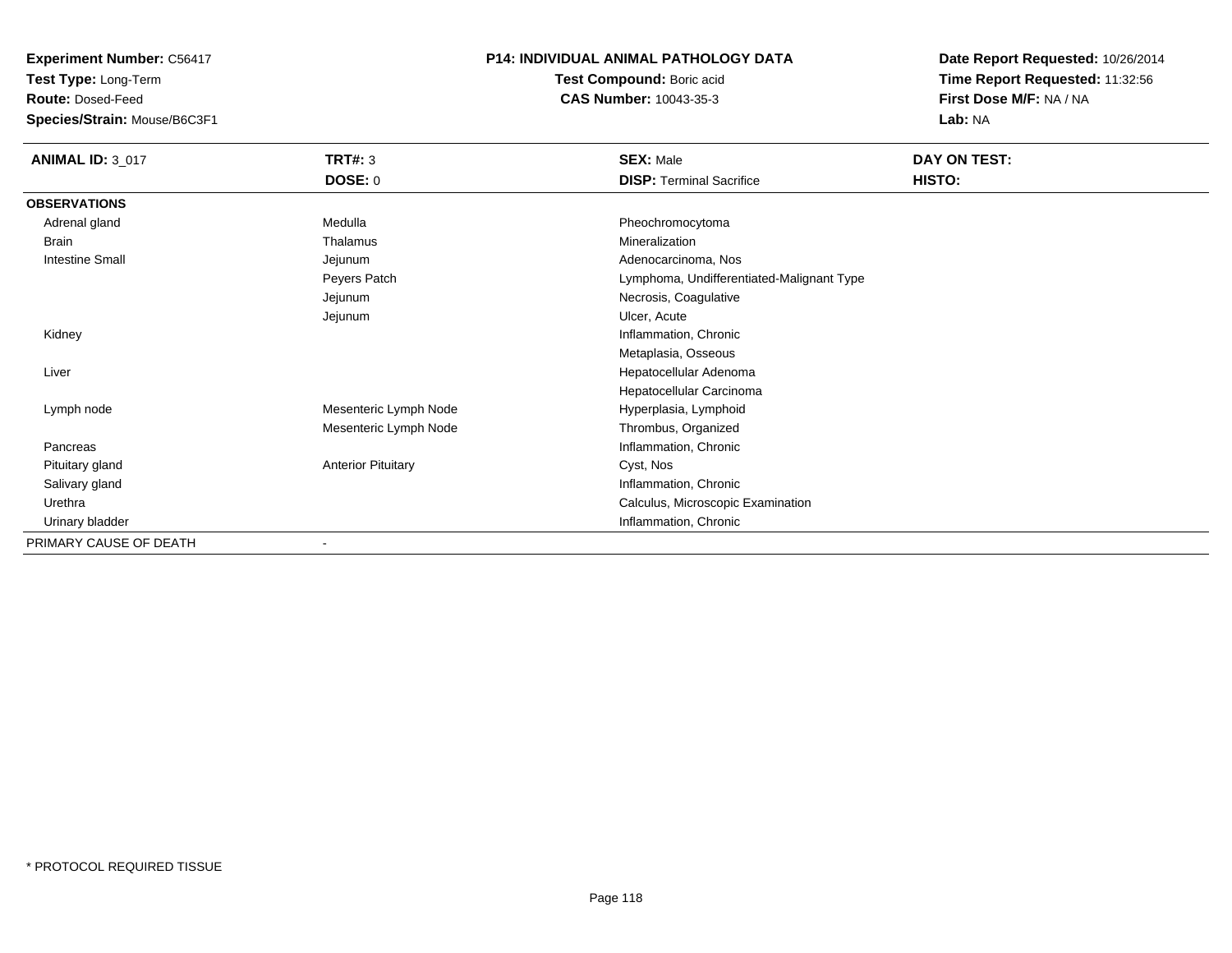**Test Type:** Long-Term

**Route:** Dosed-Feed

**Species/Strain:** Mouse/B6C3F1

# **P14: INDIVIDUAL ANIMAL PATHOLOGY DATA**

**Test Compound:** Boric acid**CAS Number:** 10043-35-3

| <b>ANIMAL ID: 3_018</b> | <b>TRT#: 3</b>            | <b>SEX: Male</b>                          | DAY ON TEST: |
|-------------------------|---------------------------|-------------------------------------------|--------------|
|                         | <b>DOSE: 0</b>            | <b>DISP: Terminal Sacrifice</b>           | HISTO:       |
| <b>OBSERVATIONS</b>     |                           |                                           |              |
| Bone                    | <b>Tarsal Joint</b>       | Ankylosis                                 |              |
|                         | <b>Tarsal Joint</b>       | Osteoarthritis                            |              |
| Brain                   | Thalamus                  | Mineralization                            |              |
| Kidney                  |                           | Inflammation, Chronic                     |              |
| Lung                    |                           | Alveolar/Bronchiolar Adenoma              |              |
|                         |                           | Hemorrhage                                |              |
| Lymph node              | Pancreatic Lymph Node     | Angiectasis                               |              |
| Pancreas                |                           | Dilatation, Ducts                         |              |
|                         |                           | Inflammation, Chronic                     |              |
| Pituitary gland         | <b>Anterior Pituitary</b> | Hyperplasia, Nos                          |              |
| Salivary gland          |                           | Inflammation, Chronic                     |              |
| Thymus                  |                           | Cyst, Nos                                 |              |
| Thyroid                 |                           | Cyst, Follicular Nos                      |              |
| Unspecified             | Multiple Organs Nos       | Lymphoma, Undifferentiated-Malignant Type |              |
| PRIMARY CAUSE OF DEATH  | $\,$ – $\,$               |                                           |              |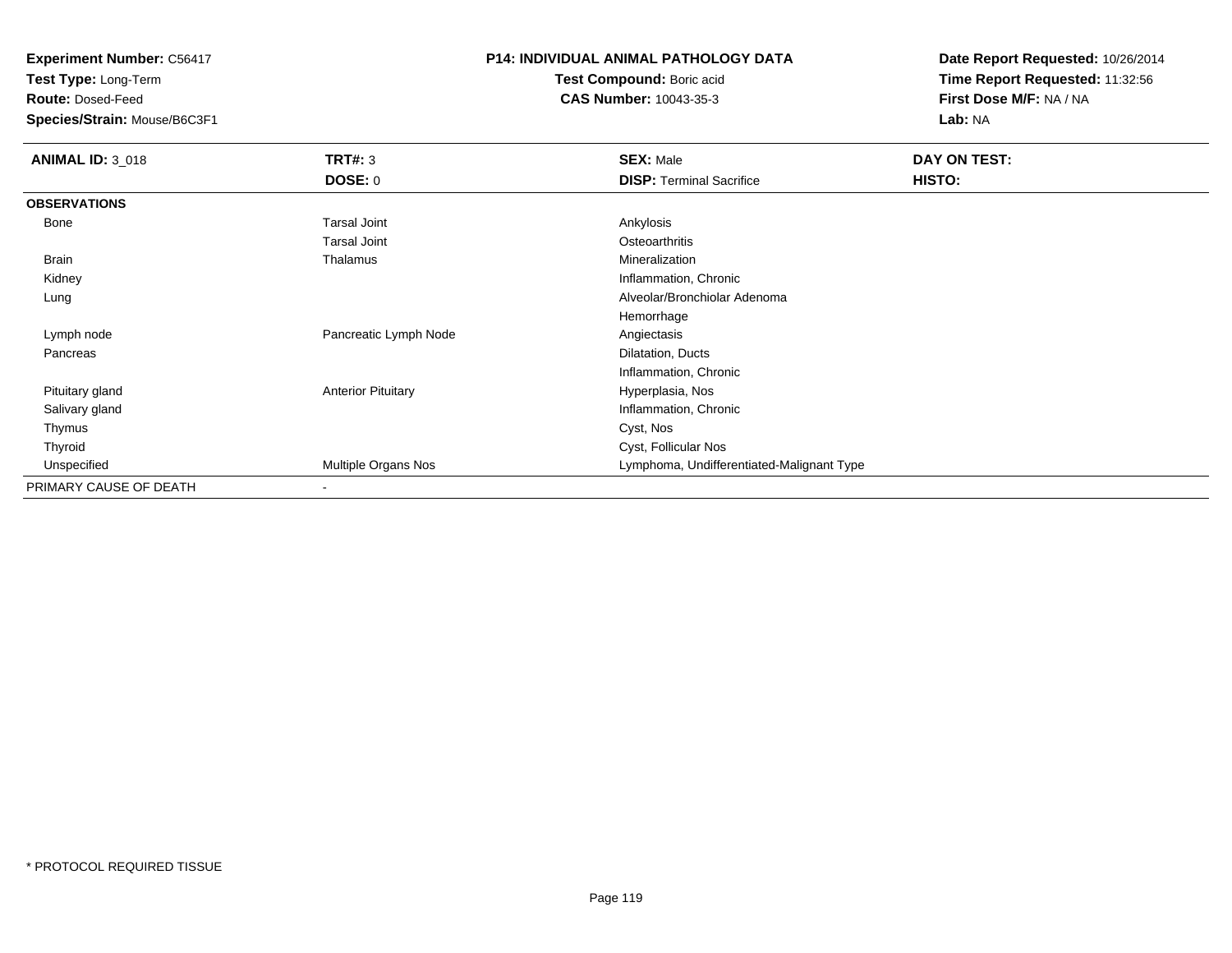| <b>Experiment Number: C56417</b><br>Test Type: Long-Term |                     | <b>P14: INDIVIDUAL ANIMAL PATHOLOGY DATA</b> | Date Report Requested: 10/26/2014 |
|----------------------------------------------------------|---------------------|----------------------------------------------|-----------------------------------|
|                                                          |                     | Test Compound: Boric acid                    | Time Report Requested: 11:32:56   |
| <b>Route: Dosed-Feed</b>                                 |                     | <b>CAS Number: 10043-35-3</b>                | First Dose M/F: NA / NA           |
| Species/Strain: Mouse/B6C3F1                             |                     |                                              | Lab: NA                           |
| <b>ANIMAL ID: 3_019</b>                                  | <b>TRT#: 3</b>      | <b>SEX: Male</b>                             | DAY ON TEST:                      |
|                                                          | <b>DOSE: 0</b>      | <b>DISP: Terminal Sacrifice</b>              | HISTO:                            |
| <b>OBSERVATIONS</b>                                      |                     |                                              |                                   |
| Kidney                                                   |                     | Glomerulosclerosis, Nos                      |                                   |
|                                                          |                     | Inflammation, Chronic                        |                                   |
|                                                          |                     | Nephrosis, Hydro                             |                                   |
|                                                          | Tubule              | Regeneration, Nos                            |                                   |
| Lymph node                                               | Inguinal Lymph Node | Pigmentation, Nos                            |                                   |
| Pancreas                                                 |                     | Inflammation, Chronic                        |                                   |
| Prostate                                                 |                     | Inflammation, Chronic                        |                                   |
| Salivary gland                                           |                     | Inflammation, Chronic                        |                                   |
| Thymus                                                   |                     | Cyst, Nos                                    |                                   |
| Urethra                                                  |                     | Calculus, Microscopic Examination            |                                   |
| Urinary bladder                                          |                     | Calculus, Gross Observation Only             |                                   |
|                                                          |                     | Inflammation, Chronic                        |                                   |
| PRIMARY CAUSE OF DEATH                                   |                     |                                              |                                   |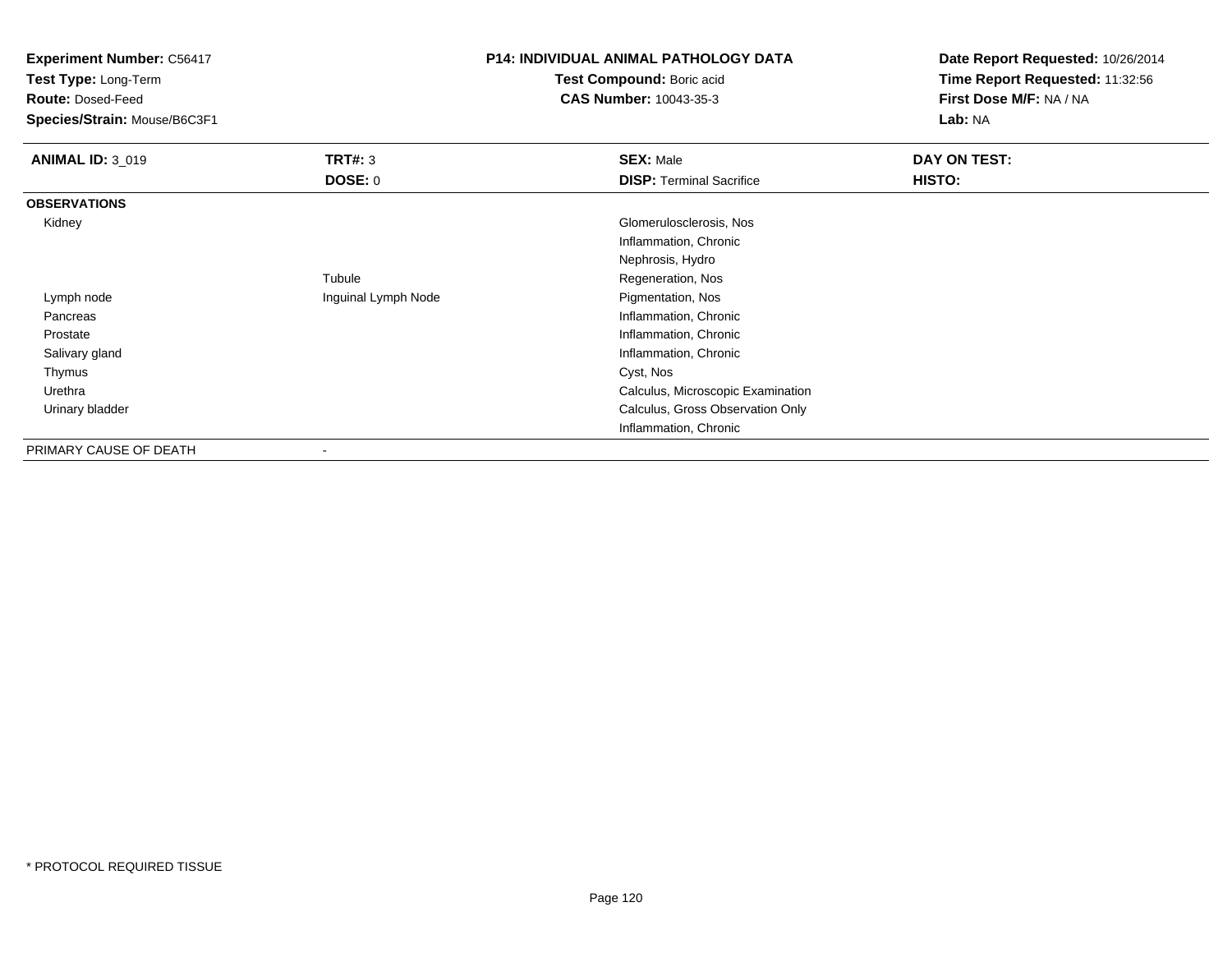| <b>Experiment Number: C56417</b><br>Test Type: Long-Term<br><b>Route: Dosed-Feed</b><br>Species/Strain: Mouse/B6C3F1 |                          | <b>P14: INDIVIDUAL ANIMAL PATHOLOGY DATA</b><br>Test Compound: Boric acid<br><b>CAS Number: 10043-35-3</b> | Date Report Requested: 10/26/2014<br>Time Report Requested: 11:32:56<br>First Dose M/F: NA / NA<br>Lab: NA |
|----------------------------------------------------------------------------------------------------------------------|--------------------------|------------------------------------------------------------------------------------------------------------|------------------------------------------------------------------------------------------------------------|
| <b>ANIMAL ID: 3_020</b>                                                                                              | <b>TRT#: 3</b>           | <b>SEX: Male</b>                                                                                           | DAY ON TEST:                                                                                               |
|                                                                                                                      | <b>DOSE: 0</b>           | <b>DISP:</b> Terminal Sacrifice                                                                            | HISTO:                                                                                                     |
| <b>OBSERVATIONS</b>                                                                                                  |                          |                                                                                                            |                                                                                                            |
| <b>Brain</b>                                                                                                         | Thalamus                 | Mineralization                                                                                             |                                                                                                            |
| Kidney                                                                                                               |                          | Inflammation, Chronic                                                                                      |                                                                                                            |
|                                                                                                                      |                          | Metaplasia, Osseous                                                                                        |                                                                                                            |
|                                                                                                                      | Tubule                   | Mineralization                                                                                             |                                                                                                            |
| Salivary gland                                                                                                       |                          | Inflammation, Chronic                                                                                      |                                                                                                            |
| Spleen                                                                                                               |                          | Hemangioma                                                                                                 |                                                                                                            |
| Stomach                                                                                                              | <b>Glandular Stomach</b> | Inflammation, Chronic                                                                                      |                                                                                                            |
| PRIMARY CAUSE OF DEATH                                                                                               |                          |                                                                                                            |                                                                                                            |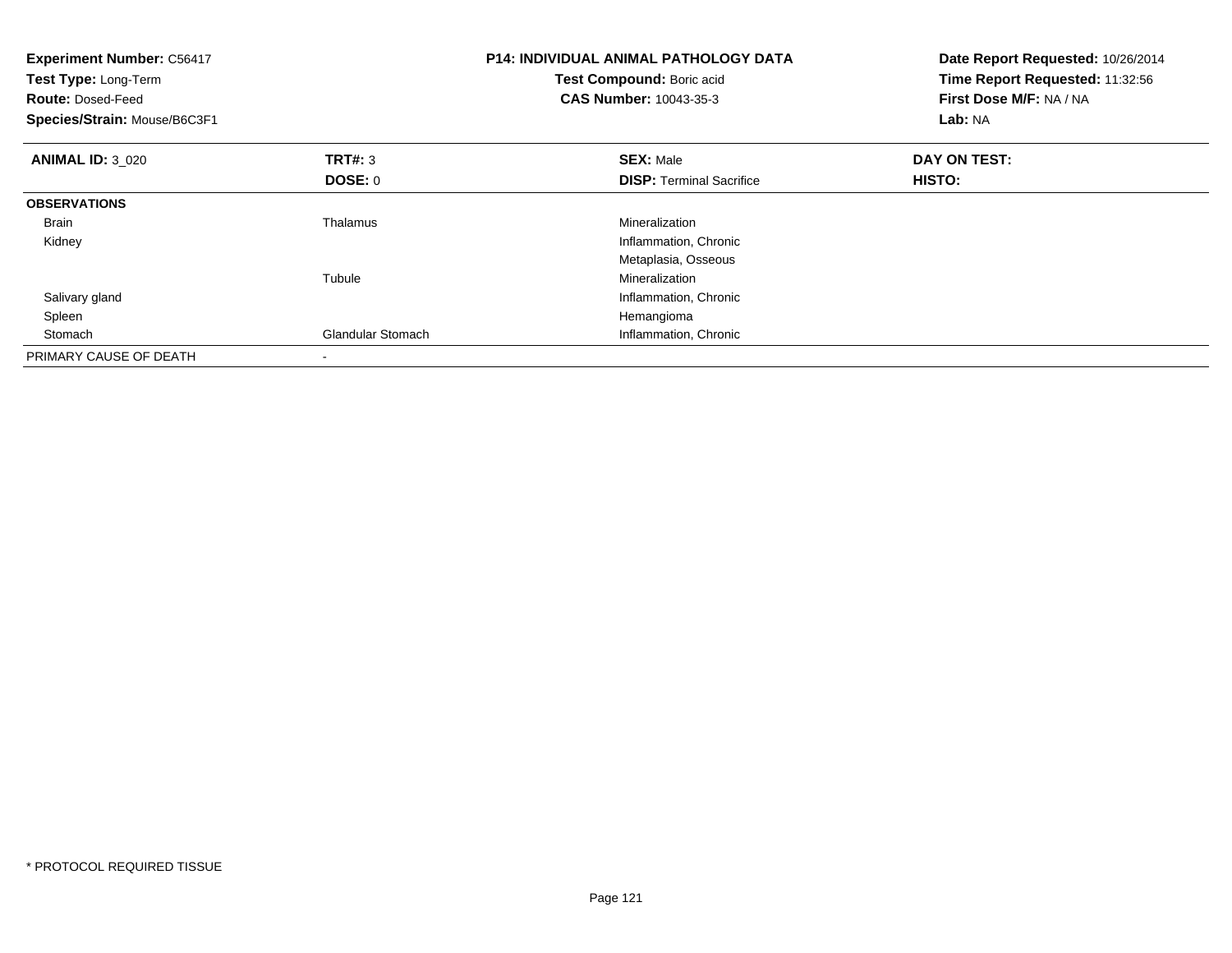**Test Type:** Long-Term

**Route:** Dosed-Feed

**Species/Strain:** Mouse/B6C3F1

## **P14: INDIVIDUAL ANIMAL PATHOLOGY DATA**

**Test Compound:** Boric acid**CAS Number:** 10043-35-3

| <b>ANIMAL ID: 3_021</b> | TRT#: 3                  | <b>SEX: Male</b>                | DAY ON TEST: |
|-------------------------|--------------------------|---------------------------------|--------------|
|                         | DOSE: 0                  | <b>DISP: Terminal Sacrifice</b> | HISTO:       |
| <b>OBSERVATIONS</b>     |                          |                                 |              |
| Brain                   | Thalamus                 | Mineralization                  |              |
| Kidney                  |                          | Inflammation, Chronic           |              |
|                         | Tubule                   | Mineralization                  |              |
|                         | Tubule                   | Regeneration, Nos               |              |
| Liver                   |                          | Hepatocellular Adenoma          |              |
| Lung                    |                          | Alveolar/Bronchiolar Adenoma    |              |
| Lymph node              | Mesenteric Lymph Node    | Hyperplasia, Lymphoid           |              |
| Pancreas                |                          | Inflammation, Chronic           |              |
| Salivary gland          |                          | Inflammation, Chronic           |              |
| Spleen                  |                          | Hyperplasia, Lymphoid           |              |
| Stomach                 | Forestomach              | Hyperplasia, Epithelial         |              |
|                         | <b>Glandular Stomach</b> | Inflammation, Chronic           |              |
| Thymus                  |                          | Cyst, Nos                       |              |
| Urinary bladder         |                          | Inflammation, Chronic           |              |
| PRIMARY CAUSE OF DEATH  | $\blacksquare$           |                                 |              |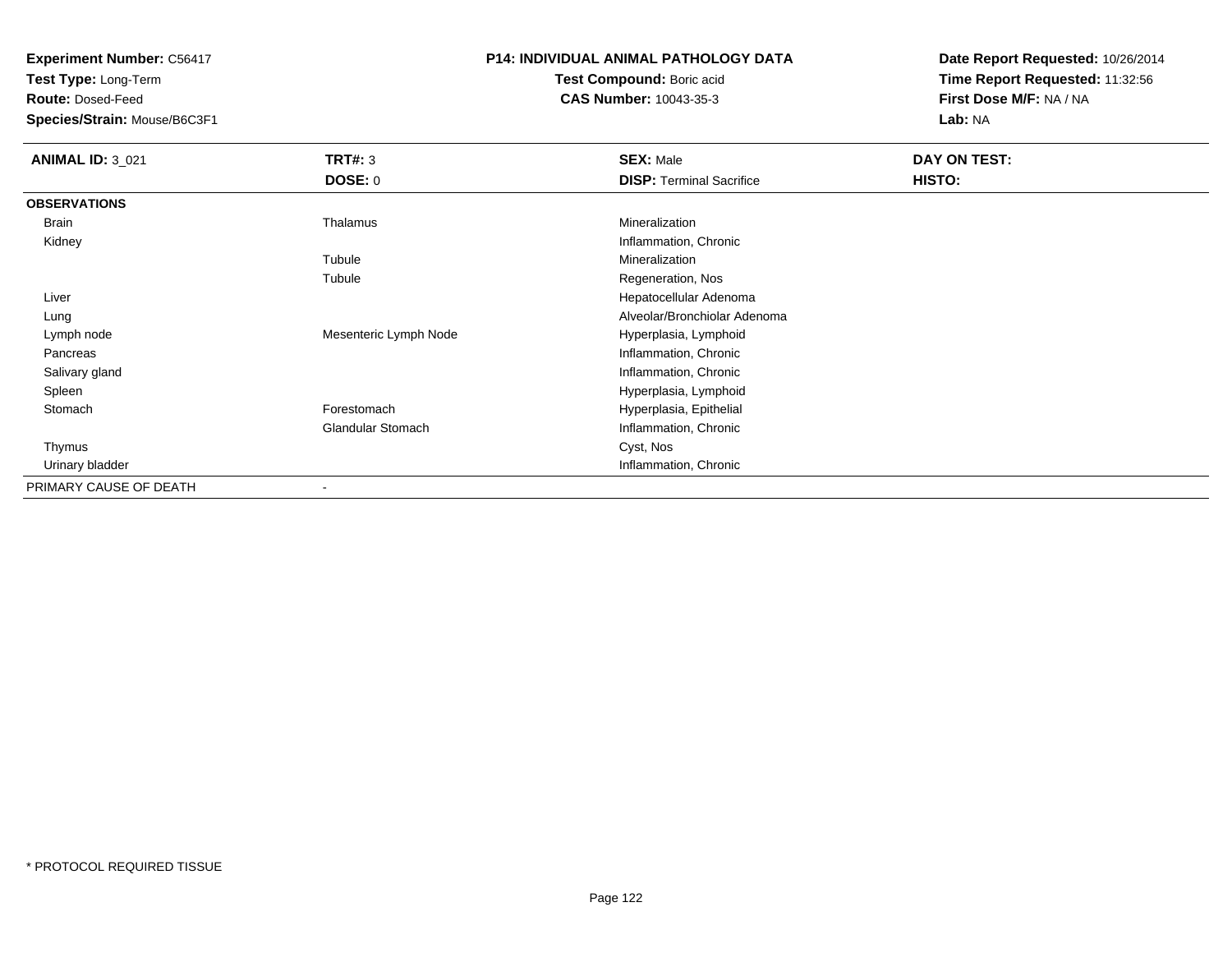| <b>Experiment Number: C56417</b><br>Test Type: Long-Term<br><b>Route: Dosed-Feed</b><br>Species/Strain: Mouse/B6C3F1 |                | <b>P14: INDIVIDUAL ANIMAL PATHOLOGY DATA</b><br>Test Compound: Boric acid<br>CAS Number: 10043-35-3 | Date Report Requested: 10/26/2014<br>Time Report Requested: 11:32:56<br>First Dose M/F: NA / NA<br>Lab: NA |
|----------------------------------------------------------------------------------------------------------------------|----------------|-----------------------------------------------------------------------------------------------------|------------------------------------------------------------------------------------------------------------|
| <b>ANIMAL ID: 3 022</b>                                                                                              | TRT#: 3        | <b>SEX: Male</b>                                                                                    | DAY ON TEST:                                                                                               |
|                                                                                                                      | <b>DOSE: 0</b> | <b>DISP:</b> Terminal Sacrifice                                                                     | HISTO:                                                                                                     |
| <b>OBSERVATIONS</b>                                                                                                  |                |                                                                                                     |                                                                                                            |
| Kidney                                                                                                               |                | Glomerulonephritis, Nos                                                                             |                                                                                                            |
|                                                                                                                      |                | Inflammation, Chronic                                                                               |                                                                                                            |
|                                                                                                                      | Tubule         | Mineralization                                                                                      |                                                                                                            |
|                                                                                                                      | Tubule         | Regeneration, Nos                                                                                   |                                                                                                            |
| Pancreas                                                                                                             |                | Inflammation, Chronic                                                                               |                                                                                                            |
| PRIMARY CAUSE OF DEATH                                                                                               |                |                                                                                                     |                                                                                                            |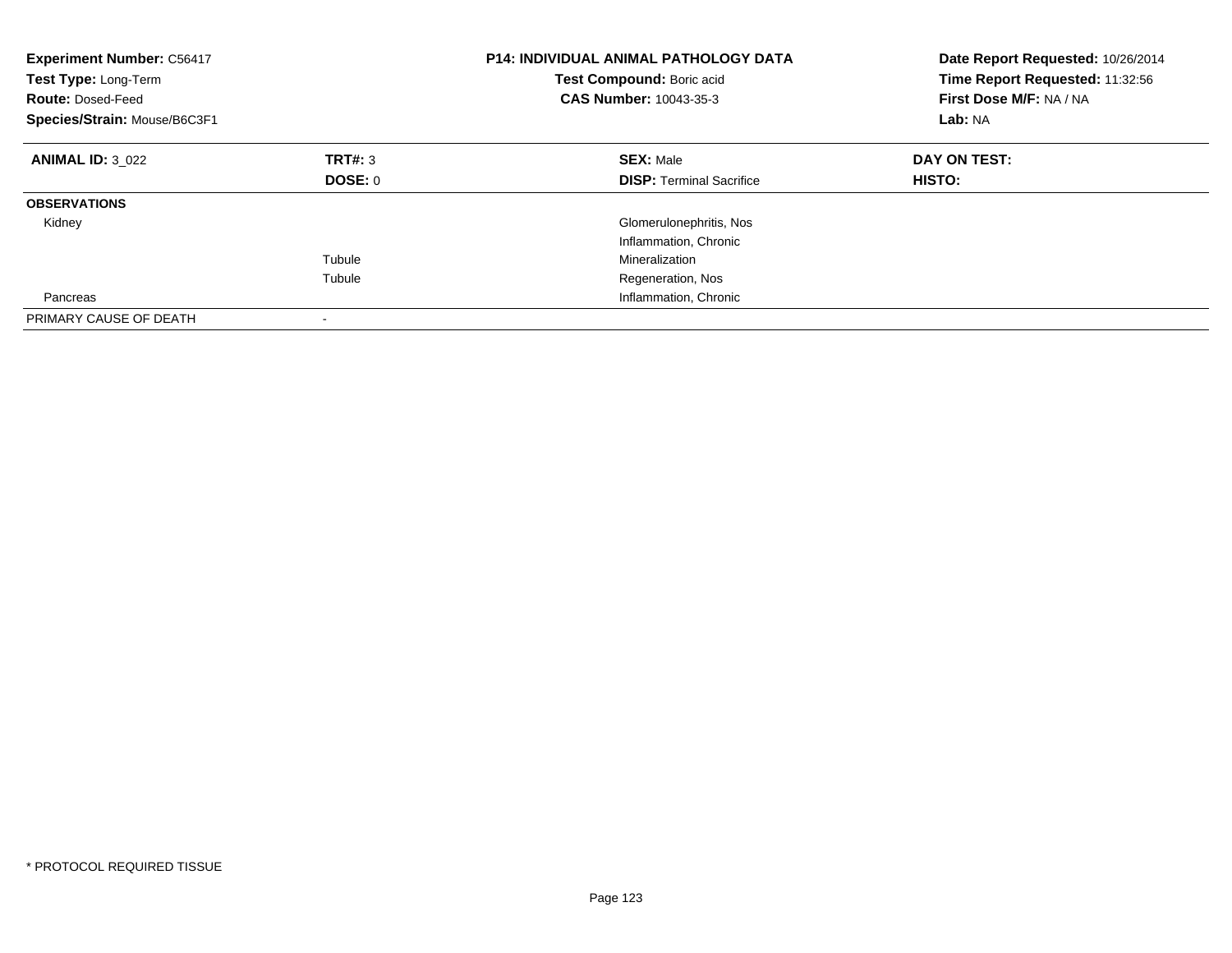| <b>Experiment Number: C56417</b><br>Test Type: Long-Term<br><b>Route: Dosed-Feed</b><br>Species/Strain: Mouse/B6C3F1 |                          | P14: INDIVIDUAL ANIMAL PATHOLOGY DATA<br>Test Compound: Boric acid<br><b>CAS Number: 10043-35-3</b> | Date Report Requested: 10/26/2014<br>Time Report Requested: 11:32:56<br>First Dose M/F: NA / NA<br><b>Lab: NA</b> |
|----------------------------------------------------------------------------------------------------------------------|--------------------------|-----------------------------------------------------------------------------------------------------|-------------------------------------------------------------------------------------------------------------------|
| <b>ANIMAL ID: 3_023</b>                                                                                              | TRT#: 3                  | <b>SEX: Male</b>                                                                                    | DAY ON TEST:                                                                                                      |
|                                                                                                                      | DOSE: 0                  | <b>DISP: Terminal Sacrifice</b>                                                                     | <b>HISTO:</b>                                                                                                     |
| <b>OBSERVATIONS</b>                                                                                                  |                          |                                                                                                     |                                                                                                                   |
| Brain                                                                                                                | Thalamus                 | Mineralization                                                                                      |                                                                                                                   |
| Kidney                                                                                                               |                          | Inflammation, Chronic                                                                               |                                                                                                                   |
|                                                                                                                      | Tubule                   | Mineralization                                                                                      |                                                                                                                   |
|                                                                                                                      | Tubule                   | Regeneration, Nos                                                                                   |                                                                                                                   |
| Pancreas                                                                                                             |                          | Hyperplasia, Nos                                                                                    |                                                                                                                   |
| Salivary gland                                                                                                       |                          | Inflammation, Chronic                                                                               |                                                                                                                   |
| Stomach                                                                                                              | <b>Glandular Stomach</b> | Inflammation, Chronic                                                                               |                                                                                                                   |
|                                                                                                                      | Forestomach              | Squamous Cell Papilloma                                                                             |                                                                                                                   |
| Thyroid                                                                                                              |                          | C-Cell Carcinoma                                                                                    |                                                                                                                   |
| PRIMARY CAUSE OF DEATH                                                                                               |                          |                                                                                                     |                                                                                                                   |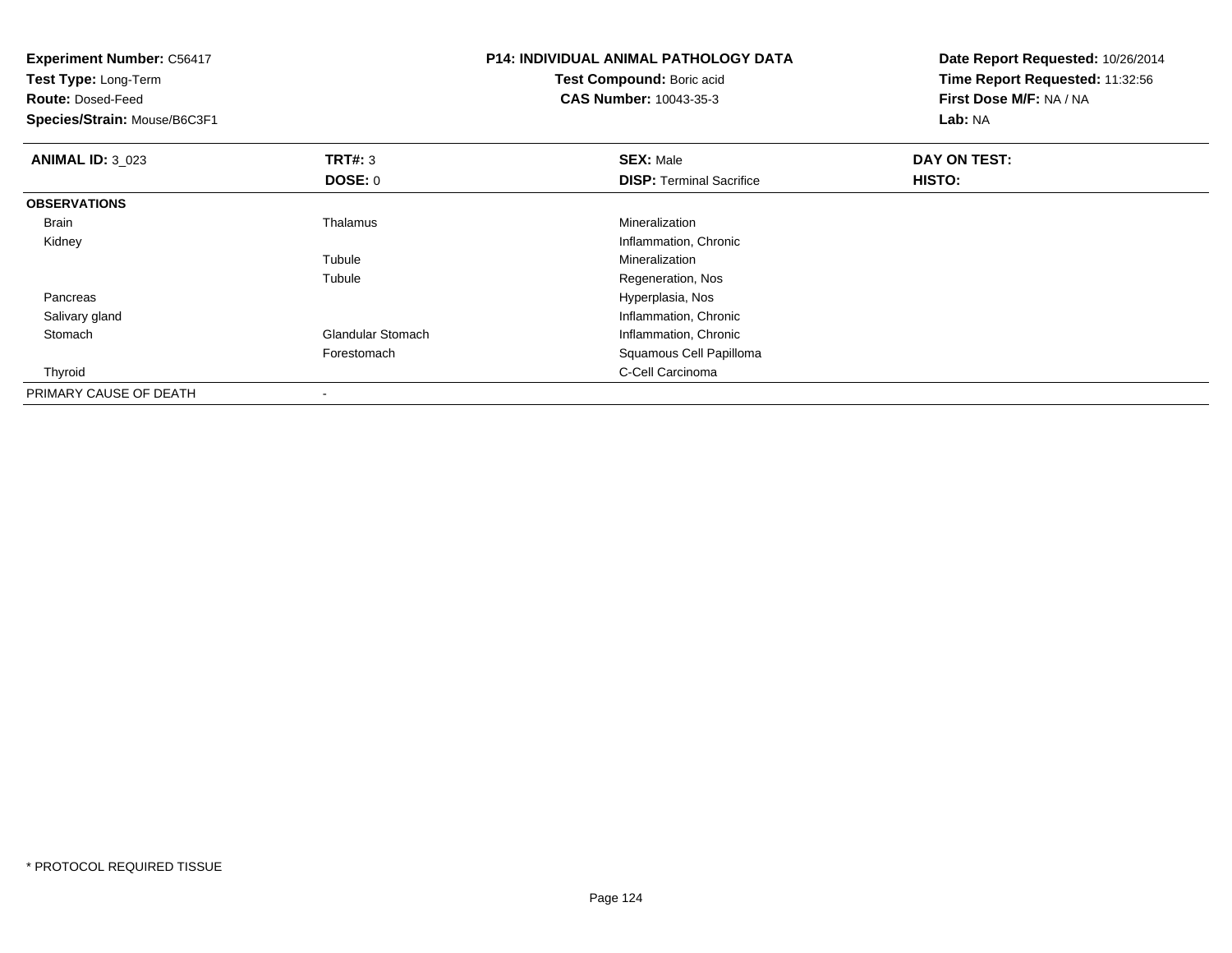**Test Type:** Long-Term

**Route:** Dosed-Feed

**Species/Strain:** Mouse/B6C3F1

### **P14: INDIVIDUAL ANIMAL PATHOLOGY DATA**

**Test Compound:** Boric acid**CAS Number:** 10043-35-3

| <b>ANIMAL ID: 3_024</b> | TRT#: 3        | <b>SEX: Male</b>                  | DAY ON TEST: |  |
|-------------------------|----------------|-----------------------------------|--------------|--|
|                         | <b>DOSE: 0</b> | <b>DISP: Terminal Sacrifice</b>   | HISTO:       |  |
| <b>OBSERVATIONS</b>     |                |                                   |              |  |
| Brain                   | Thalamus       | Mineralization                    |              |  |
| Intestine Small         | Peyers Patch   | Hyperplasia, Lymphoid             |              |  |
| Kidney                  |                | Inflammation, Chronic             |              |  |
|                         | Tubule         | Regeneration, Nos                 |              |  |
| Liver                   |                | Cytoplasmic Vacuolization         |              |  |
| Oral mucosa             | Palate         | Granuloma, Foreign Body           |              |  |
|                         | Palate         | Inflammation, Acute               |              |  |
| Pancreas                | Islets         | Hyperplasia, Nos                  |              |  |
|                         |                | Inflammation, Chronic             |              |  |
| Salivary gland          |                | Inflammation, Chronic             |              |  |
| Thymus                  |                | Cyst, Nos                         |              |  |
| Urethra                 |                | Calculus, Microscopic Examination |              |  |
| Urinary bladder         |                | Inflammation, Chronic             |              |  |
| PRIMARY CAUSE OF DEATH  |                |                                   |              |  |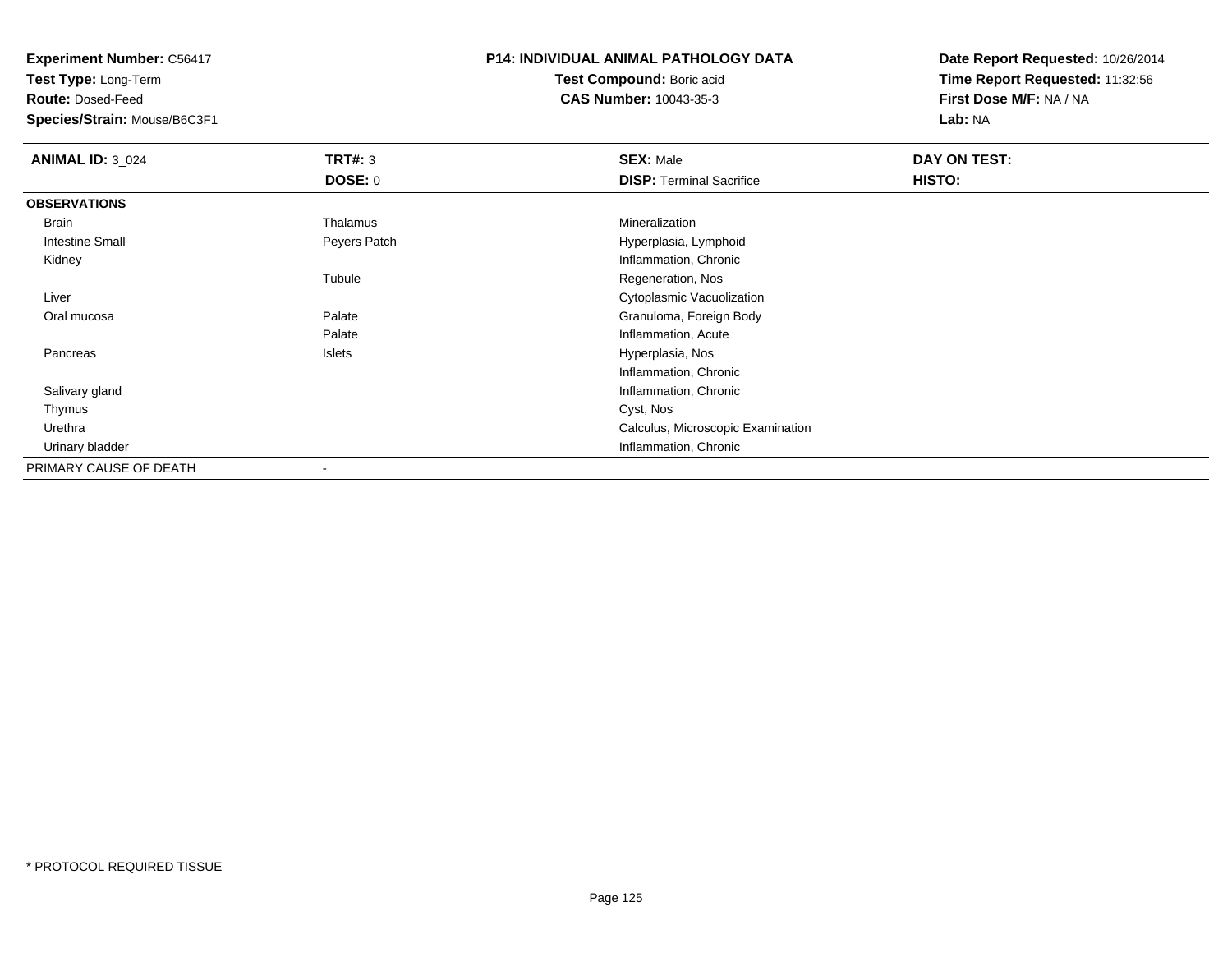| <b>Experiment Number: C56417</b><br>Test Type: Long-Term<br><b>Route: Dosed-Feed</b> |                           | <b>P14: INDIVIDUAL ANIMAL PATHOLOGY DATA</b><br>Test Compound: Boric acid<br><b>CAS Number: 10043-35-3</b> | Date Report Requested: 10/26/2014<br>Time Report Requested: 11:32:56<br>First Dose M/F: NA / NA |
|--------------------------------------------------------------------------------------|---------------------------|------------------------------------------------------------------------------------------------------------|-------------------------------------------------------------------------------------------------|
| Species/Strain: Mouse/B6C3F1                                                         |                           |                                                                                                            | Lab: NA                                                                                         |
| <b>ANIMAL ID: 3_025</b>                                                              | TRT#: 3<br><b>DOSE: 0</b> | <b>SEX: Male</b><br><b>DISP: Terminal Sacrifice</b>                                                        | DAY ON TEST:<br>HISTO:                                                                          |
| <b>OBSERVATIONS</b>                                                                  |                           |                                                                                                            |                                                                                                 |
| Kidney                                                                               |                           | Inflammation, Chronic                                                                                      |                                                                                                 |
|                                                                                      | Tubule                    | Mineralization                                                                                             |                                                                                                 |
|                                                                                      | Tubule                    | Regeneration, Nos                                                                                          |                                                                                                 |
| Liver                                                                                |                           | Angiectasis                                                                                                |                                                                                                 |
|                                                                                      |                           | Necrosis, Coagulative                                                                                      |                                                                                                 |
| Pancreas                                                                             |                           | Cytoplasmic Change, Nos                                                                                    |                                                                                                 |
|                                                                                      |                           | Hyperplasia, Nos                                                                                           |                                                                                                 |
|                                                                                      |                           | Inflammation, Chronic                                                                                      |                                                                                                 |
| Salivary gland                                                                       |                           | Inflammation, Chronic                                                                                      |                                                                                                 |
| Urinary bladder                                                                      |                           | Inflammation, Chronic                                                                                      |                                                                                                 |
| PRIMARY CAUSE OF DEATH                                                               |                           |                                                                                                            |                                                                                                 |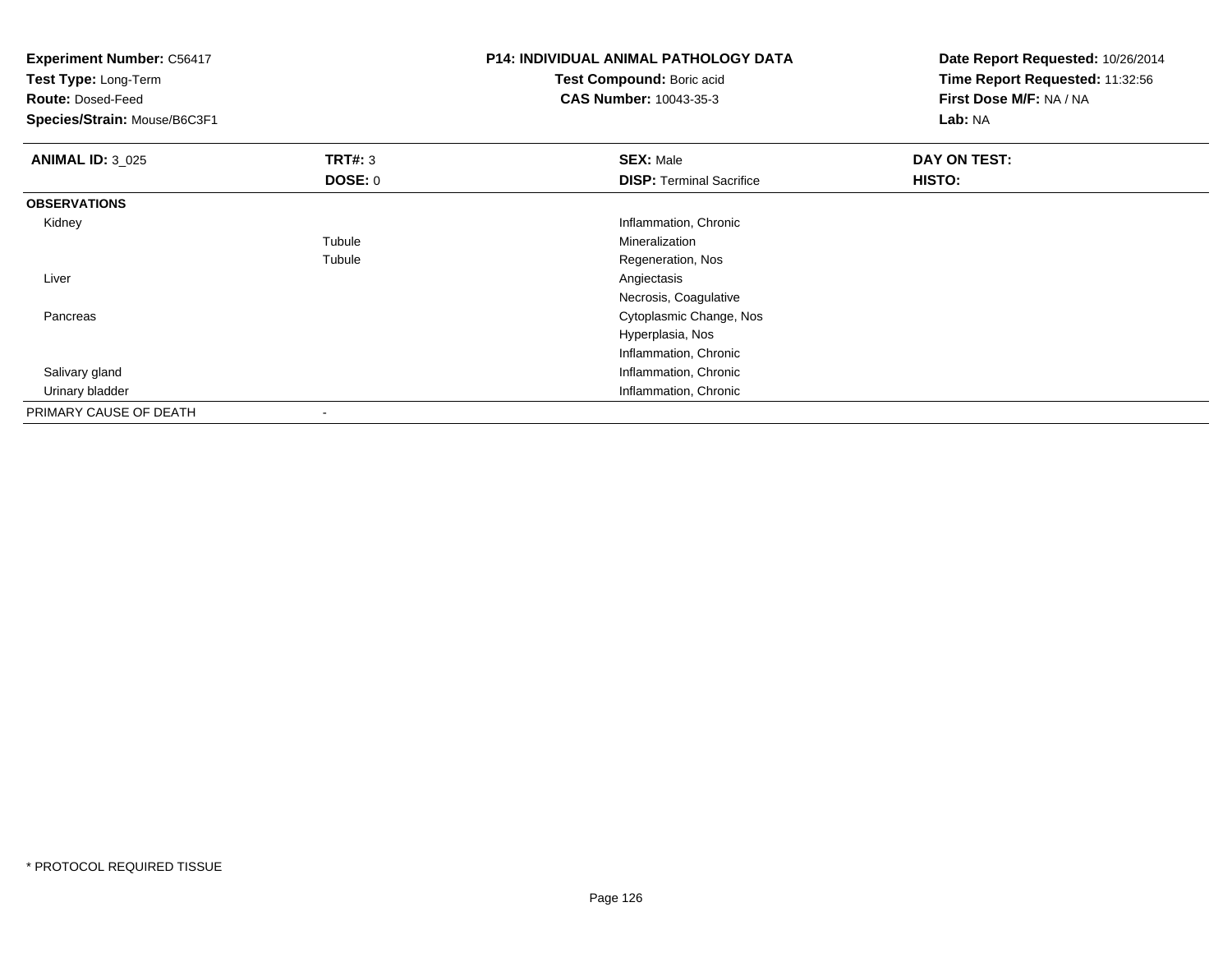**Test Type:** Long-Term

**Route:** Dosed-Feed

**Species/Strain:** Mouse/B6C3F1

#### **P14: INDIVIDUAL ANIMAL PATHOLOGY DATA**

**Test Compound:** Boric acid**CAS Number:** 10043-35-3

| <b>ANIMAL ID: 3_026</b> | TRT#: 3               | <b>SEX: Male</b>                  | DAY ON TEST: |  |
|-------------------------|-----------------------|-----------------------------------|--------------|--|
|                         | <b>DOSE: 0</b>        | <b>DISP: Terminal Sacrifice</b>   | HISTO:       |  |
| <b>OBSERVATIONS</b>     |                       |                                   |              |  |
| Brain                   | Thalamus              | Mineralization                    |              |  |
| Intestine Small         | Peyers Patch          | Hyperplasia, Lymphoid             |              |  |
| Kidney                  |                       | Inflammation, Chronic             |              |  |
|                         |                       | Metaplasia, Osseous               |              |  |
|                         | Tubule                | Mineralization                    |              |  |
|                         | Tubule                | Regeneration, Nos                 |              |  |
| Lymph node              | Mesenteric Lymph Node | Angiectasis                       |              |  |
| Pancreas                |                       | Inflammation, Chronic             |              |  |
| Salivary gland          |                       | Inflammation, Chronic             |              |  |
| Stomach                 | Glandular Stomach     | Inflammation, Chronic             |              |  |
| Thymus                  |                       | Cyst, Nos                         |              |  |
| Tooth                   |                       | Inflammation, Chronic             |              |  |
| Urethra                 |                       | Calculus, Microscopic Examination |              |  |
| PRIMARY CAUSE OF DEATH  | -                     |                                   |              |  |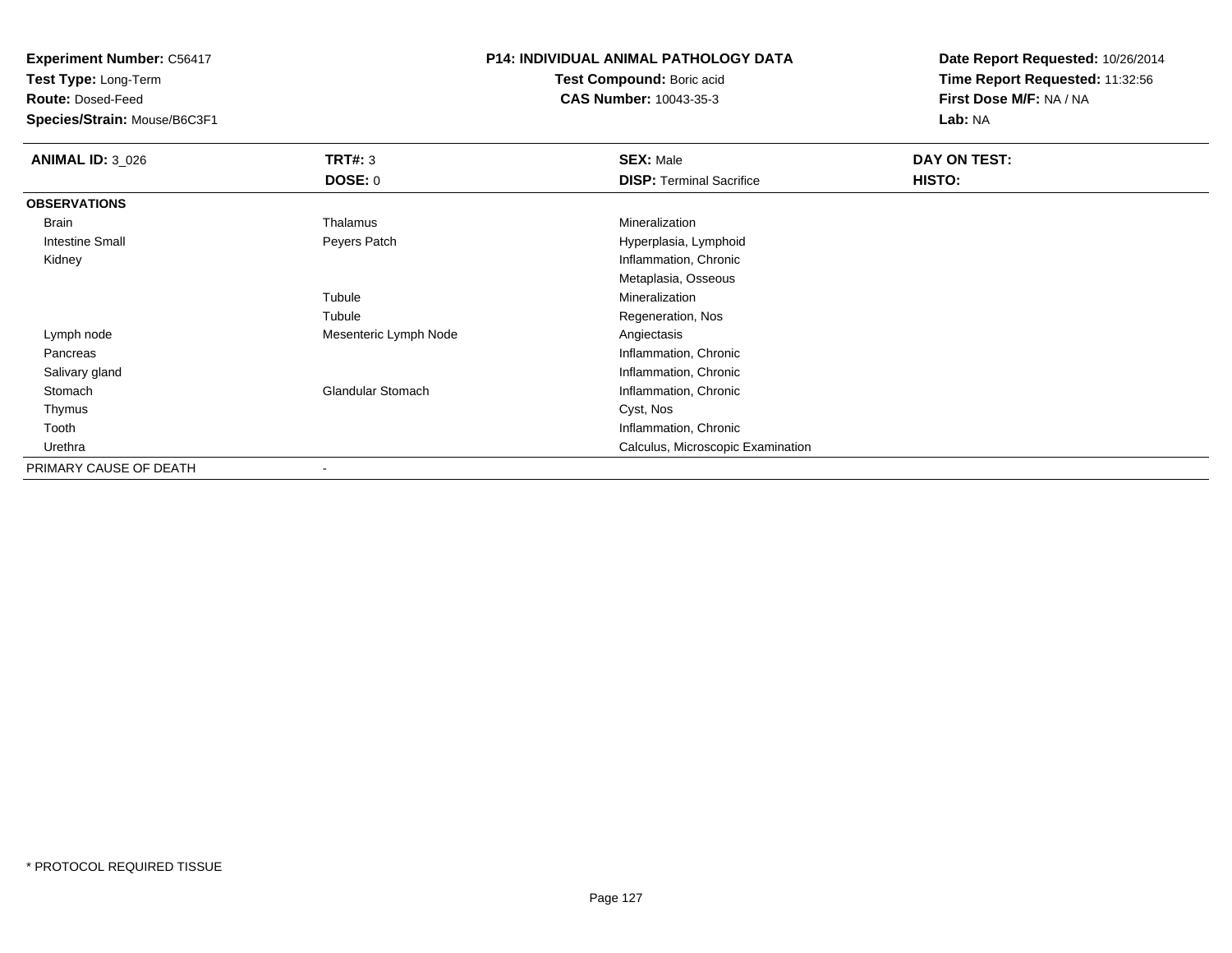**Test Type:** Long-Term

**Route:** Dosed-Feed

**Species/Strain:** Mouse/B6C3F1

# **P14: INDIVIDUAL ANIMAL PATHOLOGY DATA**

**Test Compound:** Boric acid**CAS Number:** 10043-35-3

| <b>ANIMAL ID: 3_027</b> | TRT#: 3                   | <b>SEX: Male</b>                | DAY ON TEST: |
|-------------------------|---------------------------|---------------------------------|--------------|
|                         | <b>DOSE: 0</b>            | <b>DISP: Terminal Sacrifice</b> | HISTO:       |
| <b>OBSERVATIONS</b>     |                           |                                 |              |
| Brain                   | Thalamus                  | Mineralization                  |              |
| <b>Intestine Small</b>  | Peyers Patch              | Hyperplasia, Lymphoid           |              |
| Kidney                  |                           | Inflammation, Chronic           |              |
|                         | Tubule                    | Mineralization                  |              |
|                         | Tubule                    | Regeneration, Nos               |              |
| Pancreas                |                           | Inflammation, Chronic           |              |
| Pituitary gland         | <b>Anterior Pituitary</b> | Hyperplasia, Nos                |              |
| Preputial gland         |                           | Dilatation, Ducts               |              |
|                         |                           | Hyperkeratosis                  |              |
|                         |                           | Inflammation, Active Chronic    |              |
| Salivary gland          |                           | Inflammation, Chronic           |              |
| Tooth                   |                           | Abscess, Nos                    |              |
| PRIMARY CAUSE OF DEATH  |                           |                                 |              |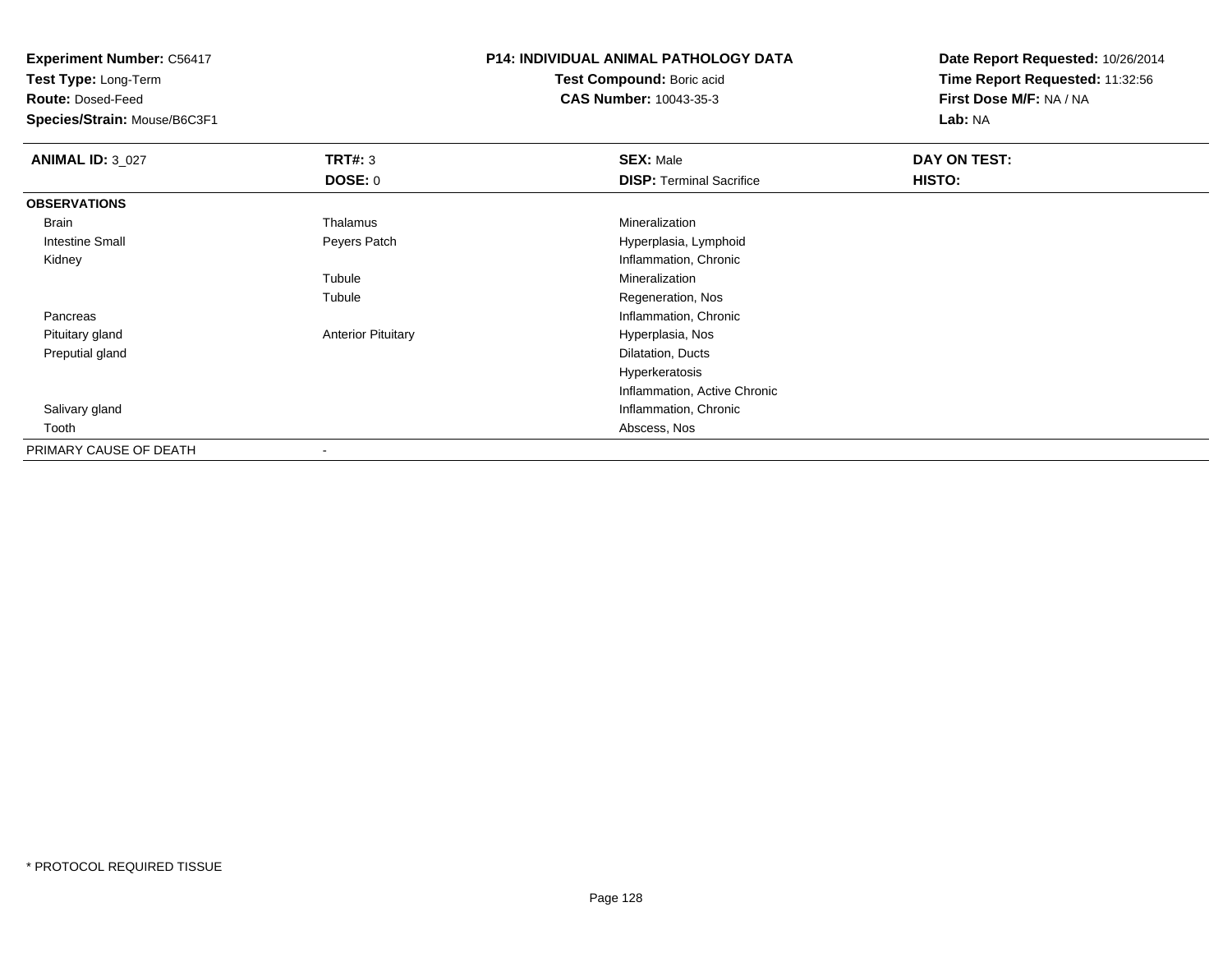| <b>Experiment Number: C56417</b><br>Test Type: Long-Term<br><b>Route: Dosed-Feed</b><br>Species/Strain: Mouse/B6C3F1 |          | <b>P14: INDIVIDUAL ANIMAL PATHOLOGY DATA</b><br>Test Compound: Boric acid<br>CAS Number: 10043-35-3 | Date Report Requested: 10/26/2014<br>Time Report Requested: 11:32:56<br>First Dose M/F: NA / NA<br>Lab: NA |
|----------------------------------------------------------------------------------------------------------------------|----------|-----------------------------------------------------------------------------------------------------|------------------------------------------------------------------------------------------------------------|
| <b>ANIMAL ID: 3 028</b>                                                                                              | TRT#: 3  | <b>SEX: Male</b>                                                                                    | DAY ON TEST:                                                                                               |
|                                                                                                                      | DOSE: 0  | <b>DISP:</b> Terminal Sacrifice                                                                     | <b>HISTO:</b>                                                                                              |
| <b>OBSERVATIONS</b>                                                                                                  |          |                                                                                                     |                                                                                                            |
| <b>Brain</b>                                                                                                         | Thalamus | Mineralization                                                                                      |                                                                                                            |
| Kidney                                                                                                               |          | Inflammation, Chronic                                                                               |                                                                                                            |
| Salivary gland                                                                                                       |          | Inflammation, Chronic                                                                               |                                                                                                            |
| Thymus                                                                                                               |          | Depletion, Lymphoid                                                                                 |                                                                                                            |
| Urethra                                                                                                              |          | Calculus, Microscopic Examination                                                                   |                                                                                                            |
| PRIMARY CAUSE OF DEATH                                                                                               |          |                                                                                                     |                                                                                                            |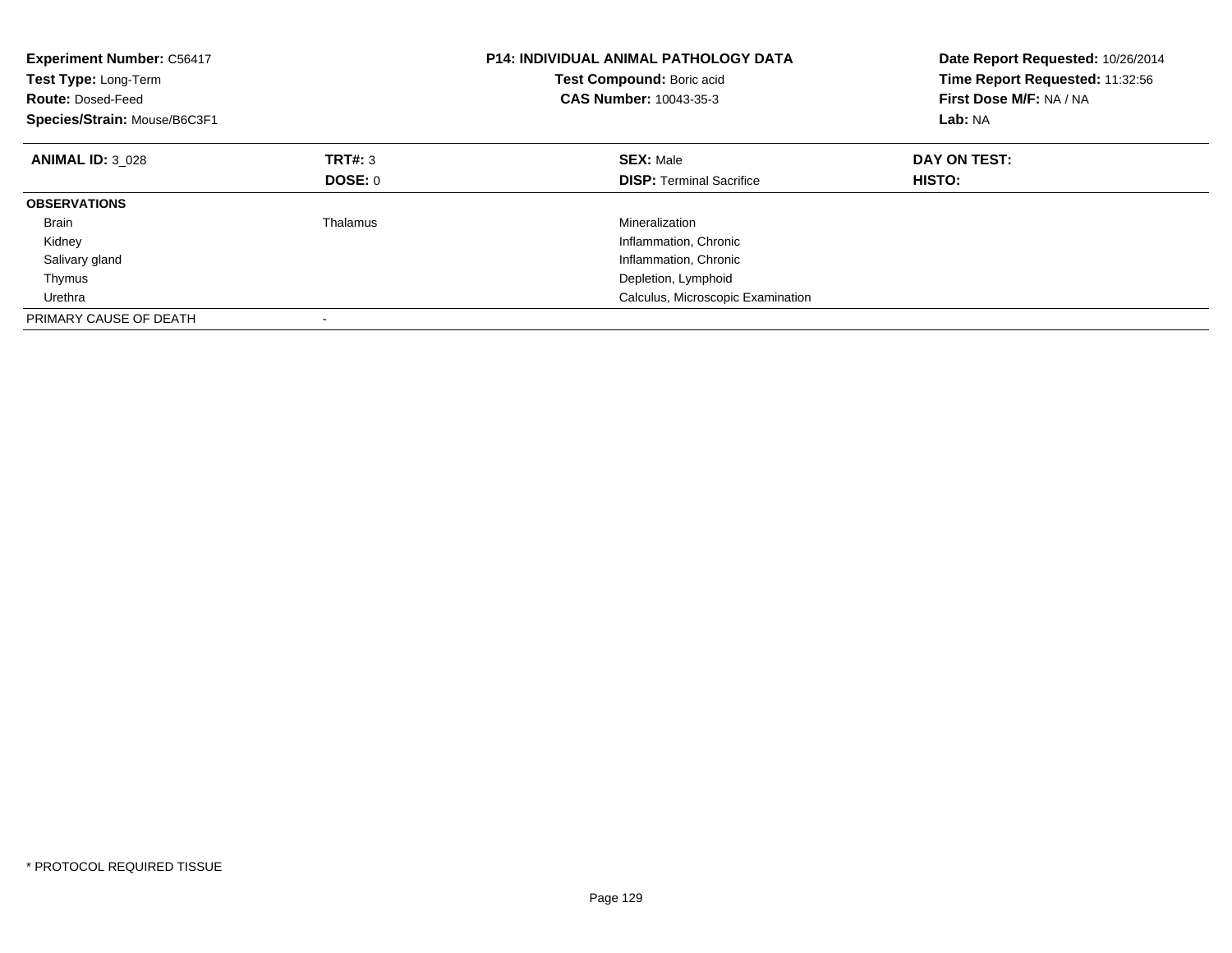**Test Type:** Long-Term

**Route:** Dosed-Feed

**Species/Strain:** Mouse/B6C3F1

## **P14: INDIVIDUAL ANIMAL PATHOLOGY DATA**

**Test Compound:** Boric acid**CAS Number:** 10043-35-3

| <b>ANIMAL ID: 3_029</b> | <b>TRT#: 3</b>        | <b>SEX: Male</b>                  | DAY ON TEST: |
|-------------------------|-----------------------|-----------------------------------|--------------|
|                         | <b>DOSE: 0</b>        | <b>DISP: Terminal Sacrifice</b>   | HISTO:       |
| <b>OBSERVATIONS</b>     |                       |                                   |              |
| Kidney                  | Tubule                | Atrophy, Nos                      |              |
|                         |                       | Glomerulonephritis, Nos           |              |
|                         |                       | Pyelonephritis, Nos               |              |
| Liver                   |                       | Hematopoiesis                     |              |
| Lung                    |                       | Alveolar/Bronchiolar Adenoma      |              |
|                         |                       | Hemorrhage                        |              |
| Lymph node              | Mesenteric Lymph Node | Angiectasis                       |              |
|                         | Mesenteric Lymph Node | Inflammation, Acute               |              |
| Pancreas                | Islets                | Hyperplasia, Nos                  |              |
|                         |                       | Inflammation, Chronic             |              |
| Salivary gland          |                       | Inflammation, Chronic             |              |
| Skin                    |                       | Inflammation, Acute Necrotizing   |              |
| Spleen                  |                       | Hematopoiesis                     |              |
| Thyroid                 |                       | Cyst, Follicular Nos              |              |
| Unspecified             |                       | Fibrosarcoma                      |              |
| Urethra                 |                       | Calculus, Microscopic Examination |              |
| PRIMARY CAUSE OF DEATH  | -                     |                                   |              |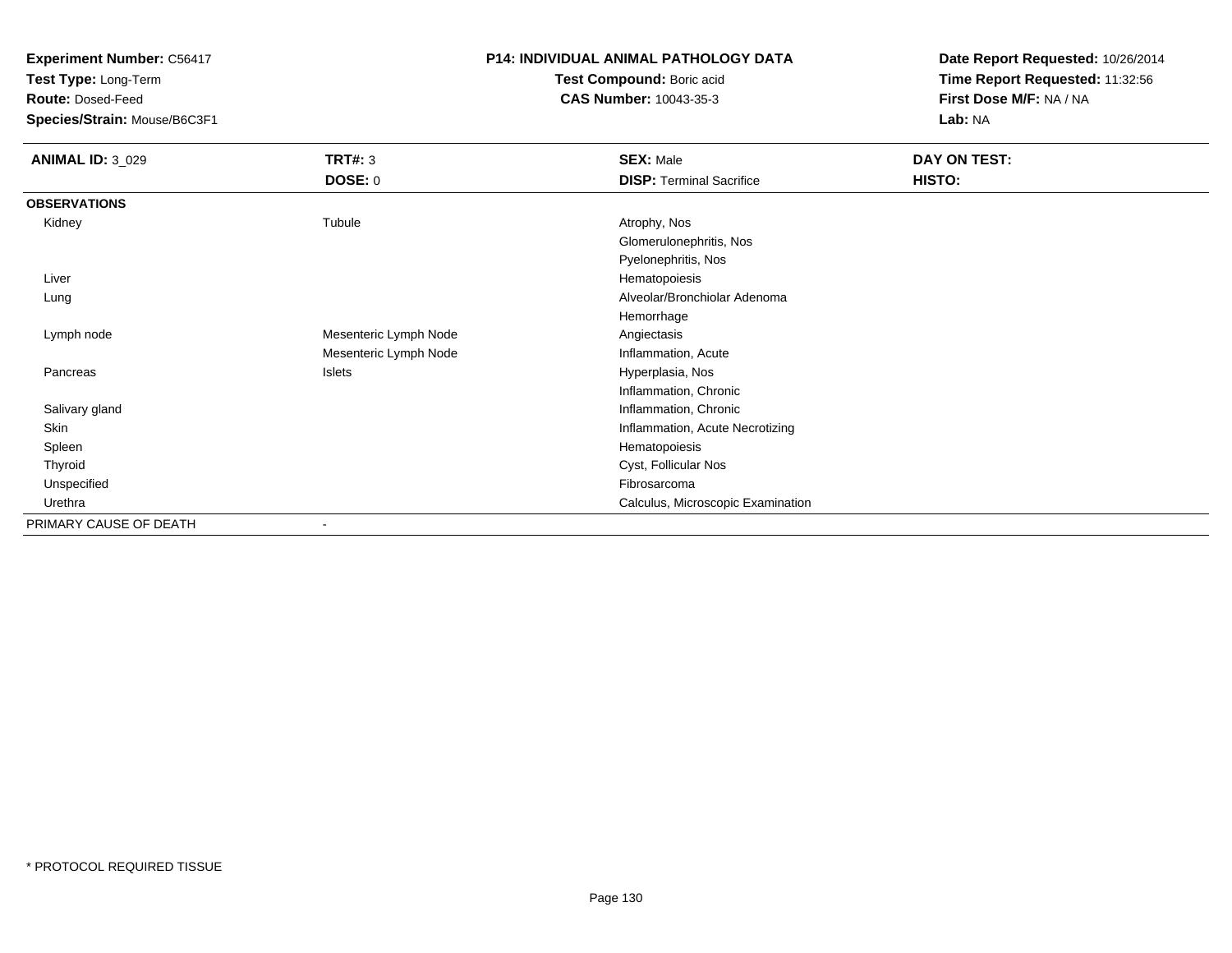| <b>Experiment Number: C56417</b><br>Test Type: Long-Term<br><b>Route: Dosed-Feed</b><br>Species/Strain: Mouse/B6C3F1 |               | <b>P14: INDIVIDUAL ANIMAL PATHOLOGY DATA</b><br>Test Compound: Boric acid<br><b>CAS Number: 10043-35-3</b> | Date Report Requested: 10/26/2014<br>Time Report Requested: 11:32:56<br>First Dose M/F: NA / NA<br>Lab: NA |
|----------------------------------------------------------------------------------------------------------------------|---------------|------------------------------------------------------------------------------------------------------------|------------------------------------------------------------------------------------------------------------|
| <b>ANIMAL ID: 3 030</b>                                                                                              | TRT#: 3       | <b>SEX: Male</b>                                                                                           | DAY ON TEST:                                                                                               |
|                                                                                                                      | DOSE: 0       | <b>DISP:</b> Terminal Sacrifice                                                                            | HISTO:                                                                                                     |
| <b>OBSERVATIONS</b>                                                                                                  |               |                                                                                                            |                                                                                                            |
| <b>Brain</b>                                                                                                         | Thalamus      | Mineralization                                                                                             |                                                                                                            |
| Kidney                                                                                                               |               | Inflammation, Chronic                                                                                      |                                                                                                            |
|                                                                                                                      | Tubule        | Regeneration, Nos                                                                                          |                                                                                                            |
| Liver                                                                                                                |               | Clear-Cell Change                                                                                          |                                                                                                            |
|                                                                                                                      |               | Necrosis, Coagulative                                                                                      |                                                                                                            |
| Pancreas                                                                                                             | <b>Islets</b> | Hyperplasia, Nos                                                                                           |                                                                                                            |
| Seminal vesicle                                                                                                      |               | <b>Distention</b>                                                                                          |                                                                                                            |
| PRIMARY CAUSE OF DEATH                                                                                               |               |                                                                                                            |                                                                                                            |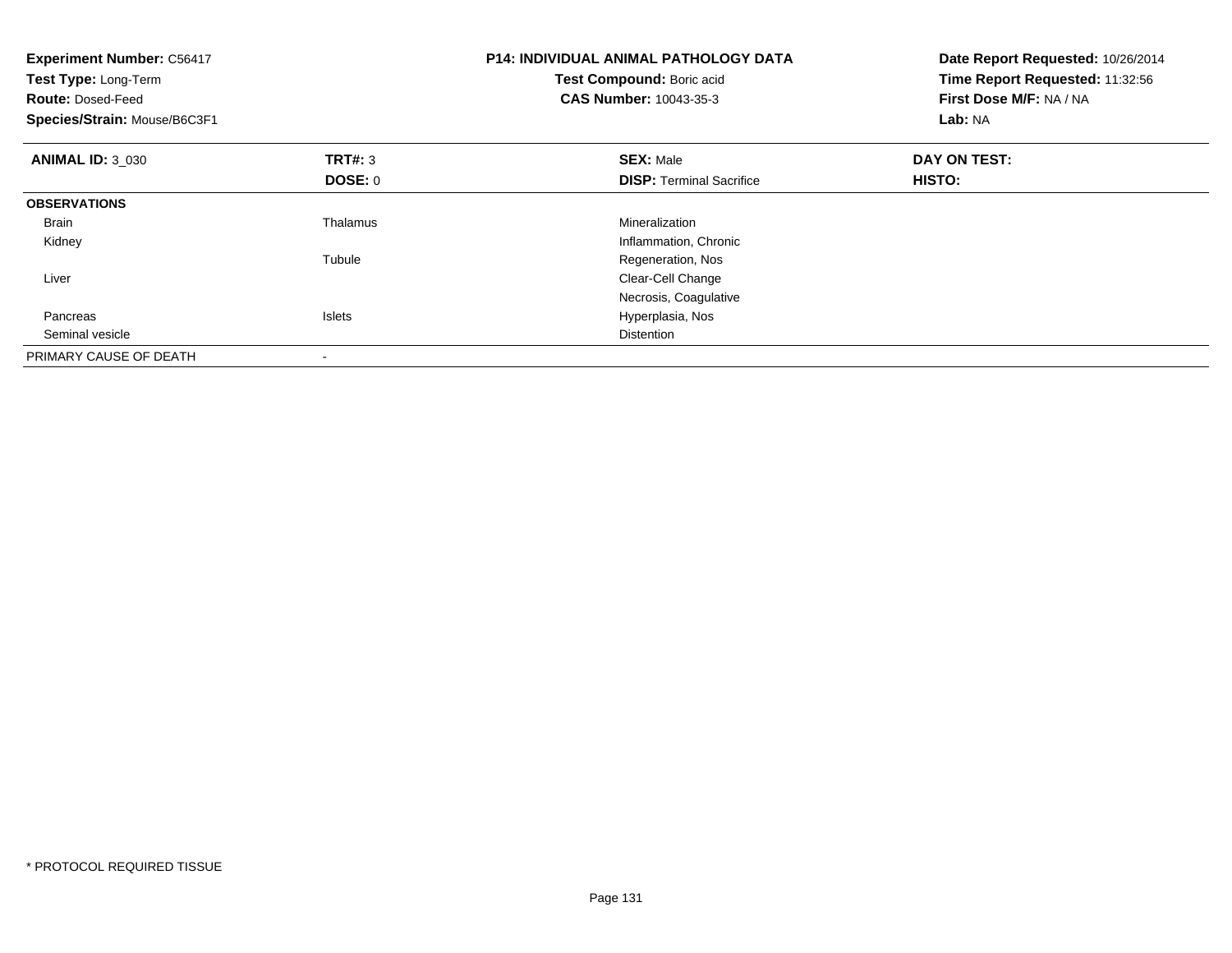| <b>Experiment Number: C56417</b><br>Test Type: Long-Term<br><b>Route: Dosed-Feed</b><br>Species/Strain: Mouse/B6C3F1 |                 | <b>P14: INDIVIDUAL ANIMAL PATHOLOGY DATA</b><br>Test Compound: Boric acid<br><b>CAS Number: 10043-35-3</b> | Date Report Requested: 10/26/2014<br>Time Report Requested: 11:32:56<br><b>First Dose M/F: NA / NA</b><br>Lab: NA |
|----------------------------------------------------------------------------------------------------------------------|-----------------|------------------------------------------------------------------------------------------------------------|-------------------------------------------------------------------------------------------------------------------|
| <b>ANIMAL ID: 3_031</b>                                                                                              | TRT#: 3         | <b>SEX: Male</b>                                                                                           | DAY ON TEST:                                                                                                      |
|                                                                                                                      | DOSE: 0         | <b>DISP:</b> Terminal Sacrifice                                                                            | HISTO:                                                                                                            |
| <b>OBSERVATIONS</b>                                                                                                  |                 |                                                                                                            |                                                                                                                   |
| <b>Brain</b>                                                                                                         | Thalamus        | Mineralization                                                                                             |                                                                                                                   |
| Harderian gland                                                                                                      | Hardarian Gland | Hyperplasia, Nos                                                                                           |                                                                                                                   |
| Kidney                                                                                                               |                 | Inflammation, Chronic                                                                                      |                                                                                                                   |
|                                                                                                                      | Tubule          | Mineralization                                                                                             |                                                                                                                   |
| Liver                                                                                                                |                 | Hepatocellular Adenoma                                                                                     |                                                                                                                   |
| Pancreas                                                                                                             |                 | Inflammation, Chronic                                                                                      |                                                                                                                   |
| Urethra                                                                                                              |                 | Calculus, Microscopic Examination                                                                          |                                                                                                                   |
| Urinary bladder                                                                                                      |                 | Inflammation, Chronic                                                                                      |                                                                                                                   |
| PRIMARY CAUSE OF DEATH                                                                                               |                 |                                                                                                            |                                                                                                                   |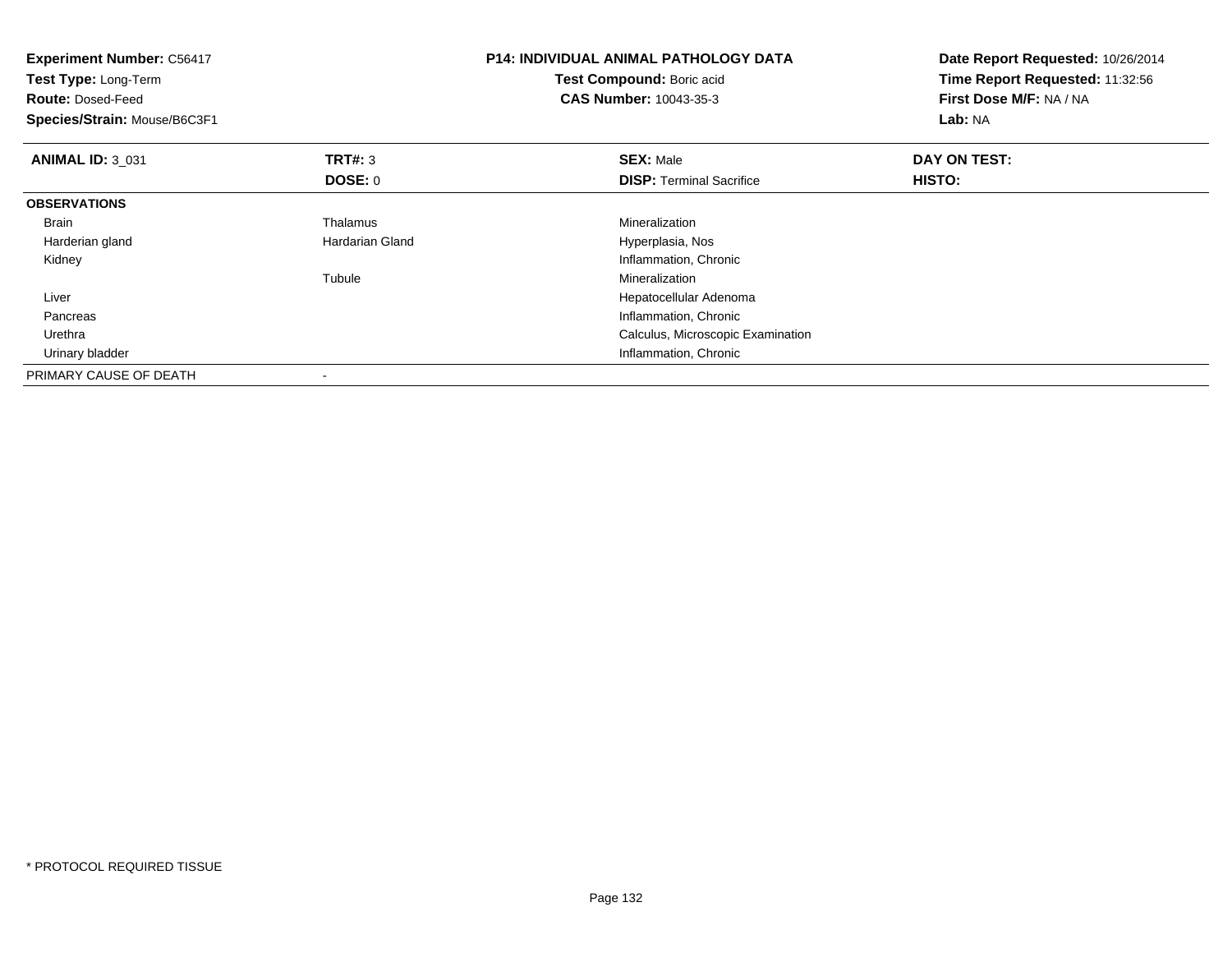| <b>Experiment Number: C56417</b><br>Test Type: Long-Term<br><b>Route: Dosed-Feed</b><br>Species/Strain: Mouse/B6C3F1 |                       | <b>P14: INDIVIDUAL ANIMAL PATHOLOGY DATA</b><br>Test Compound: Boric acid<br><b>CAS Number: 10043-35-3</b> | Date Report Requested: 10/26/2014<br>Time Report Requested: 11:32:56<br>First Dose M/F: NA / NA<br>Lab: NA |
|----------------------------------------------------------------------------------------------------------------------|-----------------------|------------------------------------------------------------------------------------------------------------|------------------------------------------------------------------------------------------------------------|
| <b>ANIMAL ID: 3_032</b>                                                                                              | <b>TRT#: 3</b>        | <b>SEX: Male</b>                                                                                           | DAY ON TEST:                                                                                               |
|                                                                                                                      | DOSE: 0               | <b>DISP:</b> Terminal Sacrifice                                                                            | HISTO:                                                                                                     |
| <b>OBSERVATIONS</b>                                                                                                  |                       |                                                                                                            |                                                                                                            |
| <b>Brain</b>                                                                                                         | Thalamus              | Mineralization                                                                                             |                                                                                                            |
| Kidney                                                                                                               |                       | Inflammation, Chronic                                                                                      |                                                                                                            |
|                                                                                                                      | Tubule                | Regeneration, Nos                                                                                          |                                                                                                            |
| Liver                                                                                                                |                       | Inflammation, Chronic                                                                                      |                                                                                                            |
| Lung                                                                                                                 |                       | Alveolar/Bronchiolar Adenoma                                                                               |                                                                                                            |
| Lymph node                                                                                                           | Mesenteric Lymph Node | Angiectasis                                                                                                |                                                                                                            |
| Stomach                                                                                                              | Glandular Stomach     | Inflammation, Chronic                                                                                      |                                                                                                            |
| PRIMARY CAUSE OF DEATH                                                                                               |                       |                                                                                                            |                                                                                                            |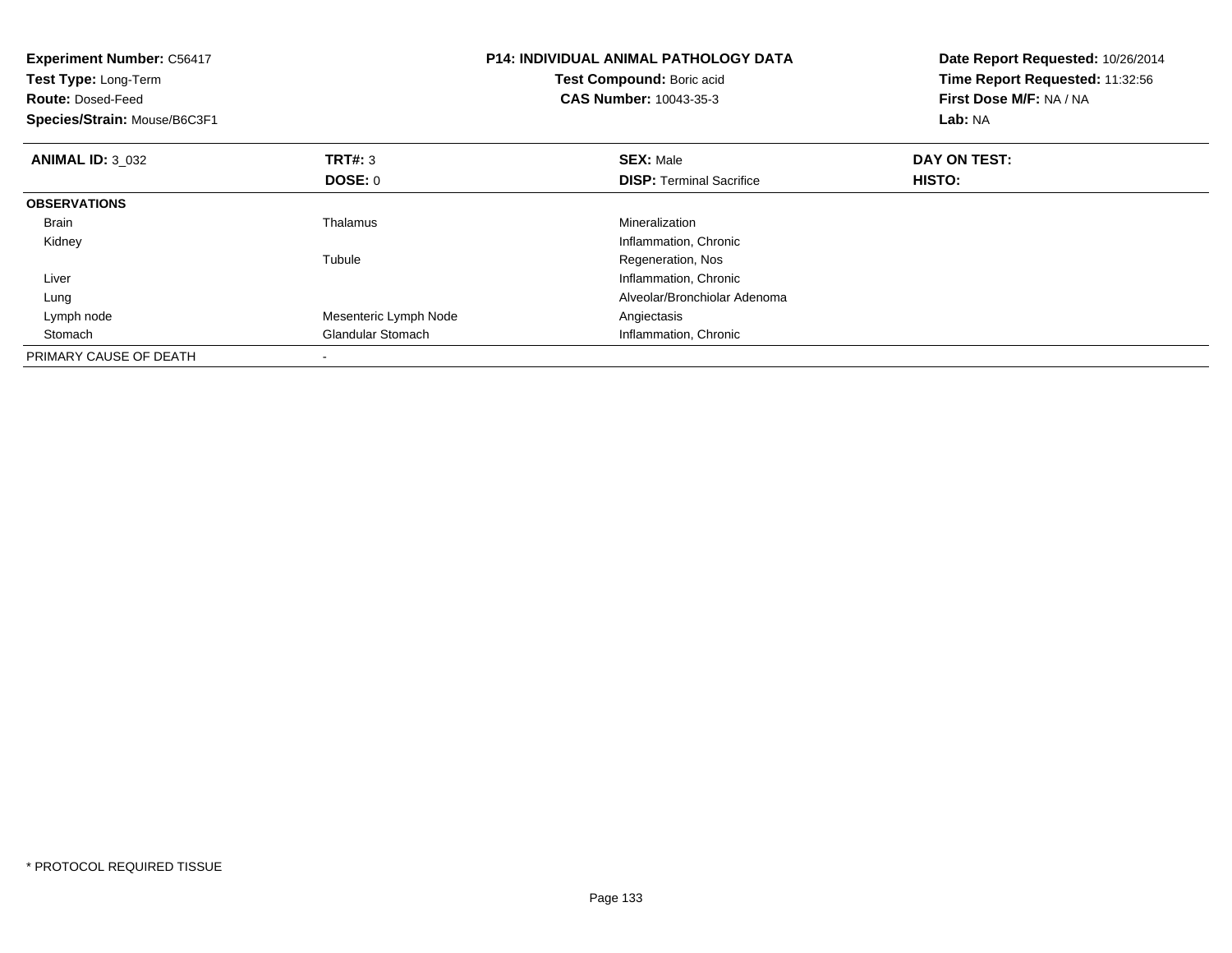| <b>Experiment Number: C56417</b><br>Test Type: Long-Term<br><b>Route: Dosed-Feed</b><br>Species/Strain: Mouse/B6C3F1 |                | <b>P14: INDIVIDUAL ANIMAL PATHOLOGY DATA</b><br>Test Compound: Boric acid<br><b>CAS Number: 10043-35-3</b> | Date Report Requested: 10/26/2014<br>Time Report Requested: 11:32:56<br>First Dose M/F: NA / NA<br>Lab: NA |
|----------------------------------------------------------------------------------------------------------------------|----------------|------------------------------------------------------------------------------------------------------------|------------------------------------------------------------------------------------------------------------|
| <b>ANIMAL ID: 3 033</b>                                                                                              | <b>TRT#: 3</b> | <b>SEX: Male</b>                                                                                           | DAY ON TEST:                                                                                               |
|                                                                                                                      | <b>DOSE: 0</b> | <b>DISP:</b> Moribund Sacrifice                                                                            | HISTO:                                                                                                     |
| <b>OBSERVATIONS</b>                                                                                                  |                |                                                                                                            |                                                                                                            |
| Kidney                                                                                                               | Tubule         | Atrophy, Nos                                                                                               |                                                                                                            |
|                                                                                                                      |                | Glomerulonephritis, Nos                                                                                    |                                                                                                            |
|                                                                                                                      |                | Inflammation, Chronic                                                                                      |                                                                                                            |
| Liver                                                                                                                |                | Hepatocellular Carcinoma                                                                                   |                                                                                                            |
| Lung                                                                                                                 |                | Hepatocellular Carcinoma, Metastatic                                                                       |                                                                                                            |
| Spleen                                                                                                               |                | Depletion, Lymphoid                                                                                        |                                                                                                            |
| Testis                                                                                                               |                | Atrophy, Nos                                                                                               |                                                                                                            |
| PRIMARY CAUSE OF DEATH                                                                                               |                |                                                                                                            |                                                                                                            |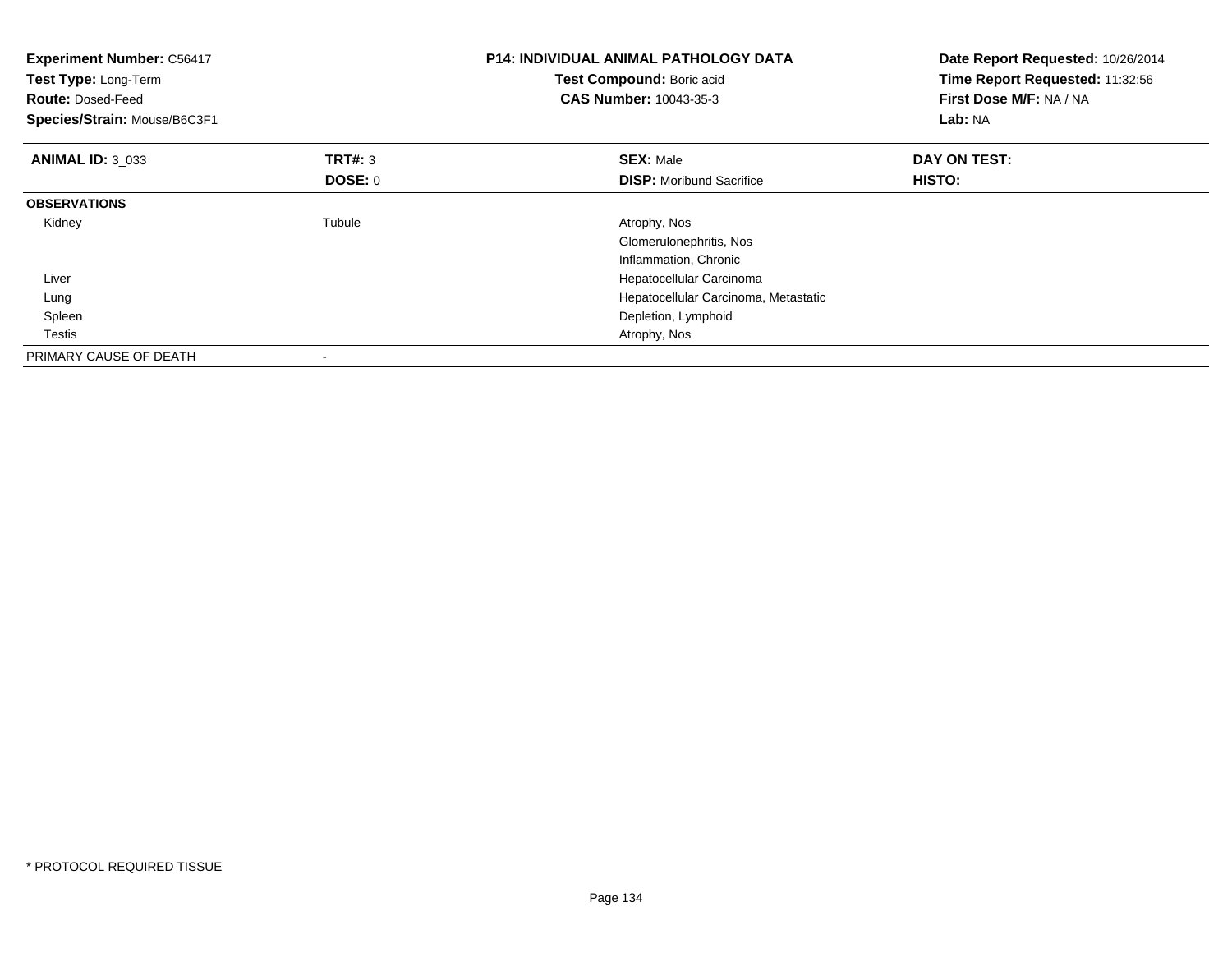| <b>Experiment Number: C56417</b><br>Test Type: Long-Term |                       | <b>P14: INDIVIDUAL ANIMAL PATHOLOGY DATA</b> | Date Report Requested: 10/26/2014<br>Time Report Requested: 11:32:56 |  |
|----------------------------------------------------------|-----------------------|----------------------------------------------|----------------------------------------------------------------------|--|
|                                                          |                       | Test Compound: Boric acid                    |                                                                      |  |
| <b>Route: Dosed-Feed</b>                                 |                       | <b>CAS Number: 10043-35-3</b>                | First Dose M/F: NA / NA                                              |  |
| Species/Strain: Mouse/B6C3F1                             |                       |                                              | Lab: NA                                                              |  |
| <b>ANIMAL ID: 3 034</b>                                  | <b>TRT#: 3</b>        | <b>SEX: Male</b>                             | DAY ON TEST:                                                         |  |
|                                                          | DOSE: 0               | <b>DISP:</b> Terminal Sacrifice              | HISTO:                                                               |  |
| <b>OBSERVATIONS</b>                                      |                       |                                              |                                                                      |  |
| Bone                                                     | <b>Tarsal Joint</b>   | Ankylosis                                    |                                                                      |  |
|                                                          | <b>Tarsal Joint</b>   | Osteoarthritis                               |                                                                      |  |
| Kidney                                                   |                       | Inflammation, Chronic                        |                                                                      |  |
|                                                          | Tubule                | Regeneration, Nos                            |                                                                      |  |
| Lung                                                     |                       | Hyperplasia, Alveolar Epithelium             |                                                                      |  |
| Lymph node                                               | Mesenteric Lymph Node | Angiectasis                                  |                                                                      |  |
| Pancreas                                                 |                       | Inflammation, Chronic                        |                                                                      |  |
| Prostate                                                 |                       | Inflammation, Chronic                        |                                                                      |  |
| Salivary gland                                           |                       | Inflammation, Chronic                        |                                                                      |  |
| PRIMARY CAUSE OF DEATH                                   |                       |                                              |                                                                      |  |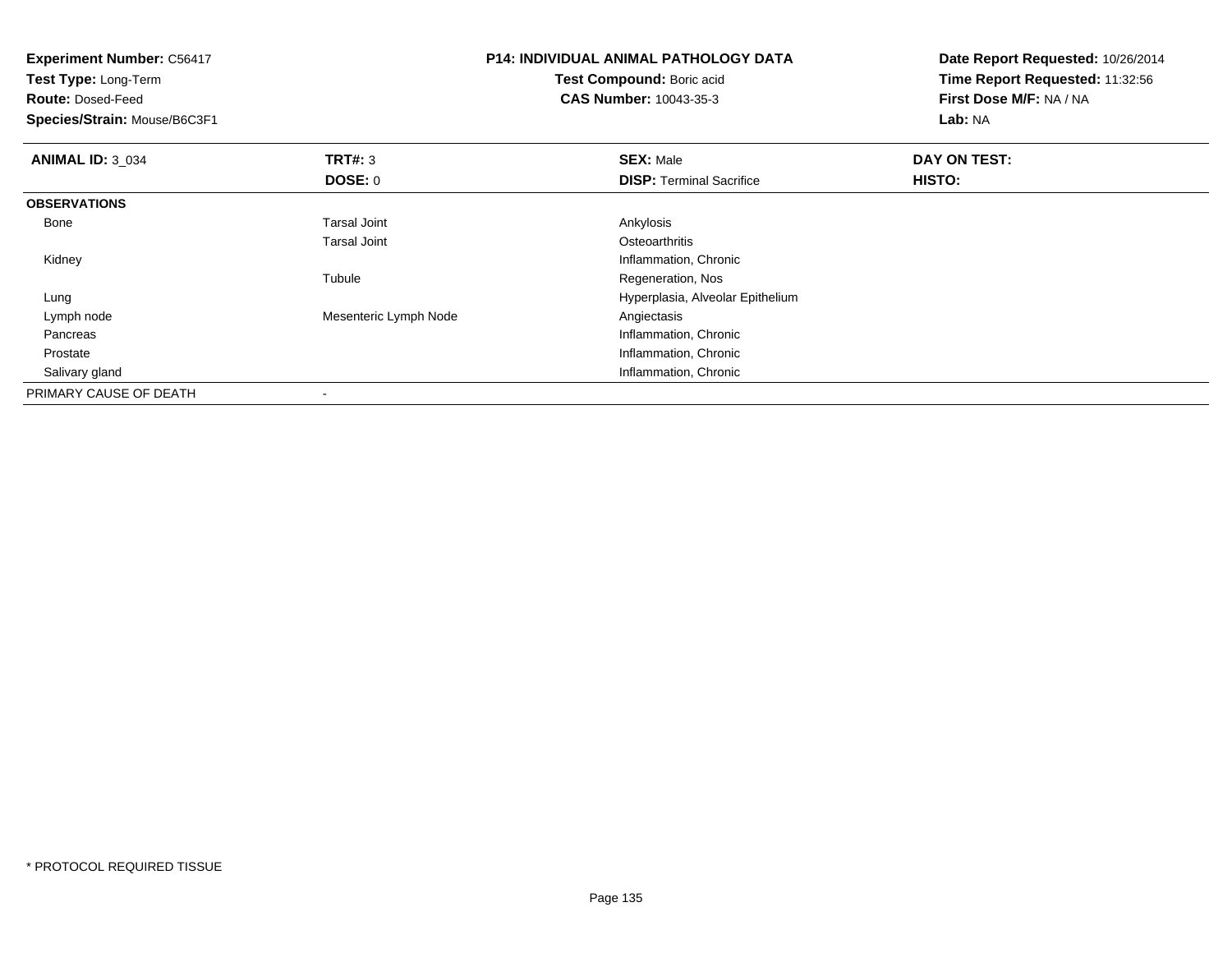| <b>Experiment Number: C56417</b><br>Test Type: Long-Term<br><b>Route: Dosed-Feed</b><br>Species/Strain: Mouse/B6C3F1 |                           | <b>P14: INDIVIDUAL ANIMAL PATHOLOGY DATA</b><br>Test Compound: Boric acid<br><b>CAS Number: 10043-35-3</b> | Date Report Requested: 10/26/2014<br>Time Report Requested: 11:32:56<br>First Dose M/F: NA / NA<br>Lab: NA |
|----------------------------------------------------------------------------------------------------------------------|---------------------------|------------------------------------------------------------------------------------------------------------|------------------------------------------------------------------------------------------------------------|
| <b>ANIMAL ID: 3_035</b>                                                                                              | <b>TRT#: 3</b><br>DOSE: 0 | <b>SEX: Male</b><br><b>DISP:</b> Terminal Sacrifice                                                        | DAY ON TEST:<br>HISTO:                                                                                     |
| <b>OBSERVATIONS</b>                                                                                                  |                           |                                                                                                            |                                                                                                            |
| Kidney                                                                                                               |                           | Inflammation, Chronic                                                                                      |                                                                                                            |
|                                                                                                                      | Tubule                    | Regeneration, Nos                                                                                          |                                                                                                            |
| Lung                                                                                                                 |                           | Hemorrhage                                                                                                 |                                                                                                            |
| Lymph node                                                                                                           | Mesenteric Lymph Node     | Angiectasis                                                                                                |                                                                                                            |
| Pancreas                                                                                                             |                           | Inflammation, Chronic                                                                                      |                                                                                                            |
| Pituitary gland                                                                                                      | <b>Anterior Pituitary</b> | Cyst, Nos                                                                                                  |                                                                                                            |
| Skin                                                                                                                 |                           | Inflammation, Acute                                                                                        |                                                                                                            |
| PRIMARY CAUSE OF DEATH                                                                                               |                           |                                                                                                            |                                                                                                            |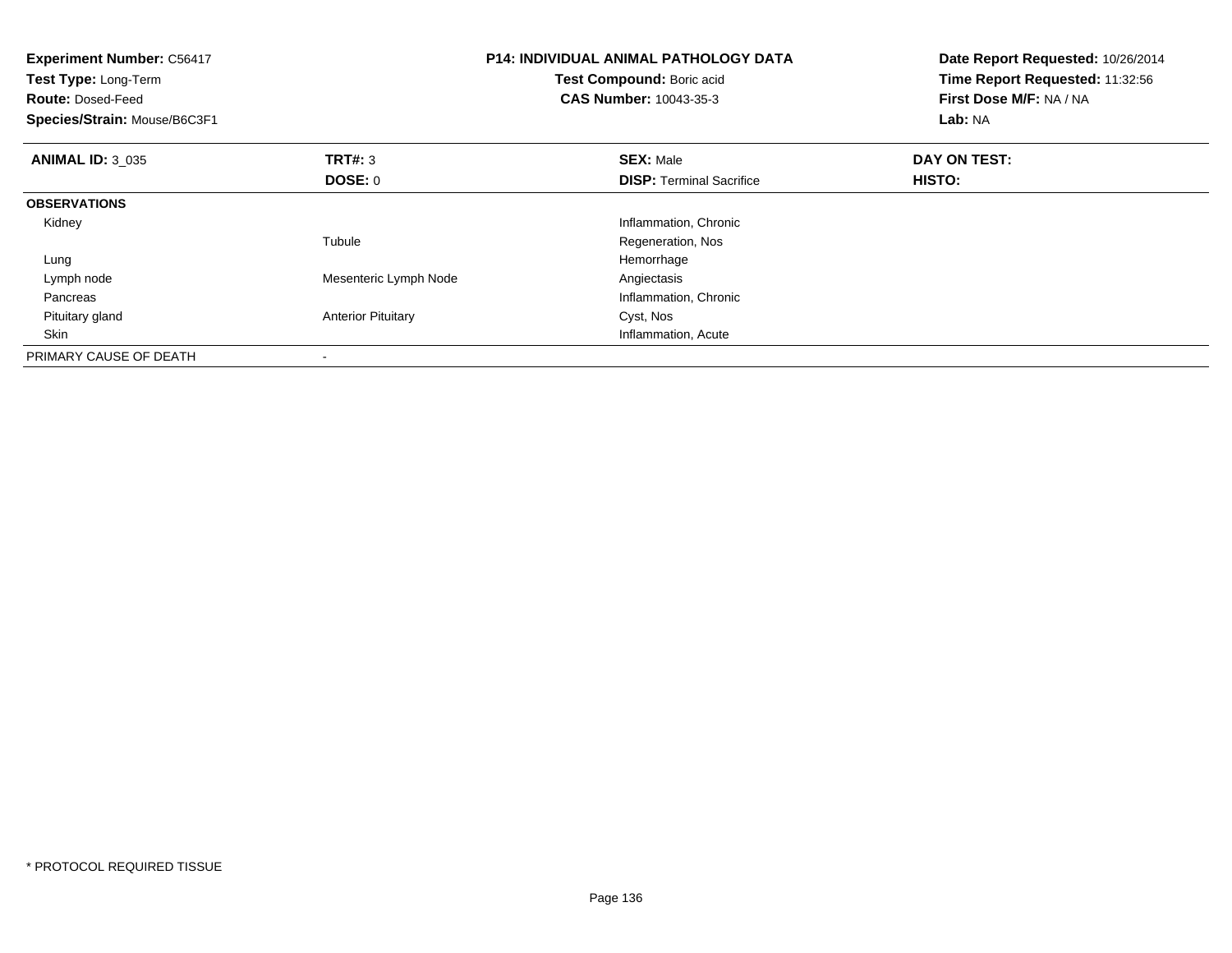| <b>Experiment Number: C56417</b><br>Test Type: Long-Term<br><b>Route: Dosed-Feed</b><br>Species/Strain: Mouse/B6C3F1 |                           | <b>P14: INDIVIDUAL ANIMAL PATHOLOGY DATA</b><br>Test Compound: Boric acid<br><b>CAS Number: 10043-35-3</b> | Date Report Requested: 10/26/2014<br>Time Report Requested: 11:32:56<br>First Dose M/F: NA / NA<br>Lab: NA |
|----------------------------------------------------------------------------------------------------------------------|---------------------------|------------------------------------------------------------------------------------------------------------|------------------------------------------------------------------------------------------------------------|
| <b>ANIMAL ID: 3 036</b>                                                                                              | TRT#: 3                   | <b>SEX: Male</b>                                                                                           | DAY ON TEST:                                                                                               |
|                                                                                                                      | DOSE: 0                   | <b>DISP:</b> Terminal Sacrifice                                                                            | <b>HISTO:</b>                                                                                              |
| <b>OBSERVATIONS</b>                                                                                                  |                           |                                                                                                            |                                                                                                            |
| Kidney                                                                                                               |                           | Inflammation, Chronic                                                                                      |                                                                                                            |
|                                                                                                                      |                           | Nephrosis, Hydro                                                                                           |                                                                                                            |
| Pancreas                                                                                                             |                           | Atrophy, Nos                                                                                               |                                                                                                            |
|                                                                                                                      | Duct Nos                  | Hyperplasia, Nos                                                                                           |                                                                                                            |
| Pituitary gland                                                                                                      | <b>Anterior Pituitary</b> | Cyst, Nos                                                                                                  |                                                                                                            |
| Unspecified                                                                                                          | Multiple Organs Nos       | Inflammation, Granulomatous                                                                                |                                                                                                            |
| PRIMARY CAUSE OF DEATH                                                                                               |                           |                                                                                                            |                                                                                                            |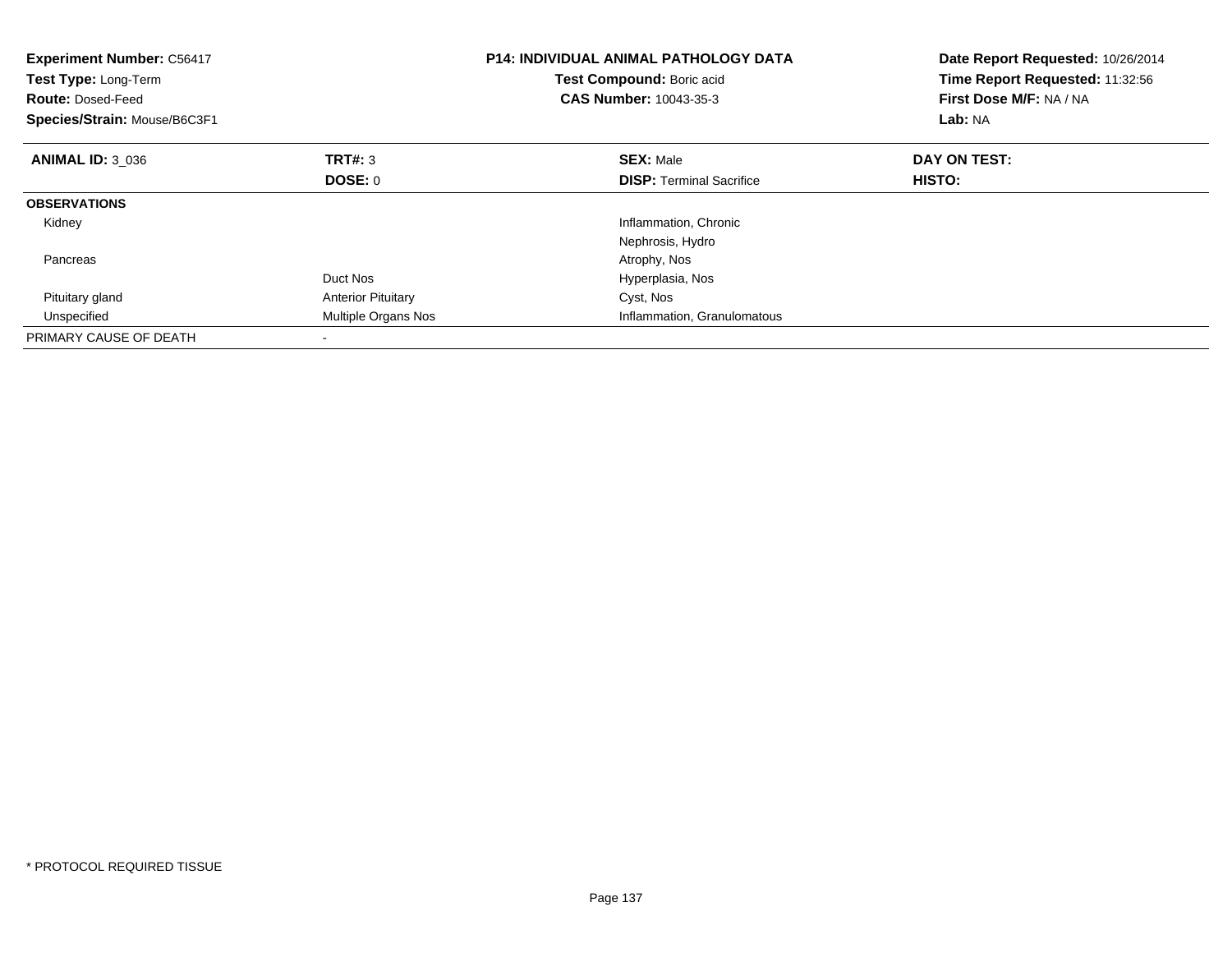**Test Type:** Long-Term

**Route:** Dosed-Feed

**Species/Strain:** Mouse/B6C3F1

# **P14: INDIVIDUAL ANIMAL PATHOLOGY DATA**

**Test Compound:** Boric acid**CAS Number:** 10043-35-3

| <b>ANIMAL ID: 3_037</b> | TRT#: 3                   | <b>SEX: Male</b>                  | DAY ON TEST: |
|-------------------------|---------------------------|-----------------------------------|--------------|
|                         | <b>DOSE: 0</b>            | <b>DISP: Terminal Sacrifice</b>   | HISTO:       |
| <b>OBSERVATIONS</b>     |                           |                                   |              |
| Brain                   | Thalamus                  | Mineralization                    |              |
| Kidney                  |                           | Inflammation, Chronic             |              |
|                         | Tubule                    | Mineralization                    |              |
| Liver                   |                           | Hepatocellular Adenoma            |              |
|                         |                           | Inflammation, Chronic             |              |
|                         |                           | Necrosis, Coagulative             |              |
| Lymph node              | Mesenteric Lymph Node     | Angiectasis                       |              |
| Pituitary gland         | <b>Anterior Pituitary</b> | Hyperplasia, Nos                  |              |
| Salivary gland          |                           | Inflammation, Chronic             |              |
| Spleen                  |                           | Depletion, Lymphoid               |              |
| Stomach                 | <b>Glandular Stomach</b>  | Inflammation, Chronic             |              |
| Thyroid                 |                           | Hyperplasia, Follicular Cell      |              |
| Urethra                 |                           | Calculus, Microscopic Examination |              |
| PRIMARY CAUSE OF DEATH  |                           |                                   |              |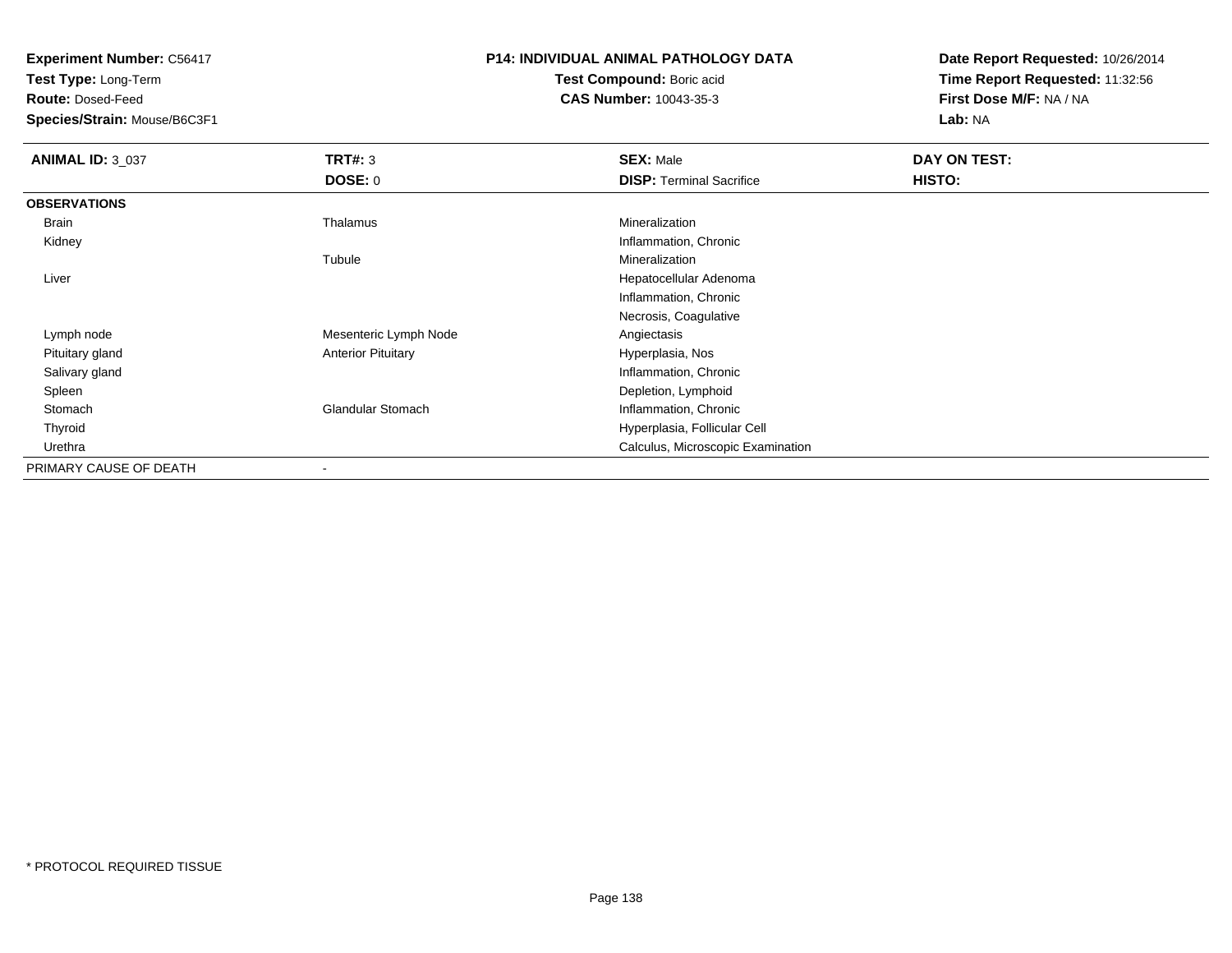**Test Type:** Long-Term

**Route:** Dosed-Feed

**Species/Strain:** Mouse/B6C3F1

### **P14: INDIVIDUAL ANIMAL PATHOLOGY DATA**

**Test Compound:** Boric acid**CAS Number:** 10043-35-3

| <b>ANIMAL ID: 3_038</b> | <b>TRT#: 3</b>       | <b>SEX: Male</b>                  | DAY ON TEST: |  |
|-------------------------|----------------------|-----------------------------------|--------------|--|
|                         | <b>DOSE: 0</b>       | <b>DISP: Terminal Sacrifice</b>   | HISTO:       |  |
| <b>OBSERVATIONS</b>     |                      |                                   |              |  |
| Bone                    | <b>Tarsal Joint</b>  | Ankylosis                         |              |  |
|                         | <b>Tarsal Joint</b>  | Osteoarthritis                    |              |  |
| Heart                   |                      | Degeneration, Nos                 |              |  |
| Kidney                  |                      | Inflammation, Chronic             |              |  |
|                         | Tubule               | Mineralization                    |              |  |
|                         | Tubule               | Regeneration, Nos                 |              |  |
| Liver                   |                      | Hemangioma                        |              |  |
|                         |                      | Hepatocellular Adenoma            |              |  |
| Pancreas                |                      | Atrophy, Nos                      |              |  |
| Prostate                | Periprostatic Tissue | Inflammation, Chronic             |              |  |
| Salivary gland          |                      | Inflammation, Chronic             |              |  |
| Spleen                  |                      | Hemangioma                        |              |  |
| Stomach                 | Omentum Nos          | Fibrosis                          |              |  |
|                         | Omentum Nos          | Inflammation, Active Chronic      |              |  |
|                         | Omentum Nos          | Mineralization                    |              |  |
|                         | Forestomach          | Squamous Cell Papilloma           |              |  |
| Urethra                 |                      | Calculus, Microscopic Examination |              |  |
| PRIMARY CAUSE OF DEATH  |                      |                                   |              |  |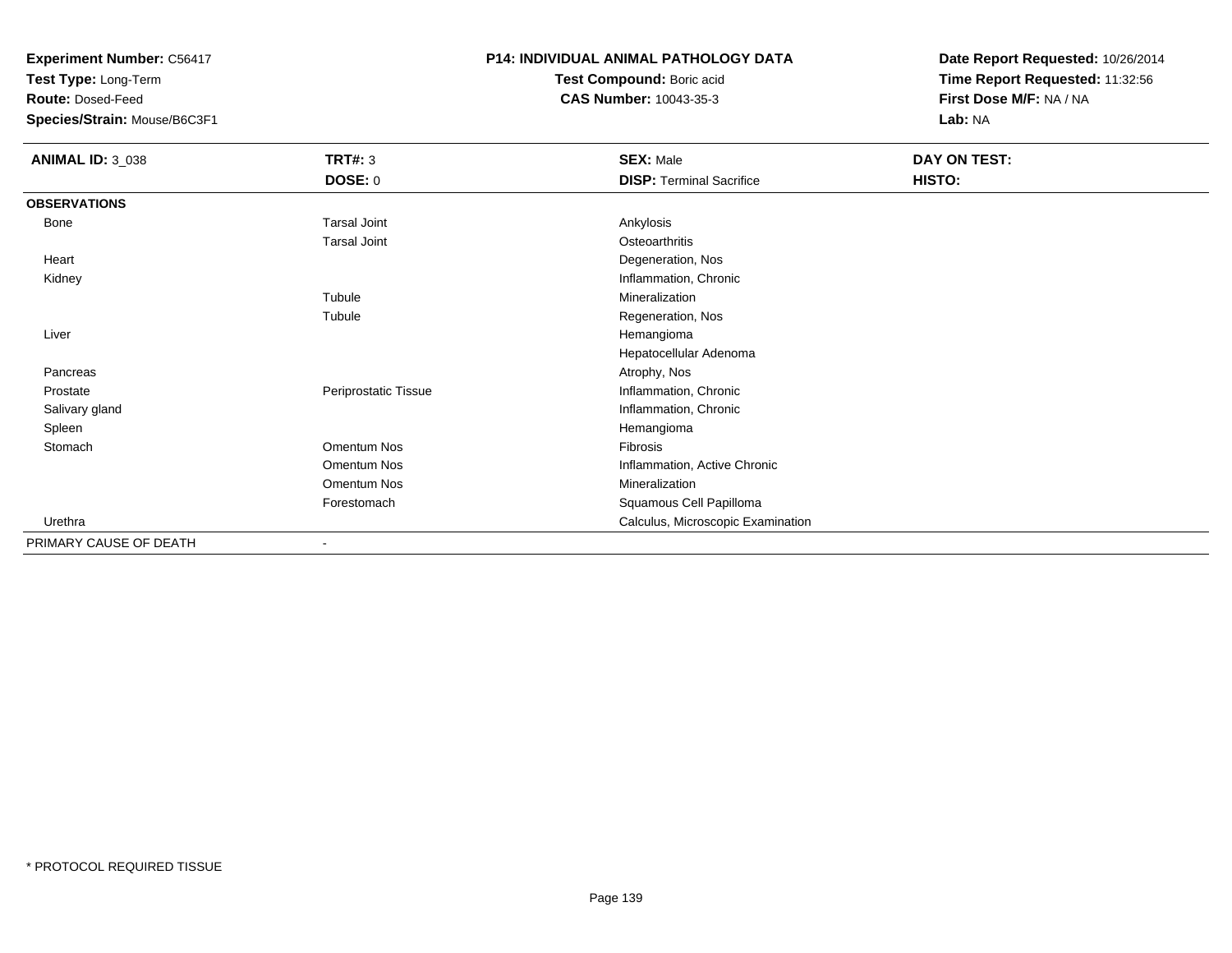**Test Type:** Long-Term

**Route:** Dosed-Feed

**Species/Strain:** Mouse/B6C3F1

## **P14: INDIVIDUAL ANIMAL PATHOLOGY DATA**

**Test Compound:** Boric acid**CAS Number:** 10043-35-3

| <b>ANIMAL ID: 3 039</b> | TRT#: 3<br><b>DOSE: 0</b> | <b>SEX: Male</b><br><b>DISP: Terminal Sacrifice</b> | DAY ON TEST:<br>HISTO: |
|-------------------------|---------------------------|-----------------------------------------------------|------------------------|
|                         |                           |                                                     |                        |
| <b>OBSERVATIONS</b>     |                           |                                                     |                        |
| Brain                   | Thalamus                  | Mineralization                                      |                        |
| Harderian gland         | Hardarian Gland           | Hyperplasia, Nos                                    |                        |
| Kidney                  | Tubule                    | Hyperplasia, Epithelial                             |                        |
|                         |                           | Inflammation, Chronic                               |                        |
|                         | Tubule                    | Regeneration, Nos                                   |                        |
| Liver                   |                           | Hepatocellular Adenoma                              |                        |
| Lung                    |                           | Alveolar/Bronchiolar Adenoma                        |                        |
| Lymph node              | Mesenteric Lymph Node     | Angiectasis                                         |                        |
| Pancreas                |                           | Cytoplasmic Change, Nos                             |                        |
| Salivary gland          |                           | Inflammation, Chronic                               |                        |
| Spleen                  |                           | Hyperplasia, Lymphoid                               |                        |
| Urinary bladder         |                           | Calculus, Gross Observation Only                    |                        |
|                         |                           | Inflammation, Chronic                               |                        |
| PRIMARY CAUSE OF DEATH  | $\overline{\phantom{a}}$  |                                                     |                        |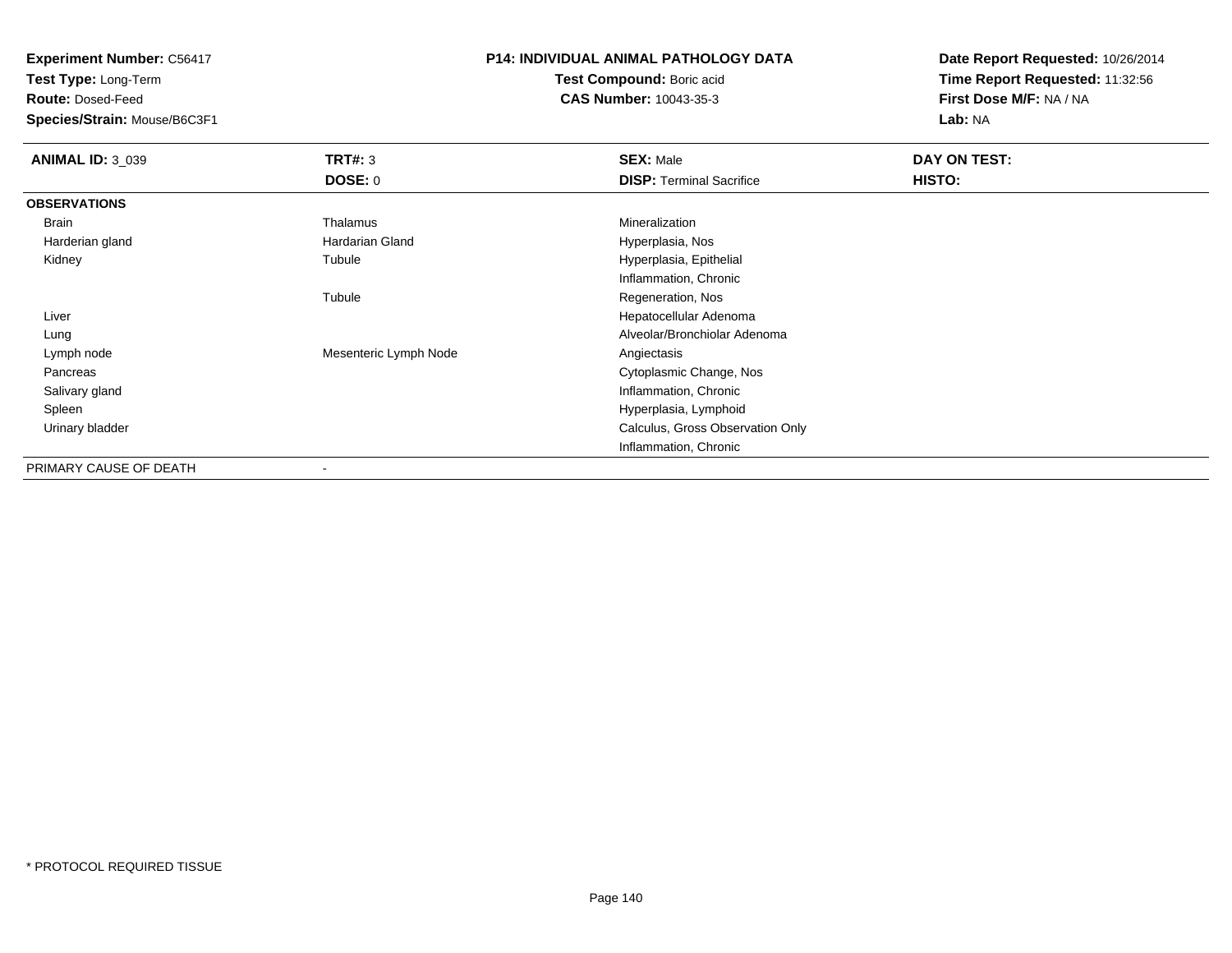**Experiment Number:** C56417**Test Type:** Long-Term**Route:** Dosed-Feed **Species/Strain:** Mouse/B6C3F1**P14: INDIVIDUAL ANIMAL PATHOLOGY DATATest Compound:** Boric acid **CAS Number:** 10043-35-3**Date Report Requested:** 10/26/2014**Time Report Requested:** 11:32:56**First Dose M/F:** NA / NA**Lab:** NA**ANIMAL ID: 3 040 C DAY ON TEST: TRT#:** 3 **SEX:** Male **SEX:** Male **DOSE:** 0**DISP:** Terminal Sacrifice **HISTO: OBSERVATIONS** Blood vessel Pulmonary Artery Nos Hyperplasia, Nos Brain Thalamus Mineralization Intestine Small Peyers Patch Hyperplasia, Lymphoid Kidney Inflammation, Chronic Tubule Mineralization Liver Hepatocellular Adenoma Lungg and the state of the state of the state of the state of the state of the state of the state of the state of the state of the state of the state of the state of the state of the state of the state of the state of the stat Lymph nodeMesenteric Lymph Node **Inflammation**, Active Chronic Pancreas Inflammation, Chronic Salivary gland Inflammation, Chronic PRIMARY CAUSE OF DEATH

-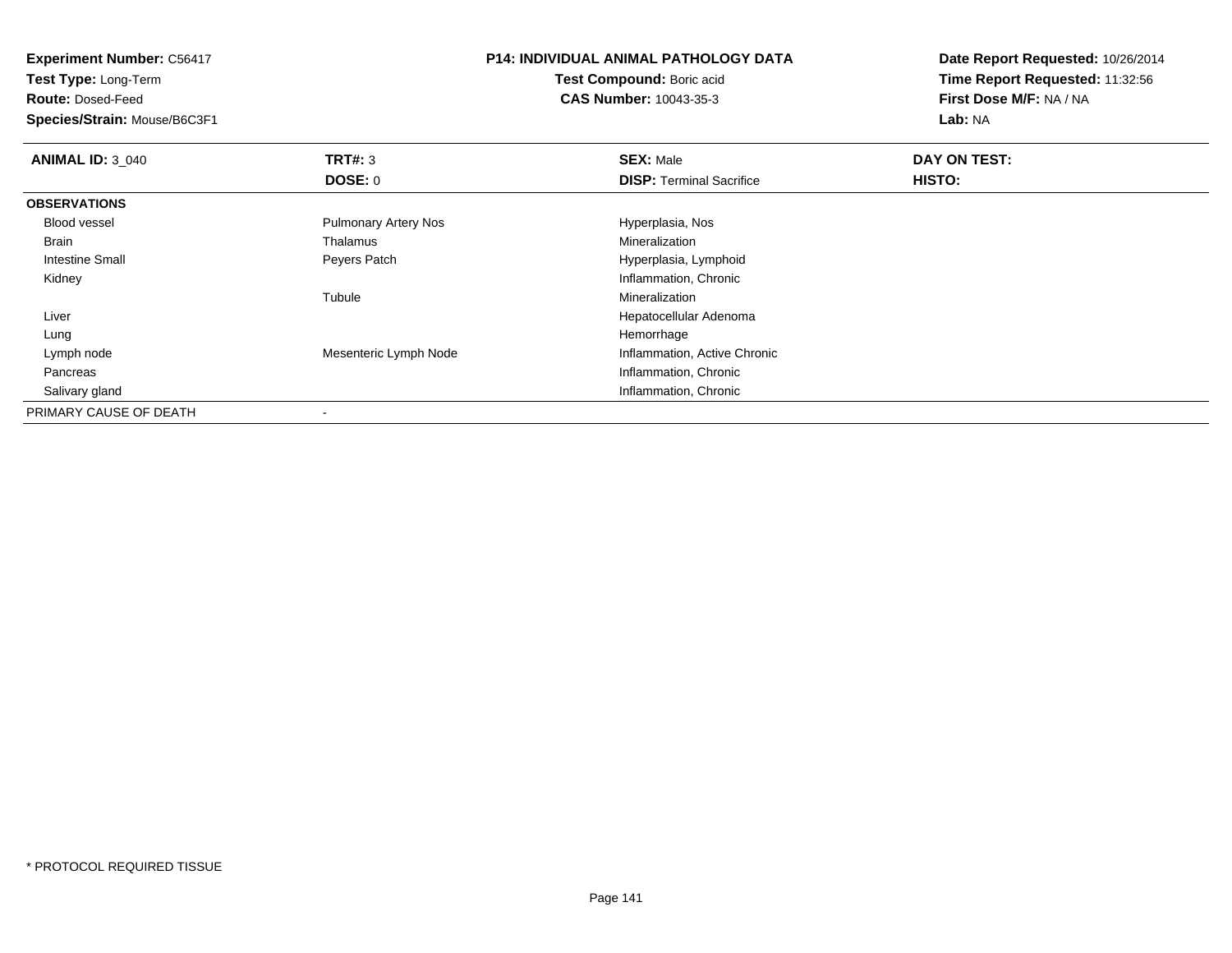| <b>Experiment Number: C56417</b> |                   | <b>P14: INDIVIDUAL ANIMAL PATHOLOGY DATA</b> | Date Report Requested: 10/26/2014 |
|----------------------------------|-------------------|----------------------------------------------|-----------------------------------|
| Test Type: Long-Term             |                   | Test Compound: Boric acid                    | Time Report Requested: 11:32:56   |
| <b>Route: Dosed-Feed</b>         |                   | <b>CAS Number: 10043-35-3</b>                | First Dose M/F: NA / NA           |
| Species/Strain: Mouse/B6C3F1     |                   |                                              | Lab: NA                           |
| <b>ANIMAL ID: 3_041</b>          | <b>TRT#: 3</b>    | <b>SEX: Male</b>                             | DAY ON TEST:                      |
|                                  | <b>DOSE: 0</b>    | <b>DISP: Terminal Sacrifice</b>              | HISTO:                            |
| <b>OBSERVATIONS</b>              |                   |                                              |                                   |
| Adrenal gland                    | <b>Cortex Nos</b> | Hyperplasia, Nos                             |                                   |
| Brain                            | Thalamus          | Mineralization                               |                                   |
| Intestine Small                  | Peyers Patch      | Hyperplasia, Lymphoid                        |                                   |
| Kidney                           |                   | Inflammation, Chronic                        |                                   |
|                                  | Tubule            | Regeneration, Nos                            |                                   |
| Lung                             |                   | Alveolar/Bronchiolar Adenoma                 |                                   |
| Preputial gland                  |                   | Dilatation, Ducts                            |                                   |
| Salivary gland                   |                   | Inflammation, Chronic                        |                                   |
| Unspecified                      |                   | Fibroma                                      |                                   |
| Urethra                          |                   | Calculus, Microscopic Examination            |                                   |
| PRIMARY CAUSE OF DEATH           |                   |                                              |                                   |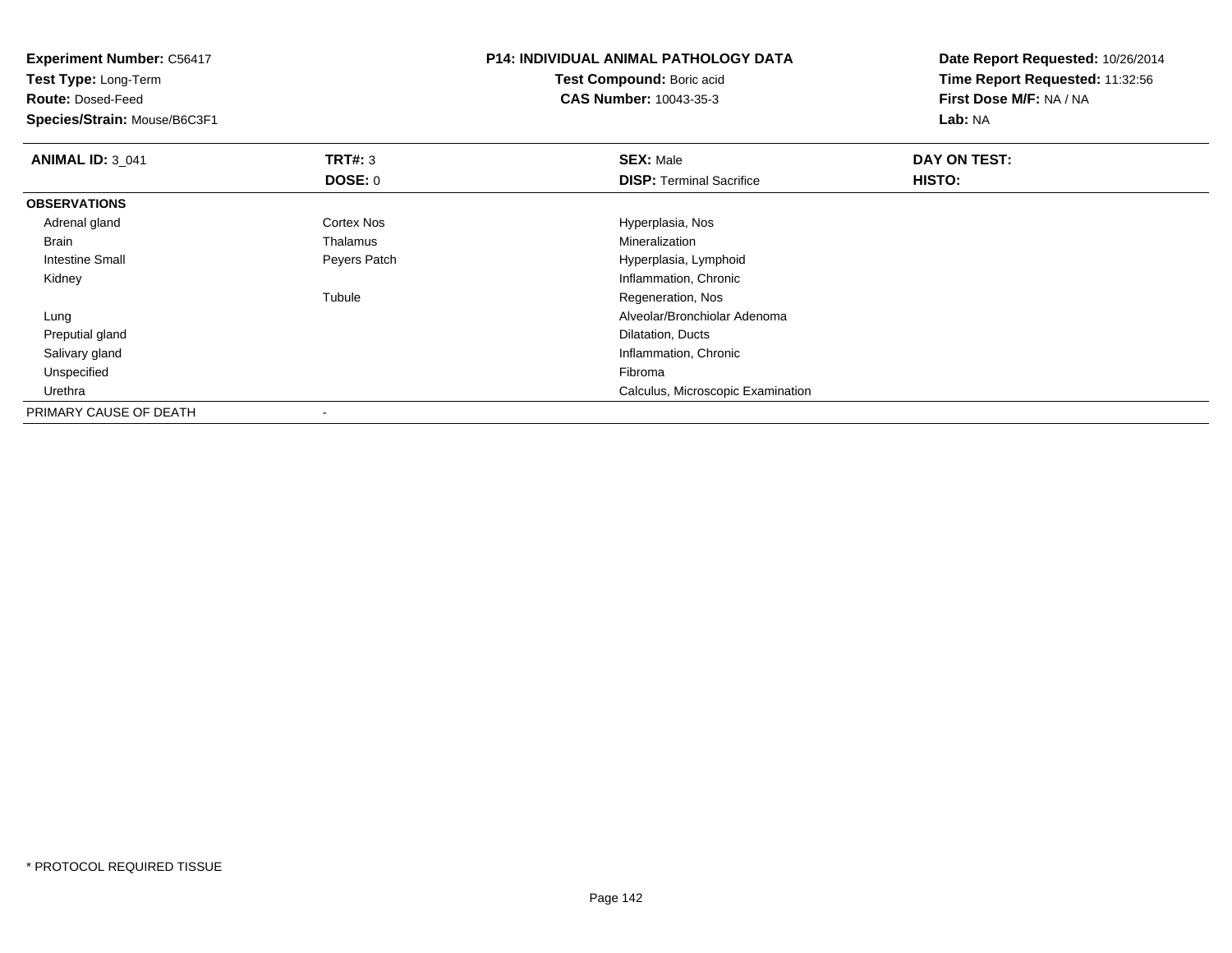| <b>Experiment Number: C56417</b><br>Test Type: Long-Term<br><b>Route: Dosed-Feed</b><br>Species/Strain: Mouse/B6C3F1 |                          | <b>P14: INDIVIDUAL ANIMAL PATHOLOGY DATA</b><br><b>Test Compound: Boric acid</b><br><b>CAS Number: 10043-35-3</b> | Date Report Requested: 10/26/2014<br>Time Report Requested: 11:32:56<br>First Dose M/F: NA / NA<br>Lab: NA |  |
|----------------------------------------------------------------------------------------------------------------------|--------------------------|-------------------------------------------------------------------------------------------------------------------|------------------------------------------------------------------------------------------------------------|--|
| <b>ANIMAL ID: 3 042</b>                                                                                              | TRT#: 3                  | <b>SEX: Male</b>                                                                                                  | DAY ON TEST:                                                                                               |  |
|                                                                                                                      | <b>DOSE: 0</b>           | <b>DISP:</b> Terminal Sacrifice                                                                                   | HISTO:                                                                                                     |  |
| <b>OBSERVATIONS</b>                                                                                                  |                          |                                                                                                                   |                                                                                                            |  |
| <b>Brain</b>                                                                                                         | Thalamus                 | Mineralization                                                                                                    |                                                                                                            |  |
| Eye                                                                                                                  | Nasolacrimal Duct        | Inflammation, Nos                                                                                                 |                                                                                                            |  |
| Intestine Small                                                                                                      | Peyers Patch             | Hyperplasia, Lymphoid                                                                                             |                                                                                                            |  |
| Kidney                                                                                                               | Tubule                   | Regeneration, Nos                                                                                                 |                                                                                                            |  |
| Liver                                                                                                                |                          | Hepatocellular Adenoma                                                                                            |                                                                                                            |  |
| Lymph node                                                                                                           | Mesenteric Lymph Node    | Hyperplasia, Lymphoid                                                                                             |                                                                                                            |  |
| Pancreas                                                                                                             |                          | Inflammation, Chronic                                                                                             |                                                                                                            |  |
| Urinary bladder                                                                                                      |                          | Inflammation, Chronic                                                                                             |                                                                                                            |  |
| PRIMARY CAUSE OF DEATH                                                                                               | $\overline{\phantom{a}}$ |                                                                                                                   |                                                                                                            |  |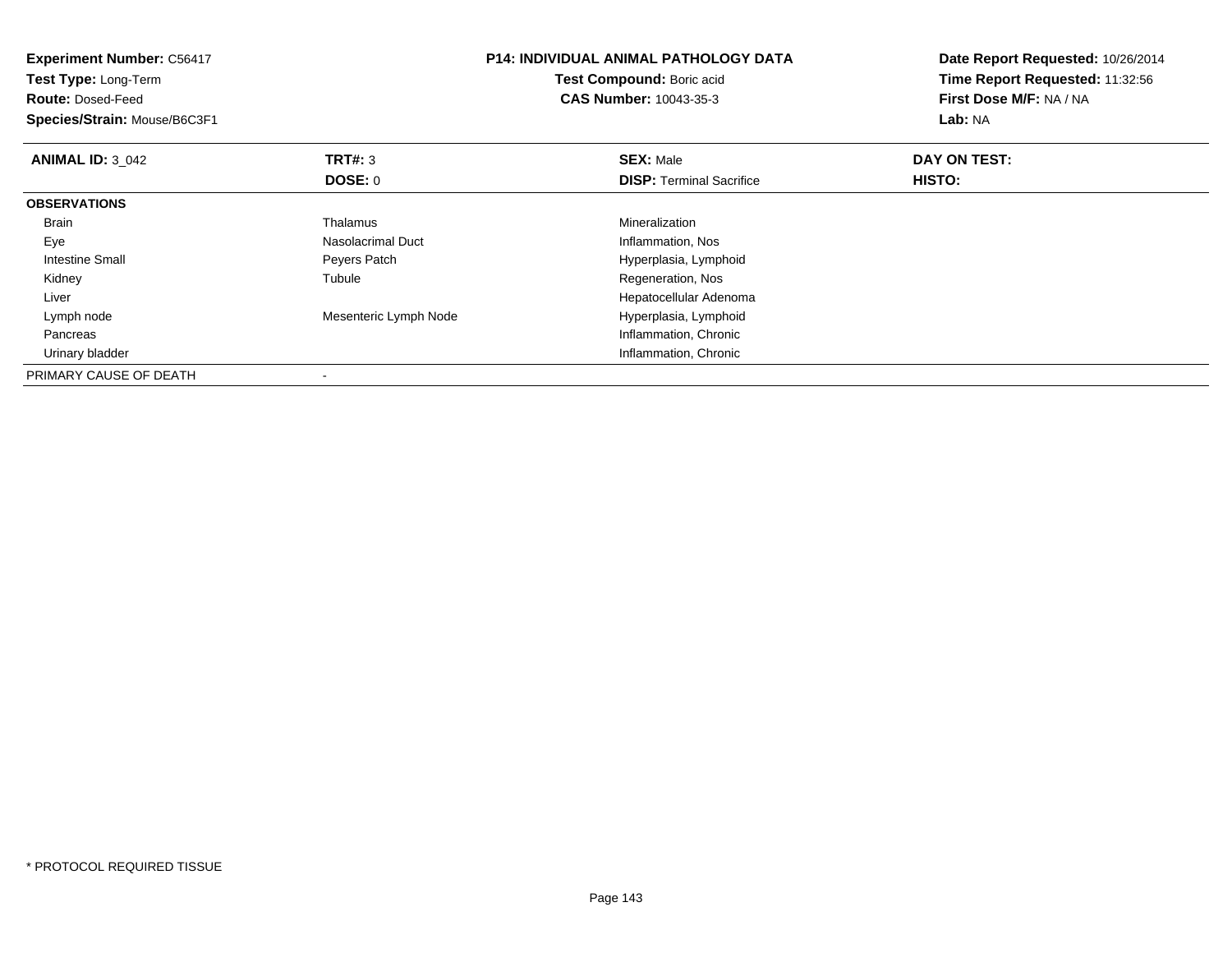| <b>Experiment Number: C56417</b><br>Test Type: Long-Term<br><b>Route: Dosed-Feed</b><br>Species/Strain: Mouse/B6C3F1 |                | <b>P14: INDIVIDUAL ANIMAL PATHOLOGY DATA</b><br>Test Compound: Boric acid<br><b>CAS Number: 10043-35-3</b> | Date Report Requested: 10/26/2014<br>Time Report Requested: 11:32:56<br>First Dose M/F: NA / NA<br>Lab: NA |
|----------------------------------------------------------------------------------------------------------------------|----------------|------------------------------------------------------------------------------------------------------------|------------------------------------------------------------------------------------------------------------|
| <b>ANIMAL ID: 3 043</b>                                                                                              | <b>TRT#:</b> 3 | <b>SEX: Male</b>                                                                                           | DAY ON TEST:                                                                                               |
|                                                                                                                      | DOSE: 0        | <b>DISP:</b> Terminal Sacrifice                                                                            | HISTO:                                                                                                     |
| <b>OBSERVATIONS</b>                                                                                                  |                |                                                                                                            |                                                                                                            |
| <b>Brain</b>                                                                                                         | Thalamus       | Mineralization                                                                                             |                                                                                                            |
| Kidney                                                                                                               |                | Inflammation, Chronic                                                                                      |                                                                                                            |
|                                                                                                                      | Tubule         | Mineralization                                                                                             |                                                                                                            |
| Lung                                                                                                                 |                | Hyperplasia, Alveolar Epithelium                                                                           |                                                                                                            |
| Pancreas                                                                                                             | <b>Islets</b>  | Hyperplasia, Nos                                                                                           |                                                                                                            |
|                                                                                                                      |                | Inflammation, Chronic                                                                                      |                                                                                                            |
| Salivary gland                                                                                                       |                | Inflammation, Chronic                                                                                      |                                                                                                            |
| PRIMARY CAUSE OF DEATH                                                                                               |                |                                                                                                            |                                                                                                            |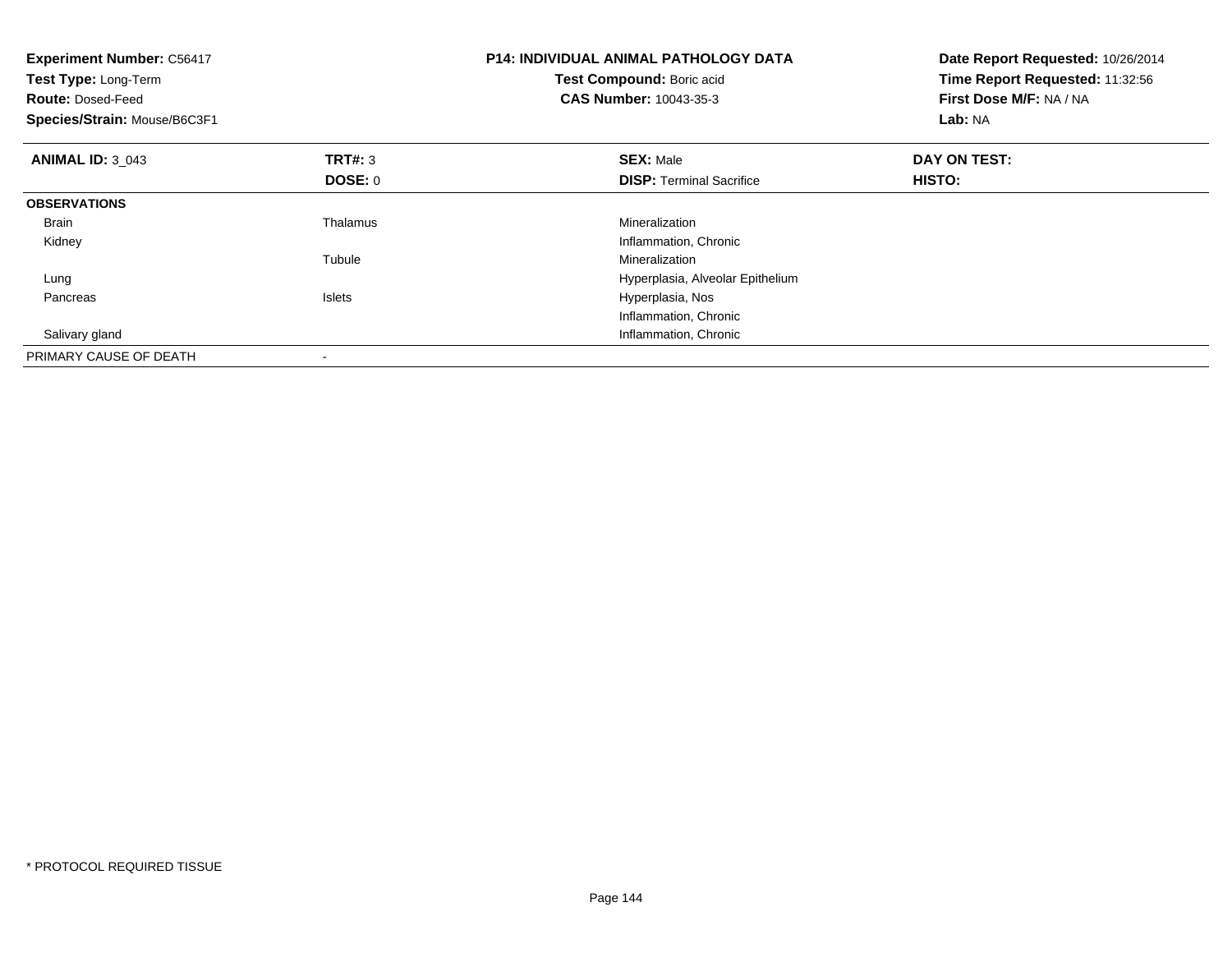**Test Type:** Long-Term

**Route:** Dosed-Feed

**Species/Strain:** Mouse/B6C3F1

### **P14: INDIVIDUAL ANIMAL PATHOLOGY DATA**

**Test Compound:** Boric acid**CAS Number:** 10043-35-3

| <b>ANIMAL ID: 3_044</b> | <b>TRT#: 3</b>            | <b>SEX: Male</b>                 | DAY ON TEST: |
|-------------------------|---------------------------|----------------------------------|--------------|
|                         | <b>DOSE: 0</b>            | <b>DISP: Natural Death</b>       | HISTO:       |
| <b>OBSERVATIONS</b>     |                           |                                  |              |
| Brain                   | Thalamus                  | Mineralization                   |              |
| Kidney                  |                           | Inflammation, Chronic            |              |
|                         | Tubule                    | Mineralization                   |              |
|                         | Tubule                    | Regeneration, Nos                |              |
| Liver                   |                           | Hemangioma                       |              |
|                         |                           | Rupture                          |              |
|                         |                           | Thrombosis, Nos                  |              |
| Lung                    |                           | Alveolar/Bronchiolar Adenoma     |              |
| Lymph node              | Mesenteric Lymph Node     | Angiectasis                      |              |
| Pancreas                |                           | Inflammation, Chronic            |              |
| Pituitary gland         | <b>Anterior Pituitary</b> | Hyperplasia, Nos                 |              |
| Salivary gland          |                           | Inflammation, Chronic            |              |
| Spleen                  |                           | Hematopoiesis                    |              |
| Unspecified             | <b>Abdominal Cavity</b>   | Hemoperitoneum                   |              |
| Urethra                 |                           | Calculus, Gross Observation Only |              |
| PRIMARY CAUSE OF DEATH  |                           |                                  |              |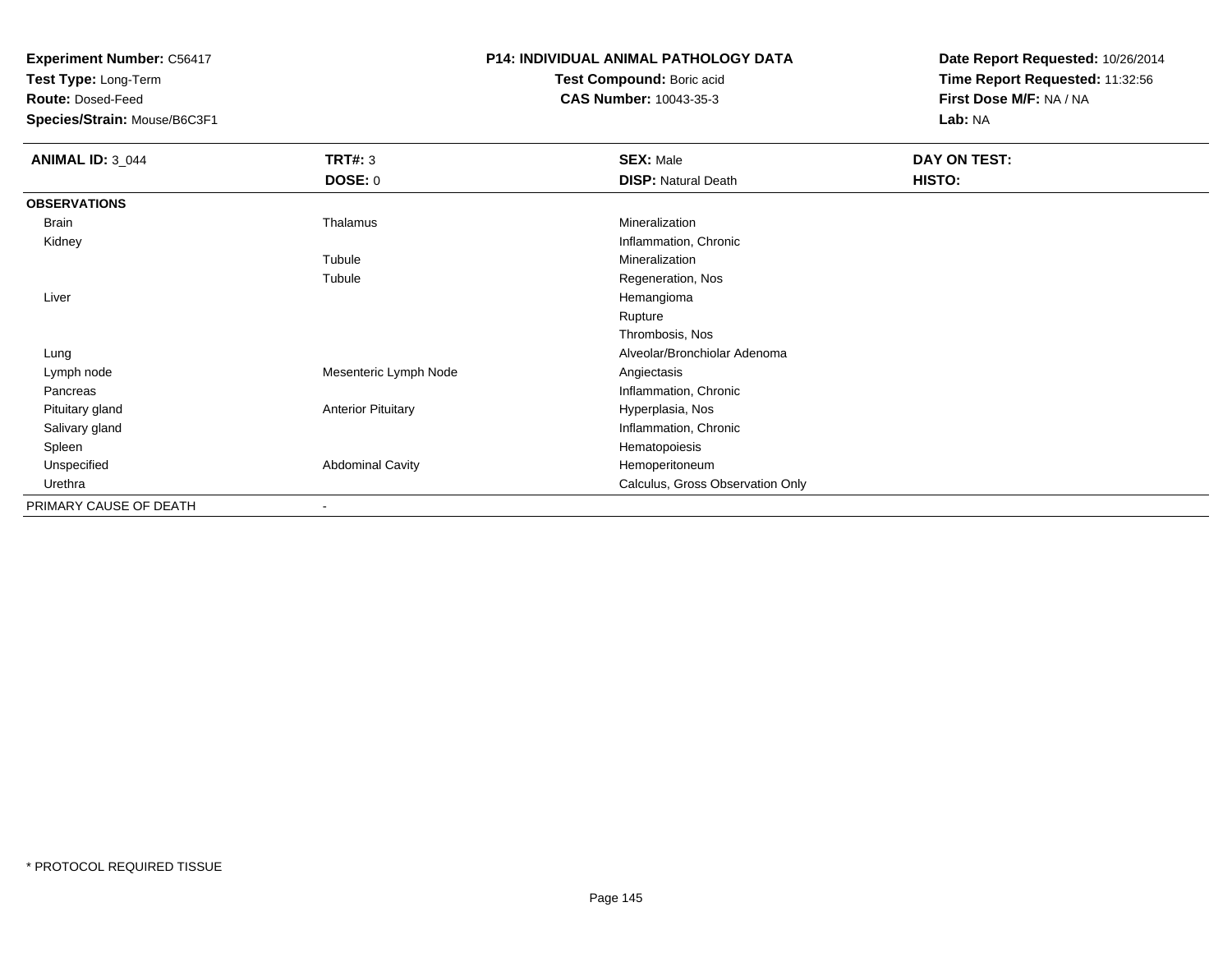|                | <b>P14: INDIVIDUAL ANIMAL PATHOLOGY DATA</b> | Date Report Requested: 10/26/2014                          |  |
|----------------|----------------------------------------------|------------------------------------------------------------|--|
|                | Test Compound: Boric acid                    | Time Report Requested: 11:32:56<br>First Dose M/F: NA / NA |  |
|                | <b>CAS Number: 10043-35-3</b>                |                                                            |  |
|                |                                              | Lab: NA                                                    |  |
| <b>TRT#: 3</b> | <b>SEX: Male</b>                             | DAY ON TEST:                                               |  |
| <b>DOSE: 0</b> | <b>DISP: Terminal Sacrifice</b>              | HISTO:                                                     |  |
|                |                                              |                                                            |  |
| Thalamus       | Mineralization                               |                                                            |  |
|                | Inflammation, Chronic                        |                                                            |  |
| Tubule         | Mineralization                               |                                                            |  |
| Tubule         | Regeneration, Nos                            |                                                            |  |
|                | Hepatocellular Adenoma                       |                                                            |  |
| Islets         | Hyperplasia, Nos                             |                                                            |  |
|                | Inflammation, Chronic                        |                                                            |  |
|                | Inflammation, Chronic                        |                                                            |  |
|                | Distention                                   |                                                            |  |
|                | Inflammation, Chronic                        |                                                            |  |
|                |                                              |                                                            |  |
|                |                                              |                                                            |  |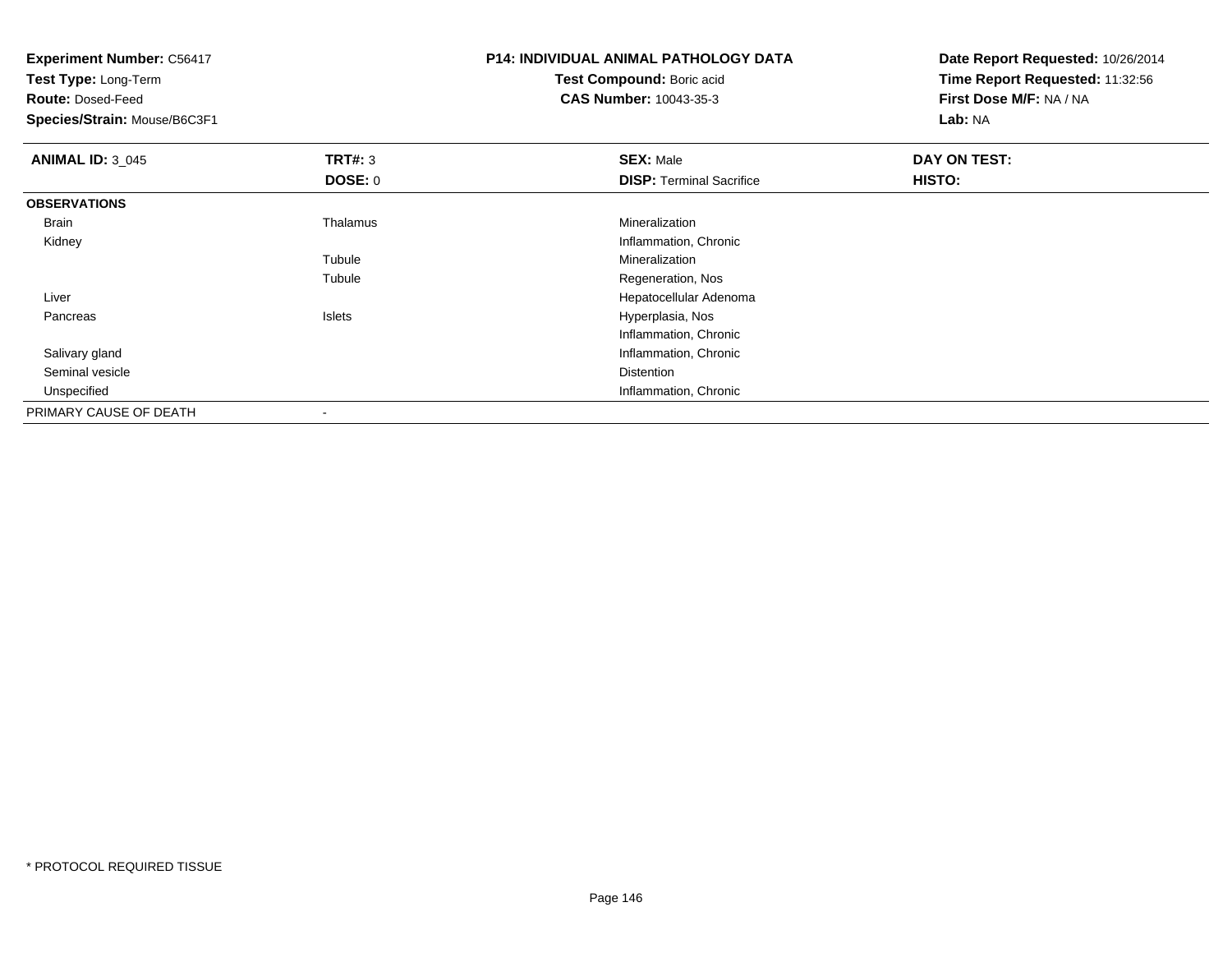**Test Type:** Long-Term

**Route:** Dosed-Feed

**Species/Strain:** Mouse/B6C3F1

#### **P14: INDIVIDUAL ANIMAL PATHOLOGY DATA**

**Test Compound:** Boric acid**CAS Number:** 10043-35-3

| <b>ANIMAL ID: 3_046</b> | <b>TRT#: 3</b>           | <b>SEX: Male</b>                          | DAY ON TEST: |  |
|-------------------------|--------------------------|-------------------------------------------|--------------|--|
|                         | <b>DOSE: 0</b>           | <b>DISP: Terminal Sacrifice</b>           | HISTO:       |  |
| <b>OBSERVATIONS</b>     |                          |                                           |              |  |
| Brain                   | Thalamus                 | Mineralization                            |              |  |
| <b>Intestine Small</b>  | Peyers Patch             | Hyperplasia, Nos                          |              |  |
| Kidney                  |                          | Glomerulonephritis, Nos                   |              |  |
|                         |                          | Inflammation, Chronic                     |              |  |
|                         | Tubule                   | Regeneration, Nos                         |              |  |
| Liver                   |                          | Hepatocellular Adenoma                    |              |  |
|                         |                          | Hepatocellular Carcinoma                  |              |  |
| Lymph node              | Renal Lymph Node         | Lymphoma, Undifferentiated-Malignant Type |              |  |
| Pancreas                | Islets                   | Hyperplasia, Nos                          |              |  |
|                         |                          | Inflammation, Chronic                     |              |  |
| Salivary gland          |                          | Inflammation, Chronic                     |              |  |
| Spleen                  |                          | Hematopoiesis                             |              |  |
| Stomach                 | Glandular Stomach        | Inflammation, Chronic                     |              |  |
| Thymus                  |                          | Depletion, Lymphoid                       |              |  |
| Urethra                 |                          | Calculus, Microscopic Examination         |              |  |
| PRIMARY CAUSE OF DEATH  | $\overline{\phantom{a}}$ |                                           |              |  |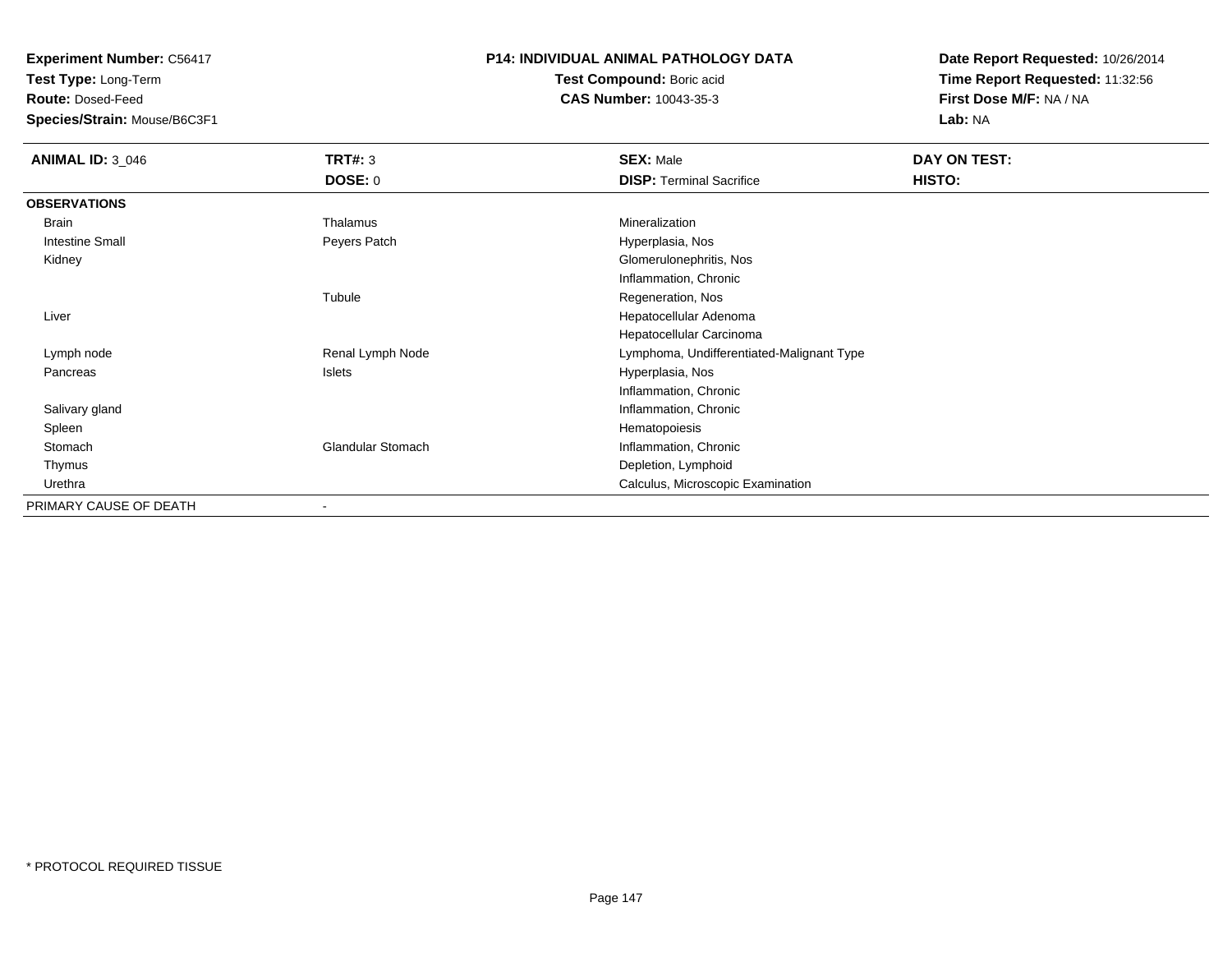**Test Type:** Long-Term

**Route:** Dosed-Feed

**Species/Strain:** Mouse/B6C3F1

### **P14: INDIVIDUAL ANIMAL PATHOLOGY DATA**

**Test Compound:** Boric acid**CAS Number:** 10043-35-3

| <b>ANIMAL ID: 3 047</b> | TRT#: 3<br><b>DOSE: 0</b> | <b>SEX: Male</b><br><b>DISP: Natural Death</b> | DAY ON TEST:<br>HISTO: |  |  |
|-------------------------|---------------------------|------------------------------------------------|------------------------|--|--|
| <b>OBSERVATIONS</b>     |                           |                                                |                        |  |  |
|                         |                           |                                                |                        |  |  |
| Brain                   | Thalamus                  | Mineralization                                 |                        |  |  |
| Heart                   |                           | Degeneration, Nos                              |                        |  |  |
|                         |                           | Inflammation, Chronic                          |                        |  |  |
| Kidney                  | Glomerulonephritis, Nos   |                                                |                        |  |  |
|                         |                           | Inflammation, Chronic                          |                        |  |  |
| Liver                   | Hepatocellular Carcinoma  |                                                |                        |  |  |
| Lung                    |                           | Hepatocellular Carcinoma, Metastatic           |                        |  |  |
| Lymph node              | Mesenteric Lymph Node     | Hemorrhage                                     |                        |  |  |
| Mammary gland           |                           | Dilatation, Ducts                              |                        |  |  |
| Pancreas                | Inflammation, Chronic     |                                                |                        |  |  |
| Salivary gland          | Inflammation, Chronic     |                                                |                        |  |  |
| Testis                  |                           | Atrophy, Nos                                   |                        |  |  |
| Urinary bladder         |                           | Inflammation, Chronic                          |                        |  |  |
| PRIMARY CAUSE OF DEATH  |                           |                                                |                        |  |  |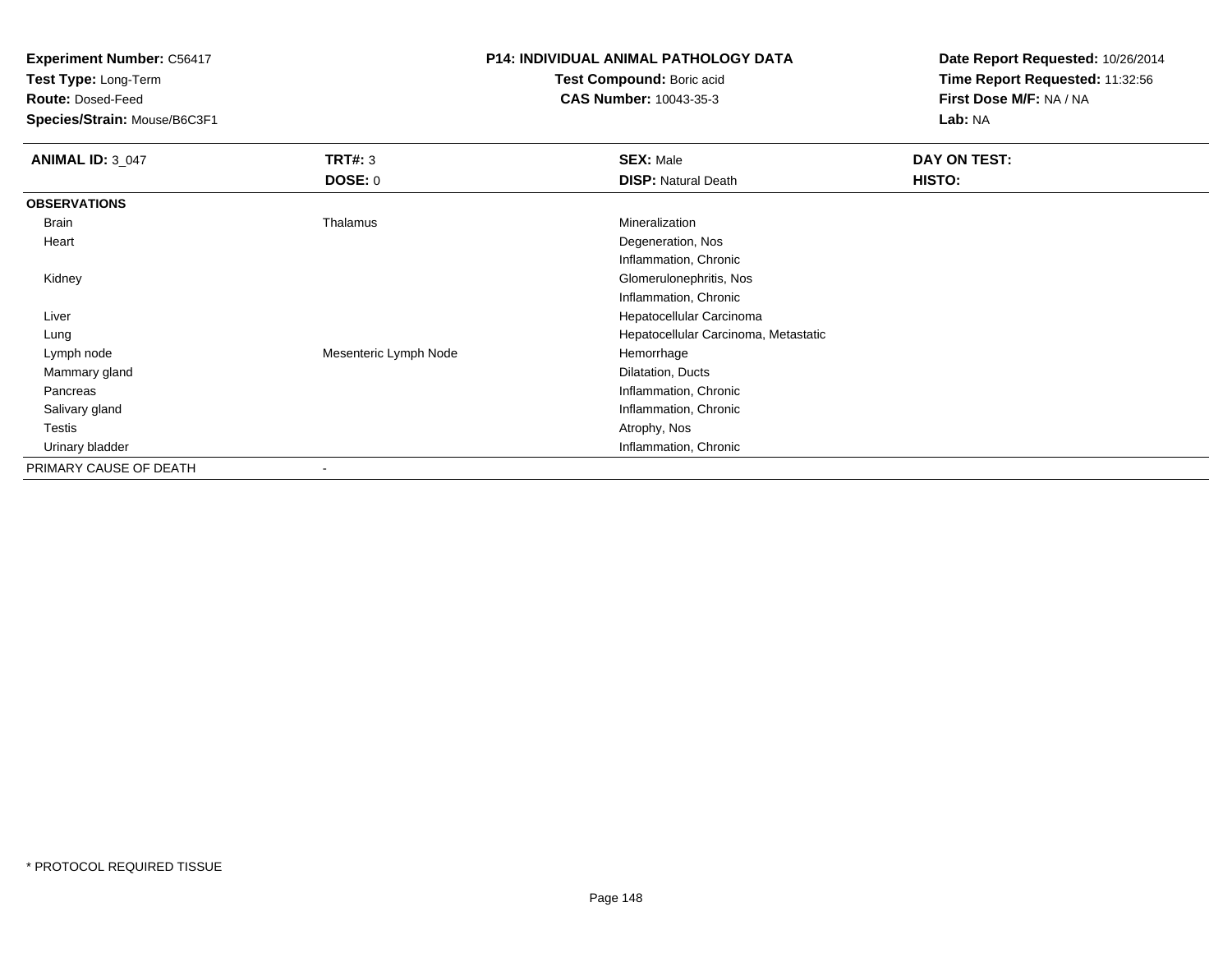**Test Type:** Long-Term

**Route:** Dosed-Feed

**Species/Strain:** Mouse/B6C3F1

## **P14: INDIVIDUAL ANIMAL PATHOLOGY DATA**

**Test Compound:** Boric acid**CAS Number:** 10043-35-3

| <b>ANIMAL ID: 3 048</b> | TRT#: 3                 | <b>SEX: Male</b>           | DAY ON TEST: |  |  |
|-------------------------|-------------------------|----------------------------|--------------|--|--|
|                         | <b>DOSE: 0</b>          | <b>DISP: Natural Death</b> | HISTO:       |  |  |
| <b>OBSERVATIONS</b>     |                         |                            |              |  |  |
| Brain                   | Thalamus                | Mineralization             |              |  |  |
| Harderian gland         | <b>Hardarian Gland</b>  | Adenoma, Nos               |              |  |  |
| Kidney                  |                         | Inflammation, Chronic      |              |  |  |
|                         | Tubule                  | Regeneration, Nos          |              |  |  |
| Liver                   |                         | Hepatocellular Adenoma     |              |  |  |
| Lymph node              | Mesenteric Lymph Node   | Angiectasis                |              |  |  |
| Salivary gland          |                         | Inflammation, Chronic      |              |  |  |
| Spleen                  |                         | Depletion, Lymphoid        |              |  |  |
| Stomach                 |                         | Cyst, Nos                  |              |  |  |
| Unspecified             | <b>Abdominal Cavity</b> | Hemoperitoneum             |              |  |  |
| PRIMARY CAUSE OF DEATH  | $\,$                    |                            |              |  |  |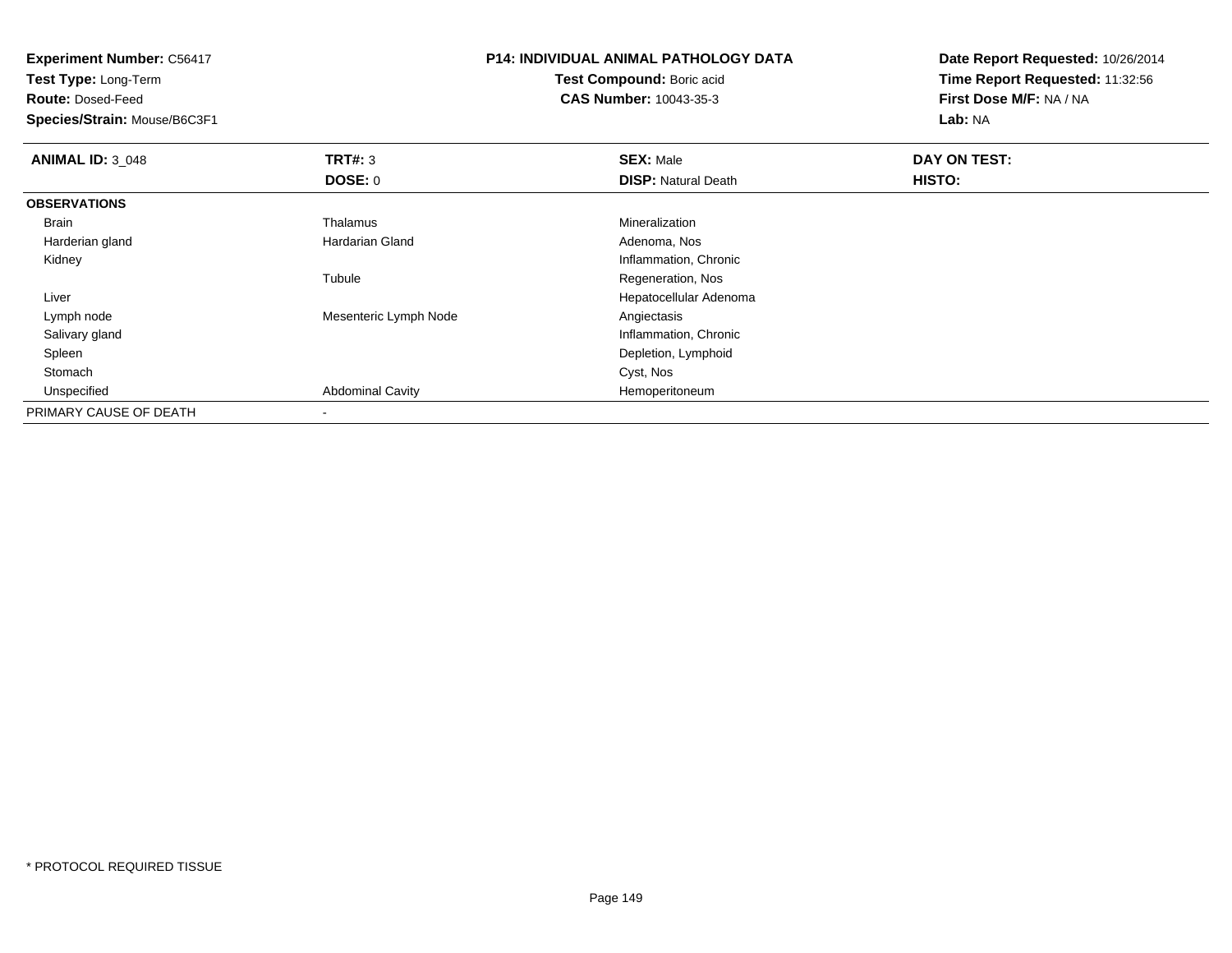| <b>Experiment Number: C56417</b><br>Test Type: Long-Term<br><b>Route: Dosed-Feed</b><br>Species/Strain: Mouse/B6C3F1 |                          | <b>P14: INDIVIDUAL ANIMAL PATHOLOGY DATA</b><br>Test Compound: Boric acid<br><b>CAS Number: 10043-35-3</b> | Date Report Requested: 10/26/2014<br>Time Report Requested: 11:32:56<br>First Dose M/F: NA / NA<br>Lab: NA |
|----------------------------------------------------------------------------------------------------------------------|--------------------------|------------------------------------------------------------------------------------------------------------|------------------------------------------------------------------------------------------------------------|
| <b>ANIMAL ID: 3 049</b>                                                                                              | <b>TRT#: 3</b>           | <b>SEX: Male</b>                                                                                           | DAY ON TEST:                                                                                               |
|                                                                                                                      | DOSE: 0                  | <b>DISP: Terminal Sacrifice</b>                                                                            | <b>HISTO:</b>                                                                                              |
| <b>OBSERVATIONS</b>                                                                                                  |                          |                                                                                                            |                                                                                                            |
| <b>Brain</b>                                                                                                         | Thalamus                 | Mineralization                                                                                             |                                                                                                            |
| Kidney                                                                                                               |                          | Inflammation, Chronic                                                                                      |                                                                                                            |
|                                                                                                                      | Tubule                   | Mineralization                                                                                             |                                                                                                            |
|                                                                                                                      | Tubule                   | Regeneration, Nos                                                                                          |                                                                                                            |
| Liver                                                                                                                |                          | Hemangiosarcoma                                                                                            |                                                                                                            |
| Nasal cavity                                                                                                         | Nasal Gland              | Inflammation, Acute                                                                                        |                                                                                                            |
| Salivary gland                                                                                                       |                          | Inflammation, Chronic                                                                                      |                                                                                                            |
| Urinary bladder                                                                                                      |                          | Inflammation, Chronic                                                                                      |                                                                                                            |
| PRIMARY CAUSE OF DEATH                                                                                               | $\overline{\phantom{a}}$ |                                                                                                            |                                                                                                            |